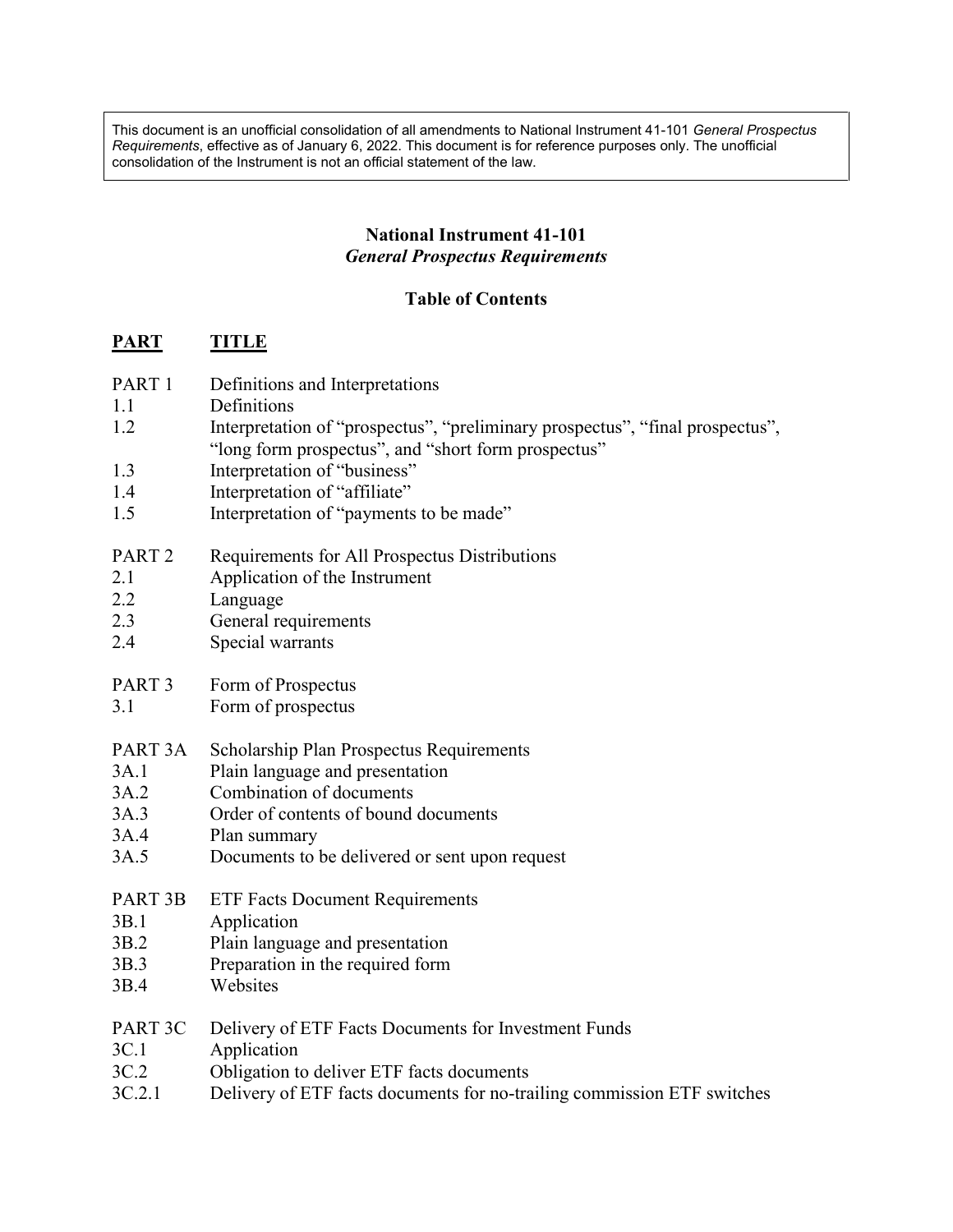| 3C.2.2            | Delivery of ETF facts documents for subsequent purchases under a pre-authorized purchase |
|-------------------|------------------------------------------------------------------------------------------|
|                   | plan or a portfolio rebalancing plan                                                     |
| 3C.2.3            | Delivery of ETF facts documents for managed accounts and permitted clients               |
| 3C.2.4            | Delivery of ETF facts documents for automatic switch programs                            |
| 3C.3              | Combinations of ETF facts documents for delivery purposes                                |
| 3C.4              | Combinations of ETF facts documents for filing purposes                                  |
| 3C.5              | Time of receipt                                                                          |
| 3C.6              | Dealer as agent                                                                          |
| 3C.7              | Purchaser's right of action for failure to deliver or send                               |
| PART <sub>4</sub> | Financial Statements and Related Documents in a Long Form Prospectus                     |
| 4.1               | Application                                                                              |
| 4.2               | Audit of financial statements                                                            |
| 4.3               | Review of unaudited financial statements                                                 |
| 4.4               | Approval of financial statements and related documents                                   |
| PART <sub>5</sub> | Certificates                                                                             |
| 5.1               | Interpretation                                                                           |
| 5.2               | Date of certificates                                                                     |
| 5.3               | Certificate of issuer                                                                    |
| 5.4               | Corporate issuer                                                                         |
| 5.5               | Trust issuer                                                                             |
| 5.6               | Limited partnership issuer                                                               |
| 5.7               | Other issuer                                                                             |
| 5.8               | Reverse takeovers                                                                        |
| 5.9               | Certificate of underwriter                                                               |
| 5.10              | Certificate of investment fund manager                                                   |
| 5.10.1            | Certificate of principal distributor                                                     |
| 5.11              | Certificate of promoter                                                                  |
| 5.12              | Certificate of credit supporter                                                          |
| 5.13              | Certificate of selling securityholders                                                   |
| 5.14              | Certificate of operating entity                                                          |
| 5.15              | Certificate of other persons                                                             |
| PART <sub>6</sub> | Amendments                                                                               |
| 6.1               | Form of amendment                                                                        |
| 6.2               | Required documents for filing an amendment                                               |
| 6.2.1             | Required documents for filing an amendment to an ETF facts document                      |
| 6.3               | Auditor's comfort letter                                                                 |
| 6.4               | Delivery of amendments                                                                   |
| 6.5               | Amendment to a preliminary prospectus                                                    |
| 6.6               | Amendment to a final prospectus                                                          |
|                   |                                                                                          |
| PART <sub>7</sub> | Non-fixed Price Offerings and Reduction of Offering Price under a Final Prospectus       |
| 7.1               | Application                                                                              |

7.2 Non-fixed price offerings and reduction of offering price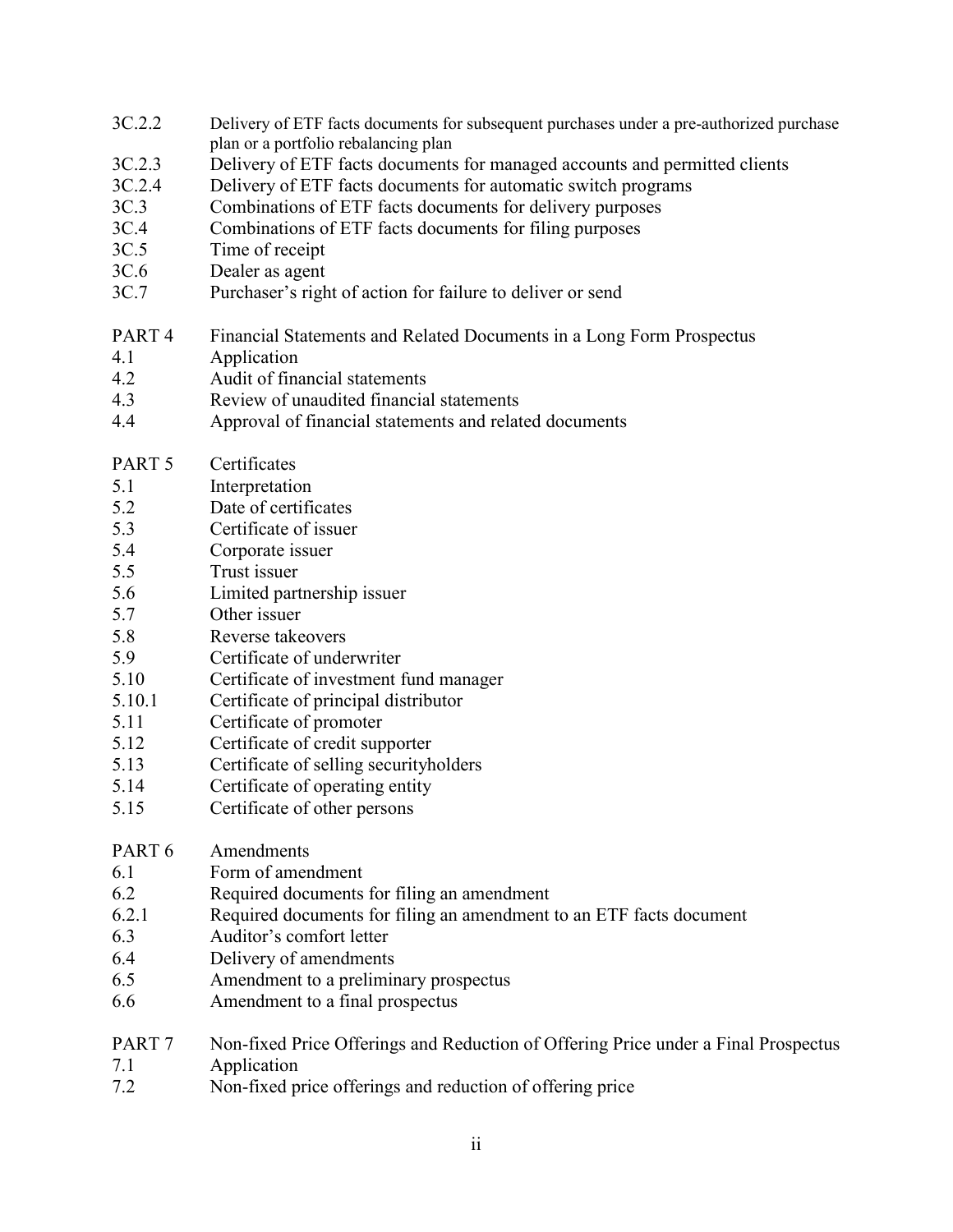| PART <sub>8</sub><br>8.1<br>8.2<br>8.3                             | <b>Best Efforts Distributions</b><br>Application<br>Distribution period<br>Minimum amount of funds                                                                                                                  |
|--------------------------------------------------------------------|---------------------------------------------------------------------------------------------------------------------------------------------------------------------------------------------------------------------|
| PART <sub>8A</sub><br>8A.1<br>8A.2<br>8A.3<br>8A.4<br>8A.5<br>8A.6 | <b>Rights Offerings</b><br>Application and definitions<br>Filing of prospectus for a rights offering<br>Additional subscription privilege<br>Stand-by commitments<br>Appointment of depository<br>Amendment         |
| PART <sub>9</sub><br>9.1<br>9.2<br>9.3                             | Requirements for Filing a Long Form Prospectus<br>Required documents for filing a preliminary or pro forma long form prospectus<br>Required documents for filing a final long form prospectus<br>Material contracts |
| PART <sub>10</sub><br>10.1<br>10.2                                 | Consents and Licenses, Registrations and Approvals<br>Consents of experts<br>Licences, registrations and approvals                                                                                                  |
| PART <sub>11</sub><br>11.1<br>11.2<br>11.3                         | Over-Allocation and Underwriters<br>Over-allocation<br>Distribution of securities under a prospectus to an underwriter<br>Take-up by underwriter                                                                    |
| PART <sub>12</sub><br>12.1<br>12.2<br>12.3                         | <b>Restricted Securities</b><br>Application<br>Use of restricted security term<br>Prospectus filing eligibility                                                                                                     |
|                                                                    | PART 13 Advertising and Marketing in Connection with Prospectus Offerings of Issuers<br>other than Investment Funds                                                                                                 |
| 13.0                                                               | Application                                                                                                                                                                                                         |
| 13.1                                                               | Legend for communications during the waiting period                                                                                                                                                                 |
| 13.2                                                               | Legend for communications following receipt for the final prospectus                                                                                                                                                |
| 13.3                                                               | [Repealed]                                                                                                                                                                                                          |
| 13.4<br>13.5                                                       | Testing of the waters exemption $-$ IPO issuers<br>Standard term sheets during the waiting period                                                                                                                   |
| 13.6                                                               | Standard term sheets after a receipt for a final prospectus                                                                                                                                                         |
| 13.7                                                               | Marketing materials during the waiting period                                                                                                                                                                       |
| 13.8                                                               | Marketing materials after a receipt for a final prospectus                                                                                                                                                          |
| 13.9                                                               | Road shows during the waiting period                                                                                                                                                                                |
| 13.10                                                              | Road shows after a receipt for a final prospectus                                                                                                                                                                   |
|                                                                    |                                                                                                                                                                                                                     |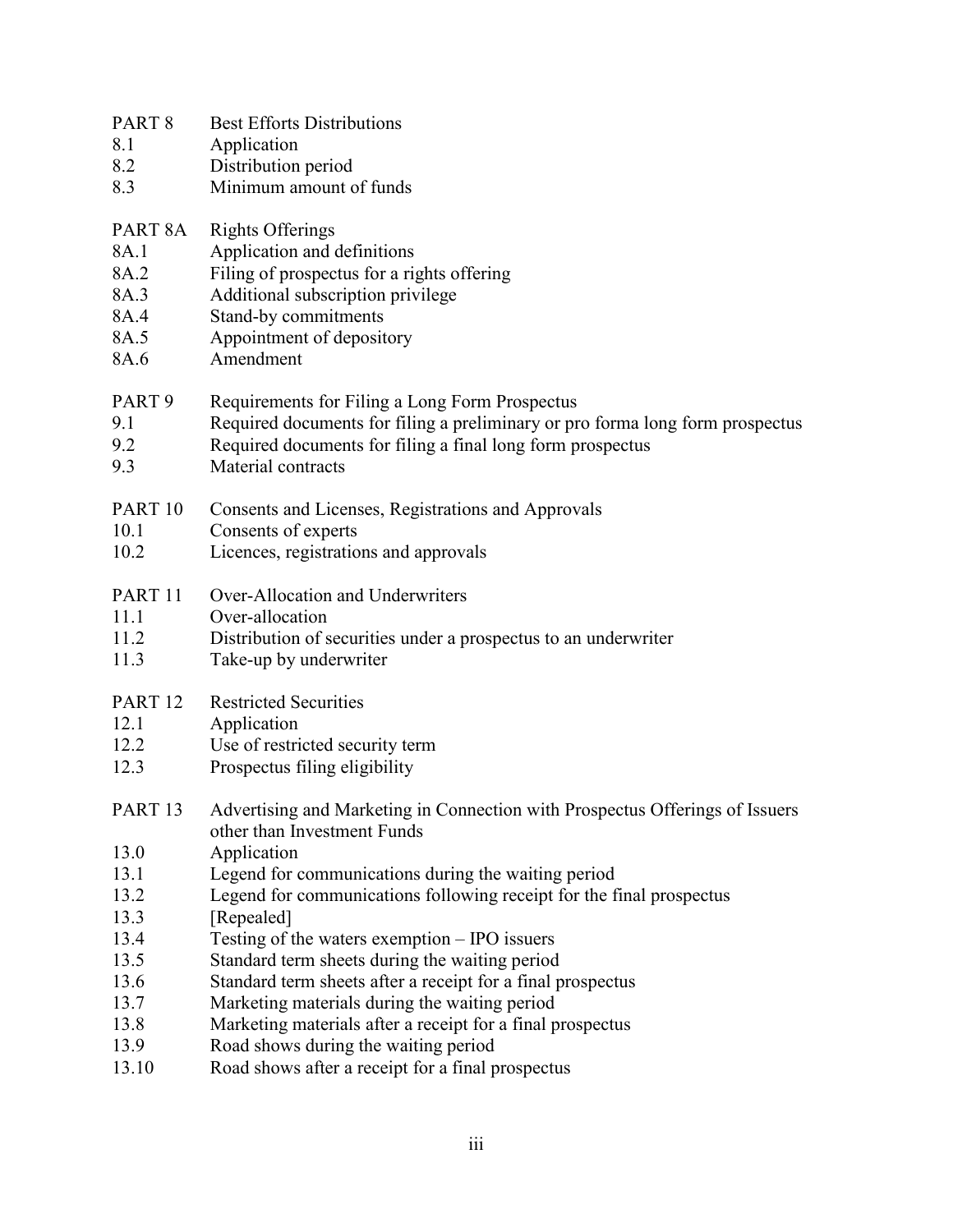| 13.11              | Exception from procedures for road shows for certain U.S. cross-border initial<br>public offerings             |
|--------------------|----------------------------------------------------------------------------------------------------------------|
| 13.12              | Exception from filing and incorporation requirements for road shows for certain<br>U.S. cross-border offerings |
|                    |                                                                                                                |
|                    | PART 13A Advertising and Marketing in Connection with Prospectus Offerings of Investment<br>Funds              |
| 13A.1              | Application                                                                                                    |
| 13A.2              | Legend for communications during the waiting period                                                            |
| 13A.3              | Legend for communications following receipt for the final prospectus                                           |
| 13A.4              | Advertising during the waiting period                                                                          |
|                    |                                                                                                                |
| PART <sub>14</sub> | Custodianship of Portfolio Assets of an Investment Fund                                                        |
| 14.1               | General                                                                                                        |
| 14.2               | Who may act as custodian or sub-custodian                                                                      |
| 14.3               | Standard of care                                                                                               |
| 14.4               | Appointment of sub-custodian                                                                                   |
| 14.5               | Content of agreements                                                                                          |
| 14.6               | Review and compliance reports                                                                                  |
| 14.7               | Holding of portfolio assets and payment of fees                                                                |
| 14.8               | Custodian provisions relating to derivatives and securities lending, repurchases and                           |
|                    | reverse repurchase agreements                                                                                  |
| 14.9               | Separate account for paying expenses                                                                           |
| PART <sub>15</sub> | Documents Incorporated by Reference by Investment Funds                                                        |
| 15.1               | Application                                                                                                    |
| 15.2               | Incorporation by reference                                                                                     |
| 15.3               | Documents to be delivered or sent upon request                                                                 |
|                    |                                                                                                                |
| <b>PART 16</b>     | Distribution of Preliminary Prospectus and Distribution List                                                   |
| 16.1               | Distribution of preliminary prospectus and distribution list                                                   |
|                    | PART 17 Lapse Date                                                                                             |
| 17.1               | Pro forma prospectus                                                                                           |
| 17.2               | Refiling of prospectus                                                                                         |
|                    |                                                                                                                |
| PART <sub>18</sub> | <b>Statement of Rights</b>                                                                                     |
| 18.1               | Statement of rights                                                                                            |
|                    |                                                                                                                |
| PART <sub>19</sub> | Exemption                                                                                                      |
| 19.1               | Exemption                                                                                                      |
| 19.2               | Application for exemption                                                                                      |
| 19.3               | Evidence of exemption                                                                                          |
| PART <sub>20</sub> | <b>Effective Date and Repeal</b>                                                                               |

- 20.2 Effective Date<br>20.3 Repeal
- Repeal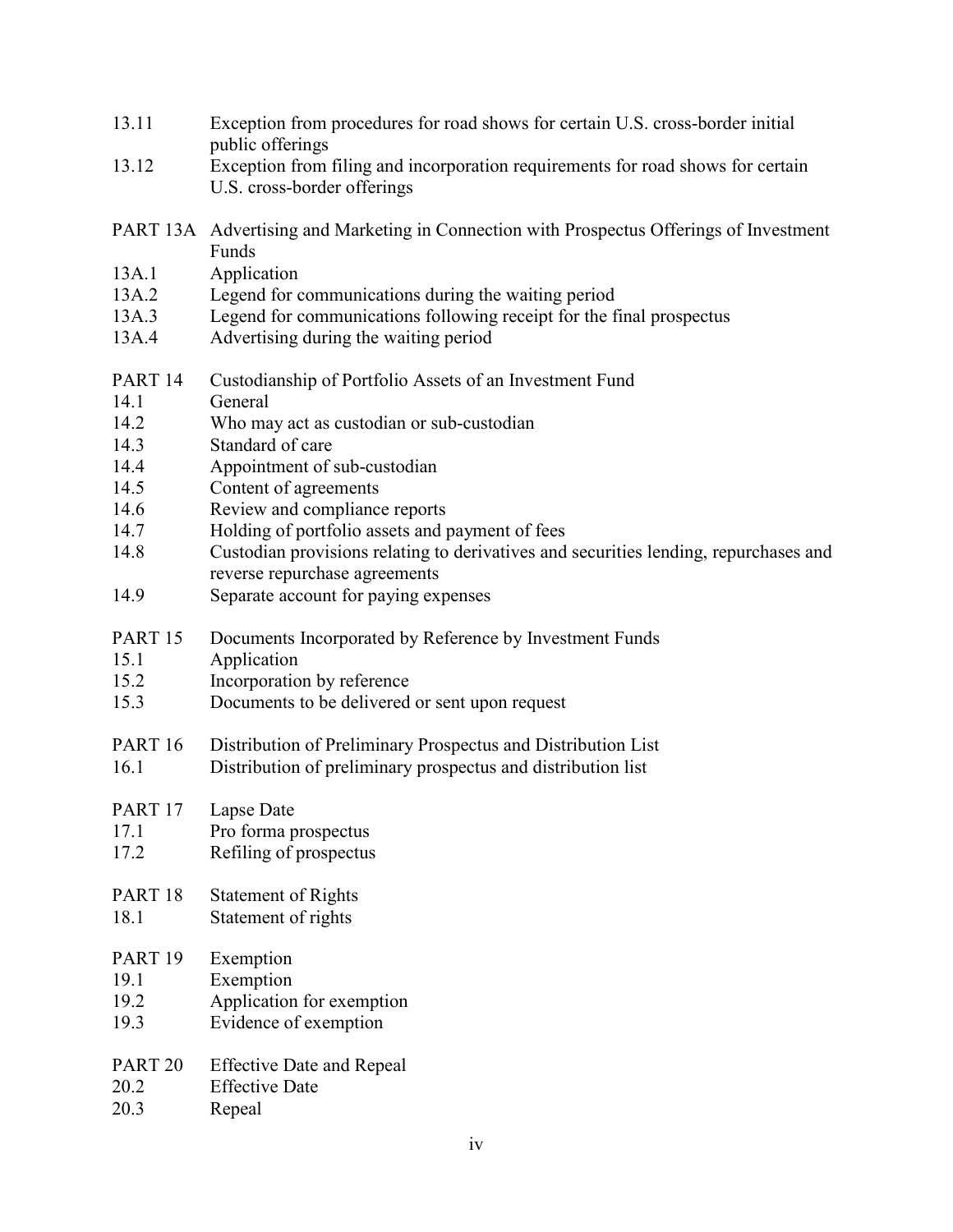| APPENDIX A Personal Information Form and Authorization of Indirect Collection, Use and<br>Disclosure of Personal Information |
|------------------------------------------------------------------------------------------------------------------------------|
| APPENDIX B Issuer Form of Submission to Jurisdiction and Appointment of Agent for<br>Service of Process                      |
| APPENDIX C Non-Issuer Form of Submission to Jurisdiction and Appointment of Agent for<br>Service of Process                  |
| <b>APPENDIX D</b> Preliminary Prospectus Notice Provisions                                                                   |
| APPENDIX E Final Prospectus Notice Provisions                                                                                |
|                                                                                                                              |

# APPENDIX F ETF Facts Automatic Switch Program Information For Section 3C.2.4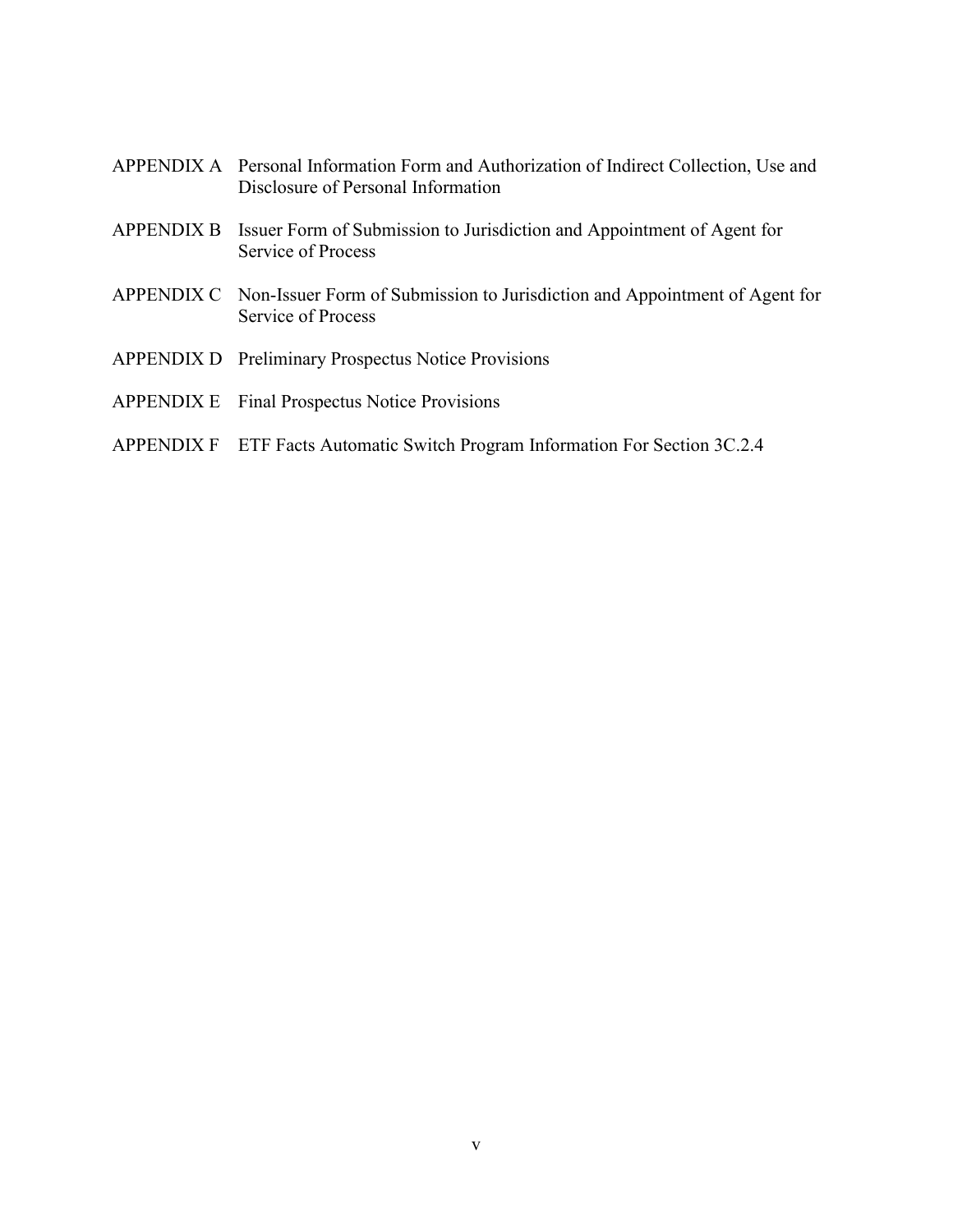## **National Instrument 41-101** *General Prospectus Requirements*

## **PART 1: Definitions and Interpretations**

#### **Definitions**

**1.1** In this Instrument:

"accredited investor" has the same meaning as in section 1.1 of NI 45-106;

"acquisition" has the same meaning as in Part 8 of NI 51-102;

"acquisition date" has the same meaning as in section 1.1 of NI 51-102;

"acquisition of related businesses" has the same meaning as in Part 8 of NI 51-102;

"Aequitas personal information form" means a personal information form for an individual prepared pursuant to Aequitas NEO Exchange Inc. Form 3, as amended from time to time;

"alternative credit support" has the same meaning as in section 13.4 of NI 51-102;

"alternative mutual fund" has the same meaning as in section 1.1 of NI 81-102;

"asset-backed security" has the same meaning as in section 1.1 of NI 51-102;

"base offering" means the number or principal amount of the securities distributed under a prospectus by an issuer or selling securityholder, excluding

- (a) any over-allotment option granted in connection with the distribution, or the securities issuable on the exercise of any such over-allotment option, and
- (b) securities issued or paid as compensation to a person or company for acting as an underwriter in respect of securities that are distributed under the prospectus, on an "as-ifconverted" basis if these securities include securities that are convertible or exchangeable securities;

"board of directors" has the same meaning as in section 1.1 of NI 51-102;

"business acquisition report" has the same meaning as in section 1.1 of NI 51-102;

"business day" means any day other than a Saturday, a Sunday or a statutory holiday;

"class" has the same meaning as in section 1.1 of NI 51-102;

"credit supporter" has the same meaning as in section 13.4 of NI 51-102;

"custodian" means the institution appointed by an investment fund to act as custodian of the portfolio assets of the investment fund;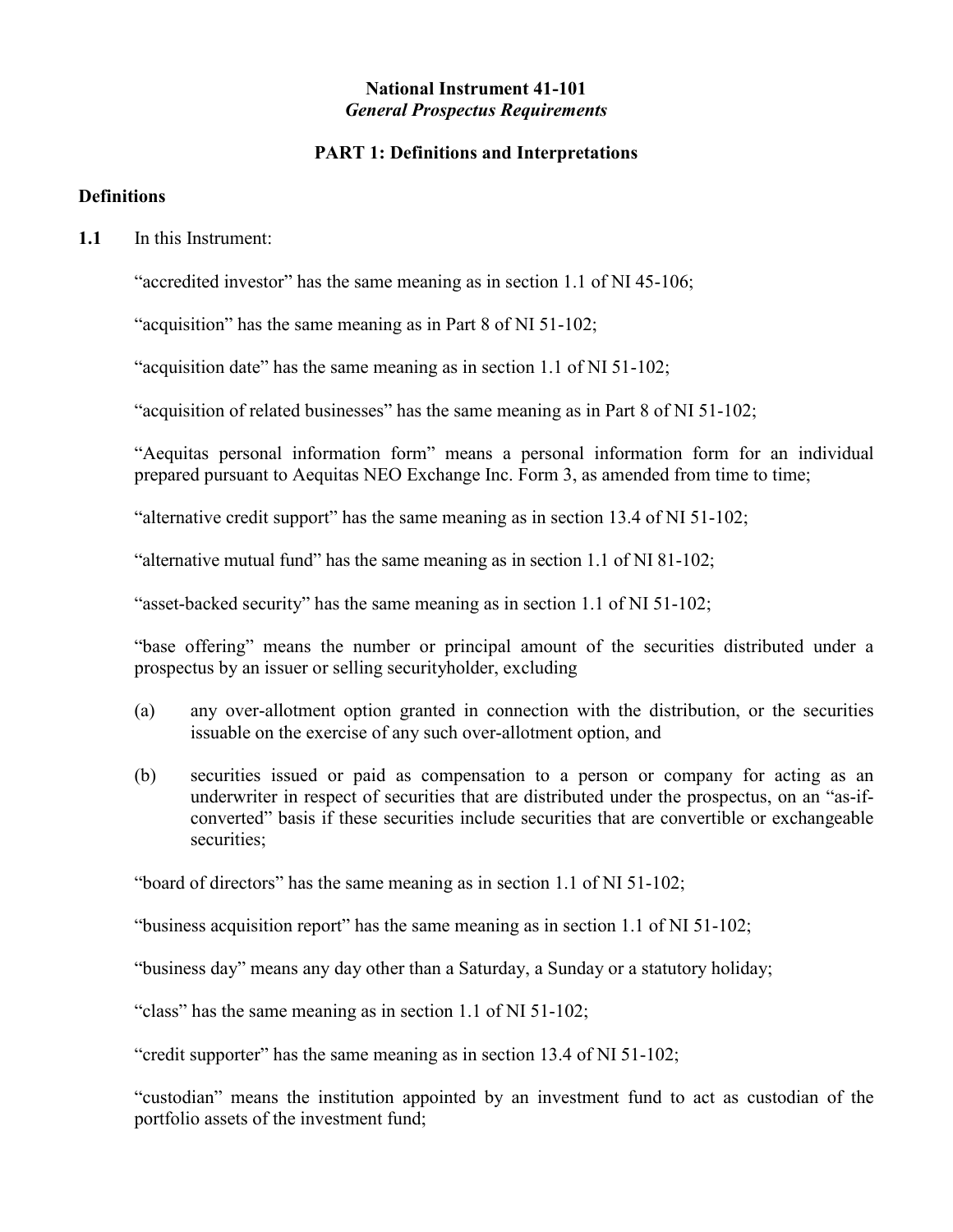"date of transition to IFRS" has the same meaning as in section 1.1 of NI 51-102;

"derivative" means an instrument, agreement or security, the market price, value or payment obligation of which is derived from, referenced to, or based on an underlying interest;

"designated foreign jurisdiction" has the same meaning as in section 1.1 of NI 52-107;

"designated rating organization" has the same meaning as in National Instrument 44-101 *Short Form Prospectus Distributions*;

"designated website" has the same meaning as in National Instrument 81-106 *Investment Fund Continuous Disclosure*;

"DRO affiliate" has the same meaning as in section 1 of NI 25-101;

"equity investee" has the same meaning as in section 1.1 of NI 51-102;

"equity security" means a security of an issuer that carries a residual right to participate in the earnings of the issuer and, on the liquidation or winding up of the issuer, in its assets;

"ETF" or "exchange-traded mutual fund" means a mutual fund in continuous distribution, the securities of which are

- (a) listed on an exchange, and
- (b) trading on an exchange or an alternative trading system;

"ETF facts document" means a completed Form 41-101F4;

"executive officer" means, for an issuer or an investment fund manager, an individual who is

- (a) a chair, vice-chair or president,
- (a.1) a chief executive officer or chief financial officer,
- (b) a vice-president in charge of a principal business unit, division or function including sales, finance or production, or
- (c) performing a policy-making function in respect of the issuer or investment fund manager;

"final prospectus notice" means,

- (a) in British Columbia, New Brunswick, Newfoundland and Labrador, Nova Scotia, Ontario and Saskatchewan, a written communication relating to a final prospectus if that communication is permitted by a provision in securities legislation listed opposite the jurisdiction in Appendix E, or
- (b) in every other jurisdiction of Canada, a written communication relating to a final prospectus that only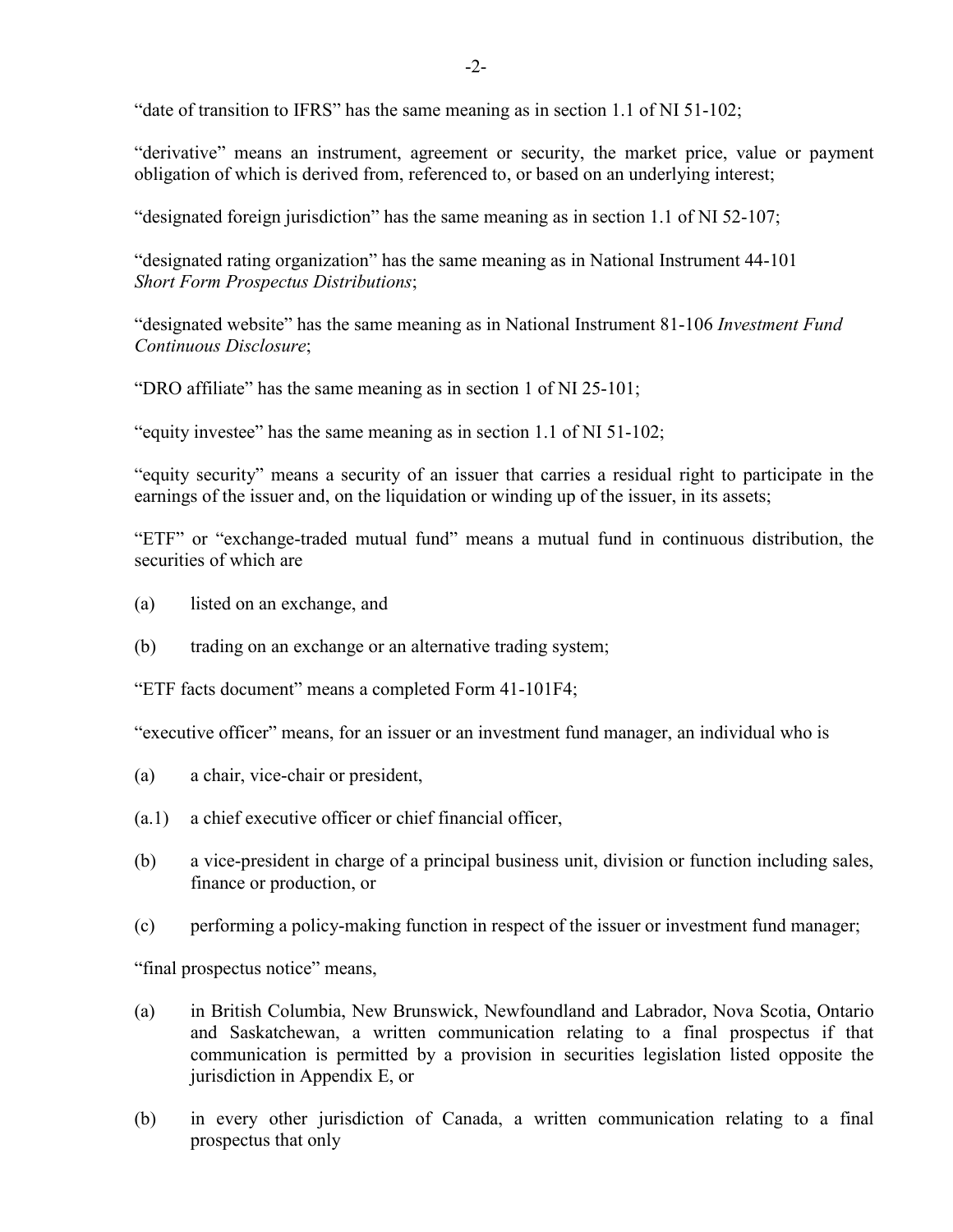- (i) identifies the security proposed to be issued,
- (ii) states the price of the security, and
- (iii) states the name and address of a person or company from whom purchases of the security may be made and from whom a final prospectus may be obtained;

"financial statements" includes interim financial reports;

"first IFRS financial statements" has the same meaning as in section 1.1 of NI 51-102;

"foreign disclosure requirements" has the same meaning as in section 1.1 of NI 52-107;

"Form 41-101F1" means Form 41-101F1 *Information Required in a Prospectus* of this Instrument;

"Form 41-101F2" means Form 41-101F2 *Information Required in an Investment Fund Prospectus*  of this Instrument;

"Form 41-101F3" means Form 41-101F3 *Information Required in a Scholarship Plan Prospectus*  of this Instrument;

Form 41-101F4" means Form 41-101F4 *Information Required in an ETF Facts Document of this Instrument*;

"Form 44-101F1" means Form 44-101F1 *Short Form Prospectus* of NI 44-101;

"Form 51-101F1" means Form 51-101F1 *Statement of Reserves Data and Other Oil and Gas Information* of NI 51-101;

"Form 51-101F2" means Form 51-101F2 *Report on Reserves Data by Independent Qualified Reserves Evaluator or Auditor* of NI 51-101;

"Form 51-101F3" means Form 51-101F3 *Report of Management and Directors on Oil and Gas Disclosure* of NI 51-101;

"Form 51-102F1" means Form 51-102F1 *Management's Discussion & Analysis* of NI 51-102;

"Form 51-102F2" means Form 51-102F2 *Annual Information Form* of NI 51-102;

"Form 51-102F4" means Form 51-102F4 *Business Acquisition Report* of NI 51-102;

"Form 51-102F5" means Form 51-102F5 *Information Circular* of NI 51-102;

"Form 51-102F6" means Form 51-102F6 *Statement of Executive Compensation* of NI 51-102;

"Form 51-102F6V" means Form 51-102F6V *Statement of Executive Compensation – Venture Issuers* of NI 51-102;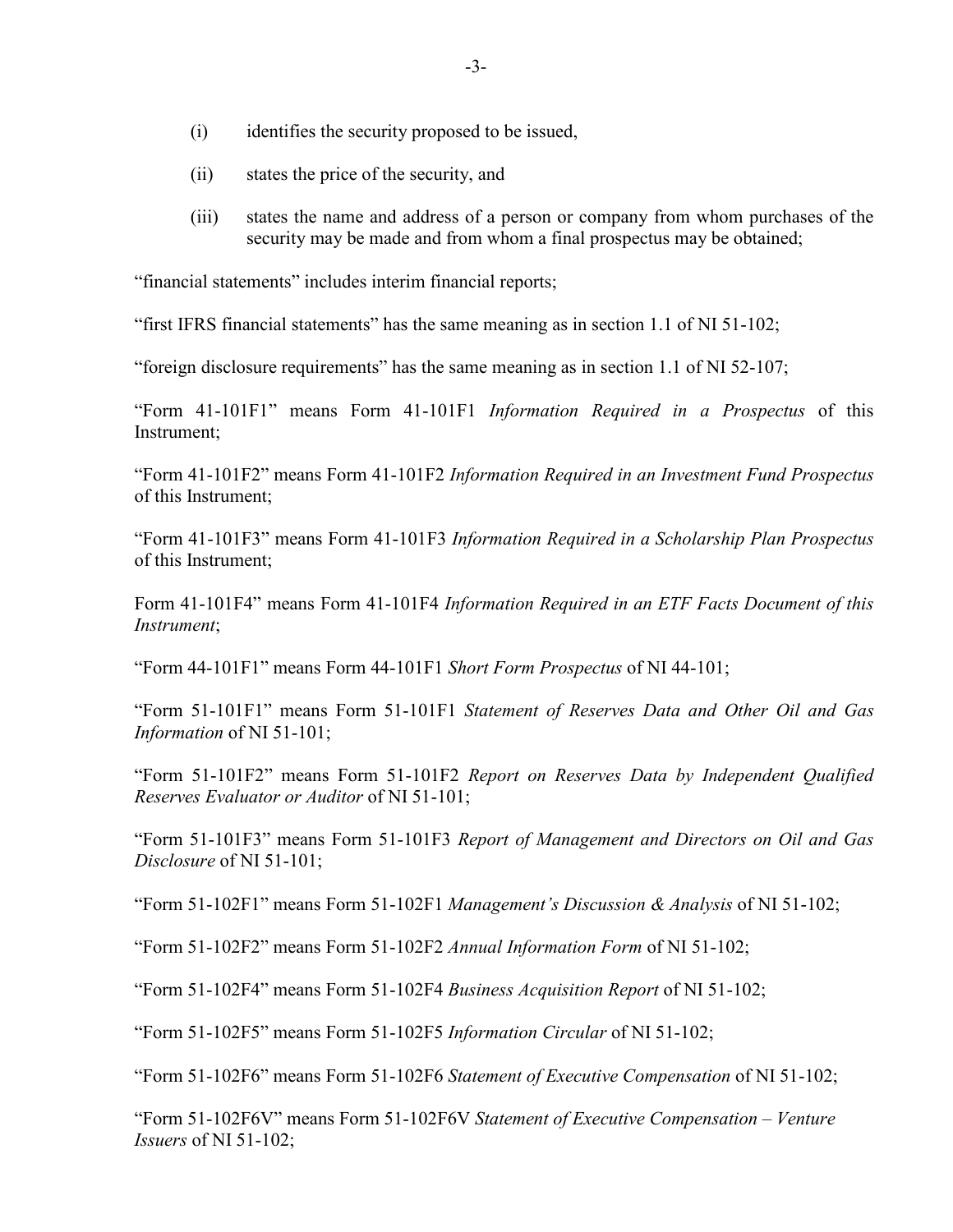"Form 52-110F1" means Form 52-110F1 *Audit Committee Information Required in an AIF* of NI 52-110;

"Form 52-110F2" means Form 52-110F2 *Disclosure by Venture Issuers* of NI 52-110;

"Form 58-101F1" means Form 58-101F1 *Corporate Governance Disclosure* of NI 58-101;

"Form 58-101F2" means Form 58-101F2 *Corporate Governance Disclosure (Venture Issuers)* of NI 58-101;

"full and unconditional credit support" means

- (a) alternative credit support that
	- (i) entitles the holder of the securities to receive payment from the credit supporter, or enables the holder to receive payment from the issuer, within 15 days of any failure by the issuer to make a payment, and
	- (ii) results in the securities receiving the same credit rating as, or a higher credit rating than, the credit rating they would have received if payment had been fully and unconditionally guaranteed by the credit supporter, or would result in the securities receiving such a rating if they were rated, or
- (b) a full and unconditional guarantee of the payments to be made, as interpreted in section 1.5, by the issuer of securities, as stipulated in the terms of the securities or in an agreement governing rights of holders of the securities, that results in the holder of such securities being entitled to receive payment from the credit supporter within 15 days of any failure by the issuer to make a payment;

"independent review committee" means an independent review committee under NI 81-107;

"information circular" has the same meaning as in section 1.1 of NI 51-102;

"interim period" has the same meaning as in

- (a) section 1.1 of NI 51-102 for an issuer other than an investment fund, or
- (b) section 1.1 of NI 81-106 for an investment fund;

"investment dealer" has the same meaning as in section 1.1 of National Instrument 31-103 *Registration Requirements, Exemptions and Ongoing Registrant Obligations*;

"IPO venture issuer" means an issuer that

- (a) files a long form prospectus,
- (b) is not a reporting issuer in any jurisdiction immediately before the date of the final long form prospectus, and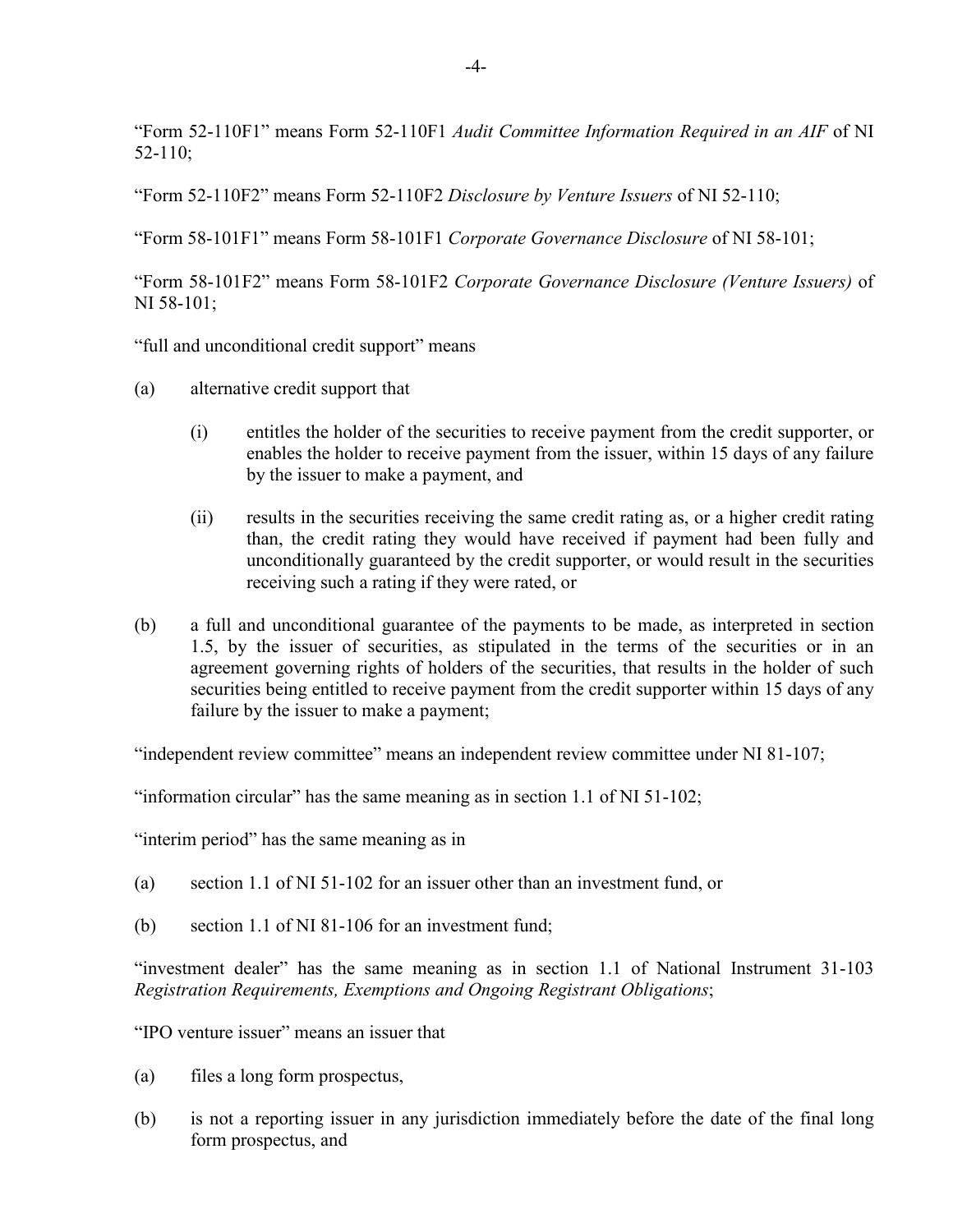- (c) at the date of the long form prospectus, does not have any of its securities listed or quoted, has not applied to list or quote any of its securities, and does not intend to apply to list or quote any of its securities, on
	- (i) the Toronto Stock Exchange,
	- (i.1) Aequitas NEO Exchange Inc.,
	- (ii) a U.S. marketplace, or
	- (iii) a marketplace outside of Canada and the United States of America, other than the Alternative Investment Market of the London Stock Exchange or the PLUS markets operated by PLUS Markets Group plc;

"issuer's GAAP" has the same meaning as in section 1.1 of NI 52-107;

"junior issuer" means an issuer

- (a) that files a preliminary prospectus,
- (b) that is not a reporting issuer in any jurisdiction,
- (c) whose total consolidated assets as at the date of the most recent statement of financial position of the issuer included in the preliminary prospectus are less than \$10,000,000,
- (d) whose consolidated revenue as shown in the most recent annual statement of comprehensive income of the issuer included in the preliminary prospectus is less than \$10,000,000, and
- (e) whose equity as at the date of the most recent statement of financial position of the issuer included in the preliminary prospectus is less than \$10,000,000,

taking into account all adjustments to asset, revenue and equity calculations necessary to reflect each significant proposed acquisition of a business or related business by an issuer that has progressed to a state where a reasonable person would believe that the likelihood of the issuer completing the acquisition is high, and each completed significant acquisition of a business or related business that was completed,

- $(f)$  for paragraphs  $(c)$  and  $(e)$ , before the date of the preliminary prospectus and after the date of the issuer's most recent statement of financial position included in the preliminary prospectus as if each acquisition had taken place as at the date of the issuer's most recent statement of financial position included in the preliminary prospectus, and
- $(g)$  for paragraph (d), after the last day of the most recent annual statement of comprehensive income of the issuer included in the preliminary prospectus as if each acquisition had taken place at the beginning of the issuer's most recently completed financial year for which a statement of comprehensive income is included in the preliminary prospectus;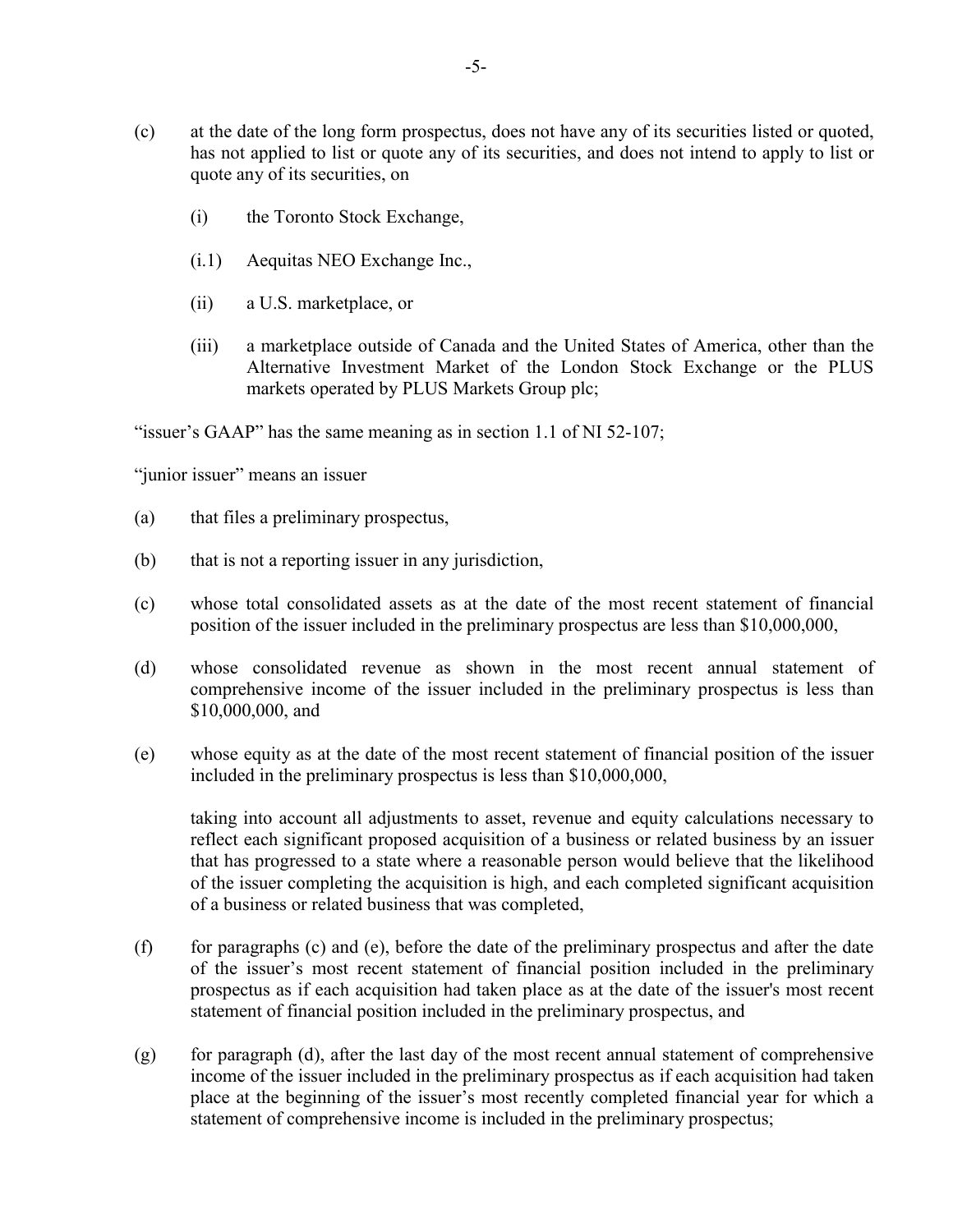"labour sponsored or venture capital fund" has the same meaning as in section 1.1 of NI 81-106;

"lead underwriter" means, in respect of a syndicate of underwriters,

- (a) the underwriter designated under the underwriting agreement to act as the manager of the syndicate, or
- (b) if more than one underwriter is designated under the underwriting agreement to act as a manager of the syndicate, the underwriter designated under the agreement to have primary decision-making authority;

"limited-use version" means a template version in which the spaces for information have been completed in accordance with any of the following:

- (a) subsection 13.7(2) or 13.8(2);
- (b) subsection 7.6(2) of NI 44-101;
- (c) subsection  $9A.3(2)$  of NI 44-102;
- (d) subsection 4A.3(3) of NI 44-103;

"long form prospectus" means a prospectus filed in the form of Form 41-101F1, Form 41-101F2 or Form 41-101F3;

"marketing materials" means a written communication intended for potential investors regarding a distribution of securities under a prospectus that contains material facts relating to an issuer, securities or an offering but does not include the following:

- (a) a prospectus or any amendment;
- (b) a standard term sheet;
- (c) a preliminary prospectus notice;
- (d) a final prospectus notice;

"marketplace" has the same meaning as in section 1.1 of NI 51-102;

"material contract" means any contract that an issuer or any of its subsidiaries is a party to, that is material to the issuer;

"mineral project" has the same meaning as in section 1.1 of NI 43-101;

"NI 14-101" means National Instrument 14-101 *Definitions*;

"NI 25-101" means National Instrument 25-101 *Designated Rating Organizations*;

"NI 33-105" means National Instrument 33-105 *Underwriting Conflicts*;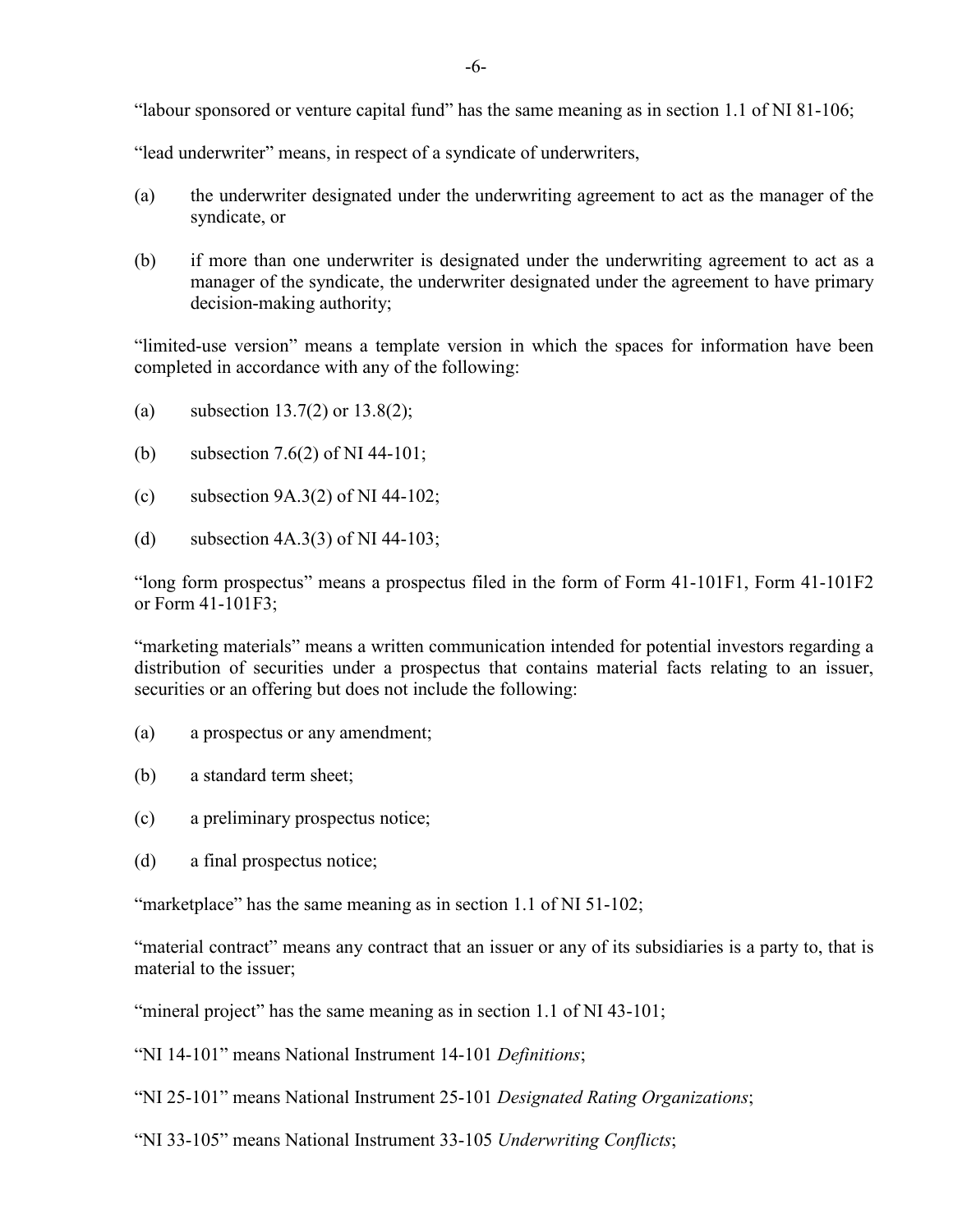"NI 43-101" means National Instrument 43-101 *Standards of Disclosure for Mineral Projects*;

"NI 44-101" means National Instrument 44-101 *Short Form Prospectus Distributions*;

"NI 44-102" means National Instrument 44-102 *Shelf Distributions*;

"NI 44-103" means National Instrument 44-103 *Post-Receipt Pricing*;

"NI 45-106" means National Instrument 45-106 *Prospectus Exemptions*;

"NI 51-101" means National Instrument 51-101 *Standards of Disclosure for Oil and Gas Activities*;

"NI 51-102" means National Instrument 51-102 *Continuous Disclosure Obligations*;

"NI 52-107" means National Instrument 52-107 *Acceptable Accounting Principles and Auditing Standards*;

"NI 52-110" means National Instrument 52-110 *Audit Committees*;

"NI 58-101" means National Instrument 58-101 *Disclosure of Corporate Governance Practices*;

"NI 81-101" means National Instrument 81-101 *Mutual Fund Prospectus Disclosure*;

"NI 81-102" means National Instrument 81-102 *Investment Funds*;

"NI 81-106" means National Instrument 81-106 *Investment Fund Continuous Disclosure*;

"NI 81-107" means National Instrument 81-107 *Independent Review Committee for Investment Funds*;

"non-voting security" means a restricted security that does not carry the right to vote generally, except for a right to vote that is mandated, in special circumstances, by law;

"old financial year" means the financial year of an issuer that immediately precedes a transition year;

"over-allocation position" means the amount, determined as at the closing of a distribution, by which the aggregate number or principal amount of securities that are sold by one or more underwriters of the distribution exceeds the base offering;

"over-allotment option" means a right granted to one or more underwriters by an issuer or a selling securityholder of the issuer in connection with the distribution of securities under a prospectus to acquire, for the purposes of covering the underwriter's over-allocation position, a security of an issuer that has the same designation and attributes as a security that is distributed under such prospectus, and which

(a) expires not later than the 60th day after the date of the closing of the distribution, and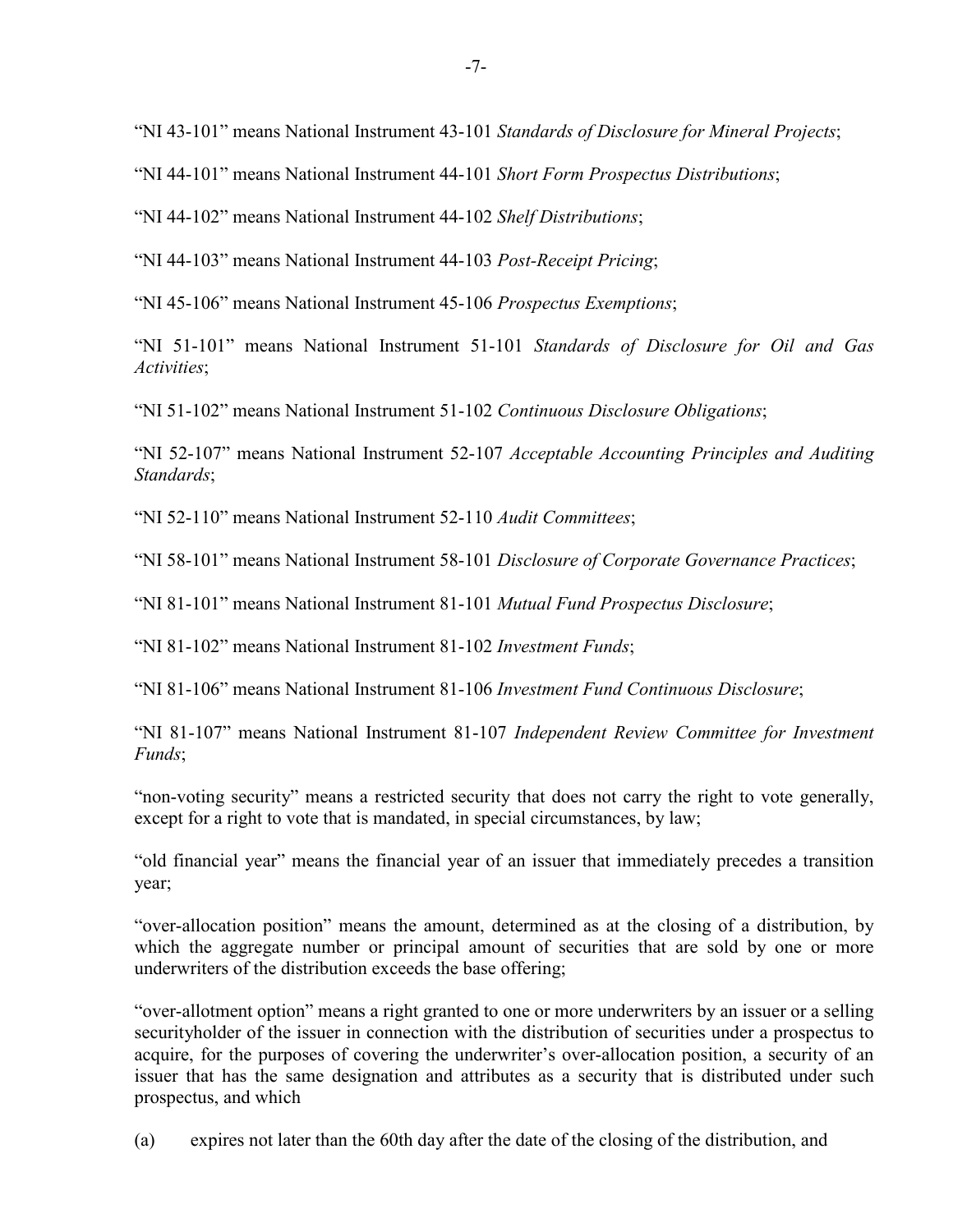- (b) is exercisable for a number or principal amount of securities that is limited to the lesser of
	- (i) the over-allocation position, and
	- (ii) 15% of the base offering;

"personal information form" means,

- (a) a completed Schedule 1 of Appendix A,
- (b) a completed TSX/TSXV personal information form submitted by an individual to the Toronto Stock Exchange, or to the TSX Venture Exchange, to which is attached a completed certificate and consent in the form set out in Schedule 1 – Part B of Appendix A, or
- (c) a completed Aequitas personal information form submitted by an individual to Aequitas NEO Exchange Inc., to which is attached a completed certificate and consent in the form set out in Schedule 1 – Part B of Appendix A;

"plan summary" means a document prepared in accordance with the requirements of Part A of Form 41-101F3;

"predecessor personal information form" means,

- (a) a completed Schedule 1 of Appendix A in the form that was in effect from March 17, 2008 until May 14, 2013, or
- (b) a completed TSX/TSXV personal information form to which is attached a completed certificate and consent in the form that was in effect from March 17, 2008 until May 14, 2013;

"preliminary prospectus notice" means,

- (a) in a jurisdiction other than Québec, a communication relating to a preliminary prospectus if that communication is permitted by a provision in securities legislation listed opposite the jurisdiction in Appendix D, or
- (b) in Québec, a written communication relating to a preliminary prospectus that only
	- (i) identifies the security proposed to be issued,
	- (ii) states the price of the security, if determined, and
	- (iii) states the name and address of a person or company from whom purchases of the security may be made and from whom a preliminary prospectus may be obtained;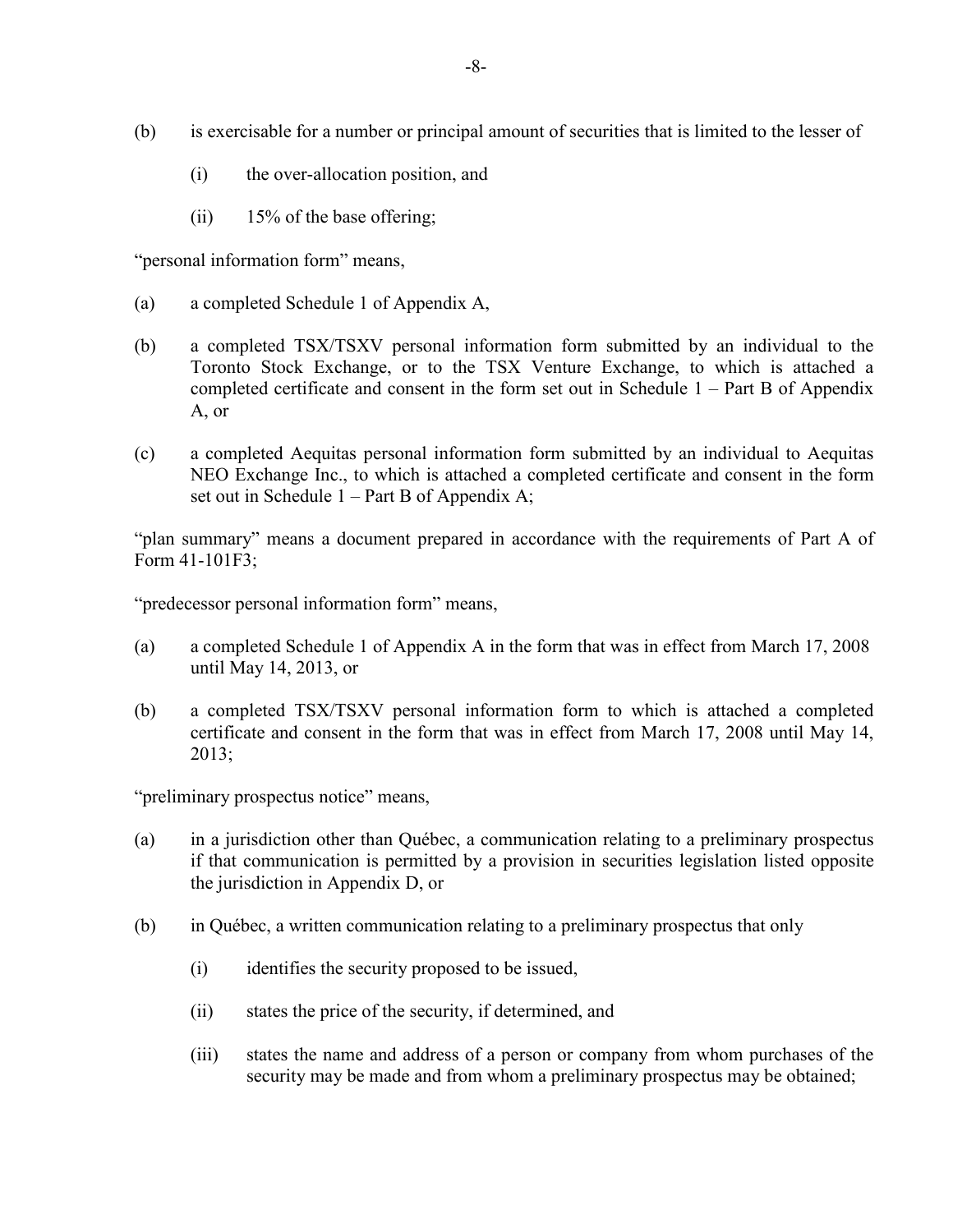"principal securityholder" means a person or company who beneficially owns, or controls or directs, directly or indirectly, voting securities carrying 10% or more of the voting rights attached to any class of voting securities of the issuer;

"private issuer" has the same meaning as in section 2.4 of NI 45-106;

"profit or loss attributable to owners of the parent" has the same meaning as in Canadian GAAP applicable to publicly accountable enterprises;

"profit or loss from continuing operations attributable to owners of the parent" has the same meaning as in Canadian GAAP applicable to publicly accountable enterprises;

"publicly accountable enterprise" has the same meaning as in Part 3 of NI 52-107;

"related credit supporter" of an issuer means a credit supporter of the issuer that is an affiliate of the issuer;

"restricted security" means an equity security that is not a preferred security of an issuer if any of the following apply:

- (a) there is another class of securities of the issuer that carries a greater number of votes per security relative to the equity security,
- (b) the conditions attached to the class of equity securities, the conditions attached to another class of securities of the issuer, or the issuer's constating documents have provisions that nullify or significantly restrict the voting rights of the equity securities,
- (c) the issuer has issued another class of equity securities that entitle the owners of securities of that other class to participate in the earnings or assets of the issuer to a greater extent, on a per security basis, than the owners of the first class of equity securities, or
- (d) except in Ontario and British Columbia, the regulator determines that the equity security is a restricted security;

"restricted security reorganization" means any event resulting in the creation of restricted securities, directly or through the creation of subject securities or securities that are, directly or indirectly, convertible, or exercisable or exchangeable for, restricted securities or subject securities or any change in the rights attaching to restricted securities, subject securities or securities that are, directly or indirectly, convertible into, or exercisable or exchangeable for, restricted securities or subject securities, including

- (a) any
	- (i) amendment to an issuer's constating documents,
	- (ii) resolution of the board of directors of an issuer setting the terms of a series of securities of the issuer, or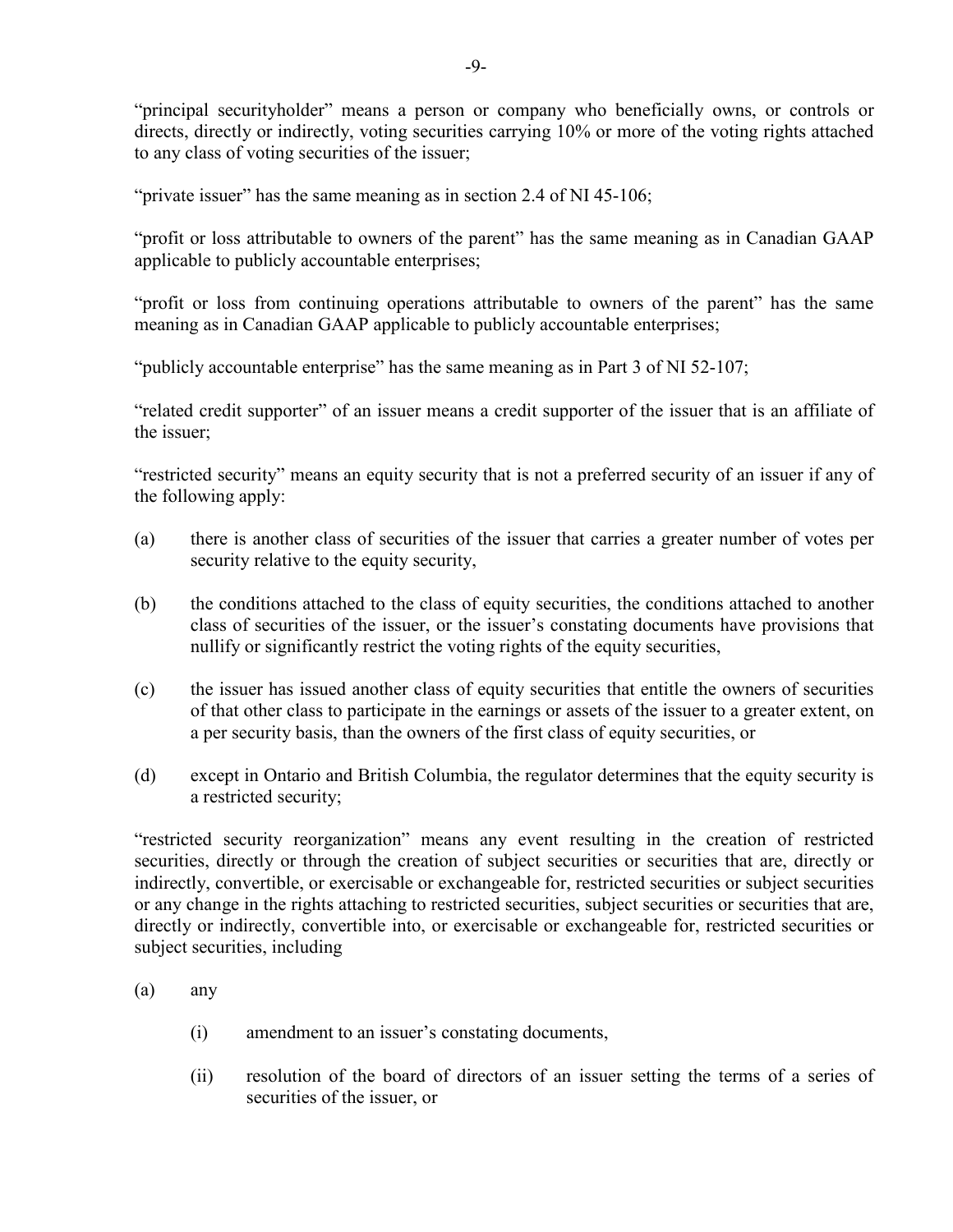- (iii) restructuring, recapitalization, reclassification, arrangement, amalgamation or merger, or
- (b) if the issuer has one or more classes of restricted securities outstanding, an amendment to an issuer's constating documents to increase
	- (i) the per security voting rights attached to any class of securities without at the same time making a proportionate increase in the per security voting rights attached to any other securities of the issuer, or
	- (ii) the number of a class of securities authorized, other than a restricted security;

"restricted security term" means each of the terms "non-voting security", "subordinate voting security", and "restricted voting security";

"restricted voting security" means a restricted security that carries a right to vote subject to a restriction on the number or percentage of securities that may be voted or owned by one or more persons or companies, unless the restriction is

- (a) permitted or prescribed by statute or regulation, and
- (b) is applicable only to persons or companies that are not citizens or residents of Canada or that are otherwise considered as a result of any law applicable to the issuer to be non-Canadians;

"restructuring transaction" has the same meaning as in section 1.1 of NI 51-102;

"retrospective" has the same meaning as in section 1.1 of NI 51-102;

"retrospectively" has the same meaning as in section 1.1 of NI 51-102;

"reverse takeover" has the same meaning as in section 1.1 of NI 51-102;

"reverse takeover acquirer" has the same meaning as in section 1.1 of NI 51-102;

"road show" means a presentation to potential investors, regarding a distribution of securities under a prospectus, conducted by one or more investment dealers on behalf of an issuer in which one or more executive officers, or other representatives, of the issuer participate;

"SEC issuer" has the same meaning as in section 1.1 of NI 52-107;

"short form prospectus" means a prospectus filed in the form of Form 44-101F1;

"special warrant" means a security that, by its terms or the terms of an accompanying contractual obligation,

(a) entitles or requires the holder to acquire another security without payment of material additional consideration and obliges the issuer of either security to undertake efforts to file a prospectus to qualify the distribution of the other security, or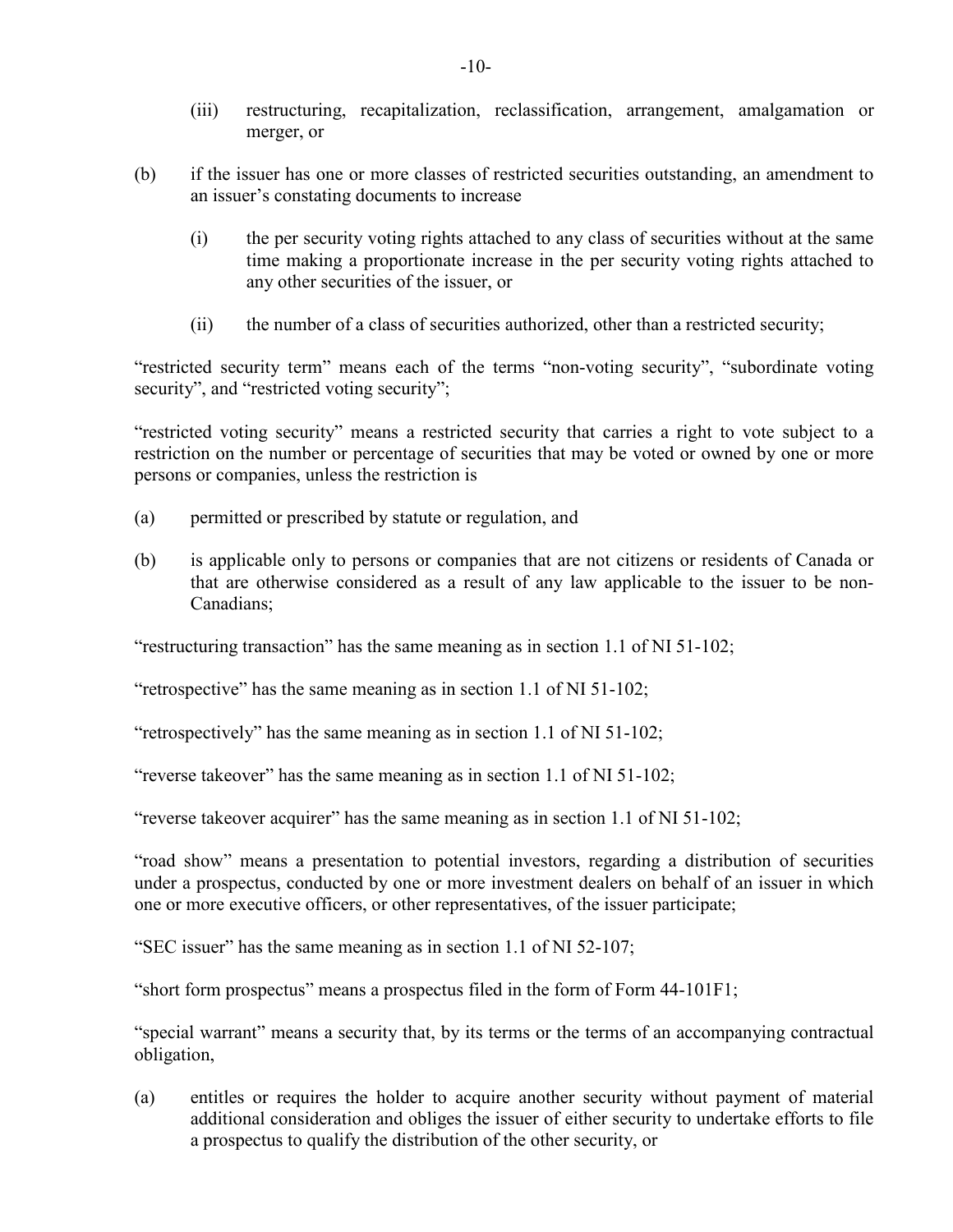(b) entitles or requires the holder to acquire another security without payment of material additional consideration and the issuer files a prospectus to qualify the distribution of the other security;

"standard term sheet" means a written communication intended for potential investors regarding a distribution of securities under a prospectus that contains no information other than that referred to in subsections 13.5(2) and (3), subsections 13.6(2) and (3), subsections 7.5(2) and (3) of NI 44-101, subsections 9A.2(2) and (3) of NI 44-102 or subsections 4A.2(2) and (3) of NI 44-103, relating to an issuer, securities or an offering, but does not include the following:

- (a) a preliminary prospectus notice;
- (b) a final prospectus notice;

"subject security" means a security that results, or would result if and when issued, in an existing class of securities being considered restricted securities;

"subordinate voting security" means a restricted security that carries a right to vote, if there are securities of another class outstanding that carry a greater right to vote on a per security basis;

"successor credit rating organization" has the same meaning as in National Instrument 44-101 *Short Form Prospectus Distributions*;

"template version" means a version of a document with spaces for information to be added in accordance with any of the following:

- (a) subsection  $13.7(2)$  or  $13.8(2)$ ;
- (b) subsection 7.6(2) of NI 44-101;
- (c) subsection  $9A.3(2)$  of NI 44-102;
- (d) subsection  $4A.3(3)$  of NI  $44-103$ ;

"transition year" means the financial year of an issuer or business in which the issuer or business changes its financial year-end;

"TSX/TSXV personal information form" means a personal information form for an individual pursuant to Toronto Stock Exchange Form 4 or TSX Venture Exchange Form 2A, each as amended from time to time;

"U.S. AICPA GAAS" has the same meaning as in section 1.1 of NI 52-107;

"U.S. GAAP" has the same meaning as in section 1.1 of NI 52-107;

"U.S. marketplace" has the same meaning as in section 1.1 of NI 51-102;

"U.S. PCAOB GAAS" has the same meaning as in section 1.1 of NI 52-107;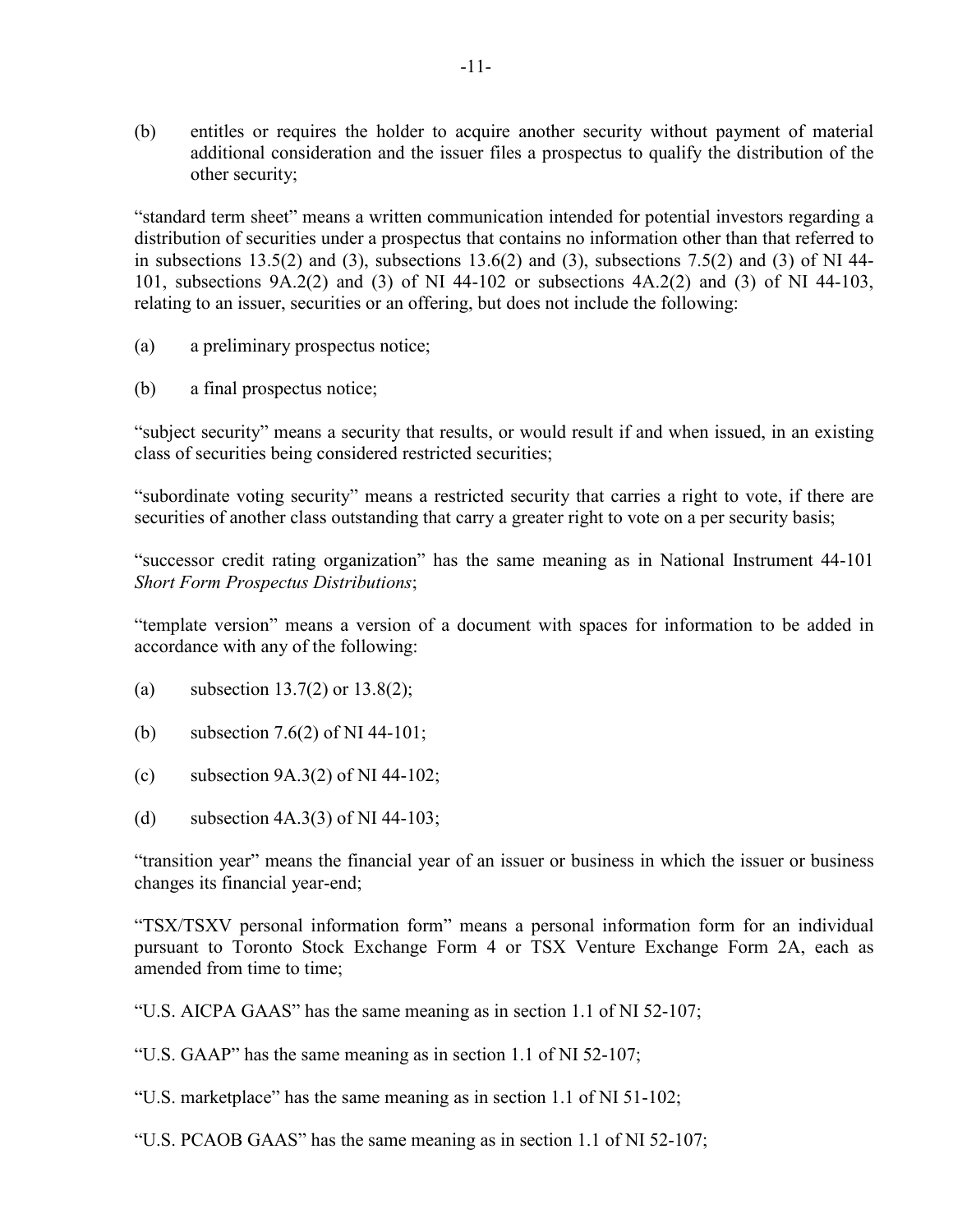"venture issuer" has the same meaning as in section 1.1 of NI 51-102 except the "applicable time" is the date the prospectus is filed;

"waiting period" means the period of time between the issuance of a receipt by the regulator for a preliminary prospectus and the issuance of a receipt by the regulator for a final prospectus.

# **Interpretation of "prospectus", "preliminary prospectus", "final prospectus", "long form prospectus", and "short form prospectus"**

- **1.2(1)** In this Instrument, a reference to a "prospectus" includes a preliminary long form prospectus, a final long form prospectus, a preliminary short form prospectus, and a final short form prospectus.
- **(2)** In this Instrument, a reference to a "preliminary prospectus" includes a preliminary long form prospectus and a preliminary short form prospectus.
- **(3)** In this Instrument, a reference to a "final prospectus" includes a final long form prospectus and a final short form prospectus.
- **(4)** In this Instrument, a reference to a "long form prospectus" includes a preliminary long form prospectus and a final long form prospectus.
- **(5)** In this Instrument, a reference to a "short form prospectus" includes a preliminary short form prospectus and a final short form prospectus.
- **(6)** Despite subsections (1), (2), and (3), in Form 41-101F1, Form 41-101F2, Form 41-101F3 and Form 41-101F4,
	- (a) a reference to a "prospectus" only includes a preliminary long form prospectus and a final long form prospectus,
	- (b) a reference to a "preliminary prospectus" only includes a preliminary long form prospectus, and
	- (c) a reference to a "final prospectus" only includes a final long form prospectus.

#### **Interpretation of "business"**

**1.3** In this Instrument, unless otherwise stated, a reference to a business includes an interest in an oil and gas property to which reserves, as defined in NI 51-101, have been specifically attributed.

#### **Interpretation of "affiliate"**

**1.4** In this Instrument, an issuer is an affiliate of another issuer if the issuer would be an affiliate of the other issuer under subsection 1.1(2) of NI 51-102.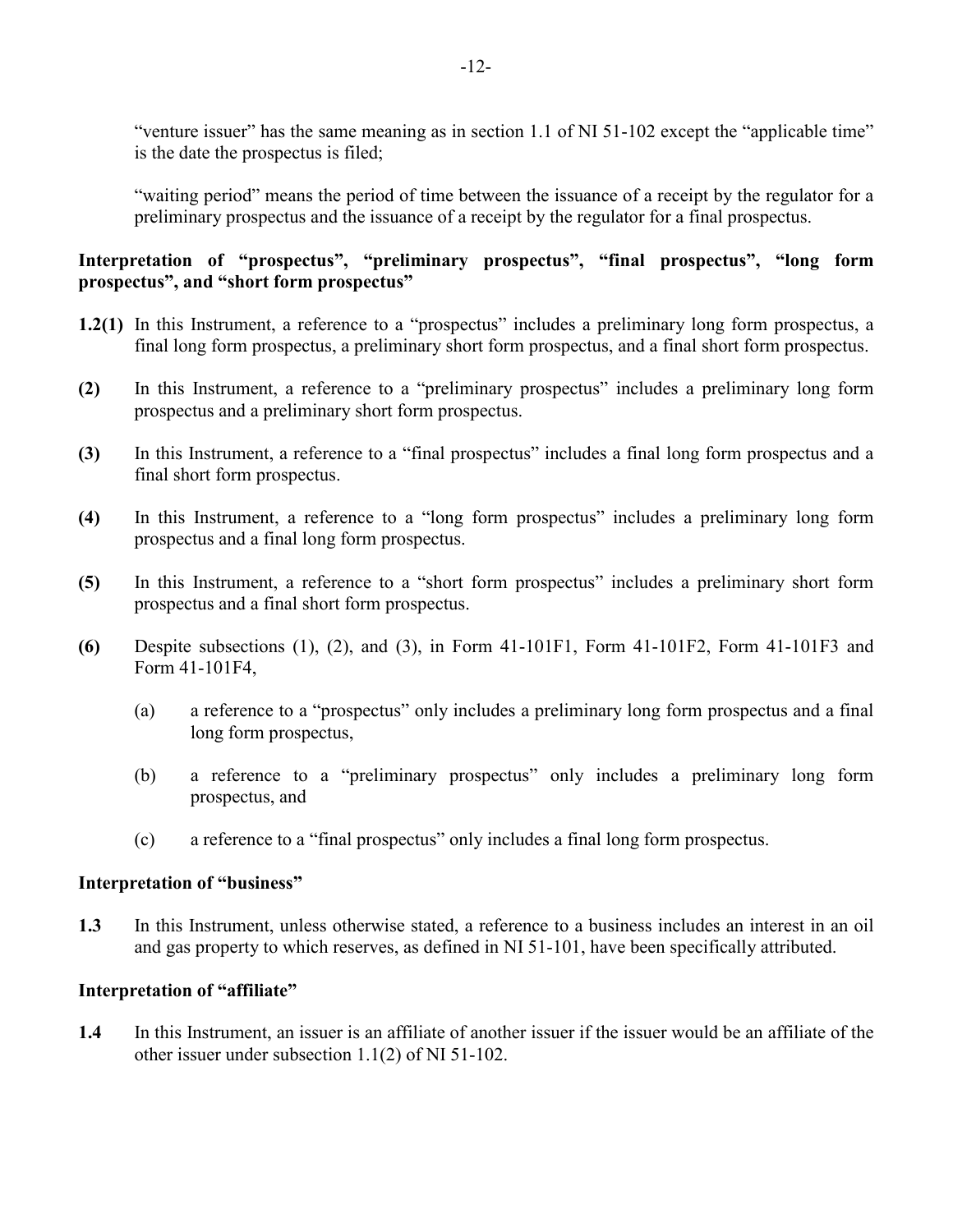#### **Interpretation of "payments to be made"**

- **1.5** For the purposes of the definition of "full and unconditional credit support", payments to be made by an issuer of securities as stipulated in the terms of the securities include
	- (a) any amounts to be paid as dividends in accordance with, and on the dividend payment dates stipulated in, the provisions of the securities, whether or not the dividends have been declared, and
	- (b) any discretionary dividends, provided that the terms of the securities or an agreement governing rights of holders of the securities expressly provides that the holder of the securities will be entitled, once the discretionary dividend is declared, to receive payment from the credit supporter within 15 days of any failure by the issuer to pay the declared dividend.

## **PART 2: Requirements for All Prospectus Distributions**

#### **Application of the Instrument**

- **2.1(1)** Subject to subsection (2), this Instrument applies to a prospectus filed under securities legislation, a distribution of securities subject to the prospectus requirement and a purchase of securities of an ETF.
- **(2)** This Instrument does not apply to a prospectus filed under NI 81-101 or a distribution of securities under such a prospectus.

#### **Language**

- **2.2(1)** An issuer must file a prospectus and any other document required to be filed under this Instrument or NI 44-101 in French or in English.
- **(2)** In Québec, a prospectus and any document required to be incorporated by reference into a prospectus must be in French or in French and English.
- **(3)** Despite subsection (1), if an issuer files a document only in French or only in English but delivers to an investor or prospective investor a version of the document in the other language, the issuer must file that other version not later than when it is first delivered to the investor or prospective investor.
- **(4)** If an issuer files a document under this Instrument that is a translation of a document prepared in a language other than French or English, the issuer must
	- (a) attach a certificate as to the accuracy of the translation to the filed document, and
	- (b) make a copy of the document in the original language available on request.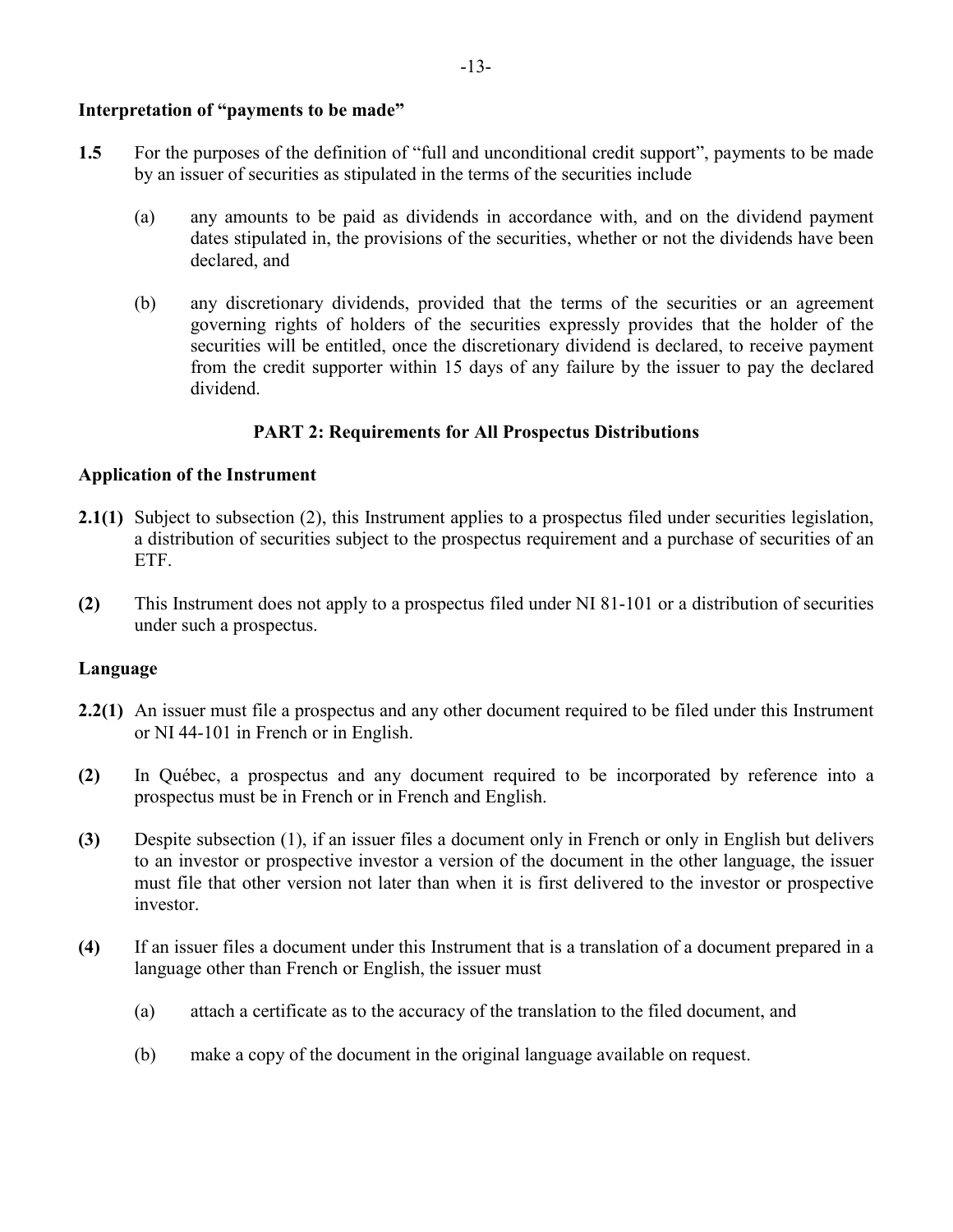#### **General requirements**

- **2.3(1)** An issuer must not file its first amendment to a preliminary prospectus more than 90 days after the date of the receipt for the preliminary prospectus.
- **(1.1)** An issuer must not file a final prospectus more than 90 days after the date of the receipt for the preliminary prospectus or an amendment to the preliminary prospectus which relates to the final prospectus.
- **(1.2)** If an issuer files an amendment to a preliminary prospectus, the final prospectus must be filed within 180 days from the date of the receipt of the preliminary prospectus.
- **(2)** An issuer must not file
	- (a) a prospectus more than three business days after the date of the prospectus, and
	- (b) an amendment to a prospectus more than three business days after the date of the amendment to the prospectus.

#### **Special warrants**

- **2.4(1)** An issuer must not file a prospectus or an amendment to a prospectus to qualify the distribution of securities issued upon the exercise of special warrants or other securities acquired on a prospectusexempt basis unless holders of the special warrants or other securities have been provided with a contractual right of rescission.
- **(2)** A contractual right of rescission under subsection (1) must provide that, if a holder of a special warrant who acquires another security of the issuer on exercise of the special warrant as provided for in the prospectus is, or becomes, entitled under the securities legislation of a jurisdiction to the remedy of rescission because of the prospectus or an amendment to the prospectus containing a misrepresentation,
	- (a) the holder is entitled to rescission of both the holder's exercise of its special warrant and the private placement transaction under which the special warrant was initially acquired,
	- (b) the holder is entitled in connection with the rescission to a full refund of all consideration paid to the underwriter or issuer, as the case may be, on the acquisition of the special warrant, and
	- (c) if the holder is a permitted assignee of the interest of the original special warrant subscriber, the holder is entitled to exercise the rights of rescission and refund as if the holder was the original subscriber.

#### **PART 3: Form of Prospectus**

# **Form of prospectus**

**3.1(1)** Subject to subsections (2), (2.1) and (3), an issuer filing a prospectus must file the prospectus in the form of Form 41-101F1.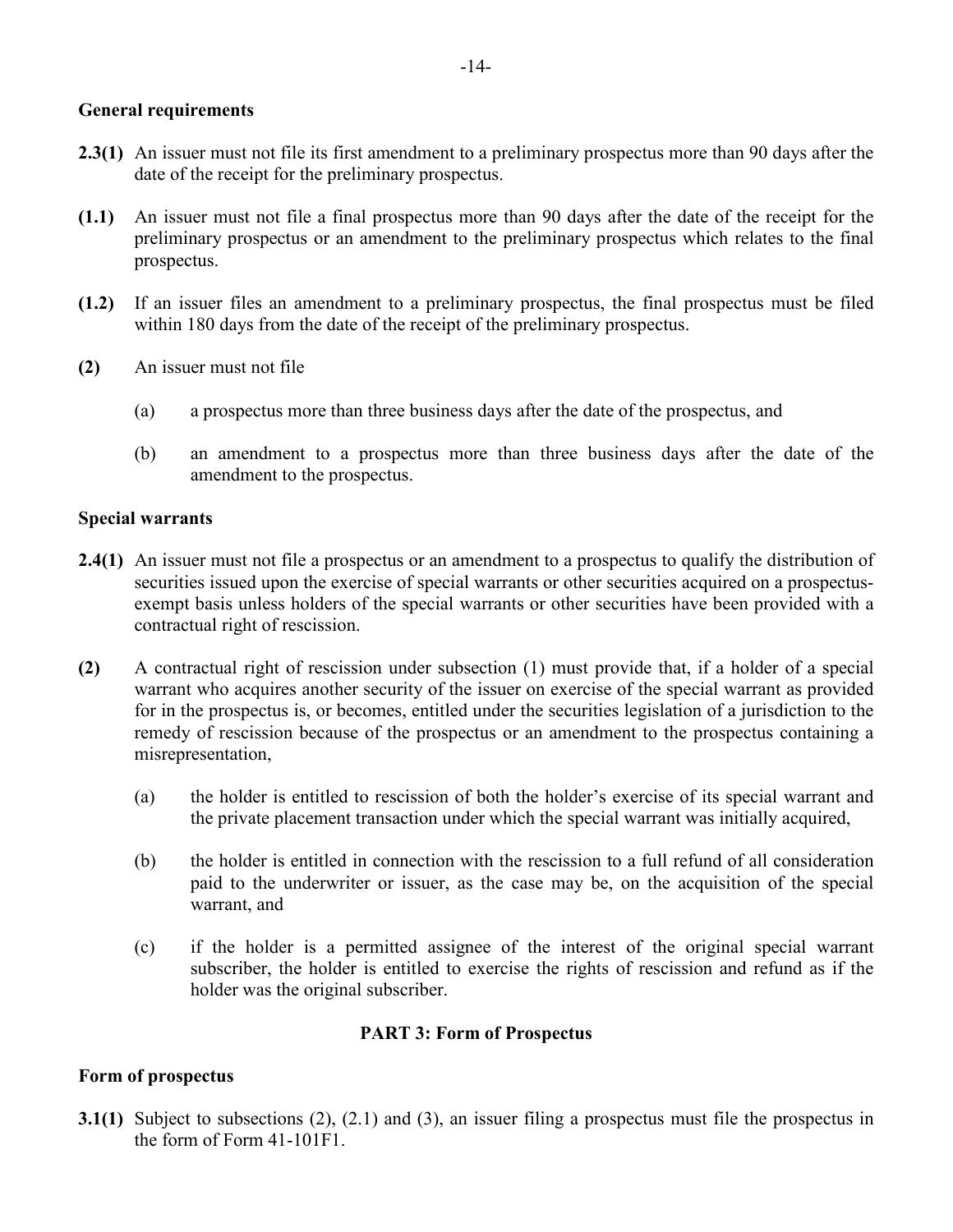- **(2)** An issuer that is an investment fund, other than a scholarship plan, filing a prospectus must file the prospectus in the form of Form 41-101F2.
- **(2.1)** An issuer that is a scholarship plan filing a prospectus must file the prospectus in the form of Form 41-101F3.
- **(3)** An issuer that is qualified to file a short form prospectus may file a short form prospectus.

#### **PART 3A: Scholarship Plan Prospectus Requirements**

#### **Plain language and presentation**

- **3A.1(1)** A scholarship plan prospectus must be prepared using plain language and in a format that assists in readability and comprehension.
- **(2)** A scholarship plan prospectus must
	- (a) present all information briefly and concisely,
	- (b) present the items listed in Parts A to D of Form 41-101F3 in the order set out in those parts,
	- (c) use only the headings and sub-headings prescribed by Form 41-101F3 unless stated otherwise,
	- (d) contain only information that is specifically mandated or permitted by Form 41-101F3, and
	- (e) not incorporate by reference into the scholarship plan prospectus, information that is required to be included in a scholarship plan prospectus.
- **(3)** A plan summary must
	- (a) be prepared for each scholarship plan offered under a scholarship plan prospectus or multiple scholarship plan prospectus, and
	- (b) not exceed 4 pages in length.

#### **Combinations of documents**

- **3A.2(1)** Subject to subsection (2), a scholarship plan prospectus may be consolidated with one or more scholarship plan prospectuses to a form a multiple scholarship plan prospectus.
- **(2)** A scholarship plan prospectus must not be consolidated with one or more scholarship plan prospectuses to form a multiple scholarship plan prospectus unless the portions of each scholarship plan prospectus prepared in accordance with the requirements of Parts B and D of Form 41-101F3 are substantially similar.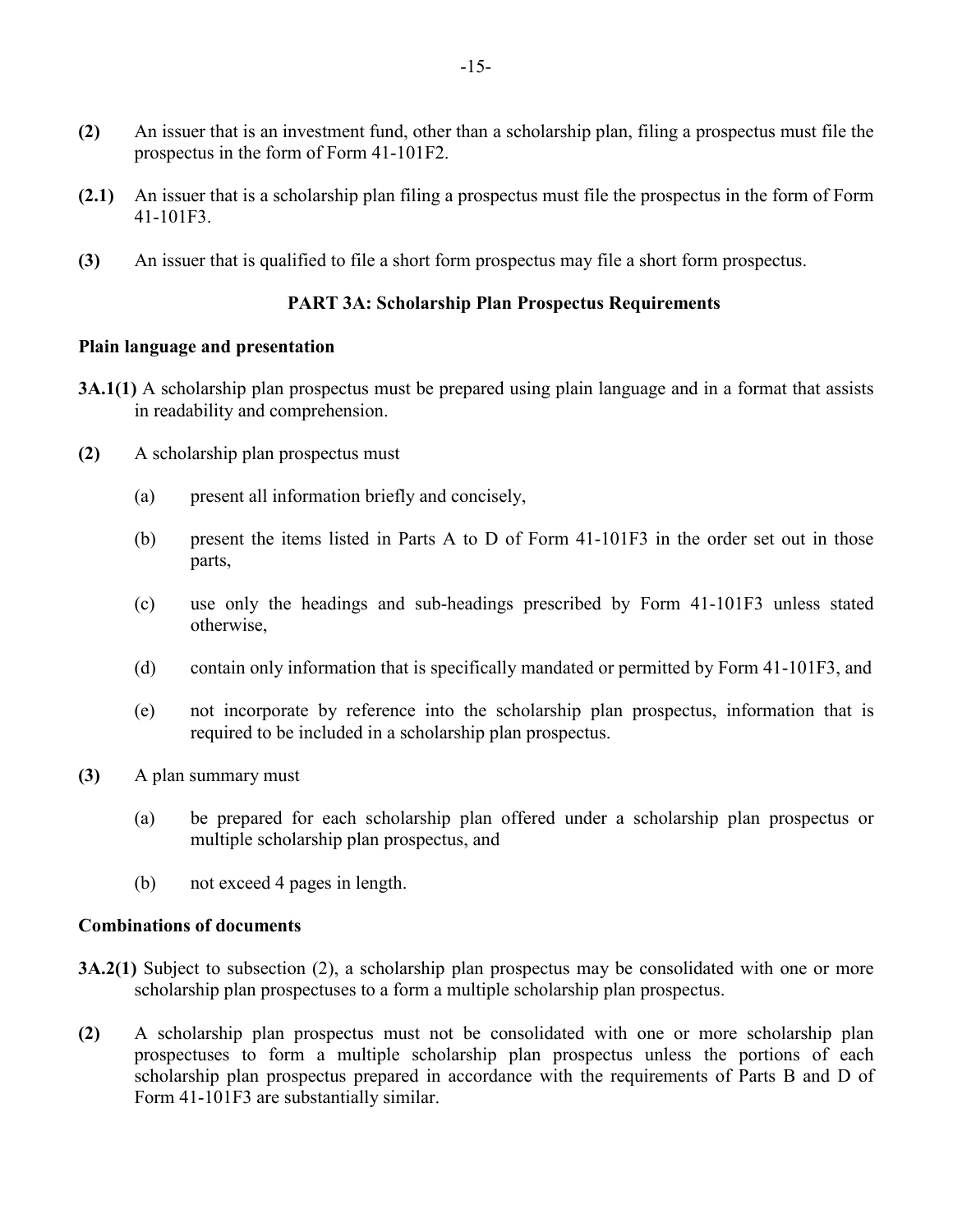#### **Order of contents of bound documents**

- **3A.3** If documents are attached to, or bound with, a scholarship plan prospectus or multiple scholarship plan prospectus
	- (a) the scholarship plan prospectus or multiple scholarship plan prospectus must be the first document contained in the package, and
	- (b) no pages must come before the scholarship plan prospectus or multiple scholarship plan prospectus other than, at the option of the scholarship plan, a general front cover and table of contents pertaining to the entire package.

# **Plan summary**

- **3A.4(1)** Despite section 3A.3, a plan summary must not be attached to, or bound with, any other part of a scholarship plan prospectus, or to any other document, except as provided in this section.
- **(2)** A plan summary of a scholarship plan may be attached to or bound with one or more plan summaries of other scholarship plans if the binding, to a reasonable person, would help present the information in a simple, accessible and comparable format.

## **Documents to be delivered or sent upon request**

- **3A.5(1)** On request by a person or company, a scholarship plan must deliver or send a copy of one or more the following documents free of charge to the person or company:
	- (a) the scholarship plan prospectus or multiple scholarship plan prospectus;
	- (b) any document incorporated by reference into the scholarship plan prospectus;
	- (c) any portion of a document described in paragraph (a) or (b).
- **(2)** A document requested under subsection (1) must be delivered or sent within 3 business days of receipt of the request.

#### **PART 3B: ETF Facts Document Requirements**

#### **Application**

**3B.1** This Part applies only to an ETF.

#### **Plain language and presentation**

- **3B.2(1)** An ETF facts document must be prepared using plain language and be in a format that assists in readability and comprehension.
- **(2)** An ETF facts document must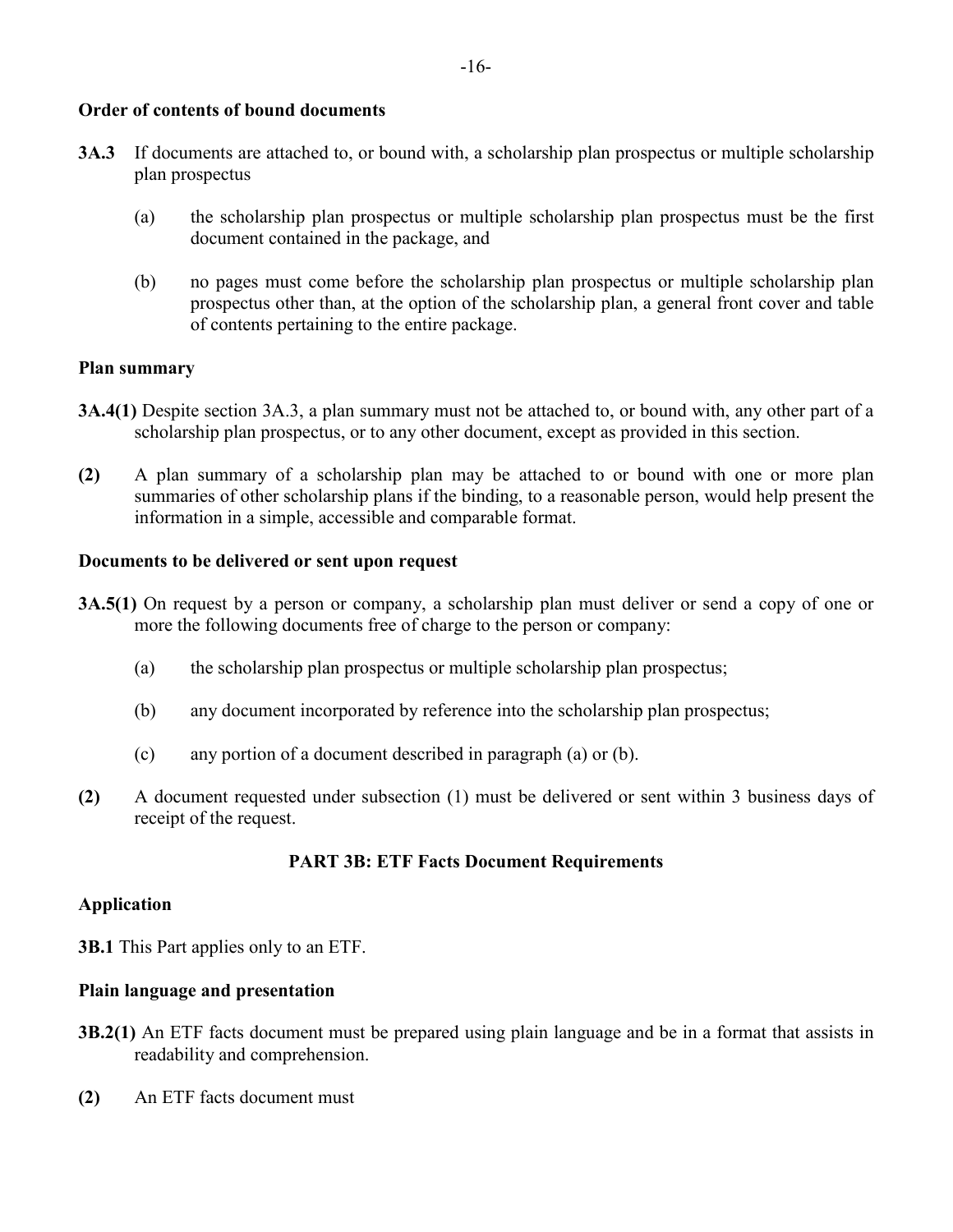- (a) be prepared for each class and each series of securities of an ETF in accordance with Form 41-101F4,
- (b) present the items listed in the Part I section of Form 41-101F4 and the items listed in the Part II section of Form 41-101F4 in the order stipulated in those parts,
- (c) use the headings and sub-headings stipulated in Form 41-101F4,
- (d) contain only the information that is specifically required or permitted to be in Form 41- 101F4,
- (e) not incorporate any information by reference, and
- (f) not exceed four pages in length.

#### **Preparation in the required form**

**3B.3** Despite provisions in securities legislation relating to the presentation of the content of a prospectus, an ETF facts document for an ETF must be prepared in accordance with this Instrument.

#### **Websites**

- **3B.4(1)** The ETF must post on its designated website an ETF facts document filed under this Part as soon as practicable and, in any event, within 10 days after the date that the document is filed.
- **(2)** An ETF facts document posted on the website referred to in subsection (1) must
	- (a) be displayed in a manner that would be considered prominent to a reasonable person, and
	- (b) not be combined with another ETF facts document.
- **(3)** [Repealed]

# **PART 3C: Delivery of ETF Facts Documents for Investment Funds**

#### **Application**

**3C.1** This Part applies only to an ETF.

#### **Obligation to deliver ETF facts documents**

- **3C.2(1)** The obligation to deliver or send a prospectus under securities legislation does not apply in respect of an ETF.
- **(2)** A dealer acting as agent for a purchaser who receives an order for the purchase of a security of an ETF must, unless the dealer has previously done so, deliver or send to the purchaser the most recently filed ETF facts document for the applicable class or series of securities of the ETF not later than midnight on the second business day after entering into the purchase of the security.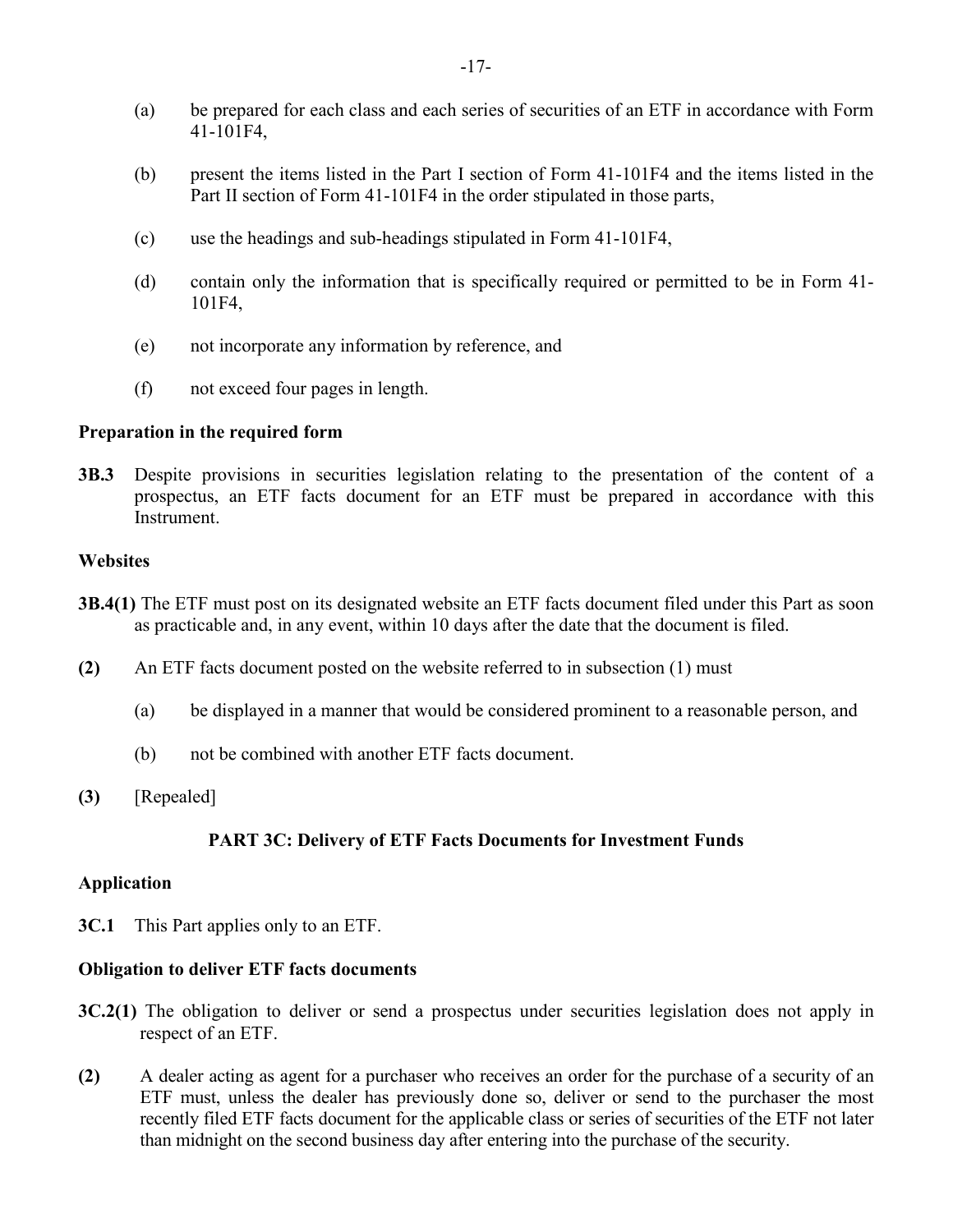- **(3)** In Nova Scotia, an ETF facts document is a prescribed disclosure document for the purposes of subsection 76(1A) of the *Securities Act* (Nova Scotia).
- **(4)** In Nova Scotia, a security of an ETF is a prescribed investment fund security for the purposes of subsections 76(1B) and (1C) of the *Securities Act* (Nova Scotia).
- **(5)** In Ontario, an ETF facts document is a disclosure document prescribed under subsection 71(1.1) of the *Securities Act* (Ontario).
- **(6)** In Ontario, a security of an ETF is an investment fund security prescribed for the purposes of subsections 71(1.2) and (1.3) of the *Securities Act* (Ontario).

## **Delivery of ETF facts documents for no-trailing commission ETF switches**

**3C.2.1(1)** In this section,

**"no-trailing-commission ETF switch"** means, in respect of a client of a participating dealer, a purchase of securities of a class or series of an ETF in respect of which an investment fund manager does not pay the participating dealer a trailing commission immediately following a redemption of securities of another class or series of the ETF in respect of which the investment fund manager pays the participating dealer a trailing commission, if all of the following apply:

(a) the aggregate value of the securities purchased is the same as the aggregate value of the securities redeemed;

(b) there are no material differences between the class or series of securities purchased and the class or series of securities redeemed other than the rate of management fees charged in respect of the two classes or series;

(c) the participating dealer, who executed the purchase and redemption of the securities, was not required by securities legislation or the rules of an SRO applicable to the dealer to make a suitability determination in respect of the client in connection with those securities;

**"suitability determination"** has the same meaning as in section 1.1 of National Instrument 81-105 *Mutual Fund Sales Practices*.

**(2)** Despite subsection 3C.2 (2), a dealer is not required to deliver or send to the purchaser of a security of an ETF the most recently filed ETF facts document for the applicable class or series of securities of the ETF in connection with a no-trailing-commission ETF switch.

## **Delivery of ETF facts documents for subsequent purchases under a pre-authorized purchase plan or a portfolio rebalancing plan**

**3C.2.2(1)** In this section:

**"portfolio rebalancing plan"** has the same meaning as in section 1.1 of National Instrument 81- 101 *Mutual Fund Prospectus Disclosure*;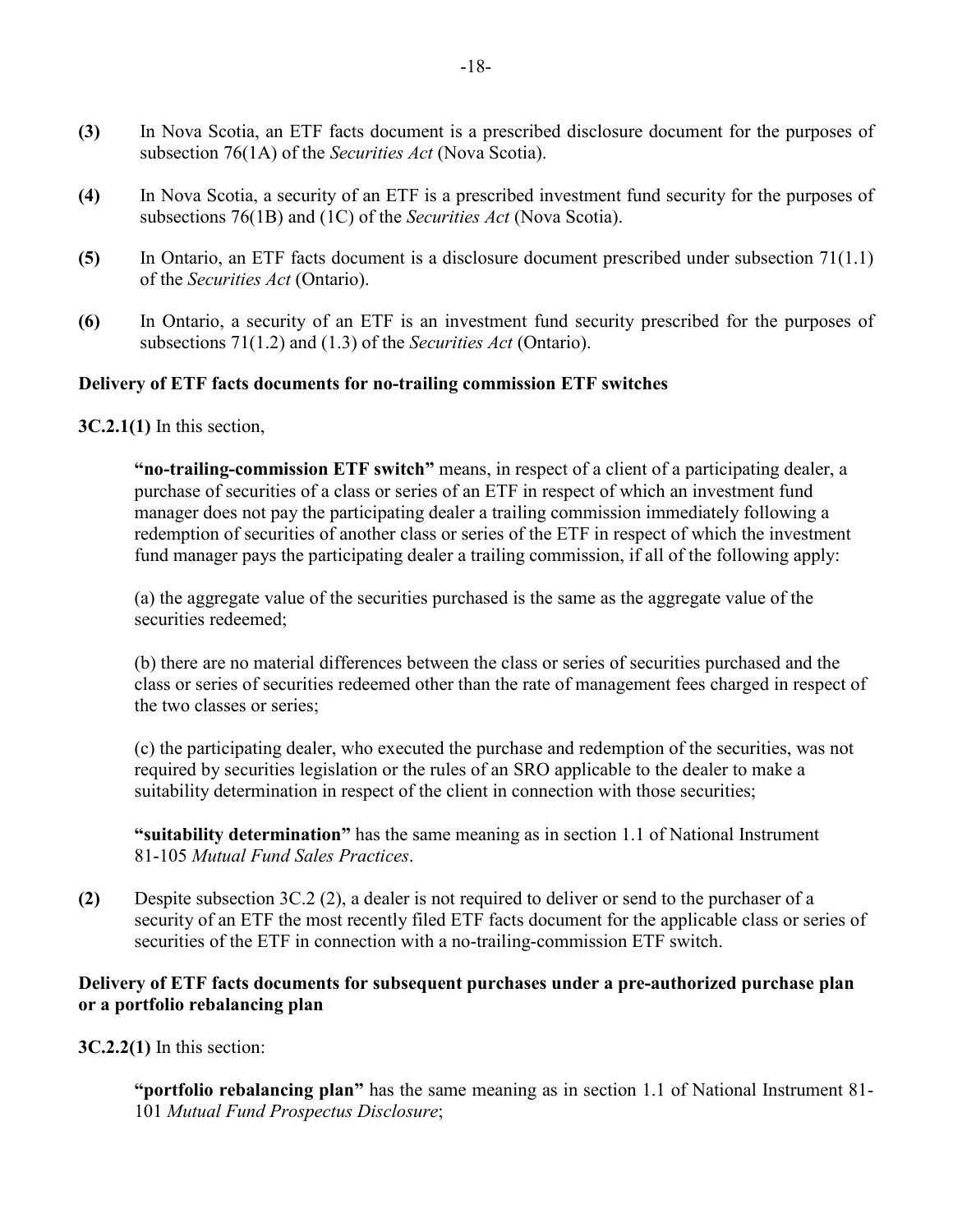**"pre-authorized purchase plan"** has the same meaning as in section 1.1 of National Instrument 81-101 *Mutual Fund Prospectus Disclosure*.

- **(2)** Despite subsection 3C.2(2), a dealer is not required to deliver or send to the purchaser the most recently filed ETF facts document for the applicable class or series of securities of the ETF in connection with a purchase of a security of an ETF made pursuant to a pre-authorized purchase plan or a portfolio rebalancing plan if all of the following apply:
	- (a) the purchase is not the first purchase under the plan;
	- (b) the dealer has provided a notice to the purchaser that states
		- (i) that the purchaser will not receive an ETF facts document after the date of the notice, unless the purchaser specifically requests the document,
		- (ii) that the purchaser is entitled to receive upon request, at no cost to the purchaser, the most recently filed ETF facts document by calling a specified toll-free number, or by sending a request by mail or e-mail to a specified address or e-mail address,
		- (iii) how to access the ETF facts document electronically,
		- (iv) that the purchaser will not have a right of withdrawal under securities legislation for subsequent purchases of a security of an ETF under the plan, but will continue to have a right of action if there is a misrepresentation in the prospectus or any document incorporated by reference into the prospectus, and
		- (v) that the purchaser may terminate the plan at any time;
	- (c) at least annually during the term of the plan, the dealer notifies the purchaser in writing of how the purchaser can request the most recently filed ETF facts document;
	- (d) the dealer delivers or sends the most recently filed ETF facts document to the purchaser if the purchaser requests the document.

#### **Delivery of ETF facts documents for managed accounts and permitted clients**

**3C.2.3(1)** In this section:

**"managed account"** has the same meaning as in section 1.1 of National Instrument 31-103 *Registration Requirements, Exemptions and Ongoing Registrant Obligations*;

**"permitted client"** has the same meaning as in section 1.1 of National Instrument 31-103 *Registration Requirements, Exemptions and Ongoing Registrant Obligations*.

**(2)** Despite subsection 3C.2(2), a dealer is not required to deliver or send to the purchaser the most recently filed ETF facts document for the applicable class or series of securities of the ETF in connection with the purchase of a security of the ETF if either of the following applies: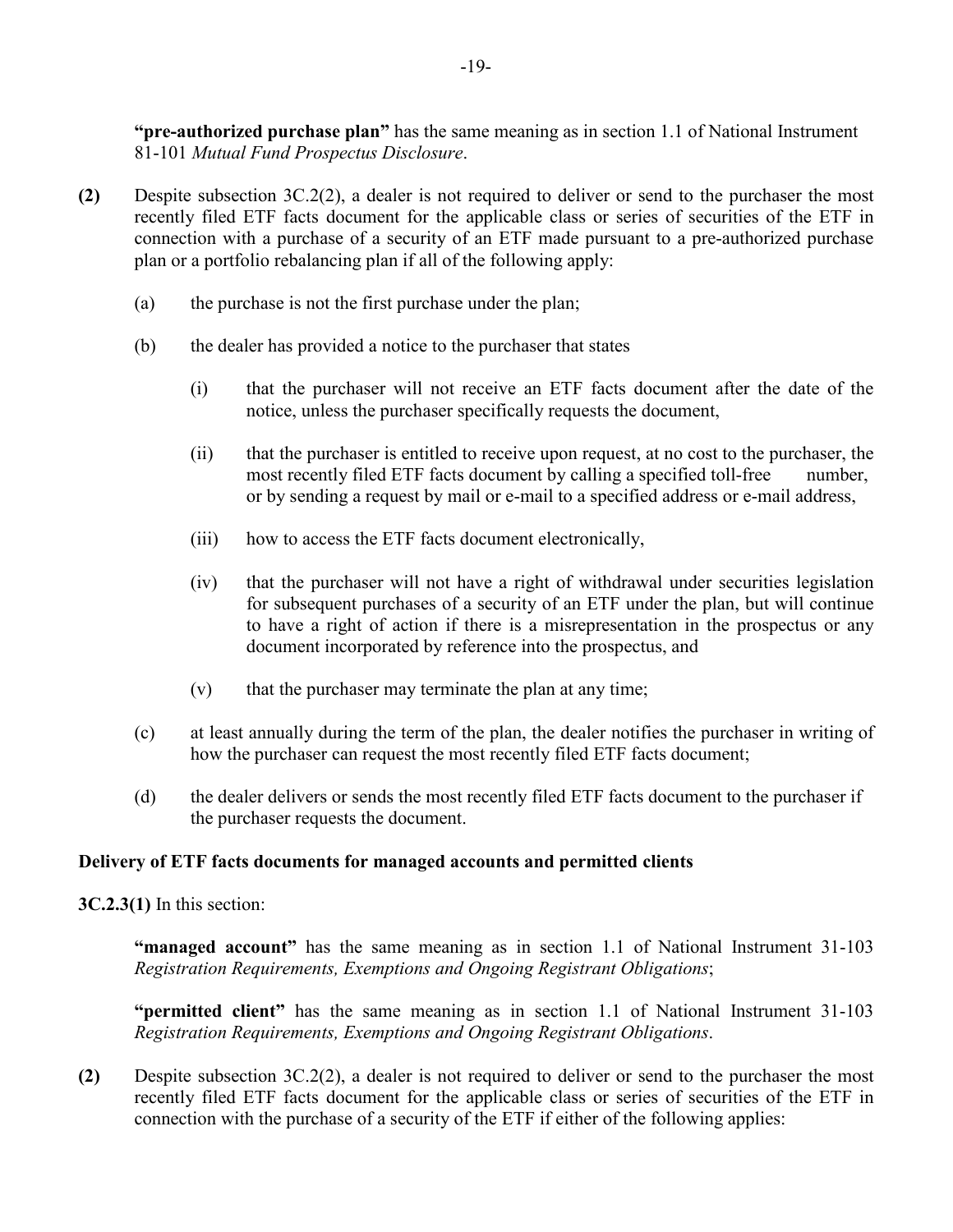- (a) the purchase is made in a managed account;
- (b) the purchaser is a permitted client that is not an individual.

#### **Delivery of ETF facts documents for automatic switch programs**

**3C.2.4 (1)** In this section:

**"automatic switch"** has the same meaning as in section 1.1 of National Instrument 81-101 *Mutual Fund Prospectus Disclosure*;

**"automatic switch program"** has the same meaning as in section 1.1 of National Instrument 81- 101 *Mutual Fund Prospectus Disclosure*.

- **(2)** Despite subsection 3C.2(2), a dealer is not required to deliver or send to the purchaser the most recently filed ETF facts document for the applicable class or series of securities of the ETF in connection with the purchase of a security of the ETF made as an automatic switch pursuant to an automatic switch program if all of the following apply:
	- (a) the purchase is not the first purchase under the automatic switch program;
	- (b) the dealer has provided a notice to the purchaser that states
		- (i) that the purchaser will not receive an ETF facts document after the date of the notice unless the purchaser specifically requests the document,
		- (ii) that the purchaser is entitled to receive upon request, at no cost to the purchaser, the most recently filed ETF facts document by calling a specified toll-free number, or by sending a request by mail or e-mail to a specified address or e-mail address,
		- (iii) how to access the ETF facts document electronically, and
		- (iv) that the purchaser will not have a right of withdrawal under securities legislation for subsequent purchases of a security of an ETF under the automatic purchase program, but will continue to have a right of action if there is a misrepresentation in the prospectus or any document incorporated by reference into the prospectus;
	- (c) at least annually, the dealer notifies the purchaser in writing of how the purchaser can request the most recently filed ETF facts document;
	- (d) the dealer delivers or sends the most recently filed ETF facts document to the purchaser if the purchaser requests the document;
	- (e) with respect to the first purchase under the automatic switch program, the ETF facts document delivered or sent to the purchaser included the ETF facts automatic switch program information as defined in Appendix F.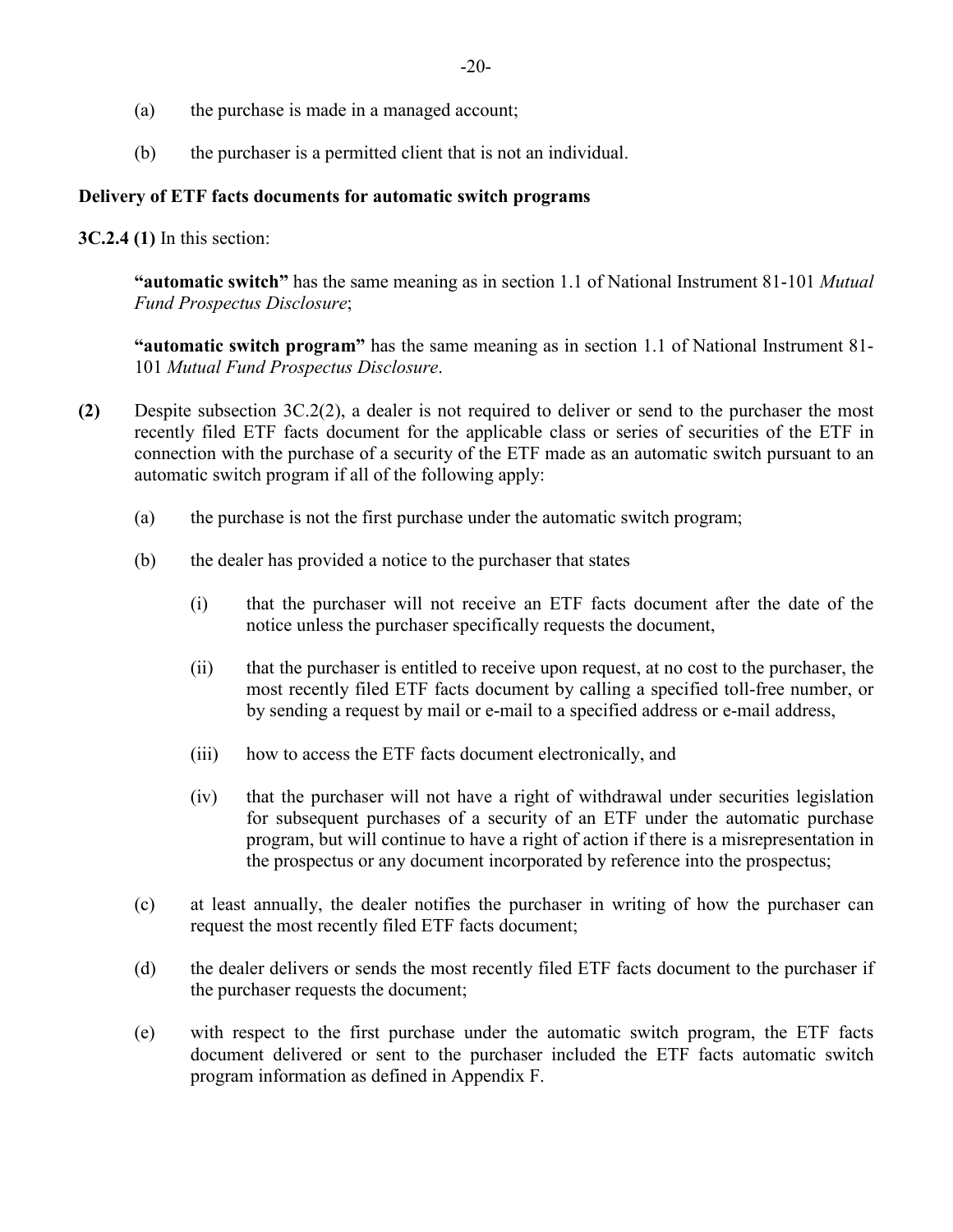#### **Combinations of ETF facts documents for delivery purposes**

- **3C.3(1)** An ETF facts document delivered or sent under section 3C.2, 3C.2.2 or 3C.2.4 must not be combined with any other materials or documents including, for greater certainty, another ETF facts document, except one or more of the following:
	- (a) a general front cover pertaining to the package of combined materials and documents;
	- (b) a trade confirmation which discloses the purchase of securities of the ETF;
	- (c) an ETF facts document of another ETF if that ETF facts document is also being delivered or sent under section 3C.2;
	- (d) the prospectus of the ETF;
	- (e) any material or document incorporated by reference into the prospectus;
	- (f) an account application document;
	- (g) a registered tax plan application or related document.
- **(2)** If a trade confirmation referred to in subsection (1)(b) is combined with an ETF facts document, any other disclosure documents required to be delivered or sent to satisfy a regulatory requirement for purchases listed in the trade confirmation may be combined with the ETF facts document.
- **(3)** If an ETF facts document is combined with any of the materials or documents referred to in subsection (1), a table of contents specifying all documents must be combined with the ETF facts document, unless the only other documents combined with the ETF facts document are the general front cover permitted under paragraph  $(1)(a)$  or the trade confirmation permitted under paragraph  $(1)(b)$ .
- **(4)** If one or more ETF facts documents are combined with any of the materials or documents referred to in subsection (1), only the general front cover permitted under paragraph (1)(a), the table of contents required under subsection (3) and the trade confirmation permitted under paragraph (1)(b) may be placed in front of those ETF facts documents.

#### **Combinations of ETF facts documents for filing purposes**

**3C.4** For the purposes of sections 6.2, 9.1 and 9.2, an ETF facts document may be combined with another ETF facts document in a prospectus.

#### **Time of receipt**

- **3C.5(1)** For the purpose of this Part, where the latest ETF facts document referred to in subsection 3C.2(2) is sent by prepaid mail, it shall be deemed conclusively to have been received in the ordinary course of mail by the person or company to whom it was addressed.
- **(2)** Subsection (1) does not apply in Ontario.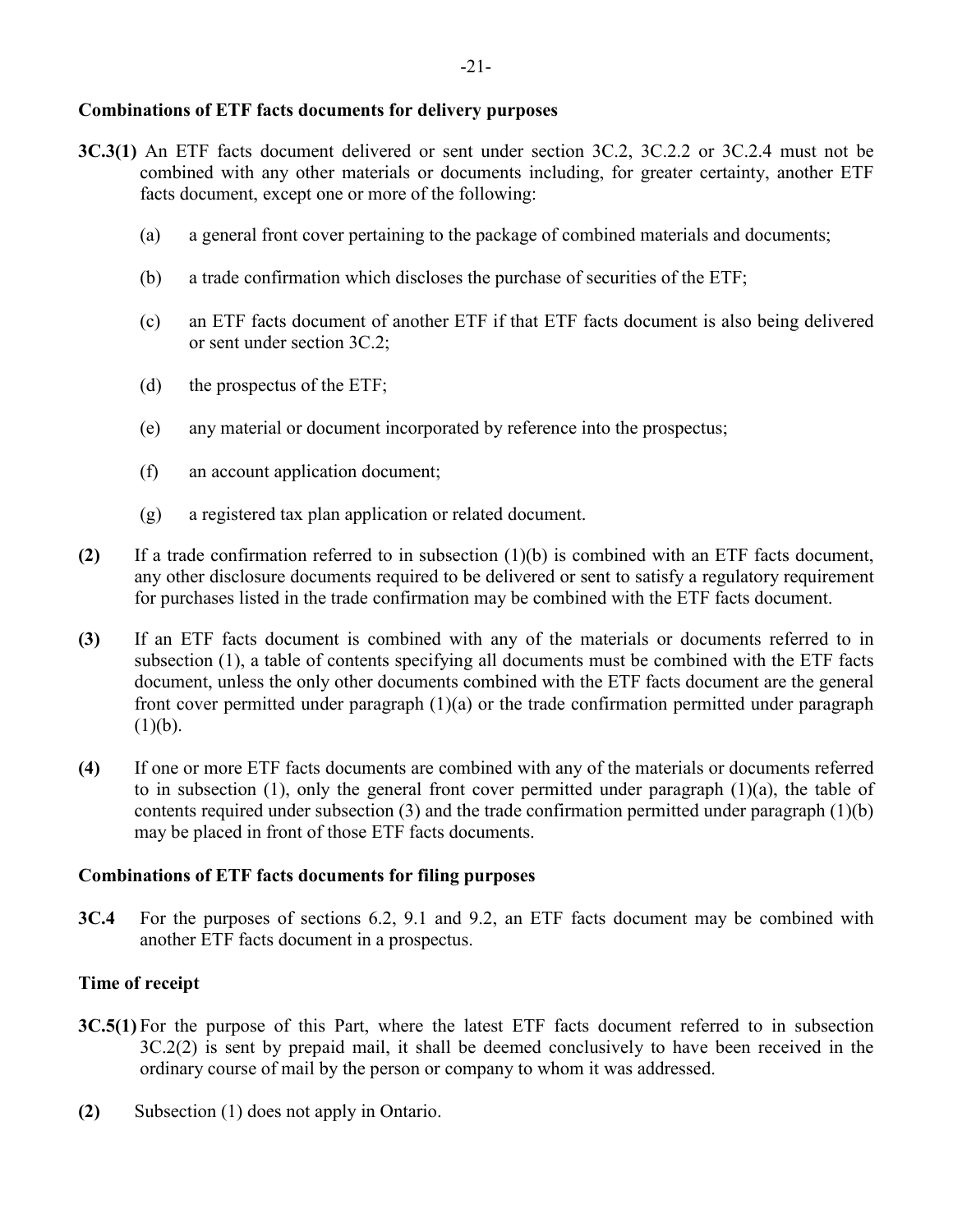**(3)** Subsection (1) does not apply in Québec.

#### **Dealer as agent**

- **3C.6(1)** For the purpose of this Part, a dealer acts as agent of the purchaser if the dealer is acting solely as agent of the purchaser with respect to the purchase and sale in question and has not received and has no agreement to receive compensation from or on behalf of the vendor with respect to the purchase and sale.
- **(2)** Subsection (1) does not apply in Ontario.
- **(3)** Subsection (1) does not apply in Québec.
- **(4)** Subsection (1) does not apply in British Columbia.

#### **Purchaser's right of action for failure to deliver or send**

- **3C.7(1)** A purchaser has a right of action if an ETF facts document is not delivered or sent as required by subsection 3C.2(2), as the purchaser would otherwise have when a prospectus is not delivered or sent as required under securities legislation and, for that purpose, an ETF facts document is a prescribed document under the statutory right of action.
- **(2)** In Alberta, instead of subsection (1), section 206 of the *Securities Act* (Alberta) applies.
- **(3)** In Manitoba, instead of subsection (1), section 141.2 of the *Securities Act* (Manitoba) applies and the ETF facts document is a prescribed document for the purposes of section 141.2.
- **(4)** In Nova Scotia, instead of subsection (1), section 141 of the *Securities Act* (Nova Scotia) applies.
- **(5)** In Ontario, instead of subsection (1), section 133 of the *Securities Act* (Ontario) applies.
- **(6)** In Québec, instead of subsection (1), section 214.1 of the *Securities Act* (Québec) applies.
- **(7)** In British Columbia, for the purpose of subsection (1), "statutory right of action" means section 135 of the *Securities Act* (British Columbia).
- **(8)** In Saskatchewan, instead of subsection (1), section 141 of *The Securities Act, 1988* (Saskatchewan) applies.

#### **PART 4: Financial Statements and Related Documents in a Long Form Prospectus**

#### **Application**

**4.1(1)** An issuer, other than an investment fund, that files a long form prospectus must include in the long form prospectus the financial statements and the management's discussion and analysis required by this Instrument.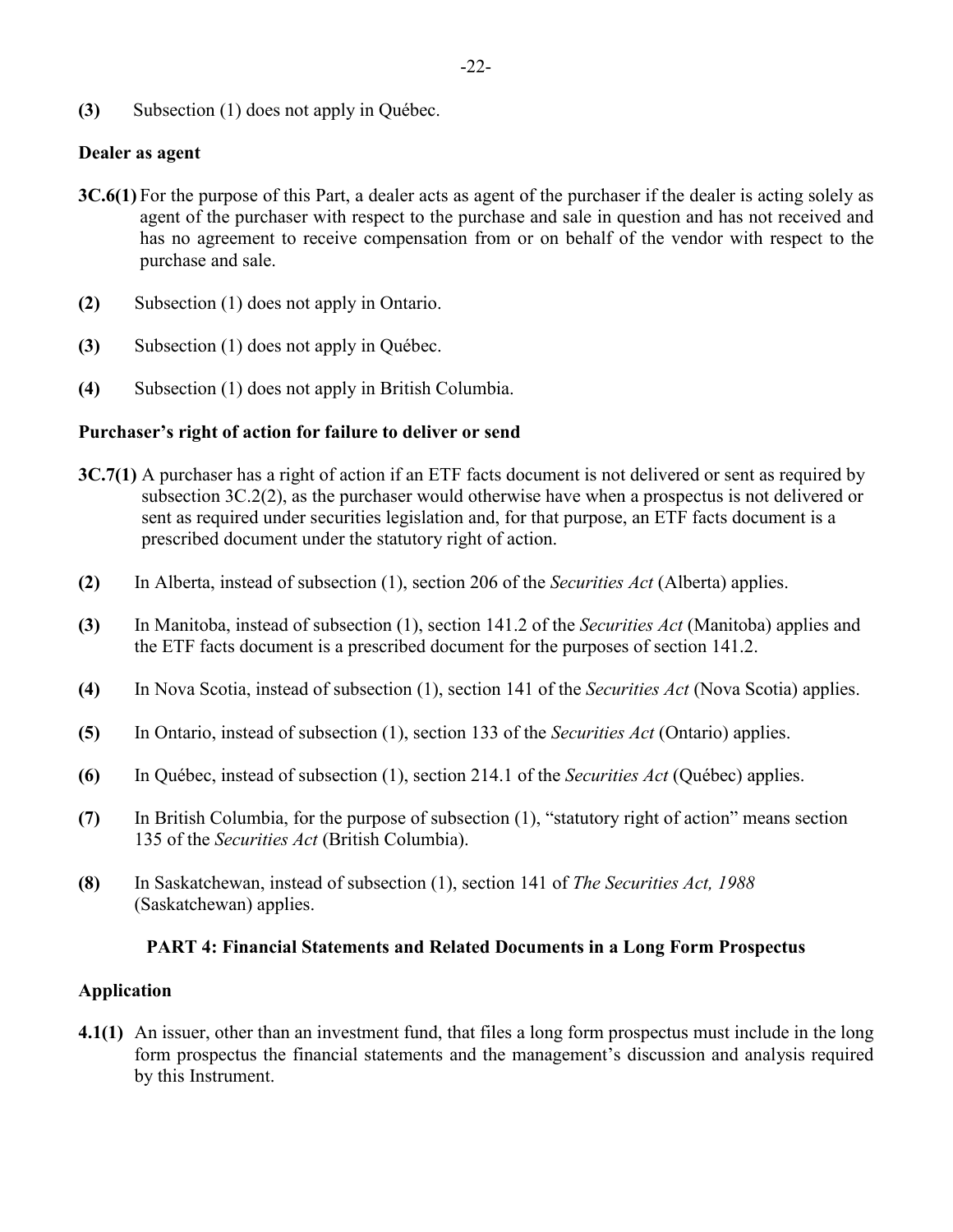- **(2)** Subject to Part 15, an investment fund that files a long form prospectus must include in the long form prospectus the financial statements and the management reports of fund performance required by this Instrument.
- **(3)** For the purposes of this Part, **"financial statements"** do not include pro forma financial statements.

#### **Audit of financial statements**

- **4.2(1)** Any financial statements included in a long form prospectus filed in the form of Form 41-101F1 must be audited in accordance with NI 52-107 unless an exception in section 32.5 or subsection 35.1(3) of Form 41-101F1 applies.
- **(2)** Any financial statements, other than an interim financial report, included in or incorporated by reference into a long form prospectus of an investment fund filed in the form of Form 41-101F2 or Form 41-101F3 must meet the audit requirements of Part 2 of NI 81-106.

#### **Review of unaudited financial statements**

- **4.3(1)** Subject to subsection (2) and (3), any unaudited financial statements included in, or incorporated by reference into, a long form prospectus must have been reviewed in accordance with the relevant standards set out in the Handbook for a review of financial statements by the person or company's auditor or a review of financial statements by a public accountant.
- **(2)** Subsection (1) does not apply to an investment fund's unaudited financial statements filed after the date of filing of the prospectus that are incorporated by reference into the prospectus under Part 15.
- **(3)** If NI 52-107 permits the financial statements of the person or company in subsection (1) to be audited in accordance with
	- (a) U.S. AICPA GAAS, the unaudited financial statements may be reviewed in accordance with the review standards issued by the American Institute of Certified Public Accountants,
	- (a.1) U.S. PCAOB GAAS, the unaudited financial statements may be reviewed in accordance with the review standards issued by the Public Company Accounting Oversight Board (United States of America),
	- (b) International Standards on Auditing, the unaudited financial statements may be reviewed in accordance with International Standards on Review Engagement issued by the International Auditing and Assurance Standards Board, or
	- (c) auditing standards that meet the foreign disclosure requirements of the designated foreign jurisdiction to which the person or company is subject, the unaudited financial statements
		- (i) may be reviewed in accordance with review standards that meet the foreign disclosure requirements of the designated foreign jurisdiction, or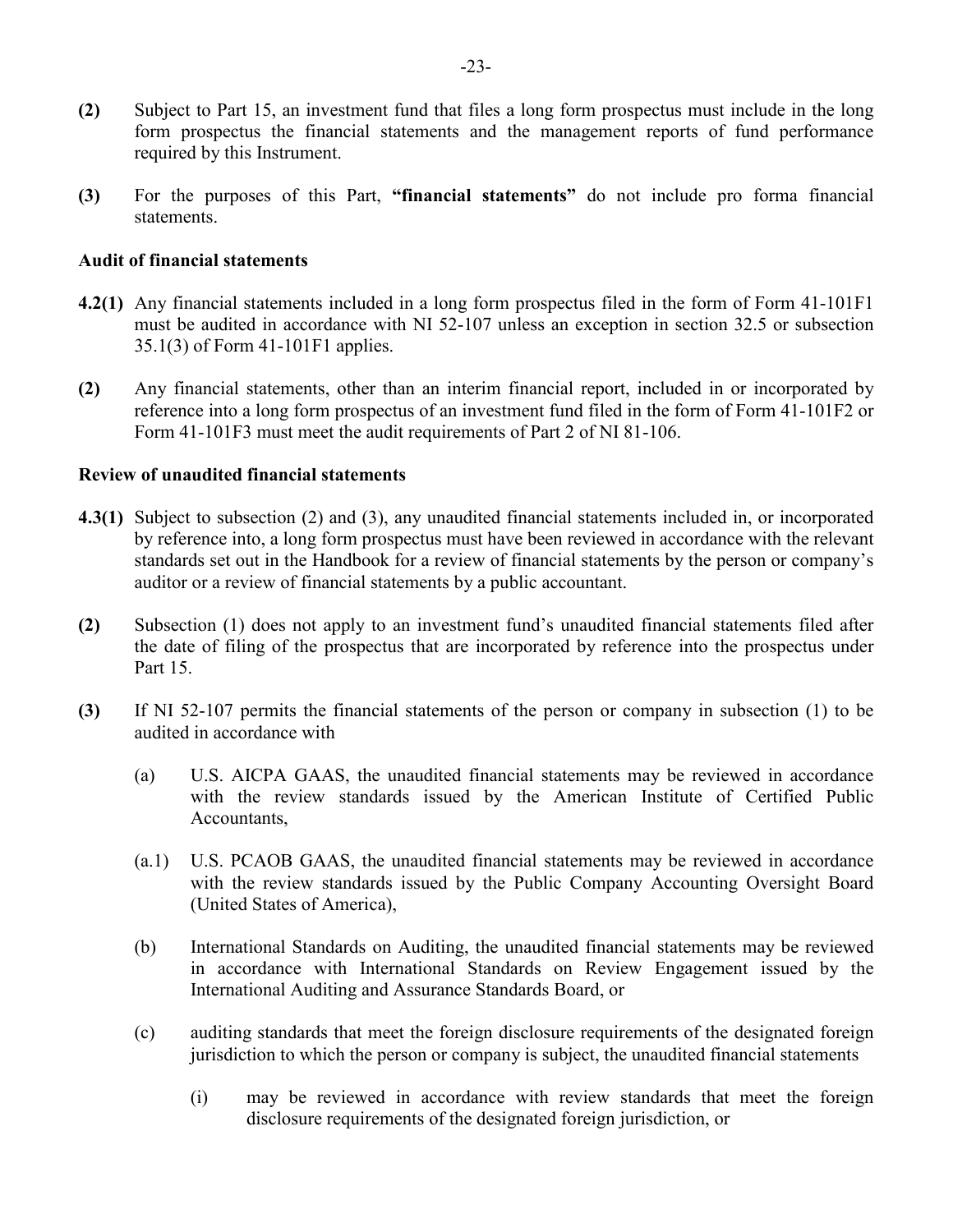- (ii) do not have to be reviewed if
	- (A) the designated foreign jurisdiction does not have review standards for unaudited financial statements, and
	- (B) the long form prospectus includes disclosure that the unaudited financial statements have not been reviewed.

#### **Approval of financial statements and related documents**

- **4.4(1)** An issuer must not file a long form prospectus unless each financial statement, each management's discussion and analysis, and each management report of fund performance, as applicable, of a person or company included in, or incorporated by reference into, the long form prospectus has been approved by the board of directors of the person or company.
- **(2)** An investment fund that is a trust must not file a long form prospectus unless each financial statement and each management report of fund performance of the investment fund included in, or incorporated by reference into, the long form prospectus has been approved by the trustee or trustees of the investment fund or another person or company authorized to do so by the constating documents of the investment fund.

# **PART 5: Certificates**

## **Interpretation**

- **5.1** For the purposes of this Part,
	- (a) **"issuer certificate form"** means a certificate in the form set out in
		- (i) section 37.2 of Form 41-101F1,
		- (ii) section 39.1 of Form 41-101F2,
		- (ii.1) section 9.1 of Part D of Form 41-101F3,
		- (iii) section 21.2 of Form  $44-101F1$ ,
		- $(iv)$  NI 44-102 in
			- (A) section 1.1 of Appendix A,
			- (B) section 2.1 of Appendix A,
			- (C) section 1.1 of Appendix B, or
			- (D) section 2.1 of Appendix B, or
		- (v) NI 44-103 in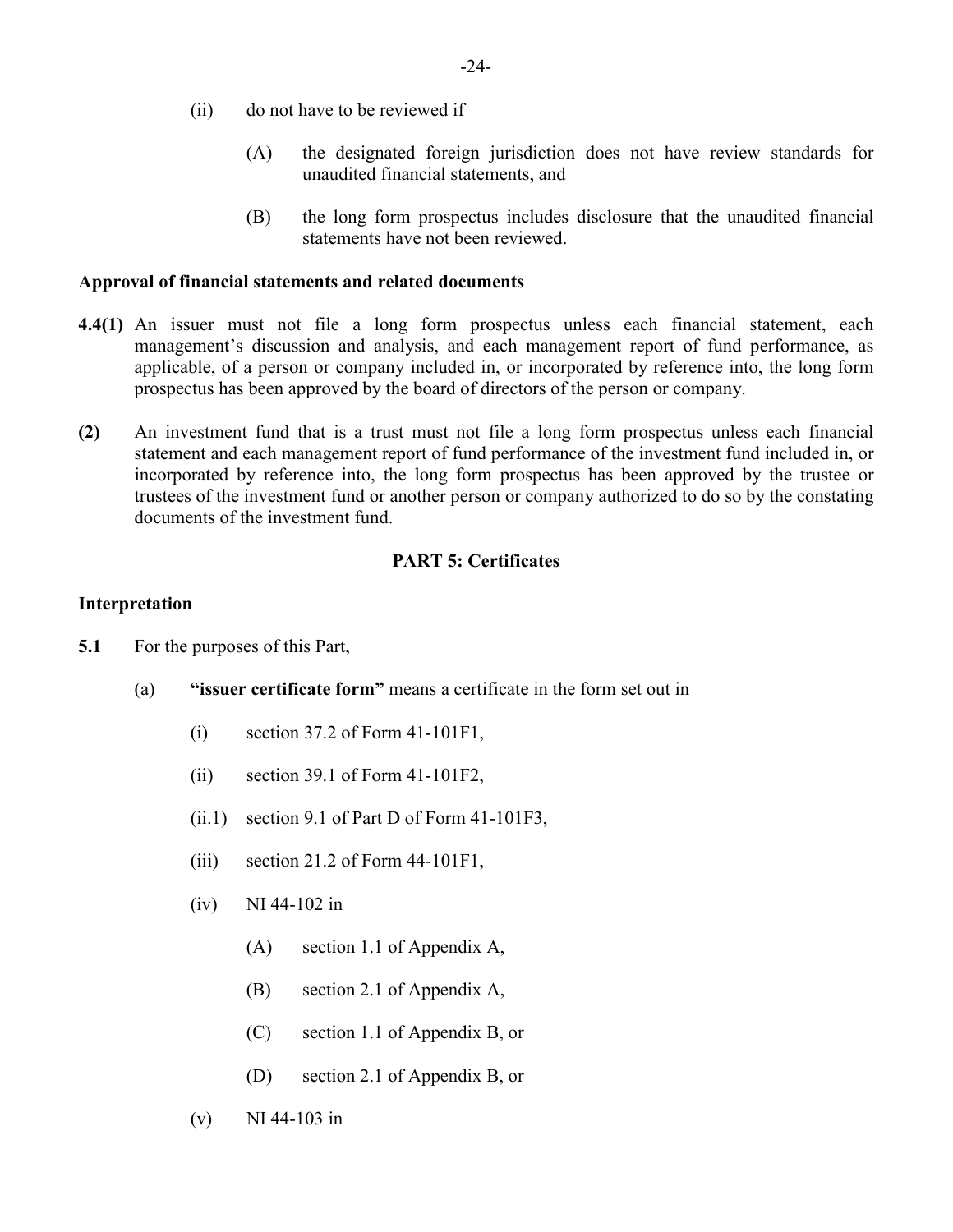- (A) paragraph 7 of subsection 3.2(1), or
- (B) paragraph 3 of subsection 4.5(2), and

#### (b) **"underwriter certificate form"** means a certificate in the form set out in

- (i) section 37.3 of Form 41-101F1,
- (ii) section 39.3 of Form 41-101F2,
- (ii.1) section 9.3 of Part D of Form 41-101F3,
- (iii) section 21.3 of Form 44-101F1,
- (iv) NI 44-102 in
	- (A) section 1.2 of Appendix A,
	- (B) section 2.2 of Appendix A,
	- (C) section 1.2 of Appendix B, or
	- (D) section 2.2 of Appendix B, or
- $(v)$  NI 44-103 in
	- (A) paragraph 8 of subsection 3.2(1), or
	- (B) paragraph 4 of subsection 4.5(2).

#### **Date of certificates**

**5.2** The date of the certificates in a prospectus or an amendment to a prospectus must be the same as the date of the prospectus or the amendment to the prospectus, as applicable.

#### **Certificate of issuer**

 $\overline{a}$ 

**5.3(1)** Except in Ontario, a prospectus must contain a certificate signed by the issuer.

[**Note:** In Ontario, section 58 of the *Securities Act* (Ontario) imposes a similar requirement that a prospectus contain a certificate of the issuer. $]$ <sup>[1](#page-29-0)</sup>

**(2)** A prospectus certificate that is required to be signed by the issuer under this Instrument or other securities legislation must be in the applicable issuer certificate form.

<span id="page-29-0"></span><sup>1</sup> In Ontario, a number of prospectus related requirements in this Instrument are either set out in the *Securities Act* (Ontario) or Ontario does not have a similar requirement. We have identified carve-outs from the Instrument where a similar requirement is set out in the Securities Act (Ontario). Where no corresponding statutory provision has been identified for an Ontario carve-out, Ontario has generally not adopted a similar requirement. Notes included in this Instrument have been inserted for convenience of reference only and do not form part of this Instrument or have any force or effect as a rule or policy.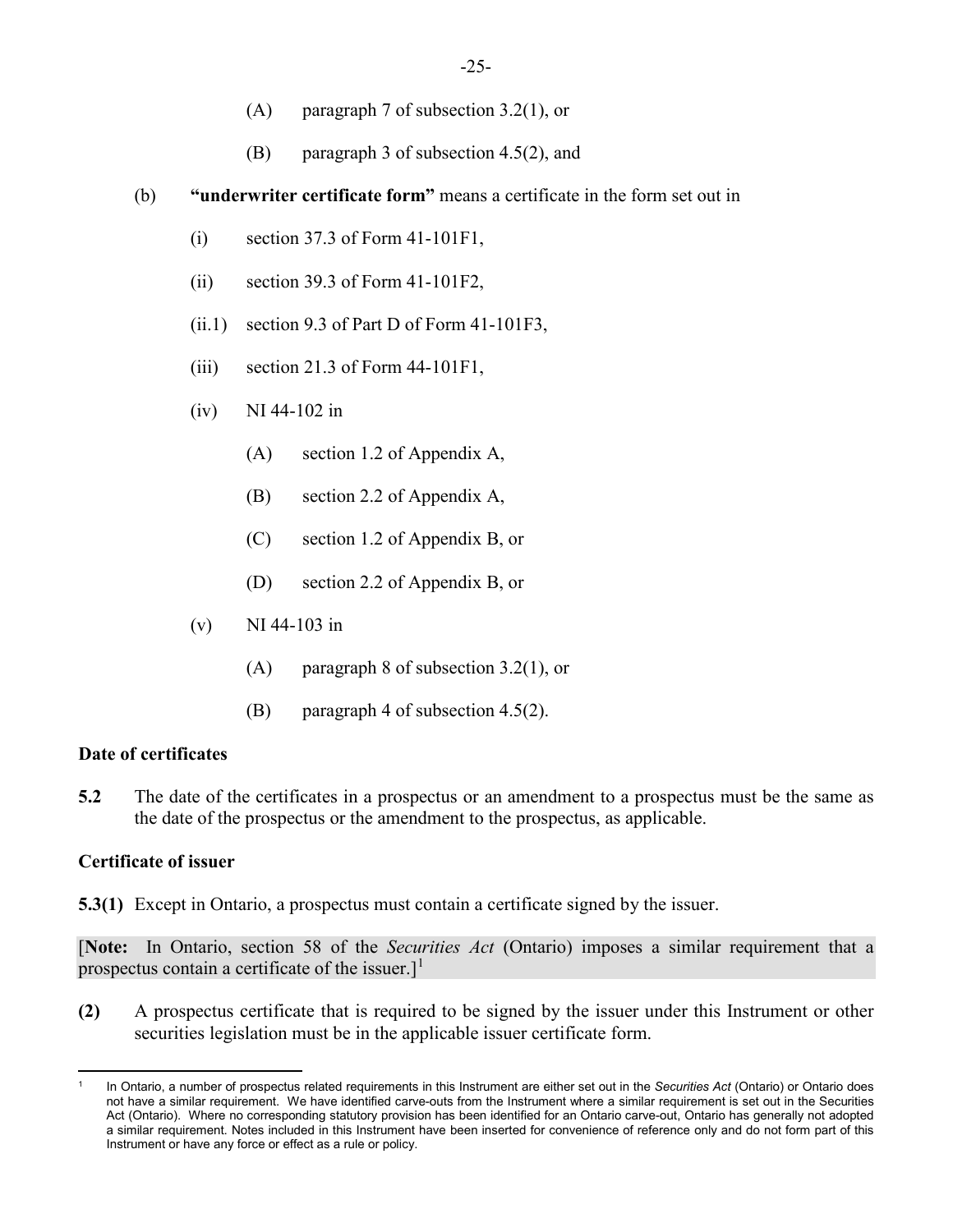#### **Corporate issuer**

- **5.4(1)** Except in Ontario, if the issuer is a company, a prospectus certificate that is required to be signed by the issuer under this Instrument or other securities legislation must be signed
	- (a) by the chief executive officer and the chief financial officer of the issuer, and
	- (b) on behalf of the board of directors, by
		- (i) any two directors of the issuer, other than the persons referred to in paragraph (a) above, or
		- (ii) if the issuer has only three directors, two of whom are the persons referred to in paragraph (a), all of the directors of the issuer.
- **(2)** Except in Ontario, if the regulator is satisfied that either or both of the chief executive officer or chief financial officer cannot sign a certificate in a prospectus, the regulator may accept a certificate signed by another officer.

[**Note:** In Ontario, section 58 of the *Securities Act* (Ontario) imposes similar requirements regarding who must sign the issuer certificate.]

#### **Trust issuer**

- **5.5(1)** If the issuer is a trust, a prospectus certificate that is required to be signed by the issuer under this Instrument or other securities legislation must be signed by
	- (a) the individuals who perform functions for the issuer similar to those performed by the chief executive officer and the chief financial officer of a company, and
	- (b) two trustees of the issuer, on behalf of the trustees of the issuer.
- **(2)** If a trustee that is signing the certificate of the issuer is
	- (a) an individual, the individual must sign the certificate,
	- (b) a company, the certificate must be signed
		- (i) by the chief executive officer and the chief financial officer of the trustee, and
		- (ii) on behalf of the board of directors of the trustee, by
			- (A) any two directors of the trustee, other than the persons referred to in subparagraph (i), or
			- (B) if the trustee has only three directors, two of whom are the persons referred to in subparagraph (i), all of the directors of the trustee,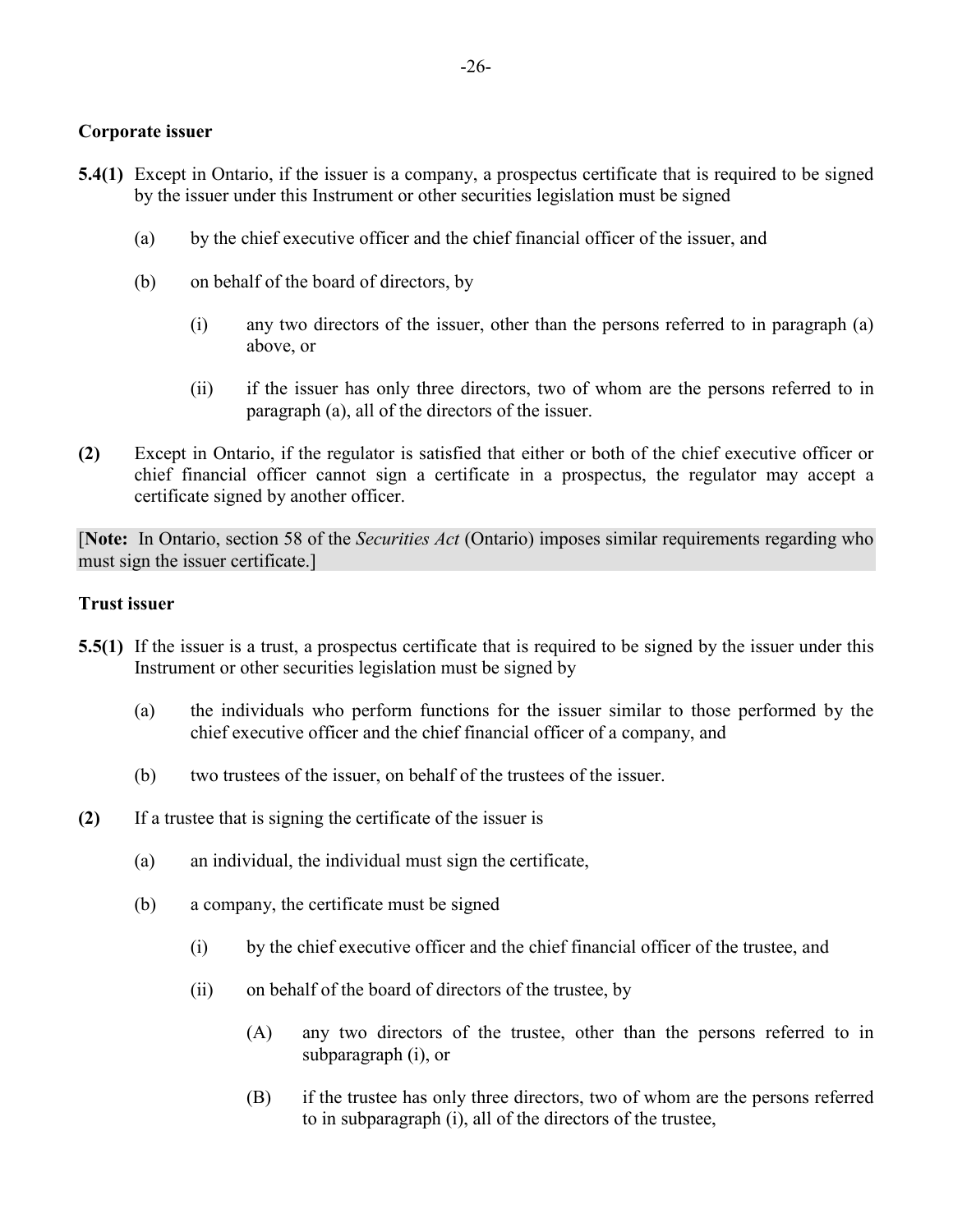- (c) a limited partnership, the certificate must be signed by each general partner of the limited partnership as described in subsection 5.6(2) in relation to an issuer that is a limited partnership, or
- (d) not referred to in paragraphs (a), (b) or (c), the certificate may be signed by any person or company with authority to bind the trustee.
- **(3)** Despite subsections (1) and (2), if the issuer is an investment fund and the declaration of trust, trust indenture or trust agreement establishing the investment fund delegates the authority to do so, or otherwise authorizes an individual or company to do so, the certificate may be signed by the individual or company to whom the authority is delegated or that is authorized to sign the certificate.
- **(4)** Despite subsections (1) and (2), if the trustees of an issuer, other than an investment fund, do not perform functions for the issuer similar to those performed by the directors of a company, the trustees are not required to sign the prospectus certificate of the issuer provided that at least two individuals who do perform functions for the issuer similar to those performed by the directors of a company sign the certificate.
- **(5)** If the regulator is satisfied that an individual who performs functions for the issuer similar to those performed by either the chief executive officer or the chief financial officer of a company cannot sign a certificate in a prospectus, the regulator may accept a certificate signed by another individual.

#### **Limited partnership issuer**

- **5.6(1)** If the issuer is a limited partnership, a prospectus certificate that is required to be signed by the issuer under this Instrument or other securities legislation must be signed by
	- (a) the individuals who perform functions for the issuer similar to those performed by the chief executive officer and the chief financial officer of a company, and
	- (b) each general partner of the issuer.
- **(2)** If a general partner of the issuer is
	- (a) an individual, the individual must sign the certificate,
	- (b) a company, the certificate must be signed
		- (i) by the chief executive officer and the chief financial officer of the general partner, and
		- (ii) on behalf of the board of directors of the general partner, by
			- (A) any two directors of the general partner, other than the persons referred to in subparagraph (i), or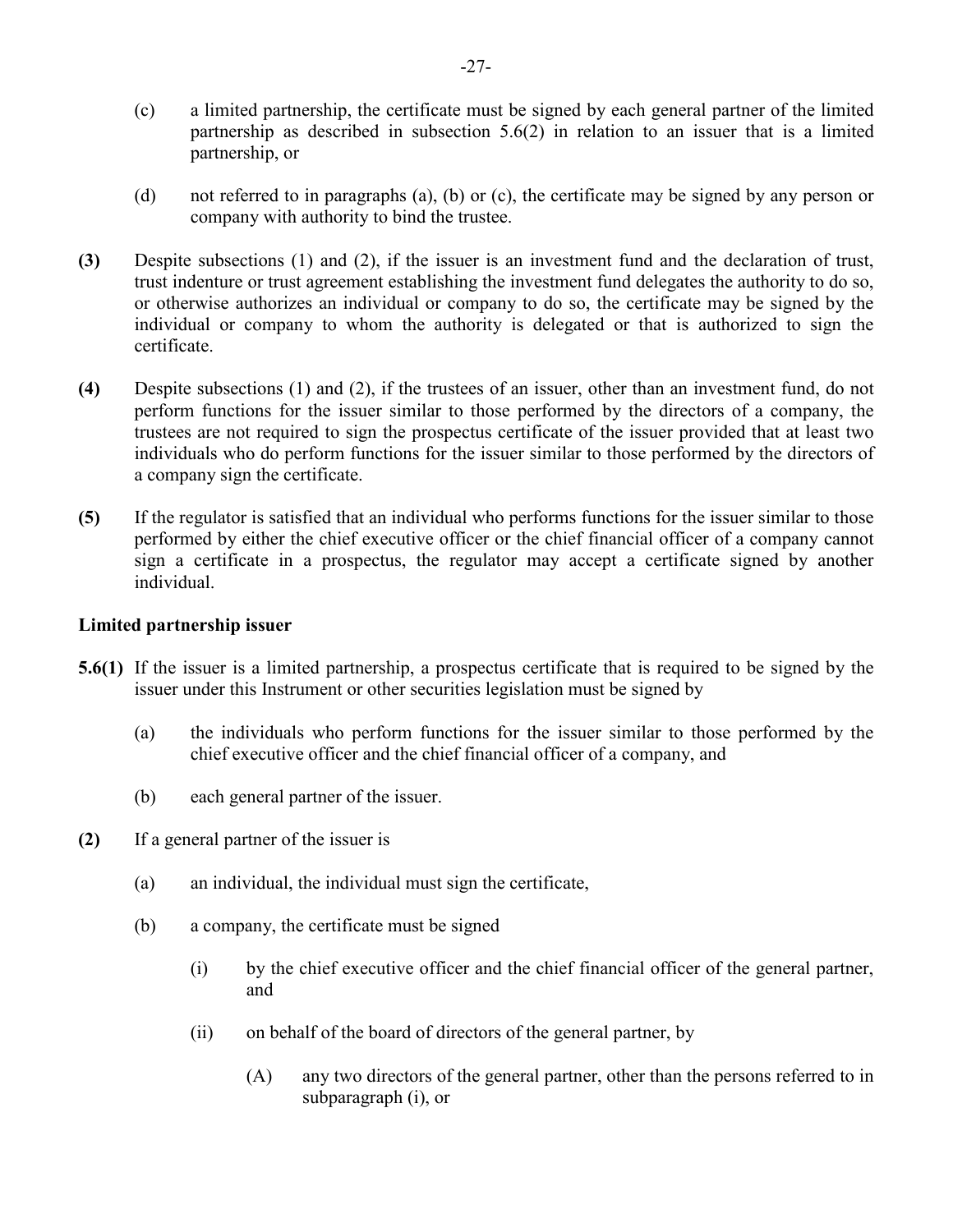- (B) if the general partner has only three directors, two of whom are the persons referred to in subparagraph (i), all of the directors of the general partner,
- (c) a limited partnership, the certificate must be signed by each general partner of the limited partnership and, for greater certainty, this subsection applies to each general partner required to sign,
- (d) a trust, the certificate must be signed by the trustees of the general partner as described in subsection 5.5(2) in relation to an issuer that is a trust, or
- (e) not referred to in paragraphs (a) to (d), the certificate may be signed by any person or company with authority to bind the general partner.
- **(3)** If the regulator is satisfied that an individual who performs functions for the issuer similar to those performed by either the chief executive officer or the chief financial officer of a company cannot sign a certificate in a prospectus, the regulator may accept a certificate signed by another individual.

#### **Other issuer**

**5.7** If an issuer is not a company, trust or limited partnership, a prospectus certificate that is required to be signed by the issuer under this Instrument or other securities legislation must be signed by the persons or companies that, in relation to the issuer, are in a similar position or perform a similar function to the persons or companies required to sign under sections 5.4, 5.5 and 5.6.

#### **Reverse takeovers**

- **5.8** Except in Ontario, if an issuer is involved in a proposed reverse takeover that has progressed to a state where a reasonable person would believe that the likelihood of the reverse takeover being completed is high, a prospectus must contain a certificate, in the applicable issuer certificate form, signed
	- (a) by the chief executive officer and the chief financial officer of the reverse takeover acquirer, and
	- (b) on behalf of the board of directors of the reverse takeover acquirer, by
		- (i) any two directors of the reverse takeover acquirer, other than the persons referred to in paragraph (a) above, or
		- (ii) if the reverse takeover acquirer has only three directors, two of whom are the persons referred to in paragraph (a), all of the directors of the reverse takeover acquirer.

#### **Certificate of underwriter**

**5.9(1)** Except in Ontario, a prospectus must contain a certificate signed by each underwriter who, with respect to the securities offered by the prospectus, is in a contractual relationship with the issuer or a securityholder whose securities are being offered by the prospectus.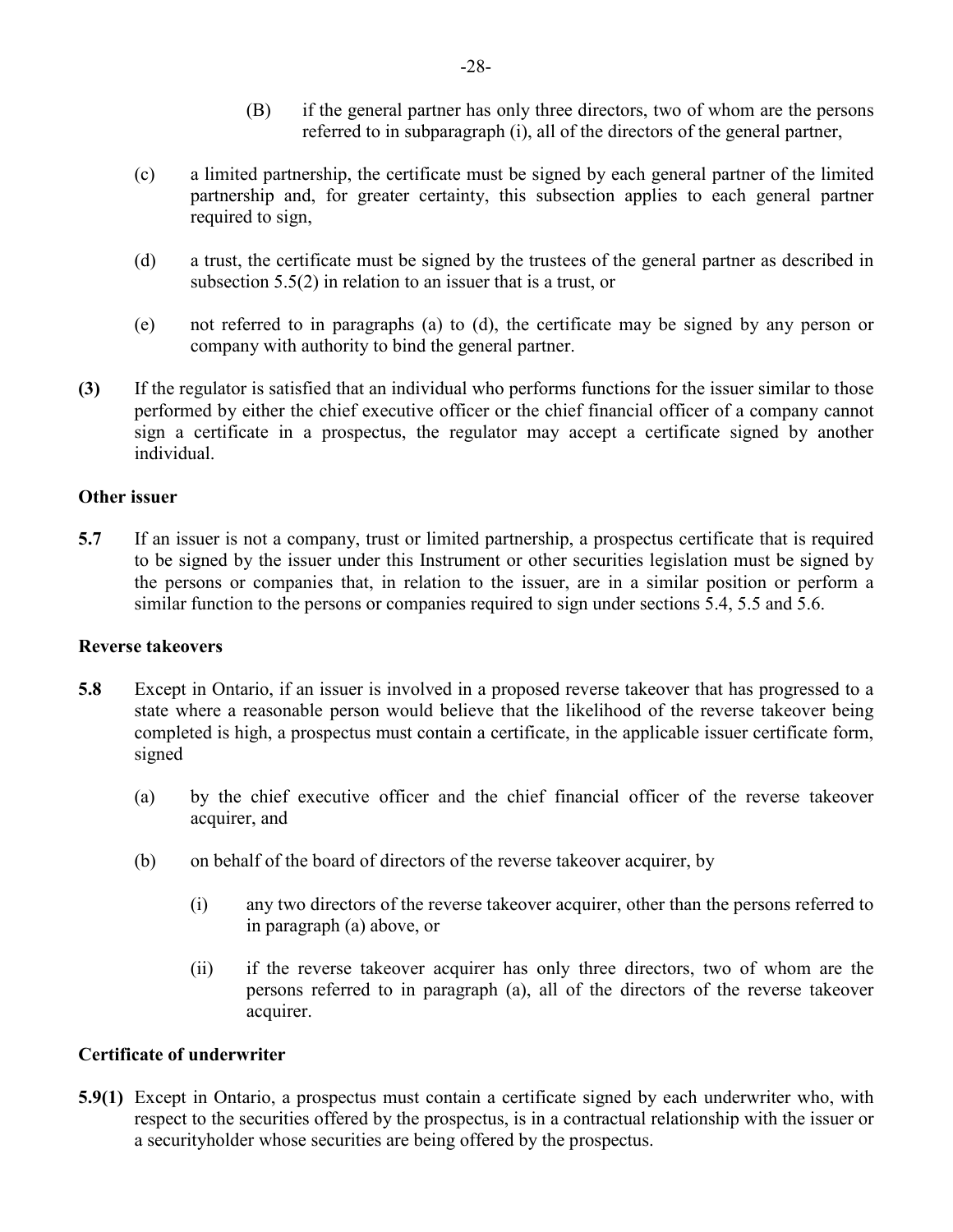[**Note:** In Ontario, subsection 59(1) of the *Securities Act* (Ontario) imposes a similar requirement that a prospectus contain a certificate signed by each underwriter in a contractual relationship with the issuer.]

- **(2)** A prospectus certificate that is required to be signed by an underwriter under this Instrument or other securities legislation must be in the applicable underwriter certificate form.
- **(3)** Except in Ontario, with the consent of the regulator, a certificate in a prospectus may be signed by the underwriter's agent duly authorized in writing by the underwriter.

[**Note:** In Ontario, subsection 59(2) of the *Securities Act* (Ontario) provides a similar discretion to the Director to permit the certificate to be signed by an underwriter's agent.

## **Certificate of investment fund manager**

- **5.10(1)**If the issuer has an investment fund manager, a prospectus must contain a certificate, in the applicable issuer certificate form, signed by the investment fund manager.
- **(2)** If the investment fund manager is a company, the certificate must be signed
	- (a) by the chief executive officer and the chief financial officer of the investment fund manager, and
	- (b) on behalf of the board of directors, by
		- (i) any two directors of the investment fund manager, other than the persons referred to in paragraph (a) above, or
		- (ii) if the investment fund manager has only three directors, two of whom are the persons referred to in paragraph (a), all of the directors of the investment fund manager.
- **(3)** If the investment fund manager is a limited partnership, the certificate must be signed by the general partner of such limited partnership as described in subsection 5.6(2) in relation to an issuer that is a limited partnership.

#### **Certificate of principal distributor**

- **5.10.1(1)** If the issuer is an investment fund that has a principal distributor, a prospectus must contain a certificate, in the applicable underwriter certificate form, signed by the principal distributor.
- **(2)** The certificate to be signed by the principal distributor must be signed by an officer or director of the principal distributor who is authorized to sign.

#### **Certificate of promoter**

**5.11(1)**Except in Ontario, a prospectus must contain a certificate signed by each promoter of the issuer.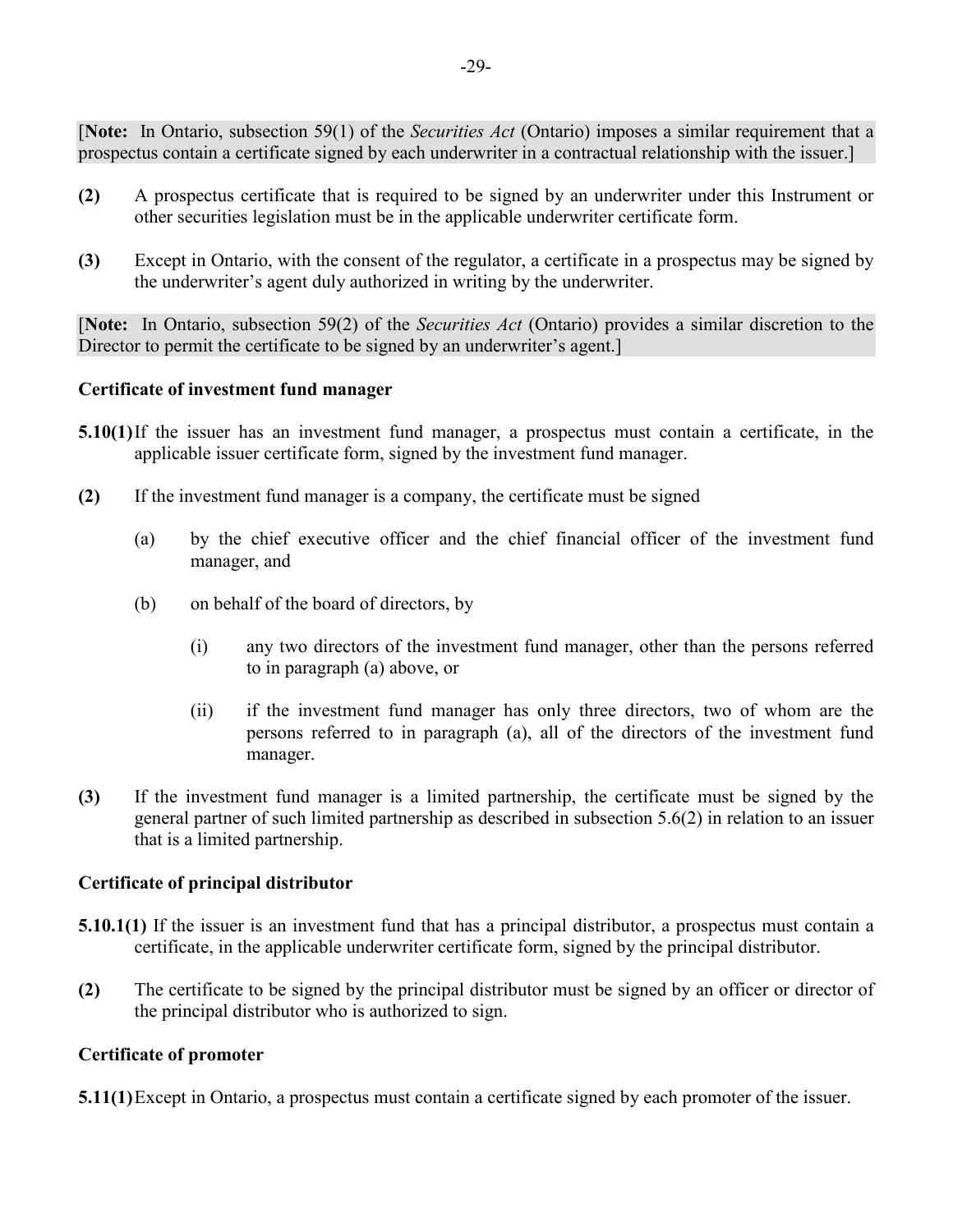[**Note:** In Ontario, subsection 58(1) of the *Securities Act* (Ontario) imposes a similar requirement that a prospectus shall contain a certificate signed by each promoter of the issuer.]

- **(2)** A prospectus certificate required to be signed by a promoter under this Instrument or other securities legislation must be in the applicable issuer certificate form.
- **(3)** Except in Ontario, the regulator may require any person or company who was a promoter of the issuer within the two preceding years to sign a certificate to the prospectus, in the applicable issuer certificate form.

[**Note:** In Ontario, subsection 58(6) of the *Securities Act* (Ontario) provides the Director with similar discretion to require a person or company who was a promoter of the issuer within the two preceding years to sign a prospectus certificate, subject to such conditions as the Director considers proper.]

- **(4)** Despite subsection (3), in British Columbia, the powers of the regulator with respect to the matters described in subsection (3) are set out in the *Securities Act* (British Columbia).
- **(5)** Except in Ontario, with the consent of the regulator, a certificate of a promoter in a prospectus may be signed by an agent duly authorized in writing by the person or company required to sign the certificate.

[**Note:** In Ontario, subsection 58(7) of the *Securities Act* (Ontario) provides the Director with similar discretion to permit a certificate in a prospectus to be signed by an agent of a promoter.

#### **Certificate of credit supporter**

- **5.12(1)**If there is a related credit supporter of the issuer or a subsidiary of the issuer, a prospectus must contain a certificate of the related credit supporter, in the applicable issuer certificate form, signed
	- (a) by the chief executive officer and the chief financial officer of the credit supporter, and
	- (b) on behalf of the board of directors of the credit supporter, by
		- (i) any two directors of the credit supporter, other than the persons referred to in paragraph (a) above, or
		- (ii) if the credit supporter has only three directors, two of whom are the persons referred to in paragraph (a), all of the directors of the credit supporter.
- **(2)** With the consent of the regulator, a certificate in a prospectus may be signed by the credit supporter's agent duly authorized in writing by the credit supporter.
- **(3)** Except in Ontario, the regulator may require any other person or company that is a credit supporter of either the issuer or a subsidiary of the issuer to sign a certificate to the prospectus, in the applicable issuer certificate form.

[**Note:** In Ontario, subsection 58(6) of the *Securities Act* (Ontario) provides the Director with similar discretion to require a person or company who is a guarantor of the securities being distributed to sign a prospectus certificate, subject to such conditions as the Director considers proper.]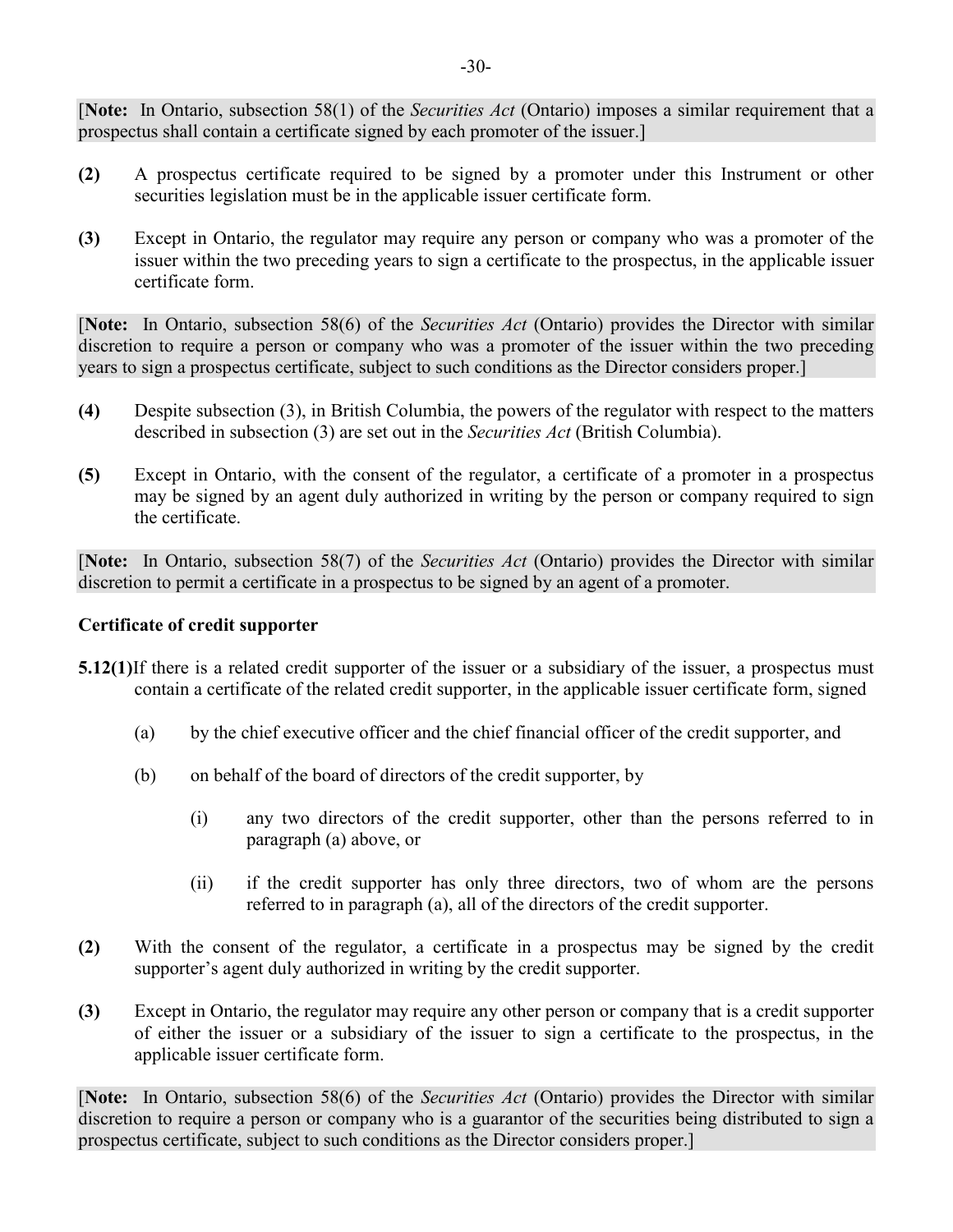**(4)** Despite subsection (3), in British Columbia, the powers of the regulator with respect to the matters described in subsection (3) are set out in the *Securities Act* (British Columbia).

#### **Certificate of selling securityholders**

- **5.13(1)**Except in Ontario, the regulator may require any person or company that is a selling securityholder to sign a certificate to the prospectus, in the applicable issuer certificate form.
- **(2)** Despite subsection (1), in British Columbia, the powers of the regulator with respect to the matters described in subsection (1) are set out in the *Securities Act* (British Columbia).

## **Certificate of operating entity**

- **5.14(1)**For the purposes of this section, the term **"operating entity"** means, in relation to an issuer, a person or company through which the business of the issuer, or a material part of the business of the issuer, is conducted and for which the issuer is required under securities legislation, or has undertaken, to provide to its securityholders separate financial statements of the person or company if the issuer's financial statements do not include consolidated information concerning the person or company.
- **(2)** A prospectus of an issuer that is a trust must contain a certificate, in the applicable issuer certificate form, signed
	- (a) by the chief executive officer and the chief financial officer of the operating entity, and
	- (b) on behalf of the board of directors of the operating entity, by
		- (i) any two directors of the operating entity, other than the persons referred to in paragraph (a) above, or
		- (ii) if the operating entity has only three directors, two of whom are the persons referred to in paragraph (a), all of the directors of the operating entity.

#### **Certificate of other persons**

- **5.15(1)**Except in Ontario, the regulator may, in its discretion, require any person or company to sign a certificate to the prospectus, in the form that the regulator considers appropriate.
- **(2)** Despite subsection (1), in British Columbia, the powers of the regulator with respect to the matters described in subsection (1) are set out in the *Securities Act* (British Columbia).

## **PART 6: Amendments**

#### **Form of amendment**

- **6.1(1)** An amendment to a prospectus must be either
	- (a) an amendment that does not fully restate the text of the prospectus, or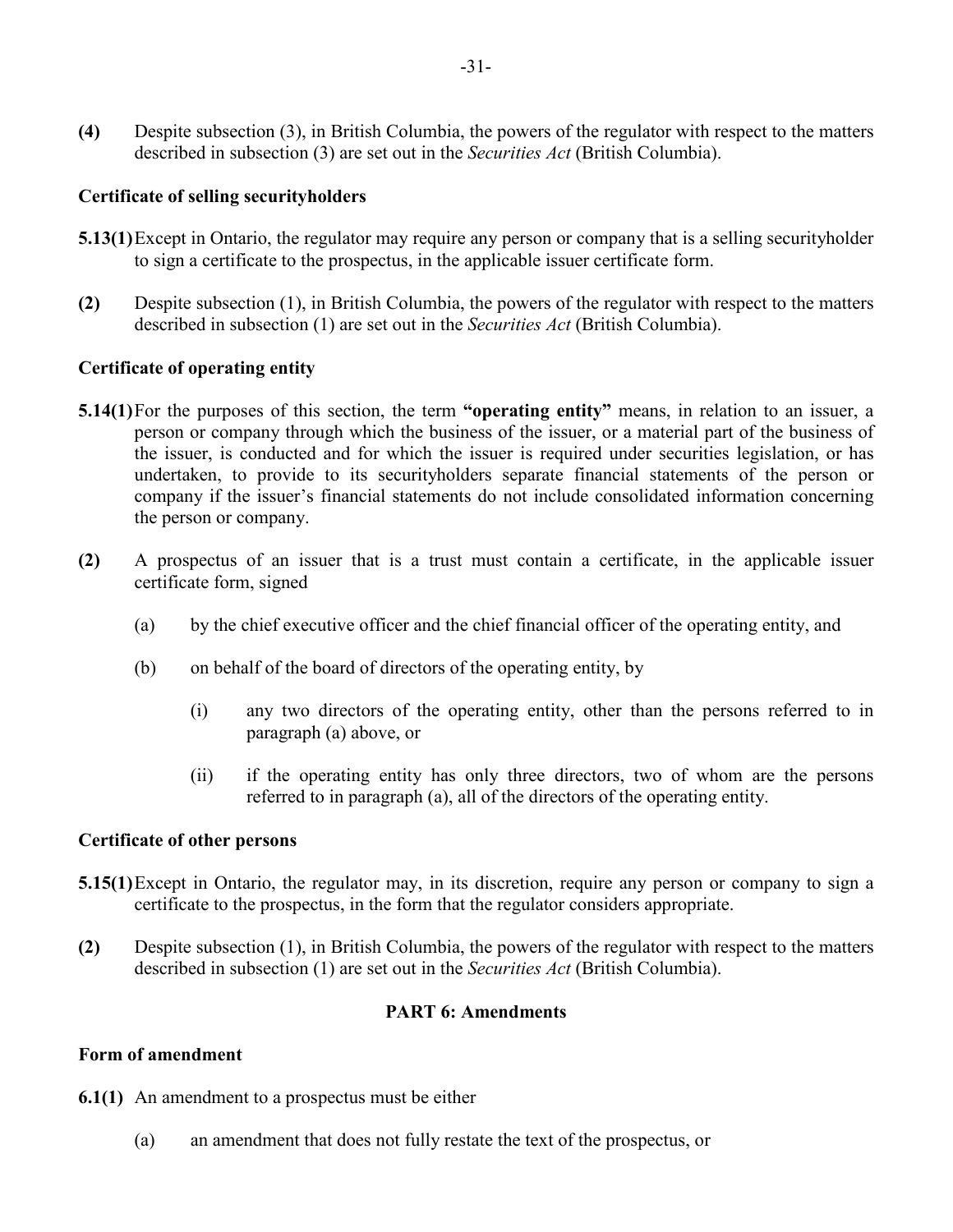- (b) an amended and restated prospectus.
- **(2)** An amendment to a prospectus must be identified as follows:
	- (a) for an amendment that does not restate the text of the prospectus:

*"Amendment no. [insert amendment number] dated [insert date of amendment] to [identify prospectus] dated [insert date of prospectus being amended]."*; or

(b) for an amended and restated prospectus:

*"Amended and restated [identify prospectus] dated [insert date of amendment], amending and restating [identify prospectus] dated [insert date of prospectus being amended]."*

- **(3)** Despite subsections (1) and (2), an amendment to a plan summary must be prepared in accordance with Part A of Form 41-101F3 without any further identification, and dated as of the date the plan summary is being amended.
- **(4)** An amendment to an ETF facts document must be prepared in accordance with Form 41-101F4 without any further identification, and dated as of the date the ETF facts document is being amended.

#### **Required documents for filing an amendment**

- **6.2** An issuer that files an amendment to a prospectus must
	- (a) file a signed copy of the amendment,
	- (b) deliver to the regulator a copy of the prospectus blacklined to show the changes made by the amendment, if the amendment is also a restatement of the prospectus,
	- (c) file or deliver any supporting documents required under this Instrument or other securities legislation to be filed or delivered with a prospectus, unless the documents originally filed or delivered with the prospectus are correct as of the date the amendment is filed,
	- (d) in case of an amendment to a final prospectus, file any consent letter required to be filed with a final prospectus, dated as of the date of the amendment, and
	- (e) in the case of an ETF, if the amendment relates to information in the ETF facts document,
		- (i) file an amendment to the ETF facts document, and
		- (ii) deliver to the regulator a copy of the ETF facts document, blacklined to show changes, including text deletions, from the latest ETF facts document previously filed.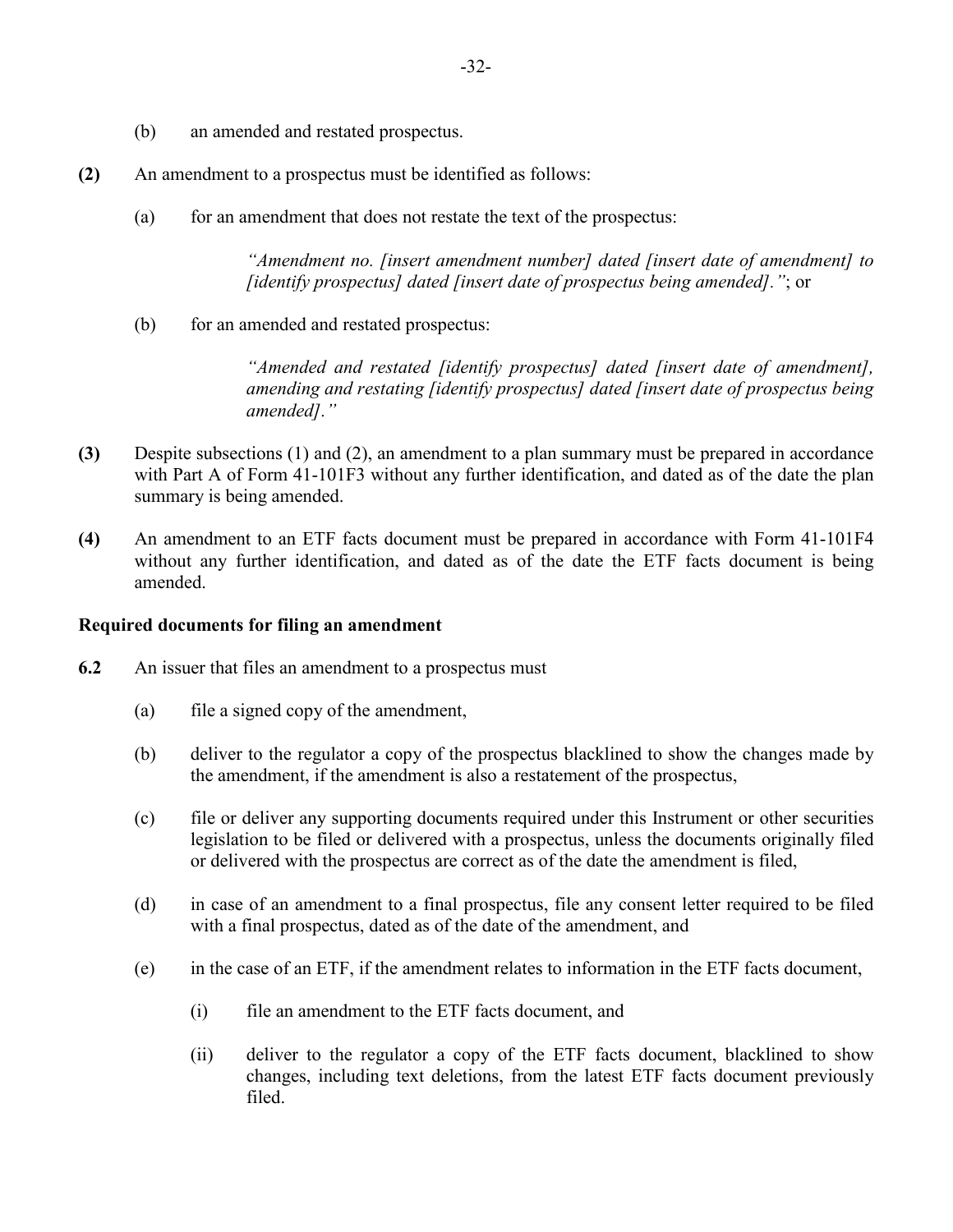-33-

#### **Required documents for filing an amendment to an ETF facts document**

- **6.2.1** An ETF that files an amendment to an ETF facts document must, unless section 6.2 applies,
	- (a) file an amendment to the corresponding prospectus, certified in accordance with Part 5,
	- (b) deliver to the regulator a copy of the ETF facts document, blacklined to show changes, including text deletions, from the latest ETF facts document previously filed, and
	- (c) file or deliver any other supporting documents required under this Instrument or other securities legislation, unless the documents originally filed or delivered are correct as of the date the amendment is filed.

#### **Auditor's comfort letter**

- **6.3** An issuer must deliver a new auditor's comfort letter, if an amendment to
	- (a) a preliminary long form prospectus materially affects, or relates to, an auditor's comfort letter delivered under subparagraph 9.1(b)(iii),
	- (b) a preliminary short form prospectus materially affects, or relates to, an auditor's comfort letter delivered under subparagraph 4.1(b)(ii) of NI 44-101.

#### **Delivery of amendments**

**6.4** Except in Ontario, an issuer must deliver an amendment to a preliminary prospectus as soon as practicable to each recipient of the preliminary prospectus according to the record of recipients required to be maintained under securities legislation.

[**Note:** In Ontario, subsection 57(3) of the *Securities Act* (Ontario) imposes a similar requirement regarding the delivery of amendments to a preliminary prospectus.]

#### **Amendment to a preliminary prospectus**

**6.5(1)** Except in Ontario, if, after a receipt for a preliminary prospectus is issued but before a receipt for the final prospectus is issued, a material adverse change occurs, an amendment to the preliminary prospectus must be filed as soon as practicable, but in any event within 10 days after the day the change occurs.

[**Note:** In Ontario, subsection 57(1) of the *Securities Act* (Ontario) imposes a similar requirement to file an amendment to a preliminary prospectus where there has been a material adverse change.]

**(2)** The regulator must issue a receipt for an amendment to a preliminary prospectus as soon as practicable after the amendment is filed.

#### **Amendment to a final prospectus**

**6.6(1)** Except in Ontario, if, after a receipt for a final prospectus is issued but before the completion of the distribution under the final prospectus, a material change occurs, an issuer must file an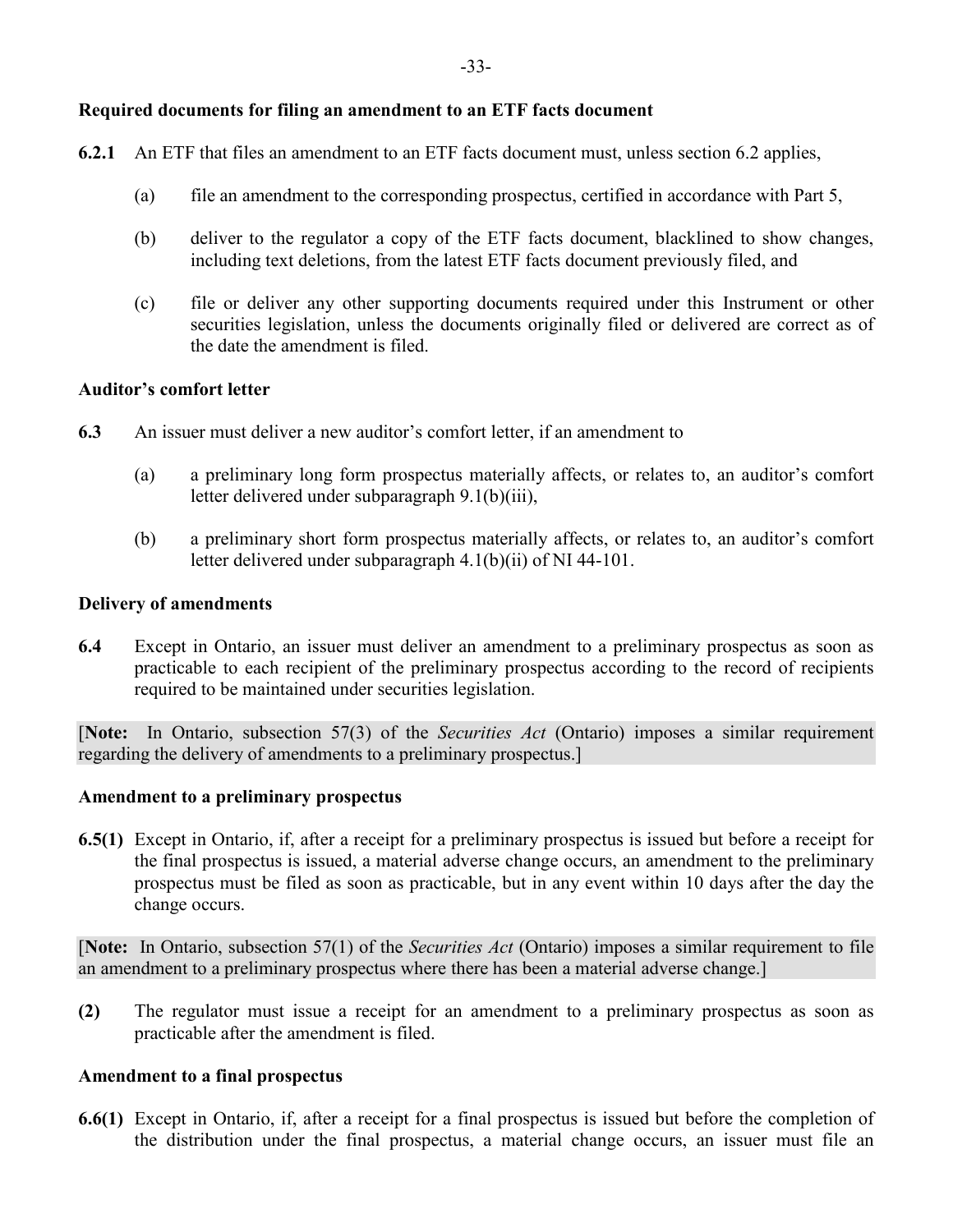amendment to the final prospectus as soon as practicable, but in any event within 10 days after the day the change occurs.

[**Note:** In Ontario, subsection 57(1) of the *Securities Act* (Ontario) imposes a similar requirement to file an amendment to a final prospectus where there has been a material change.]

**(2)** Except in Ontario, if, after a receipt for a final prospectus or an amendment to the final prospectus is issued but before the completion of the distribution under the final prospectus or the amendment to the final prospectus, securities in addition to the securities previously disclosed in the final prospectus or the amendment to the final prospectus are to be distributed, an amendment to the final prospectus disclosing the additional securities must be filed, as soon as practicable, but in any event within 10 days after the decision to increase the number of securities offered.

[**Note:** In Ontario, subsection 57(2) of the *Securities Act* (Ontario) imposes a similar requirement to file an amendment to a prospectus any time there is a proposed distribution of securities in addition to that disclosed under the prospectus.]

**(3)** Except in Ontario, the regulator must issue a receipt for an amendment to a final prospectus filed under this section unless the regulator considers that there are grounds set out in securities legislation that would cause the regulator not to issue the receipt for a prospectus.

[**Note:** In Ontario, subsection 57(2.1) of the *Securities Act* (Ontario) imposes a similar obligation for the Director to issue a receipt for an amendment to a prospectus unless there are proper grounds for refusing the receipt.]

**(4)** Except in Ontario, the regulator must not refuse to issue a receipt under subsection (3) without giving the issuer who filed the prospectus an opportunity to be heard.

[**Note:** In Ontario, subsections 57(2.1) and 61(3) of the *Securities Act* (Ontario) impose a similar restriction on the Director to refuse to issue a receipt for a prospectus without first giving an issuer an opportunity to be heard.]

**(5)** Except in Ontario, an issuer must not proceed with a distribution or additional distribution if an amendment to a final prospectus is required to be filed until a receipt for the amendment to the final prospectus is issued by the regulator.

[**Note:** In Ontario, subsection 57(2.2) of the *Securities Act* (Ontario) imposes a similar restriction in respect of a distribution or additional distribution before a receipt is issued for an amendment to the final prospectus.]

**(6)** Subsection (5) does not apply to an investment fund in continuous distribution.

[**Note:** In Ontario, section 2.2 of OSC Rule 41-801 *Implementing National Instrument 41-101 General Prospectus Requirements and Consequential Amendments* provides a similar exemption for an investment fund in continuous distribution from the requirement to obtain a receipt prior to making a distribution or additional distribution under an amendment to a final prospectus.]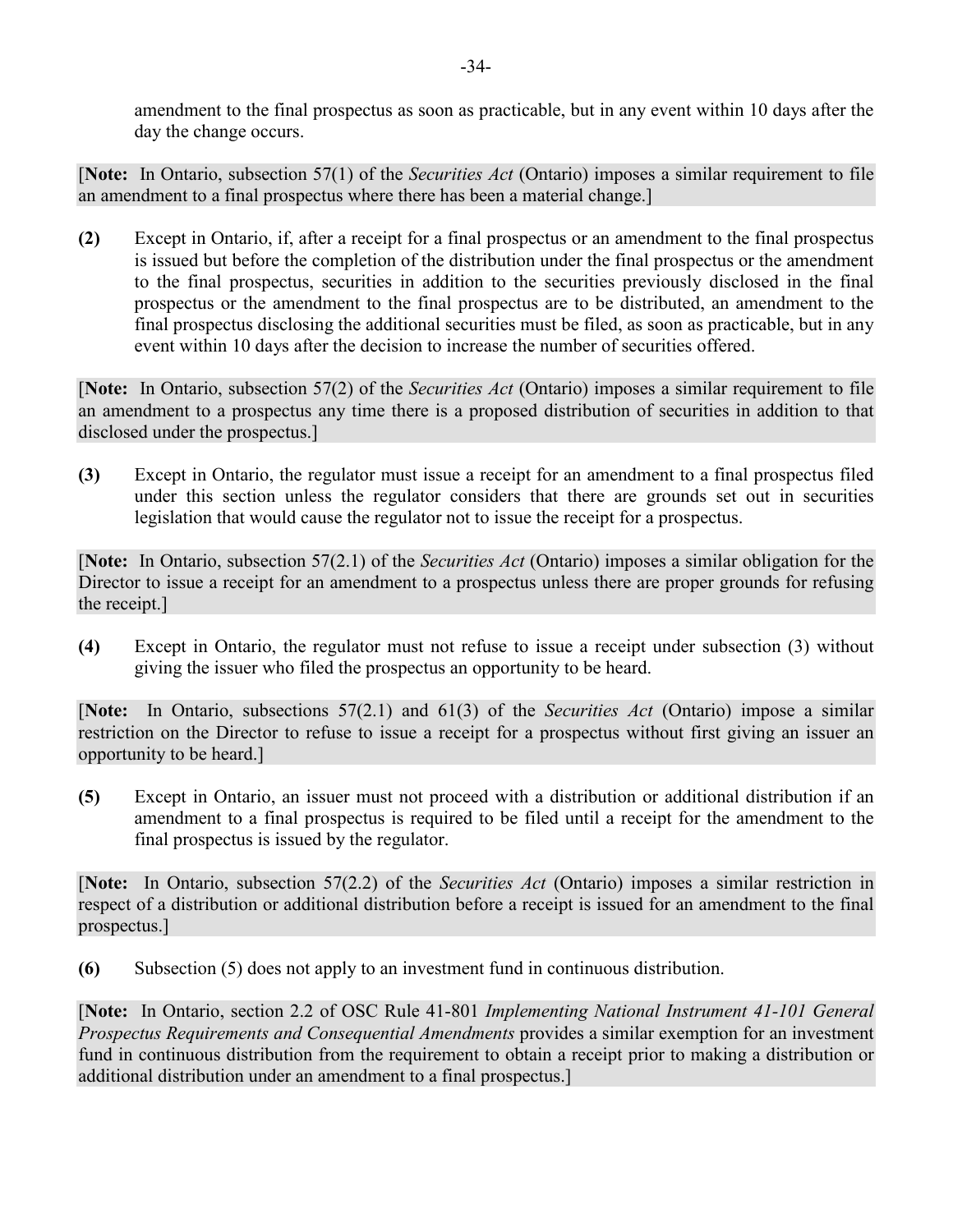# **PART 7: Non-fixed Price Offerings and Reduction of Offering Price under a Final Prospectus**

## **Application**

**7.1** This Part does not apply to an investment fund in continuous distribution.

# **Non-fixed price offerings and reduction of offering price**

- **7.2(1)** A person or company distributing a security under a prospectus must do so at a fixed price.
- **(2)** Despite subsection (1) and subject to subsection (2.1), securities may be distributed for cash at non-fixed prices under a prospectus if the securities have received a credit rating, on a provisional or final basis, from at least one designated rating organization or its DRO affiliate at the time of
	- (a) the filing of the preliminary short form prospectus, if the issuer is filing a prospectus in the form of a short form prospectus under NI 44-101, or
	- (b) the filing of the long form prospectus.
- **(2.1)** If the only credit ratings of the securities referred to in subsection (2) are from Kroll Bond Rating Agency, Inc., its DRO affiliate, any successor credit rating organization of Kroll Bond Rating Agency, Inc. or any DRO affiliate of any successor credit rating organization of Kroll Bond Rating Agency, Inc., subsection (2) does not apply unless the distribution is of asset-backed securities.
- **(3)** Despite subsection (1), if securities are distributed for cash under a prospectus, the price of the securities may be decreased from the initial offering price disclosed in the prospectus and, after such a decrease, changed from time to time to an amount not greater than the initial offering price, without filing an amendment to the prospectus to reflect the change, if
	- (a) the securities are distributed through one or more underwriters that have agreed to purchase all of the securities at a specified price,
	- (b) the proceeds to be received by the issuer or selling securityholders are disclosed in the prospectus as being fixed, and
	- (c) the underwriters have made a reasonable effort to sell all of the securities distributed under the prospectus at the initial offering price disclosed in the final prospectus.
- **(4)** Despite subsections (2) and (3), the price at which securities may be acquired on exercise of rights must be fixed.

## **PART 8: Best Efforts Distributions**

## **Application**

**8.1** This Part does not apply to an investment fund in continuous distribution.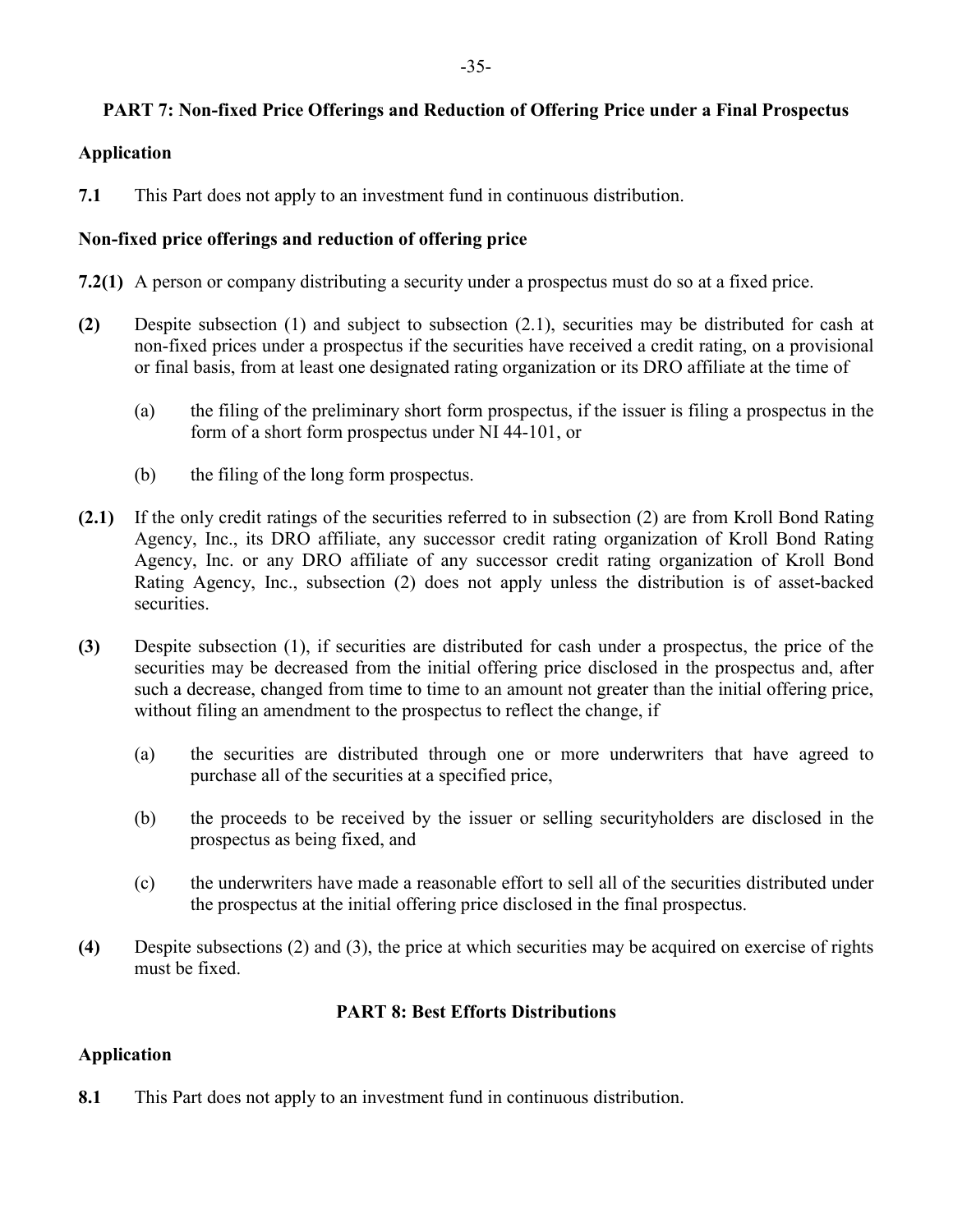## **Distribution period**

- **8.2(1)** Unless an amendment to the final prospectus is filed and the regulator has issued a receipt for the amendment, if securities are being distributed on a best efforts basis, the distribution must cease within 90 days after the date of the receipt for the final prospectus.
- **(2)** Unless a further amendment to the final prospectus is filed and the regulator has issued a receipt for the further amendment, if an amendment to a final prospectus is filed and the regulator has issued a receipt for the amendment under subsection (1), the distribution must cease within 90 days after the date of the receipt for the amendment to the final prospectus.
- **(3)** The total period of the distribution under subsections (1) and (2) must not end more than 180 days from the date of receipt for the final prospectus.

# **Minimum amount of funds**

- **8.3** If securities are being distributed on a best efforts basis, other than an offering of securities to be distributed continuously, and the prospectus discloses that a minimum amount of funds must be raised,
	- (a) the issuer must appoint a registered dealer authorized to make the distribution, a Canadian financial institution, or a lawyer who is a practicing member in good standing with a law society of a jurisdiction in which the securities are being distributed, or a notary in Québec, to hold in trust all funds received from subscriptions until the minimum amount of funds stipulated in the final prospectus has been raised, and
	- (b) if the minimum amount of funds is not raised within the appropriate period of the distribution prescribed by section 8.2, the person or company holding the funds in trust referred to in paragraph (a) must return the funds to the subscribers without any deductions.

# **PART 8A: Rights Offerings**

## **Application and definitions**

**8A.1(1)** This Part applies to an issuer that files a preliminary or final prospectus to distribute rights.

**(2)** In this Part,

**"additional subscription privilege"** means a privilege, granted to a holder of a right, to subscribe for a security not subscribed for by any holder under a basic subscription privilege;

**"basic subscription privilege"** means a privilege to subscribe for the number or amount of securities set out in a rights certificate held by the holder of the rights certificate;

**"managing dealer"** means a person or company that has entered into an agreement with an issuer under which the person or company has agreed to organize and participate in the solicitation of the exercise of the rights issued by the issuer;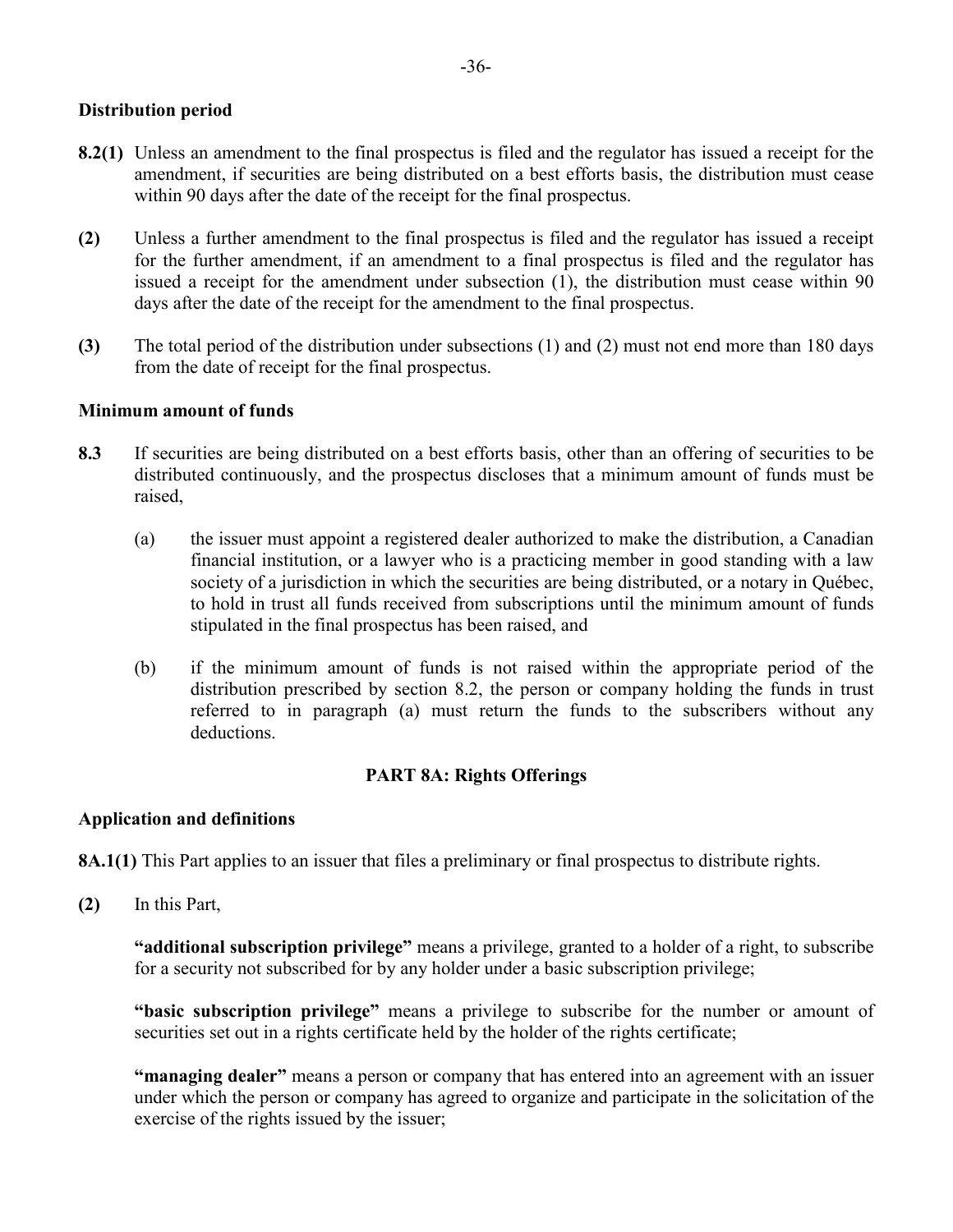**"market price"** means, for securities of a class for which there is a published market,

- (a) except as provided in paragraph (b),
	- (i) if the published market provides a closing price, the simple average of the closing price of securities of that class on the published market for each of the trading days on which there was a closing price falling not more than 20 trading days immediately before the day as of which the market price is being determined, or
	- (ii) if the published market does not provide a closing price, but provides only the highest and lowest prices of securities of the class traded, the average of the simple averages of the highest and lowest prices of securities of the class on the published market for each of the trading days on which there were highest and lowest prices falling not more than 20 trading days immediately before the day as of which the market price is being determined, or
- (b) if trading of securities of the class on the published market has occurred on fewer than 10 of the immediately preceding 20 trading days, the average of the following amounts established for each of the 20 trading days immediately before the day as of which the market price is being determined:
	- (i) the average of the closing bid and closing ask prices for each day on which there was no trading;
	- (ii) if the published market
		- (A) provides a closing price of securities of the class for each day that there was trading, the closing price, or
		- (B) provides only the highest and lowest prices, the average of the highest and lowest prices of securities of that class for each day that there was trading;

**"published market"** means, for a class of securities, a marketplace on which the securities are traded, if the prices at which they have been traded on that marketplace are regularly

- (a) disseminated electronically, or
- (b) published in a newspaper or business or financial publication of general and regular paid circulation;

**"soliciting dealer"** means a person or company whose interest in a distribution of rights is limited to soliciting the exercise of the rights by holders of those rights;

**"stand-by commitment"** means an agreement by a person or company to acquire the securities of an issuer not subscribed for under the basic subscription privilege or the additional subscription privilege.

**(3)** For the purpose of the definition of **"market price"**, if there is more than one published market for a security and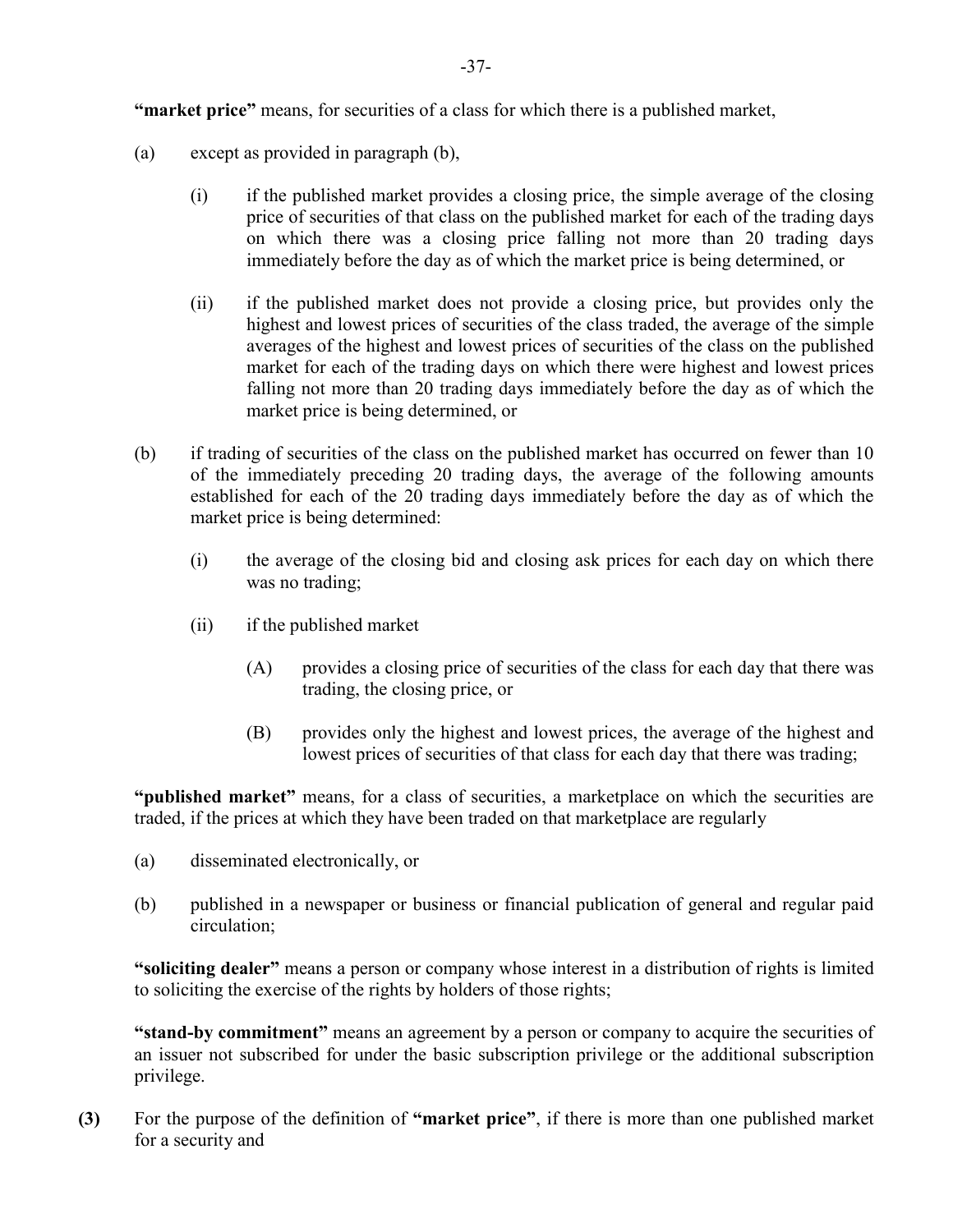- (a) only one of the published markets is in Canada, the market price is determined solely by reference to that market,
- (b) more than one of the published markets is in Canada, the market price is determined solely by reference to the published market in Canada on which the greatest volume of trading in the particular class of securities occurred during the 20 trading days immediately before the date as of which the market price is being determined, and
- (c) none of the published markets are in Canada, the market price is determined solely by reference to the published market on which the greatest volume of trading in the particular class of securities occurred during the 20 trading days immediately before the date as of which the market price is being determined.

## **Filing of prospectus for a rights offering**

**8A.2(1)** An issuer must not file a prospectus for a distribution of rights unless all of the following apply:

- (a) in addition to qualifying the distribution of the rights, the prospectus qualifies the distribution of the securities issuable upon the exercise of the rights;
- (b) if there is a managing dealer, the managing dealer complies with section 5.9 as if the dealer were an underwriter;
- (c) the exercise period for the rights is at least 21 days after the date on which the prospectus is sent to security holders;
- (d) the subscription price for a security to be issued upon the exercise of a right is,
	- (i) if there is a published market for the security, lower than the market price of the security on the date of the final prospectus, or
	- (ii) if there is no published market for the security, lower than the fair value of the security on the date of the final prospectus unless the issuer restricts all of its insiders from increasing their proportionate interest in the issuer through the exercise of the rights distributed under the prospectus or through a stand-by commitment.
- **(2)** If subparagraph (1)(d)(ii) applies, the issuer must deliver to the regulator or, in Québec, the securities regulatory authority independent evidence of fair value.

## **Additional subscription privilege**

- **8A.3** An issuer must not grant an additional subscription privilege to a holder of a right unless all of the following apply:
	- (a) the issuer grants the additional subscription privilege to all holders of a right;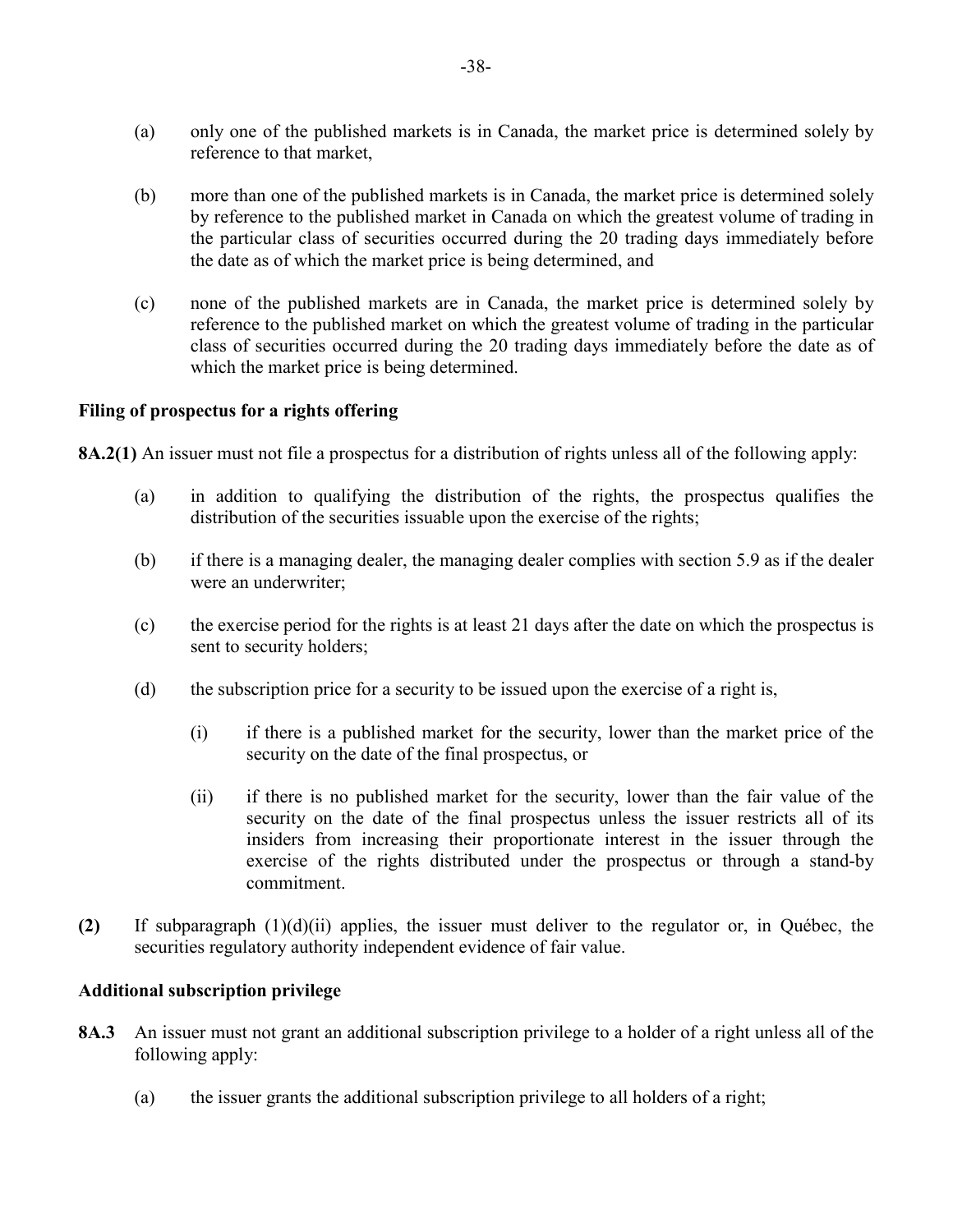- (b) each holder of a right is entitled to receive, upon the exercise of the additional subscription privilege, the number or amount of securities equal to the lesser of
	- (i) the number or amount of securities subscribed for by the holder under the additional subscription privilege, and
	- (ii) the number calculated in accordance with the following formula:

*x(y/z)* where

 $x =$  the aggregate number or amount of securities available through unexercised rights after giving effect to the basic subscription privilege;

 $y =$  the number of rights exercised by the holder under the basic subscription privilege;

 $z =$  the aggregate number of rights exercised under the basic subscription privilege by holders of the rights that have subscribed for securities under the additional subscription privilege;

- (c) all unexercised rights have been allocated on a pro rata basis to holders who subscribed for additional securities under the additional subscription privilege;
- (d) the subscription price for the additional subscription privilege is the same as the subscription price for the basic subscription privilege.

## **Stand-by commitments**

- **8A.4** If an issuer enters into a stand-by commitment for a distribution of rights, all of the following apply:
	- (a) the issuer must grant an additional subscription privilege to all holders of a right;
	- (b) the issuer must deliver to the regulator or, in Québec, the securities regulatory authority evidence that the person or company providing the stand-by commitment has the financial ability to carry out the stand-by commitment;
	- (c) the subscription price under the stand-by commitment must be the same as the subscription price under the basic subscription privilege.

## **Appointment of depository**

- **8A.5** If an issuer has stated in a prospectus that no security will be issued upon the exercise of a right unless a stand-by commitment is provided, or unless proceeds of no less than the stated minimum amount are received by the issuer, all of the following apply:
	- (a) the issuer must appoint a depository to hold all money received upon the exercise of the rights until either the stand-by commitment is provided or the stated minimum amount is received and the depository is one of the following: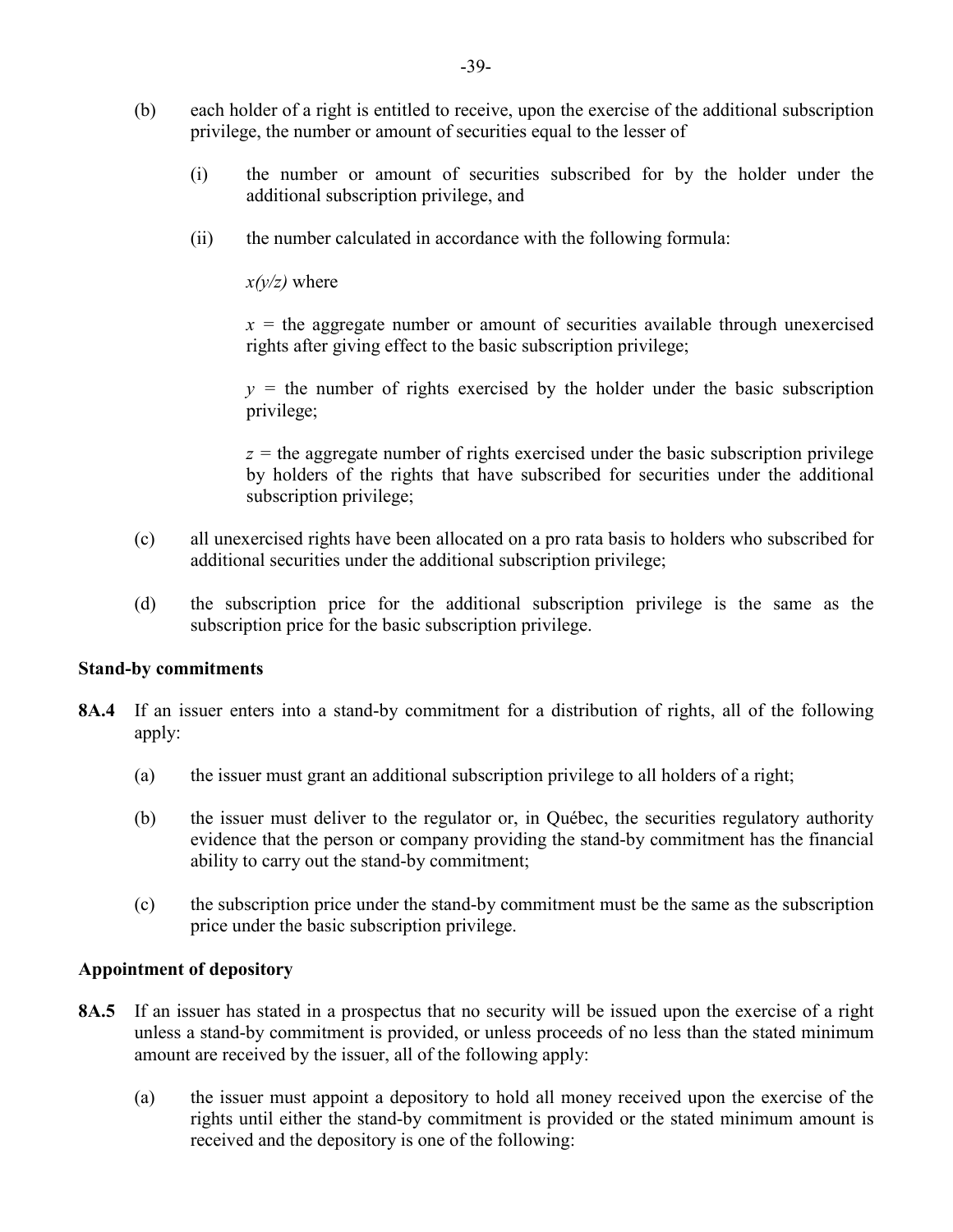- (i) a Canadian financial institution;
- (ii) a registrant in the jurisdiction in which the funds are proposed to be held that is acting as managing dealer for the distribution of the rights, or, if there is no managing dealer for the distribution of the rights, that is acting as a soliciting dealer;
- (b) the issuer and the depository must enter into an agreement, the terms of which require the depository to return the money referred to in paragraph (a) in full to the holders of rights that have subscribed for securities under the distribution of the rights if the stand-by commitment is not provided or if the stated minimum amount is not received by the depository during the exercise period for the rights.

#### **Amendment**

**8A.6** If an issuer has filed a final prospectus for a distribution of rights, the issuer must not change the terms of the distribution.

# **PART 9: Requirements for Filing a Long Form Prospectus**

## **Required documents for filing a preliminary or pro forma long form prospectus**

- **9.1(1)** An issuer that files a preliminary or pro forma long form prospectus must
	- (a) file the following with the preliminary or pro forma long form prospectus
		- (i) **Signed Copy** in the case of a preliminary long form prospectus, a signed copy of the preliminary long form prospectus;
		- (ii) **Documents Affecting the Rights of Securityholders** a copy of the following documents, and any amendments to the following documents, that have not previously been filed:
			- (A) articles of incorporation, amalgamation, continuation or any other constating or establishing documents of the issuer, unless the constating or establishing document is a statutory or regulatory instrument,
			- (B) by-laws or other corresponding instruments currently in effect,
			- (C) any securityholder or voting trust agreement that the issuer has access to and that can reasonably be regarded as material to an investor in securities of the issuer,
			- (D) any securityholders' rights plans or other similar plans, and
			- (E) any other contract of the issuer or a subsidiary of the issuer that creates or can reasonably be regarded as materially affecting the rights or obligations of the issuer's securityholders generally;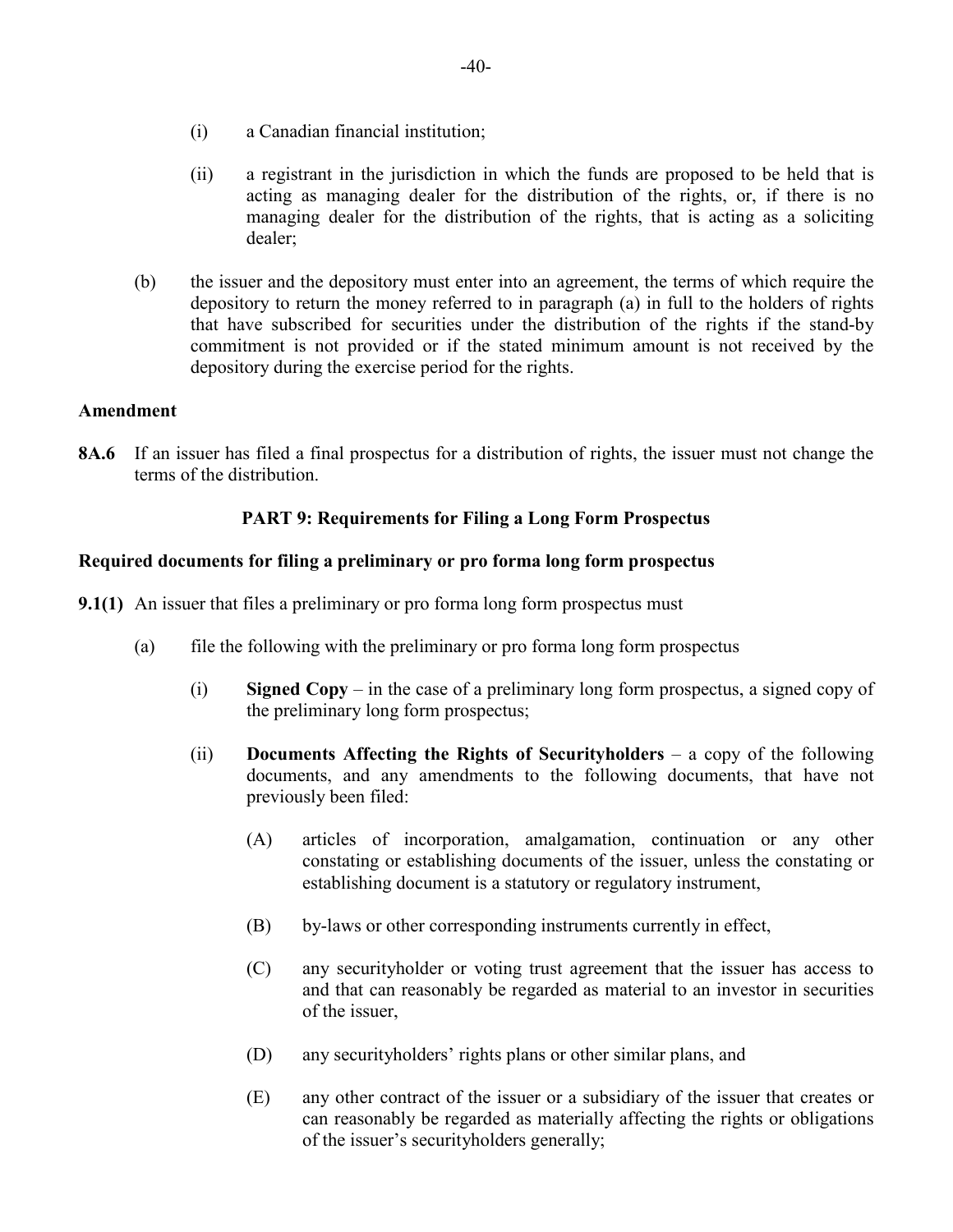- (iii) **Material Contracts**  a copy of any material contract required to be filed under section 9.3;
- (iv) **Investment Fund Documents**  if the issuer is an investment fund, the documents filed under subparagraphs (ii) and (iii) must include a copy of
	- (A) any declaration of trust or trust agreement of the investment fund, limited partnership agreement, or any other constating or establishing documents of the investment fund,
	- (B) any agreement of the investment fund or the trustee with the manager of the investment fund,
	- (C) any agreement of the investment fund, the manager or trustee with the portfolio advisers of the investment fund,
	- (D) any agreement of the investment fund, the manager or trustee with the custodian of the investment fund, and
	- (E) any agreement of the investment fund, the manager or trustee with the principal distributor of the investment fund;
- (iv.1) if the issuer is a scholarship plan, in addition to the documents filed under subparagraph (iv), a copy of the scholarship plan contract for the scholarship plan under the prospectus;
- (iv.2) if the issuer is an ETF, in addition to the documents filed under subparagraph (iv), an ETF facts document for each class or series of securities of the ETF;
- (v) **Mining Reports** if the issuer has a mineral project, the technical reports required to be filed with a preliminary long form prospectus under NI 43-101;
- (vi) **Reports and Valuations**  a copy of each report or valuation referred to in the preliminary long form prospectus for which a consent is required to be filed under section 10.1 and that has not previously been filed, other than a technical report that
	- (A) deals with a mineral project or oil and gas activities, and
	- (B) is not otherwise required to be filed under subparagraph (v); and
- (vii) **Marketing Materials –** a copy of any template version of the marketing materials required to be filed under paragraph 13.7(1)(e); and
- (b) deliver to the regulator, concurrently with the filing of the preliminary or pro forma long form prospectus, the following: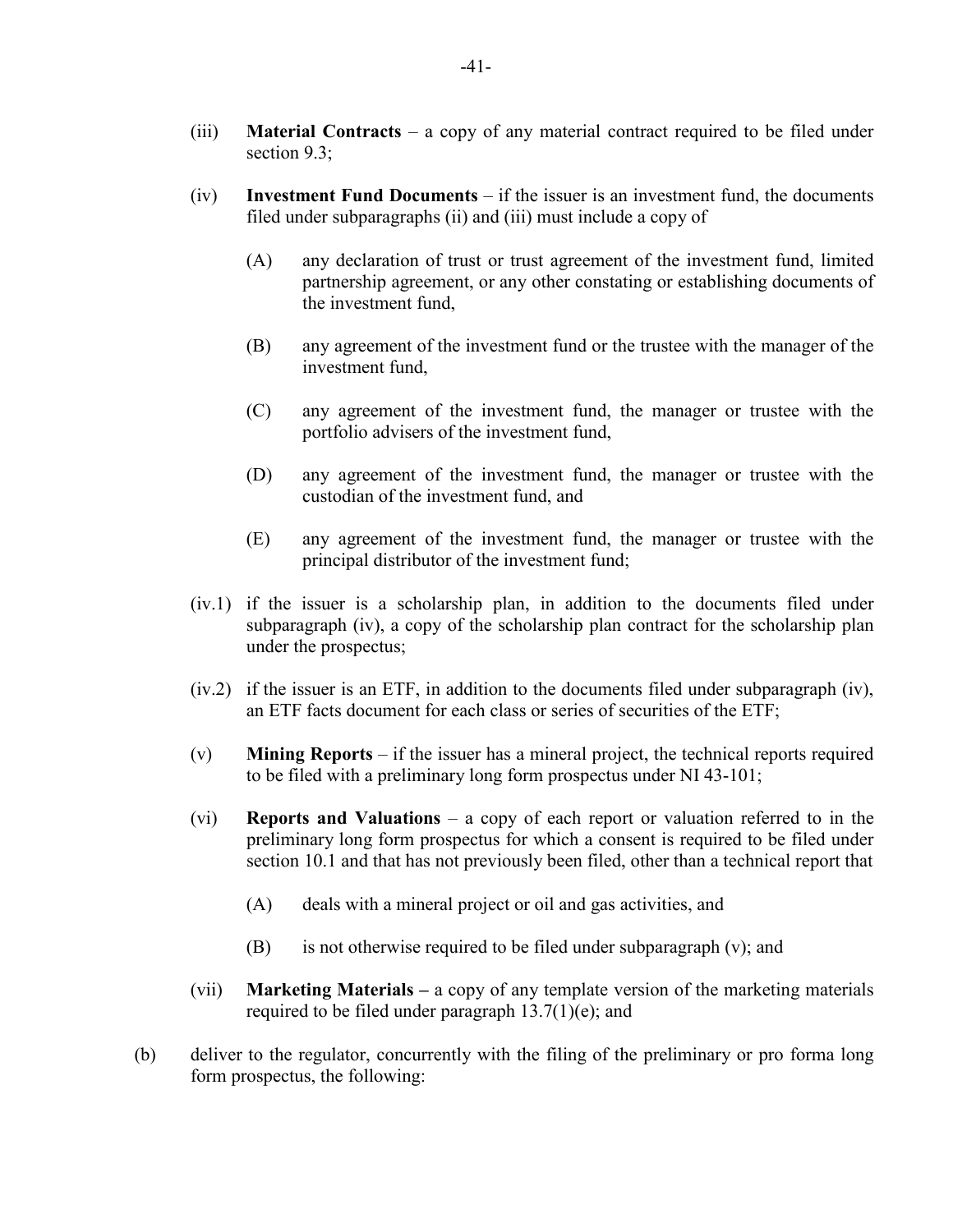- (i) **Blackline Copy of the Prospectus** in the case of a pro forma prospectus, a copy of the pro forma prospectus blacklined to show changes and the text of deletions from the latest prospectus filed;
- (i.1) **Blackline Copy of the ETF Facts Document** in the case of a pro forma prospectus for an ETF, a copy of the pro forma ETF facts document for each class or series of securities of the ETF blacklined to show changes and the text of deletions from the latest ETF facts document previously filed;
- (ii) **Personal Information Form and Authorization to Collect, Use and Disclose Personal Information** – a completed personal information form for
	- (A) each director and executive officer of the issuer,
	- (B) each promoter of the issuer, and
	- (C) if the promoter is not an individual,
		- (I) in the case of an issuer that is not an investment fund, each director and executive officer of the promoter, and
		- (II) in the case of an issuer that is an investment fund, and the promoter is not the manager of the investment fund, each director and executive officer of the promoter;
- (iii) **Auditor's Comfort Letter regarding Audited Financial Statements** if a financial statement of an issuer or a business included in, or incorporated by reference into, a preliminary or pro forma long form prospectus is accompanied by an unsigned auditor's report, a signed letter addressed to the regulator from the auditor of the issuer or of the business, as applicable, prepared in accordance with the form suggested for this circumstance in the Handbook; and
- (iv) **Marketing Materials –** a copy of any template version of the marketing materials required to be delivered under paragraph  $13.7(4)(c)$  or  $13.12(2)(c)$ ..
- **(1.1)** Despite subparagraph (1)(b)(ii), an investment fund is not required to deliver a personal information form for an individual referred to in subparagraph  $(1)(b)(ii)$  if the individual has submitted a Form 33-109F4 *Registration of Individuals and Review of Permitted Individuals* under National Instrument 33-109 *Registration Information.*
- **(2)** Despite subparagraph (1)(b)(ii), an issuer is not required to deliver to the regulator a personal information form for an individual if the issuer, another issuer or, if the issuer is an investment fund, the manager of the investment fund issuer or another investment fund issuer, previously delivered a personal information form for the individual and all of the following are satisfied:
	- (a) the certificate and consent included in or attached to the personal information form was executed by the individual within three years preceding the date of filing of the preliminary or pro-forma long form prospectus;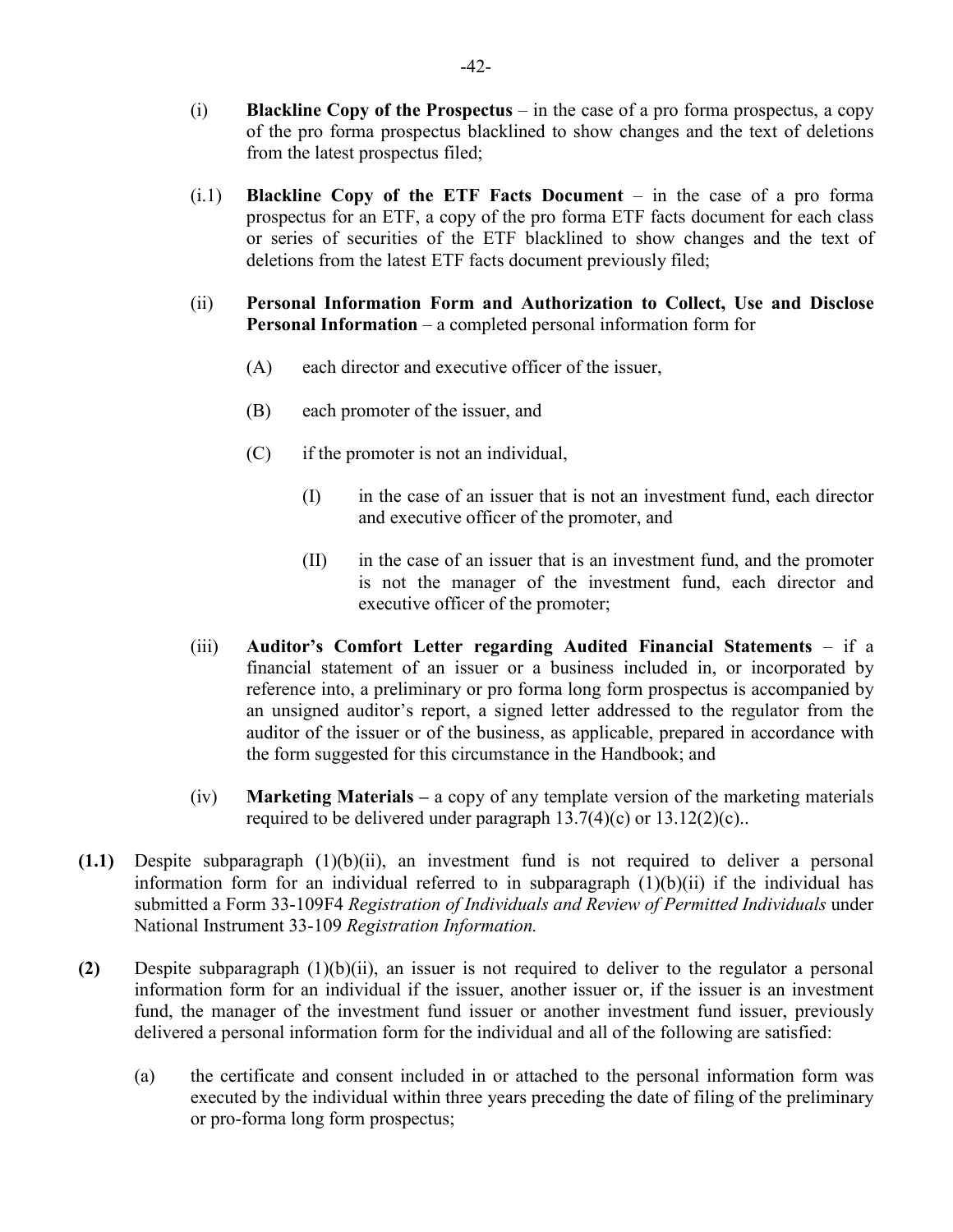- (b) the responses given by the individual to questions 6 through 10 of the individual's personal information form are correct as at a date that is within 30 days of the filing of the preliminary or pro-forma long form prospectus;
- (c) if the personal information form was previously delivered to the regulator by another issuer, the issuer delivers to the regulator, concurrently with the filing of the preliminary or pro forma long form prospectus, a copy of the previously delivered personal information form or alternative information that is satisfactory to the regulator.
- **(3)** Until May 14, 2016, subparagraph (1)(b)(ii) does not apply to an issuer in respect of the delivery of a personal information form for an individual if the issuer or, if the issuer is an investment fund, the manager of the investment fund issuer, previously delivered to the regulator a predecessor personal information form for the individual and all of the following are satisfied:
	- (a) the certificate and consent included in or attached to the predecessor personal information form was executed by the individual within three years preceding the date of filing of the preliminary or pro-forma long form prospectus;
	- (b) the responses given by the individual to questions  $4(B)$  and  $(C)$  and questions 6 through 9 or, in the case of a TSX/TSXV personal information form in effect after September 8, 2011, questions 6 through 10, of the individual's predecessor personal information form are correct as at a date that is within 30 days of the filing of the preliminary or pro-forma long form prospectus.

## **Required documents for filing a final long form prospectus**

- **9.2** An issuer that files a final long form prospectus must
	- (a) file the following with the final long form prospectus:
		- (i) **Signed Copy** a signed copy of the final long form prospectus;
		- (ii) **Documents Affecting the Rights of Securityholders** a copy of any document described under subparagraph 9.1(1)(a)(ii) that has not previously been filed;
		- (iii) **Material Contracts** a copy of each material contract required to be filed under section 9.3 that has not previously been filed under subparagraph  $9.1(1)(a)(iii)$ ;
		- (iv) **Investment Fund Documents** a copy of any document described under subparagraph  $9.1(1)(a)(iv)$ , (iv.1) or (iv.2) that has not previously been filed;
		- (v) **Other Reports and Valuations** a copy of any report or valuation referred to in the final long form prospectus, for which a consent is required to be filed under section 10.1 and that has not previously been filed, other than a technical report that
			- (A) deals with a mineral project or oil and gas activities of the issuer, and
			- (B) is not otherwise required to be filed under subparagraph  $9.1(1)(a)(v)$  or (vi);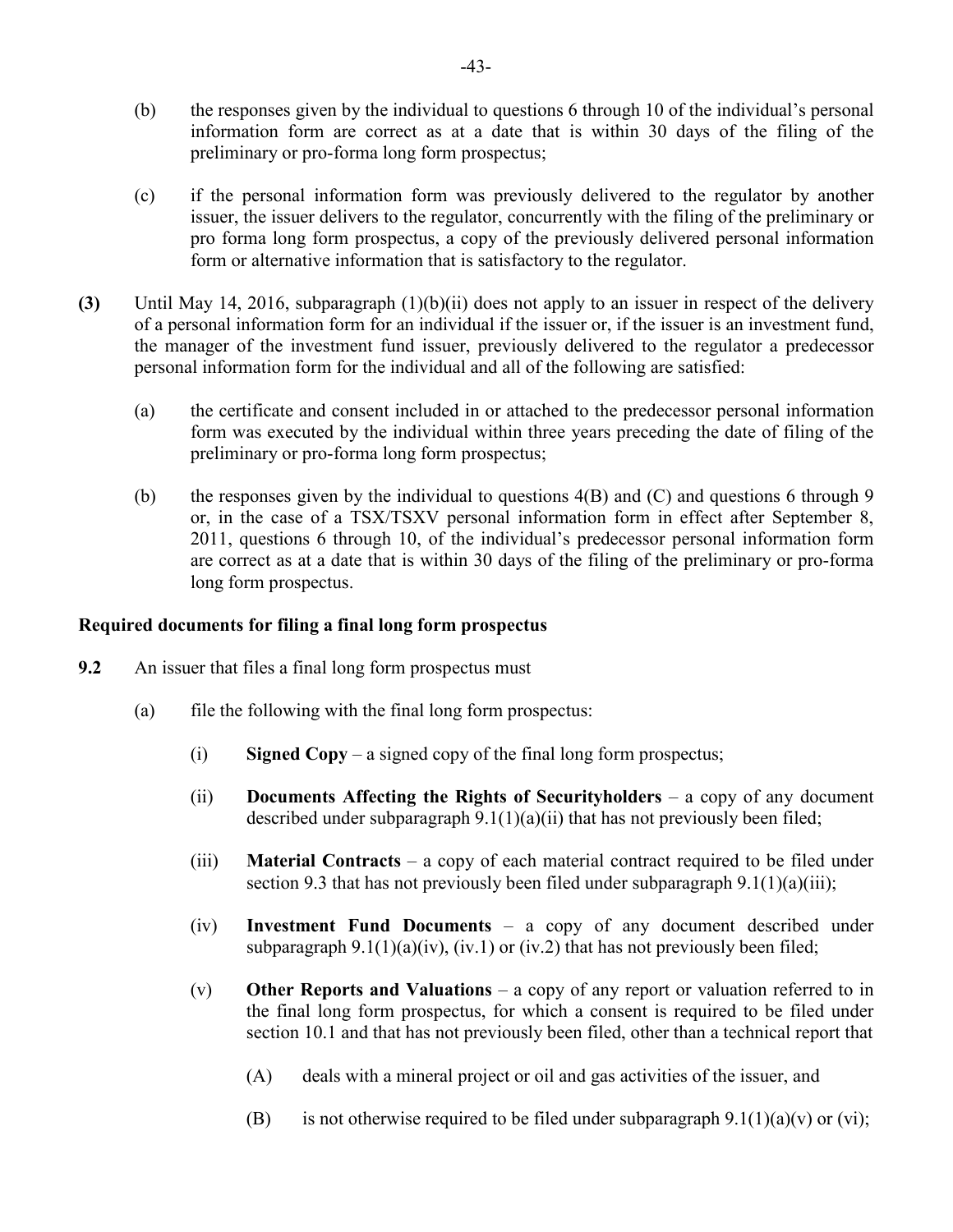- (vi) **Issuer's Submission to Jurisdiction**  a submission to jurisdiction and appointment of agent for service of process of the issuer in the form set out in Appendix B, if an issuer is incorporated or organized in a foreign jurisdiction and does not have an office in Canada;
- (vii) **Non-Issuer's Submission to Jurisdiction**  a submission to jurisdiction and appointment of agent for service of process of
	- (A) each selling securityholder,
	- (A.1) each director of the issuer, and
	- (B) any other person or company that provides or signs a certificate under Part 5 or other securities legislation, other than an issuer,

in the form set out in Appendix C, if the person or company is incorporated or organized in a foreign jurisdiction and does not have an office in Canada or is an individual who resides outside of Canada;

- (viii) **Expert's Consents** the consents required to be filed under section 10.1;
- (ix) **Credit Supporter's Consent** the written consent of the credit supporter to the inclusion of its financial statements in the final long form prospectus, if financial statements of a credit supporter are required under Item 33 of Form 41-101F1 to be included in a final long form prospectus and a certificate of the credit supporter is not required under section 5.12 to be included in the final long form prospectus;
- (x) **Undertaking in Respect of Credit Supporter Disclosure** an undertaking of the issuer to file the periodic and timely disclosure of a credit supporter similar to the disclosure provided under section 12.1 of Form 44-101F1, so long as the securities being distributed are issued and outstanding;
- (xi) **Undertaking in Respect of Continuous Disclosure** An undertaking of the issuer to provide to its securityholders separate financial statements for an operating entity that investors need to make an informed decision about investing in the issuer's securities if
	- (A) the issuer is an income trust that is formed as a mutual fund trust as that term is used in the *Income Tax Act* (Canada), other than an **"investment fund"** as defined in section 1.1 of NI 81-106,
	- (B) the underlying business or income producing assets of the operating entity generate net cash flow available for distribution to the issuer's securityholders, and
	- (C) the issuer's performance and prospects depend primarily on the performance and operations of the operating entity;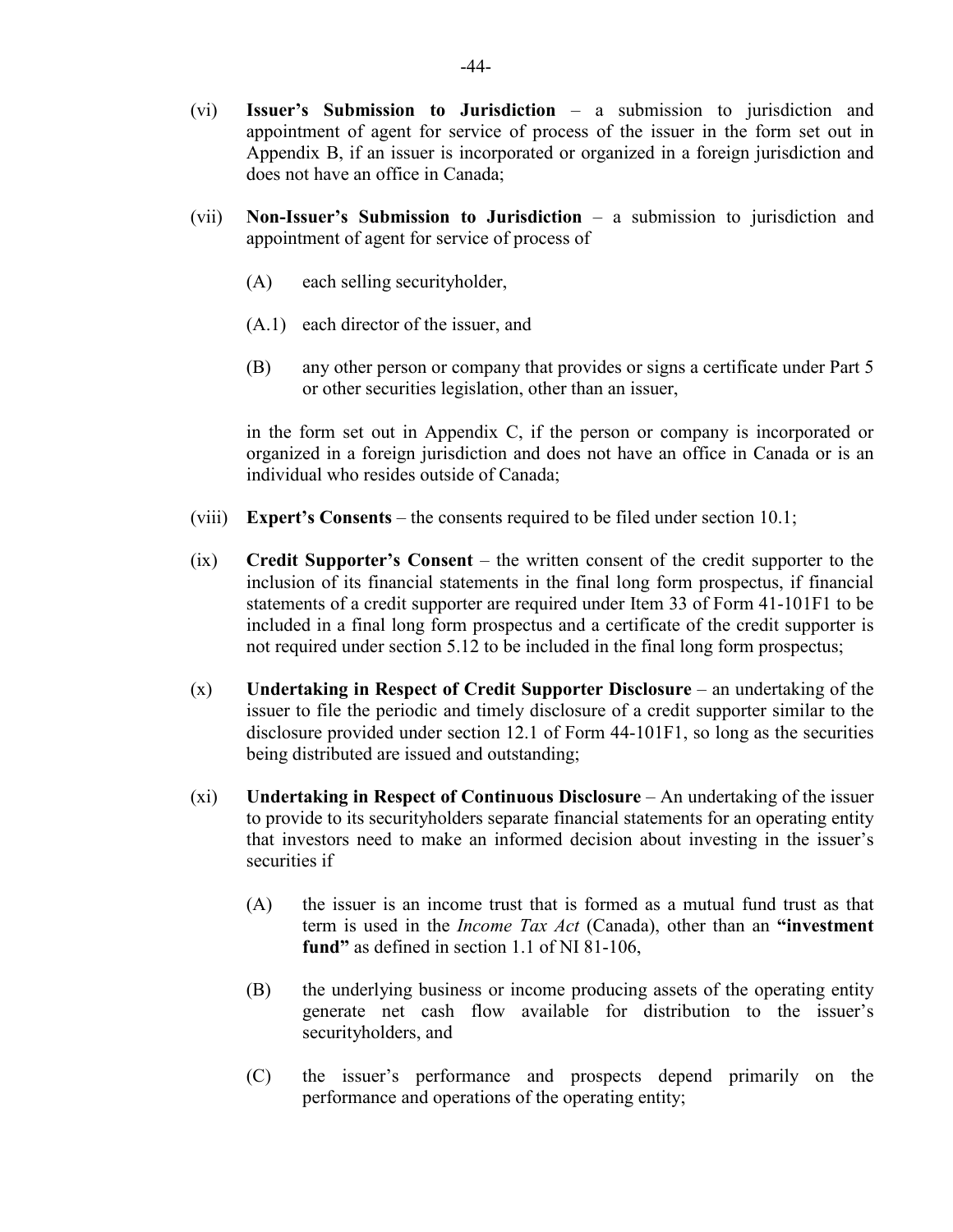- (xii) **Undertaking to File Agreements, Contracts and Material Contracts** if an agreement, contract or declaration of trust under subparagraph (ii) or (iv) or a material contract under subparagraph (iii) has not been executed before the filing of the final long form prospectus but will be executed on or before the completion of the distribution, the issuer must file with the securities regulatory authority, no later than the time of filing of the final long form prospectus, an undertaking of the issuer to the securities regulatory authority to file the agreement, contract, declaration of trust or material contract promptly and in any event no later than seven days after execution of the agreement, contract, declaration of trust or material contract;
- (xii.1) **Undertaking to File Unexecuted Documents**  if a document referred to in subparagraph (ii) does not need to be executed in order to become effective and has not become effective before the filing of the final long form prospectus, but will become effective on or before the completion of the distribution, the issuer must file with the securities regulatory authority, no later than the time of filing of the final long form prospectus, an undertaking of the issuer to the securities regulatory authority to file the document promptly and in any event no later than seven days after the document becomes effective;
- (xiii) **Undertaking in Respect of Restricted Securities** for distributions of non-voting securities, an undertaking of the issuer to give notice to holders of non-voting securities of a meeting of securityholders if a notice of such a meeting is given to its registered holders of voting securities; and
- (xiv) **Marketing Materials**  a copy of any template version of the marketing materials required to be filed under paragraph  $13.7(1)(e)$ ,  $13.7(7)(a)$ ,  $13.8(1)(e)$  or  $13.8(7)(b)$ that has not previously been filed; and
- (b) deliver to the regulator, no later than the filing of the final long form prospectus
	- (i) **Blackline Copy of the Prospectus**  a copy of the final long form prospectus blacklined to show changes from the preliminary or pro forma long form prospectus;
	- (i.1) **Blackline Copy of the ETF Facts Document**  in the case of a final long form prospectus for an ETF, a copy of the ETF facts document for each class or series of securities of the ETF blacklined to show changes and the text of deletions from the preliminary or *pro forma* ETF facts document;
	- (ii) **Communication with Exchange –** if the issuer has made an application to list the securities being distributed on an exchange in Canada, a copy of a communication in writing from the exchange stating that the application for listing has been made and has been accepted subject to the issuer meeting the requirements for listing of the exchange;
	- (iii) **Marketing Materials –** a copy of any template version of the marketing materials required to be delivered under paragraph  $13.7(4)(c)$ ,  $13.8(4)(c)$  or  $13.12(2)(c)$  that has not previously been delivered;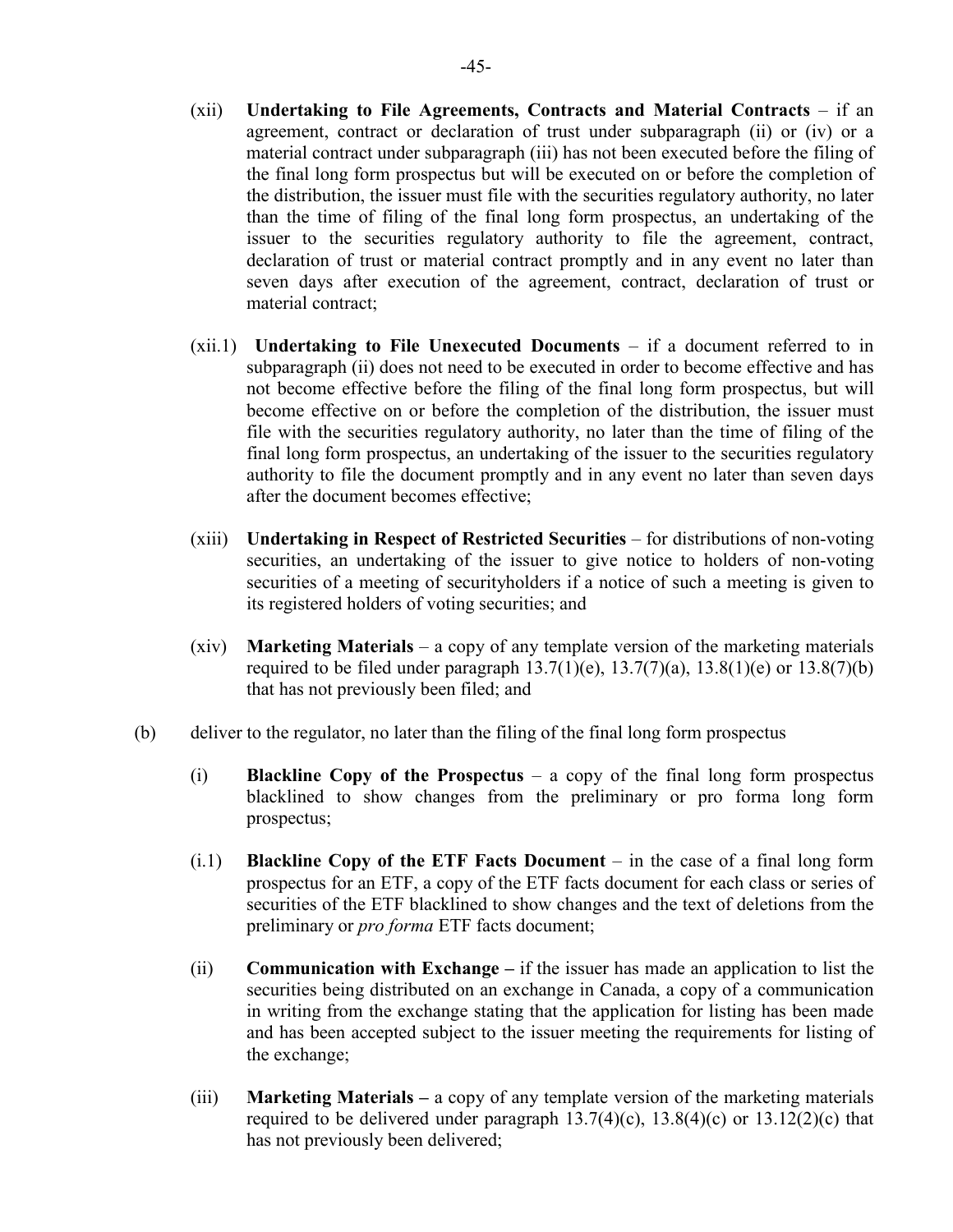- (iv) **Evidence of financial ability –** the evidence of financial ability required to be delivered under section 8A.4 if it has not previously been delivered; and
- (v) **Evidence of fair value –** the evidence of fair value required to be delivered under subsection 8A.2(2) if it has not previously been delivered.

## **Material contracts**

- **9.3(1)** Unless previously filed, an issuer that files a long form prospectus must file a material contract entered into
	- (a) since the beginning of the last financial year ending before the date of the prospectus, or
	- (b) before the beginning of the last financial year ending before the date of the prospectus if that material contract is still in effect.
- **(2)** Despite subsection (1), an issuer is not required to file a material contract entered into in the ordinary course of business unless the material contract is
	- (a) a contract to which directors, officers, promoters, selling securityholders or underwriters are parties, other than a contract of employment,
	- (b) a continuing contract to sell the majority of the issuer's products or services or to purchase the majority of the issuer's requirements of goods, services, or raw materials,
	- (c) a franchise or licence or other agreement to use a patent, formula, trade secret, process or trade name,
	- (d) a financing or credit agreement with terms that have a direct correlation with anticipated cash distributions,
	- (e) an external management or external administration agreement, or
	- (f) a contract on which the issuer's business is substantially dependent.
- **(3)** A provision in a material contract filed pursuant to subsections (1) or (2) may be omitted or marked to be unreadable if an executive officer of the issuer reasonably believes that disclosure of that provision would be seriously prejudicial to the interests of the issuer or would violate confidentiality provisions.
- **(4)** Subsection (3) does not apply if the provision relates to
	- (a) debt covenants and ratios in financing or credit agreements,
	- (b) events of default or other terms relating to the termination of the material contract, or
	- (c) other terms necessary for understanding the impact of the material contract on the business of the issuer.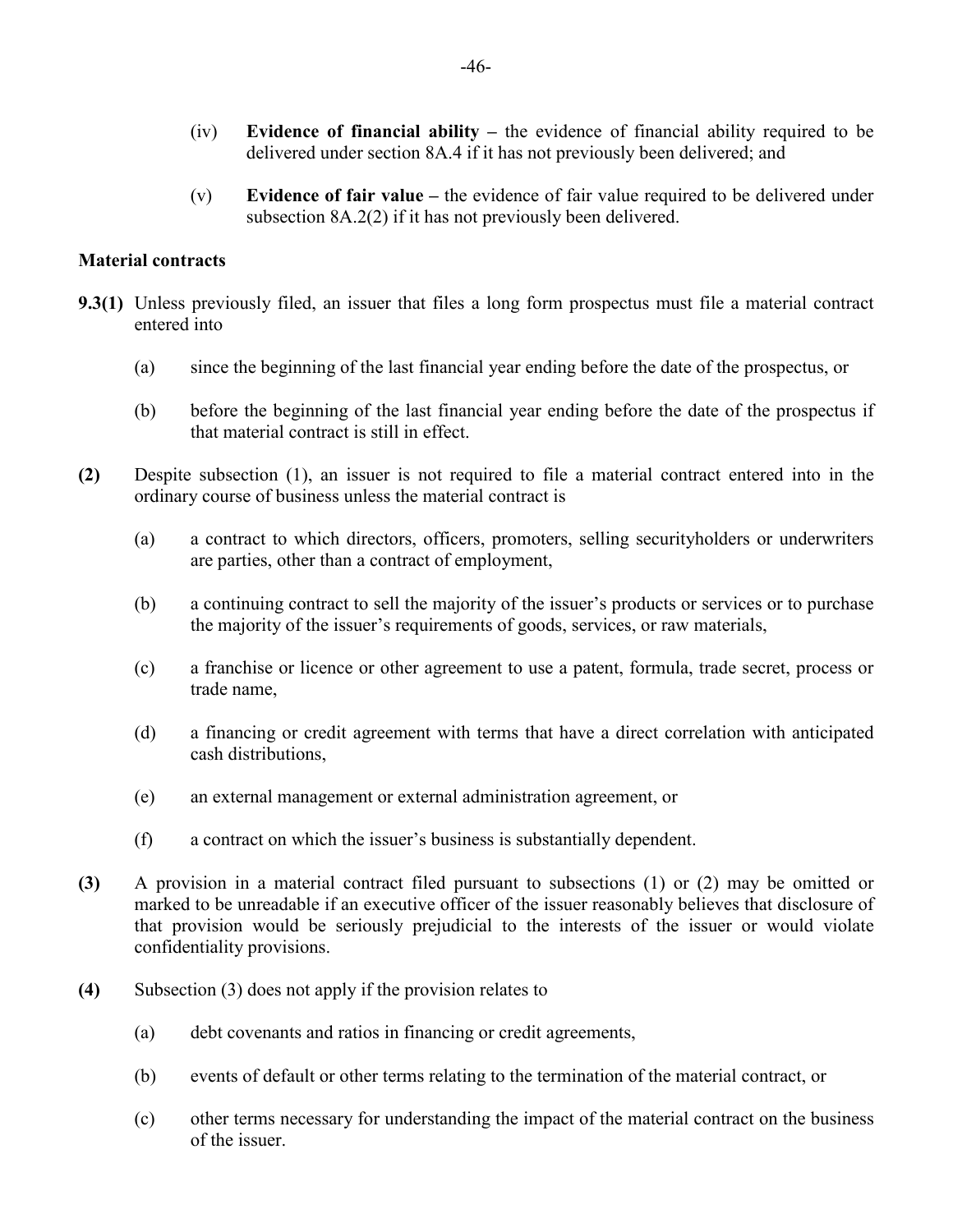- **(5)** If a provision is omitted or marked to be unreadable under subsection (3), the issuer must include a description of the type of information that has been omitted or marked to be unreadable immediately after the provision in the copy of the material contract filed by the issuer.
- **(6)** Despite subsections (1) and (2), an issuer is not required to file a material contract entered into before January 1, 2002 if the issuer is a reporting issuer in at least one jurisdiction immediately before filing the prospectus.

# **PART 10: Consents and Licences, Registrations and Approvals**

# **Consents of experts**

**10.1(1)**Subject to subsection (1.1), an issuer must file the written consent of

- (a) any solicitor, auditor, accountant, engineer, or appraiser,
- (b) any notary in Québec, and
- (c) any person or company whose profession or business gives authority to a statement made by that person or company.
- **(1.1)** Subsection (1) does not apply unless the person or company is named in a prospectus or an amendment to a prospectus directly or, if applicable, in a document incorporated by reference into the prospectus or amendment,
	- (a) as having prepared or certified any part of the prospectus or the amendment,
	- (b) as having opined on financial statements from which selected information included in the prospectus has been derived and which audit opinion is referred to in the prospectus directly or in a document incorporated by reference, or
	- (c) as having prepared or certified a report, valuation, statement or opinion referred to in the prospectus or the amendment directly or in a document incorporated by reference.
- **(2)** A consent referred to in subsection (1) must
	- (a) be filed no later than the time the final prospectus or the amendment to the final prospectus is filed or, for the purposes of future financial statements that have been incorporated by reference in a prospectus under subsection 15.2(3), no later than the date that those financial statements are filed,
	- (b) state that the person or company being named consents
		- (i) to being named, and
		- (ii) to the use of that person or company's report, valuation, statement or opinion,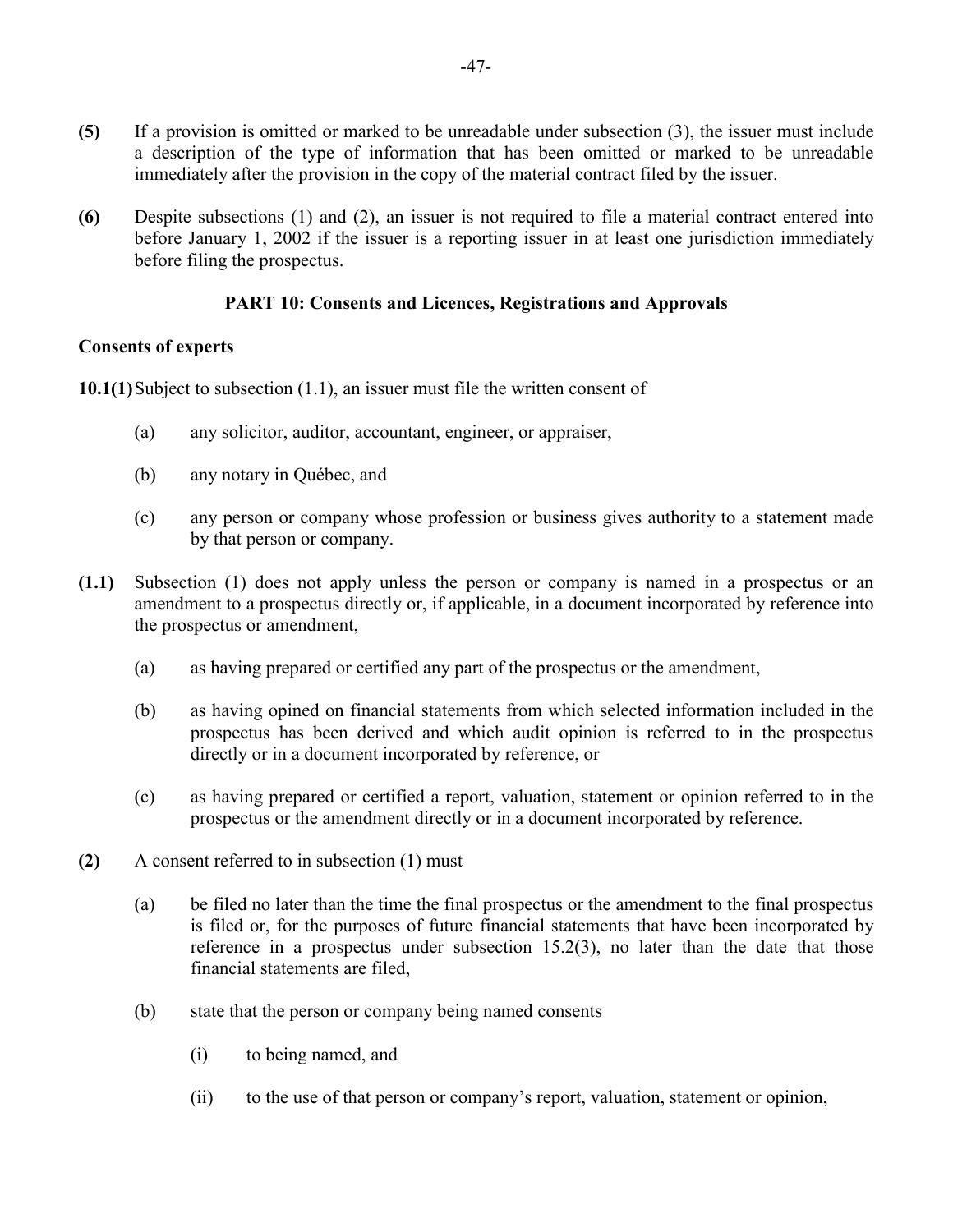- (c) refer to the report, valuation, statement or opinion stating the date of the report, valuation, statement or opinion, and
- (d) contain a statement that the person or company referred to in subsection (1)
	- (i) has read the prospectus, and
	- (ii) has no reason to believe that there are any misrepresentations in the information contained in it that are
		- (A) derived from the report, valuation, statement or opinion, or
		- (B) within the knowledge of the person or company as a result of the services performed by the person or company in connection with the report, financial statements, valuation, statement or opinion.
- **(3)** In addition to any other requirement of this section, the consent of an auditor or accountant must also state
	- (a) the dates of the financial statements on which the report of the person or company is made, and
	- (b) that the person or company has no reason to believe that there are any misrepresentations in the information contained in the prospectus that are
		- (i) derived from the financial statements on which the person or company has reported, or
		- (ii) within the knowledge of the person or company as a result of the audit of the financial statements.
- **(4)** Subsection (1) does not apply to a designated rating organization or its DRO affiliate that issues a rating to the securities being distributed under the prospectus.

## **Licences, registrations and approvals**

- **10.2** If the proceeds of the distribution will be used to substantially fund a material undertaking that would constitute a material departure from the business or operations of the issuer and the issuer has not obtained all material licences, registrations and approvals necessary for the stated principal use of proceeds,
	- (a) the issuer must appoint a registered dealer authorized to make the distribution, a Canadian financial institution, or a lawyer who is a practicing member in good standing with a law society of a jurisdiction in which the securities are being distributed, or a notary in Québec, to hold in trust all funds received from subscriptions until all material licences, registrations and approvals necessary for the stated principal use of proceeds have been obtained, and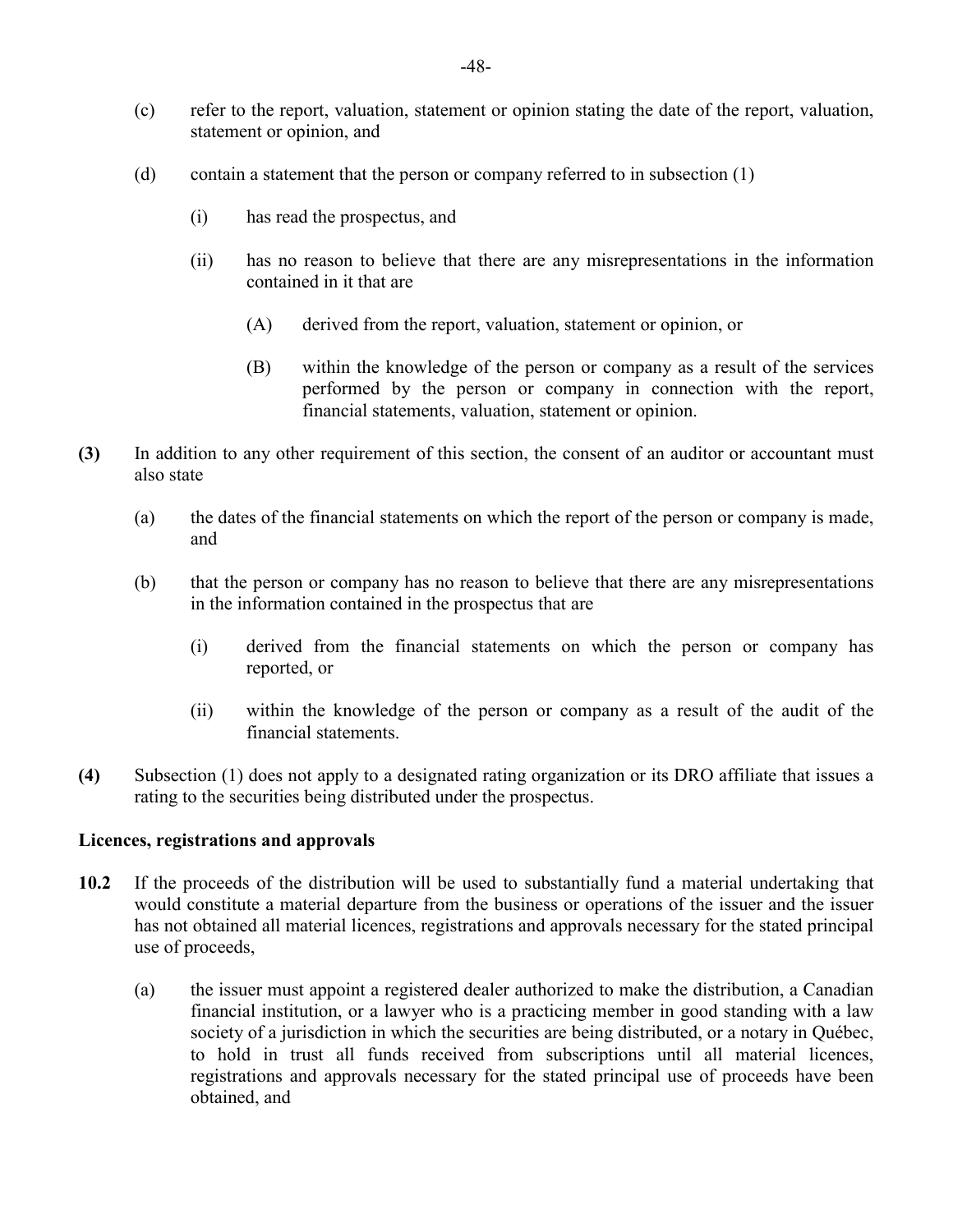(b) if all material licences, registrations and approvals necessary for the operation of the stated principal use of proceeds have not been obtained within 90 days from the date of receipt of the final prospectus, the trustee must return the funds to subscribers.

# **PART 11: Over-Allocation and Underwriters**

#### **Over-allocation**

**11.1** Securities that are sold to create the over-allocation position in connection with a distribution under a prospectus must be distributed under the prospectus.

#### **Distribution of securities under a prospectus to an underwriter**

- **11.2** Except as required under section 11.3, no person or company may distribute securities under a prospectus to any person or company acting as an underwriter in connection with the distribution of securities under the prospectus, other than
	- (a) an over-allotment option granted to one or more persons or companies for acting as an underwriter in connection with the distribution or any security issuable or transferable on the exercise of such an over-allotment option; or
	- (b) securities issued or paid as compensation to one or more persons or companies for acting as an underwriter in respect of other securities that are distributed under the prospectus, where the number or principal amount of the securities issued as compensation, on an asif-converted basis, does not in the aggregate exceed 10% of the total of the base offering on an as-if-converted basis plus any securities that would be acquired upon the exercise of an over-allotment option.

## **Take-up by underwriter**

**11.3** If an underwriter has agreed to purchase a specified number or principal amount of the securities at a specified price, the underwriter must take up the securities, if at all, within 42 days after the date of the receipt for the final prospectus.

## **PART 12: Restricted Securities**

#### **Application**

- **12.1** This Part does not apply to
	- (a) securities of mutual funds,
	- (b) securities that carry a right to vote subject to a restriction on the number or percentage of securities that may be voted or owned by persons or companies that are not citizens or residents of Canada or that are otherwise considered as a result of any law applicable to the issuer to be non-Canadians, but only to the extent of the restriction, and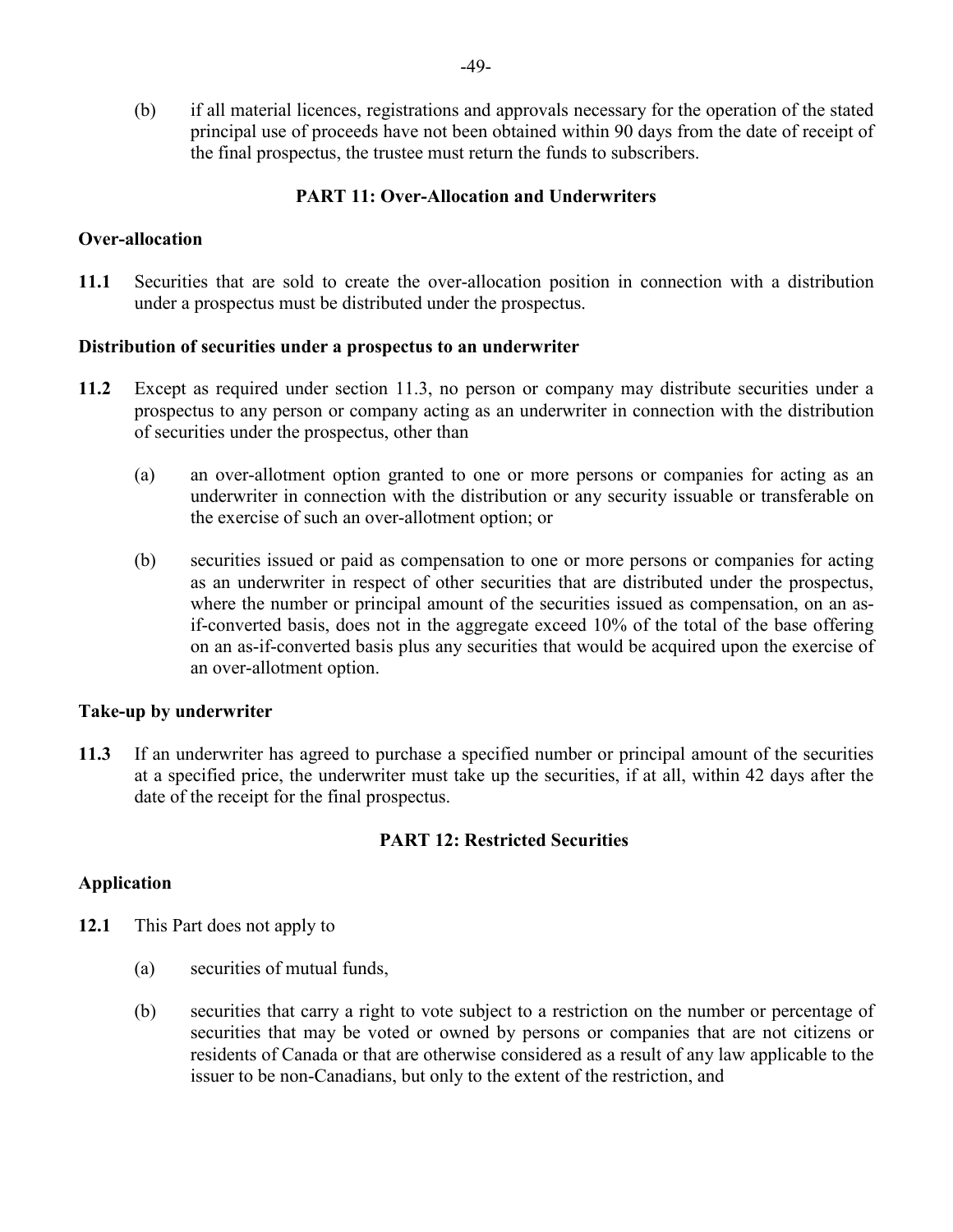(c) securities that are subject to a restriction, imposed by any law governing the issuer, on the level of ownership of the securities by a person, company or combination of persons or companies, but only to the extent of the restriction.

#### **Use of restricted security term**

- **12.2(1)**An issuer must not refer to a security in a prospectus by a term or a defined term that includes the word "common" unless the security is an equity security to which are attached voting rights exercisable in all circumstances, irrespective of the number or percentage of securities owned, that are not less, per security, than the voting rights attached to any other outstanding security of the issuer.
- **(2)** An issuer must not refer in a prospectus to a term or defined term that includes the word "preference" or "preferred", unless the security is a security, other than an equity security, to which is attached a preference or right over any class of equity security of the issuer.
- **(3)** If restricted securities are referred to in the constating documents of the issuer by a term that is different from the appropriate restricted security term, the restricted securities may be described, in one place only in the prospectus, by the term used in the constating documents of the issuer; provided that, the description is not on the front page of the prospectus and is in the same type face and type size as that used generally in the body of the prospectus.
- **(4)** A class of securities that is or may become restricted securities must be referred to in a prospectus using a term or a defined term that includes the appropriate restricted security term.

## **Prospectus filing eligibility**

- **12.3(1)**Subject to subsection (3), an issuer must not file a prospectus under which restricted securities, subject securities or securities that are, directly or indirectly, convertible into, or exercisable or exchangeable for, restricted securities or subject securities, are distributed unless
	- (a) the distribution has received prior majority approval of the securityholders of the issuer in accordance with applicable law, including approval on a class basis if required and excluding any votes attaching at the time to securities held, directly or indirectly, by affiliates of the issuer or control persons of the issuer, or
	- (b) at the time of any restricted security reorganization related to the securities to be distributed
		- (i) the restricted security reorganization received prior majority approval of the securityholders of the issuer in accordance with applicable law, including approval on a class basis if required and excluding any votes attaching at the time to securities held, directly or indirectly, by affiliates of the issuer or control persons of the issuer,
		- (ii) the issuer was a reporting issuer in at least one jurisdiction, and
		- (iii) no purposes or business reasons for the creation of restricted securities were disclosed that are inconsistent with the purpose of the distribution.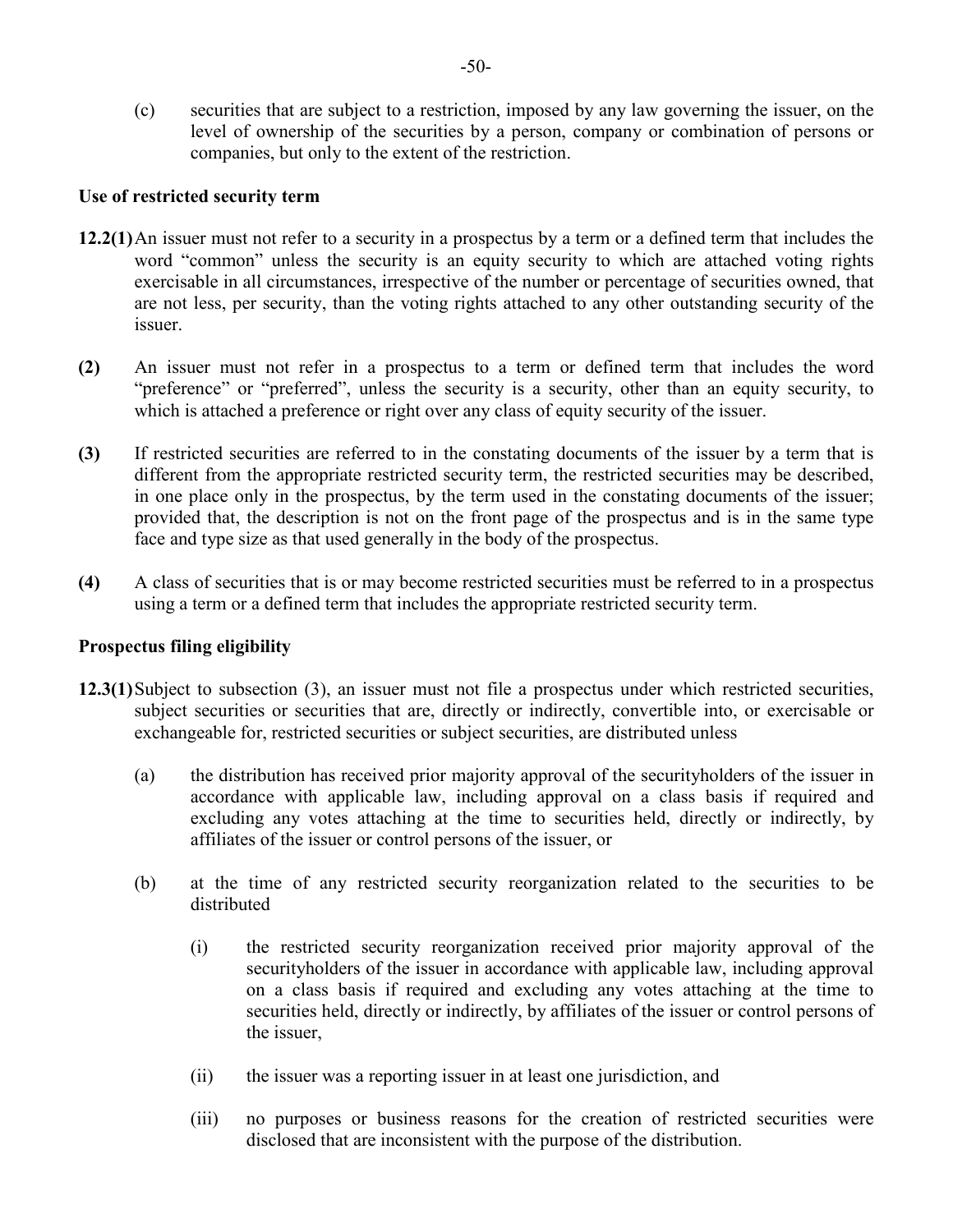- (a) the name of each affiliate of the issuer that was a beneficial owner of securities of the issuer and the number of securities beneficially owned, directly or indirectly, by the affiliate as of the date of the information circular or notice to the extent known to the issuer after reasonable inquiry,
- (b) the name of each control person and the number of securities beneficially owned, directly or indirectly, by the control person as of the date of the information circular or notice, to the extent known to the issuer after reasonable inquiry,
- (c) a statement of the number of votes attaching to the securities that were excluded for the purpose of the approval to the extent known to the issuer after reasonable inquiry, and
- (d) the purpose and business reasons for the creation of restricted securities.
- **(3)** Subsections (1) and (2) do not apply if
	- (a) the securities offered by the prospectus are of an existing class of restricted securities that were created before December 21, 1984,
	- (b) the issuer was a private issuer immediately before filing the prospectus,
	- (c) the securities offered by the prospectus are of the same class as securities distributed under a previous prospectus that was filed by an issuer that was, at the time of filing the previous prospectus, a private issuer,
	- (d) the securities offered by the prospectus are previously unissued restricted securities distributed by way of stock dividend in the ordinary course to securityholders instead of a cash dividend if at the time of distribution there is a published market for the restricted securities,
	- (e) the securities offered by the prospectus are distributed as a stock split that takes the form of a distribution of previously unissued restricted securities by way of stock dividend to holders of the same class of restricted securities if at the time of distribution there is a published market for the restricted securities and the distribution is part of a concurrent distribution by way of stock dividend to holders of all equity securities under which all outstanding equity securities of the issuer are increased in the same proportion, or
	- (f) as of a date not more than seven days before the date of the prospectus, the issuer expects that in each local jurisdiction in which the prospectus will be filed the number of securities of each class of equity securities held by registered holders whose last address as shown on the books of the issuer is in the local jurisdiction, or beneficially owned by persons or companies in the local jurisdiction, will be less than two percent of the outstanding number of securities of the class after giving effect to the proposed distribution.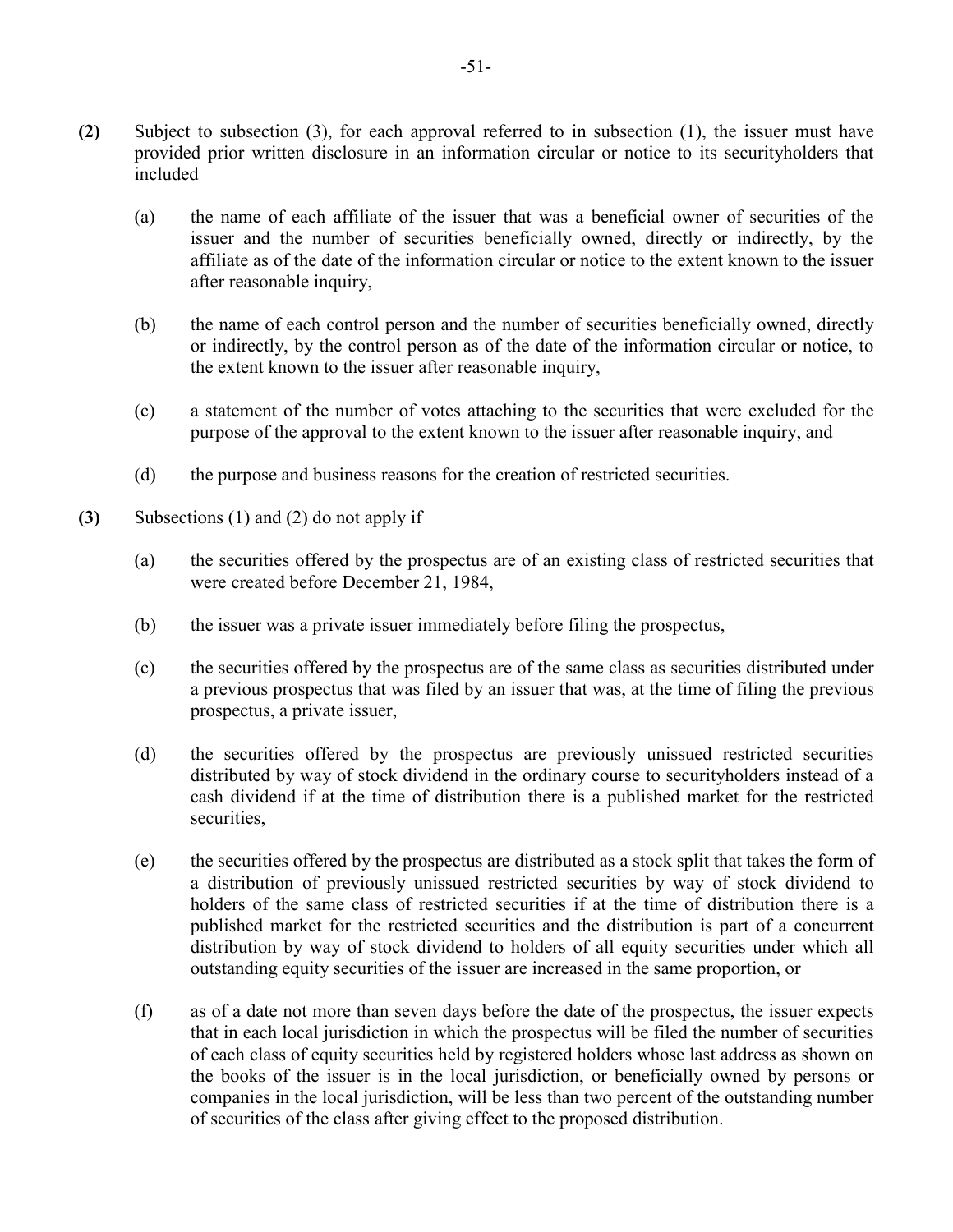# **PART 13: Advertising and Marketing in Connection with Prospectus Offerings of Issuers other than Investment Funds**

## **Application**

**13.0(1)**This Part applies to issuers other than investment funds filing a prospectus in the form of Form 41- 101F2 or Form 41-101F3.

**(2)** In this Part,

**"comparables"** means information that compares an issuer to other issuers;

**"convertible security"** has the same meaning as in section 1.1 of National Instrument 45-102 *Resale of Securities*;

**"exchangeable security"** has the same meaning as in section 1.1 of National Instrument 45-102 *Resale of Securities*;

**"underlying security"** has the same meaning as in section 1.1 of National Instrument 45-102 *Resale of Securities*;

**"U.S. cross-border initial public offering"** means an initial public offering of securities of an issuer being made contemporaneously in the United States of America and Canada by way of a prospectus filed with a securities regulatory authority in a jurisdiction of Canada and a U.S. prospectus filed with the SEC;

**"U.S. cross-border offering"** means an offering of securities of an issuer being made contemporaneously in the United States of America and Canada by way of a prospectus filed with a securities regulatory authority in a jurisdiction of Canada and a U.S. prospectus filed with the SEC, and includes a U.S. cross-border initial public offering;

**"U.S. prospectus"** means a prospectus that has been prepared in accordance with the disclosure and other requirements of U.S. federal securities law for an offering of securities registered under the 1933 Act.

**(3)** In this Part, for greater certainty, a reference to "provides" includes showing a document to a person without allowing the person to retain or make a copy of the document.

## **Legend for communications during the waiting period**

**13.1(1)**A preliminary prospectus notice or other communication used in connection with a prospectus offering during the waiting period must contain the following legend or words to the same effect:

> "A preliminary prospectus containing important information relating to these securities has been filed with securities commissions or similar authorities in certain jurisdictions of Canada. The preliminary prospectus is still subject to completion or amendment. Copies of the preliminary prospectus may be obtained from [insert name and contact information for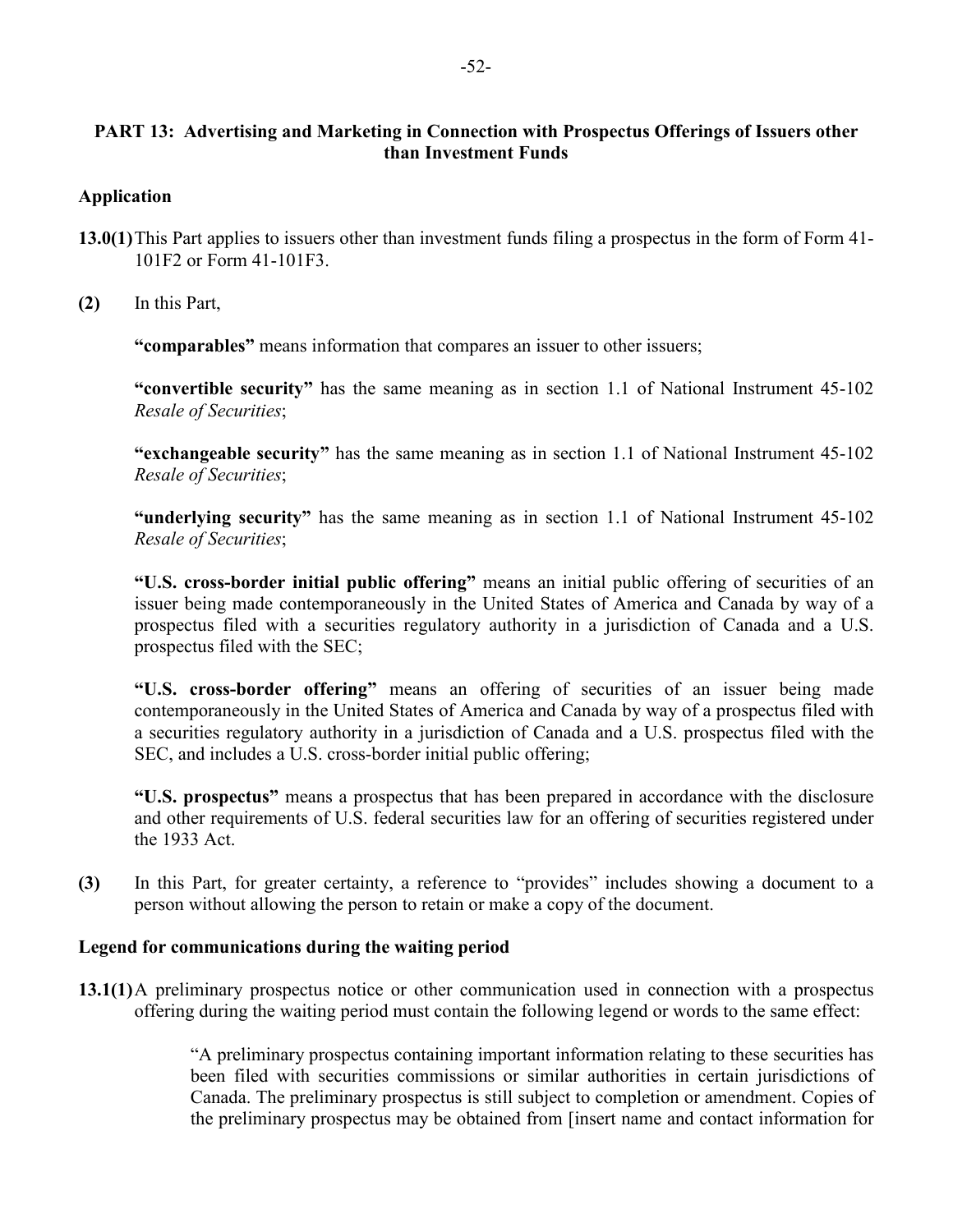dealer or other relevant person or entity.] There will not be any sale or any acceptance of an offer to buy the securities until a receipt for the final prospectus has been issued."

- **(2)** If the preliminary prospectus notice or other communication is in writing, include the wording required under subsection (1) in bold type that is at least as large as that used generally in the body of the text.
- **(3)** Subsection (1) does not apply to standard term sheets and marketing materials.

# **Legend for communications following receipt for the final prospectus**

**13.2(1)**A final prospectus notice or other communication used in connection with a prospectus offering following the issuance of a receipt for the final prospectus must contain the following legend or words to the same effect:

> "This offering is only made by prospectus. The prospectus contains important detailed information about the securities being offered. Copies of the prospectus may be obtained from [insert name and contact information for dealer or other relevant person or entity.] Investors should read the prospectus before making an investment decision."

- **(2)** If the final prospectus notice or other communication is in writing, include the wording required under subsection (1) in bold type that is at least as large as that used generally in the body of the text.
- **(3)** Subsection (1) does not apply to standard term sheets and marketing materials.

# **13.3 [Repealed]**

## **Testing of the waters exemption – IPO issuers**

**13.4(1)**In this section, **"public issuer"** means an issuer that

- (a) is a reporting issuer in a jurisdiction of Canada;
- (b) is an SEC issuer;
- (c) has a class of securities that has been assigned a ticker symbol by the Financial Industry Regulatory Authority in the United States of America for use on any of the over-thecounter markets in the United States of America;
- (d) has a class of securities that have been traded on an over-the-counter market with respect to which trade data is publicly reported; or
- (e) has any of its securities listed, quoted or traded on a marketplace outside of Canada or any other facility outside of Canada for bringing together buyers and sellers of securities and with respect to which trade data is publicly reported.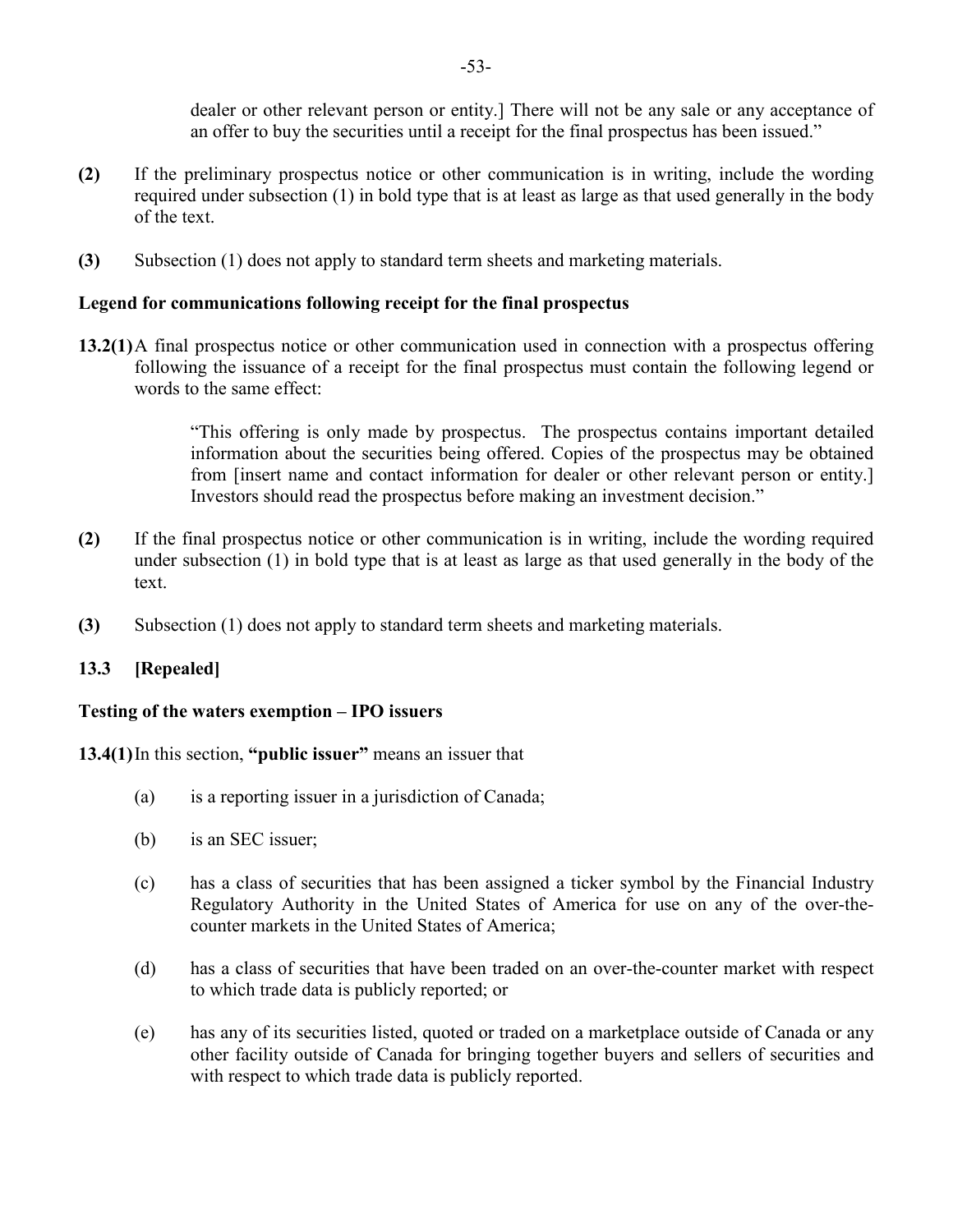- **(2)** Subject to subsections (3) to (7), the prospectus requirement does not apply to a solicitation of an expression of interest in order to ascertain if there would be sufficient interest in an initial public offering of securities by an issuer pursuant to a long form prospectus if
	- (a) the issuer has a reasonable expectation of filing a preliminary long form prospectus in respect of an initial public offering in at least one jurisdiction of Canada;
	- (b) the issuer is not a public issuer before the date of the preliminary long form prospectus;
	- (c) an investment dealer makes the solicitation on behalf of the issuer;
	- (d) the issuer provided written authorization to the investment dealer to act on its behalf before the investment dealer made the solicitation;
	- (e) the solicitation is made to an accredited investor; and
	- (f) subject to subsection (3), the issuer and the investment dealer keep all information about the proposed offering confidential until the earlier of
		- (i) the information being generally disclosed in a preliminary long form prospectus or otherwise, or
		- (ii) the issuer confirming in writing that it will not be pursuing the potential offering.
- **(3)** An investment dealer must not solicit an expression of interest from an accredited investor pursuant to subsection (2) unless
	- (a) all written material provided to the accredited investor
		- (i) is approved in writing by the issuer before it is provided,
		- (ii) is marked confidential, and
		- (iii) contains a legend stating that the material does not provide full disclosure of all material facts relating to the issuer, the securities or the offering and is not subject to liability for misrepresentations under applicable securities legislation; and
	- (b) before providing the investor with any information about the issuer, the securities or the offering, the investment dealer obtains confirmation in writing from the investor that the investor will keep information about the proposed offering confidential, and will not use the information for any purpose other than assessing the investor's interest in the offering, until the earlier of
		- (i) the information being generally disclosed in a preliminary long form prospectus or otherwise, or
		- (ii) the issuer confirming in writing that it will not be pursuing the potential offering.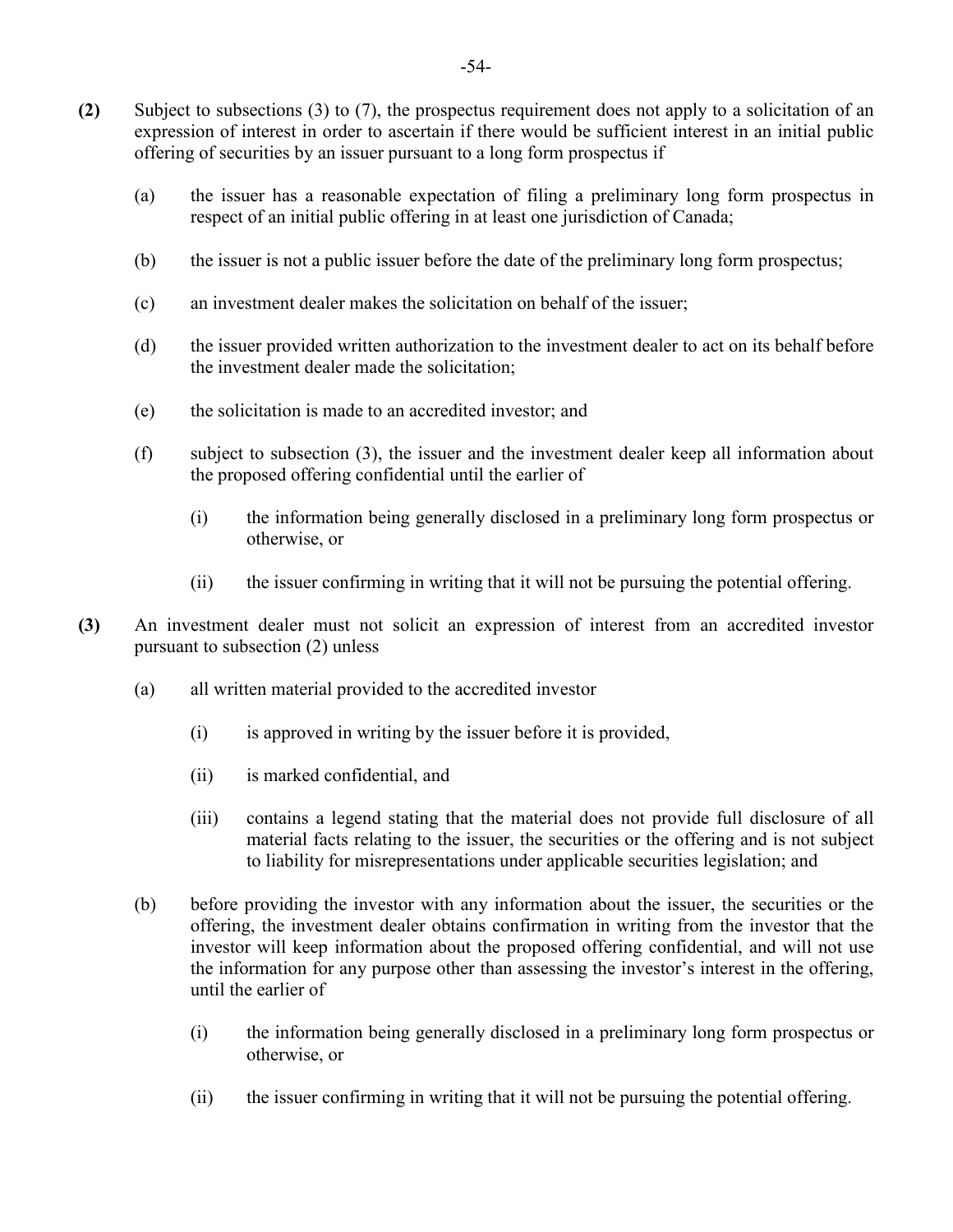- **(4)** If any investment dealer solicits an expression of interest pursuant to subsection (2), the issuer must not file a preliminary long form prospectus in respect of an initial public offering until the date which is at least 15 days after the date on which any investment dealer last solicited an expression of interest from an accredited investor pursuant to that subsection.
- **(5)** An issuer relying on the exemption in subsection (2) must keep
	- (a) a written record of any investment dealer that it authorized to act on its behalf in making solicitations in reliance on the exemption; and
	- (b) a copy of any written authorizations referred to in paragraph (2)(d).
- **(6)** If an investment dealer solicits an expression of interest pursuant to subsection (2), the investment dealer must keep
	- (a) a written record of any accredited investor that it solicited in reliance on the exemption;
	- (b) a copy of any written material and written approval referred to in subparagraph  $(3)(a)(i)$ ; and
	- (c) any written confirmations referred to in paragraph (3)(b).
- **(7)** Subsection (2) does not apply if
	- (a) any of the issuer's securities are held by a control person that is a public issuer; and
	- (b) the initial public offering of the issuer would be a material fact or material change with respect to the control person.

## **Standard term sheets during the waiting period**

- **13.5(1)**An investment dealer that provides a standard term sheet to a potential investor during the waiting period is exempt from the prospectus requirement with respect to providing the standard term sheet if
	- (a) the standard term sheet complies with subsections  $(2)$  and  $(3)$ ;
	- (b) other than contact information for the investment dealer or underwriters, all information in the standard term sheet concerning the issuer, the securities or the offering is disclosed in, or derived from, the preliminary prospectus or any amendment; and
	- (c) a receipt for the preliminary prospectus has been issued in the local jurisdiction.
- **(2)** A standard term sheet provided under subsection (1) must be dated and include the following legend, or words to the same effect, on the first page:

A preliminary prospectus containing important information relating to the securities described in this document has been filed with the securities regulatory authorit[y/ies] in [each of/certain of the provinces/provinces and territories of Canada].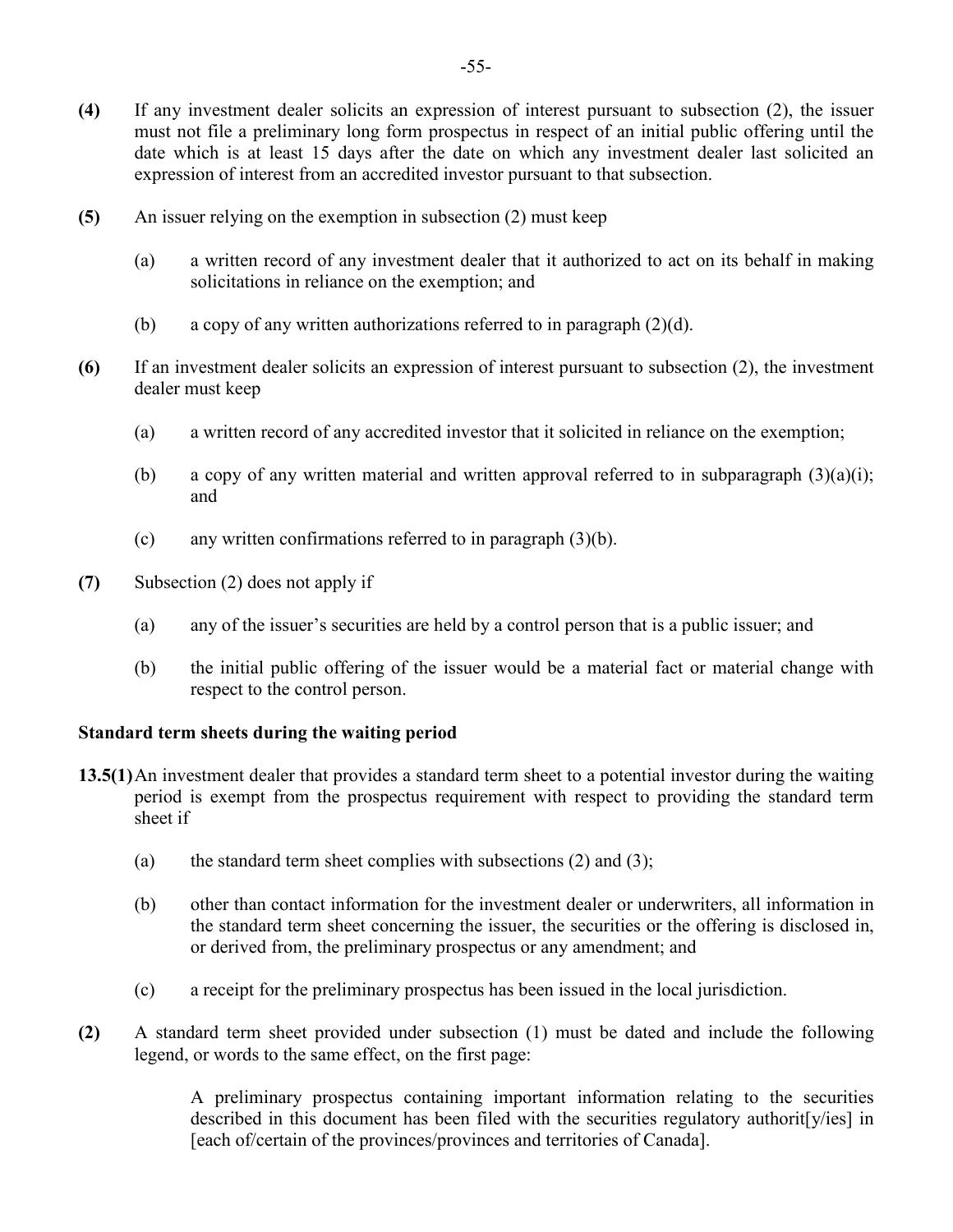The preliminary prospectus is still subject to completion. Copies of the preliminary prospectus may be obtained from *[insert contact information for the investment dealer or underwriters]*. There will not be any sale or any acceptance of an offer to buy the securities until a receipt for the final prospectus has been issued.

This document does not provide full disclosure of all material facts relating to the securities offered. Investors should read the preliminary prospectus, the final prospectus and any amendment for disclosure of those facts, especially risk factors relating to the securities offered, before making an investment decision.

- **(3)** A standard term sheet provided under subsection (1) may contain only the information referred to in subsection (2) and the following information in respect of the issuer, the securities or the offering:
	- (a) the name of the issuer;
	- (b) the jurisdiction or foreign jurisdiction in which the issuer's head office is located;
	- (c) the statute under which the issuer is incorporated, continued or organized or, if the issuer is an unincorporated entity, the laws of the jurisdiction or foreign jurisdiction under which it is established and exists;
	- (d) a brief description of the business of the issuer;
	- (e) a brief description of the securities;
	- (f) the price or price range of the securities;
	- (g) the total number or dollar amount of the securities, or range of the total number or dollar amount of the securities;
	- (h) the terms of any over-allotment option;
	- (i) the names of the underwriters;
	- (j) whether the offering is on a firm commitment or best efforts basis;
	- (k) the amount of the underwriting commission, fee or discount;
	- (l) the proposed or expected closing date of the offering;
	- (m) a brief description of the use of proceeds;
	- (n) the exchange on which the securities are proposed to be listed, provided that the standard term sheet complies with the requirements of securities legislation for listing representations;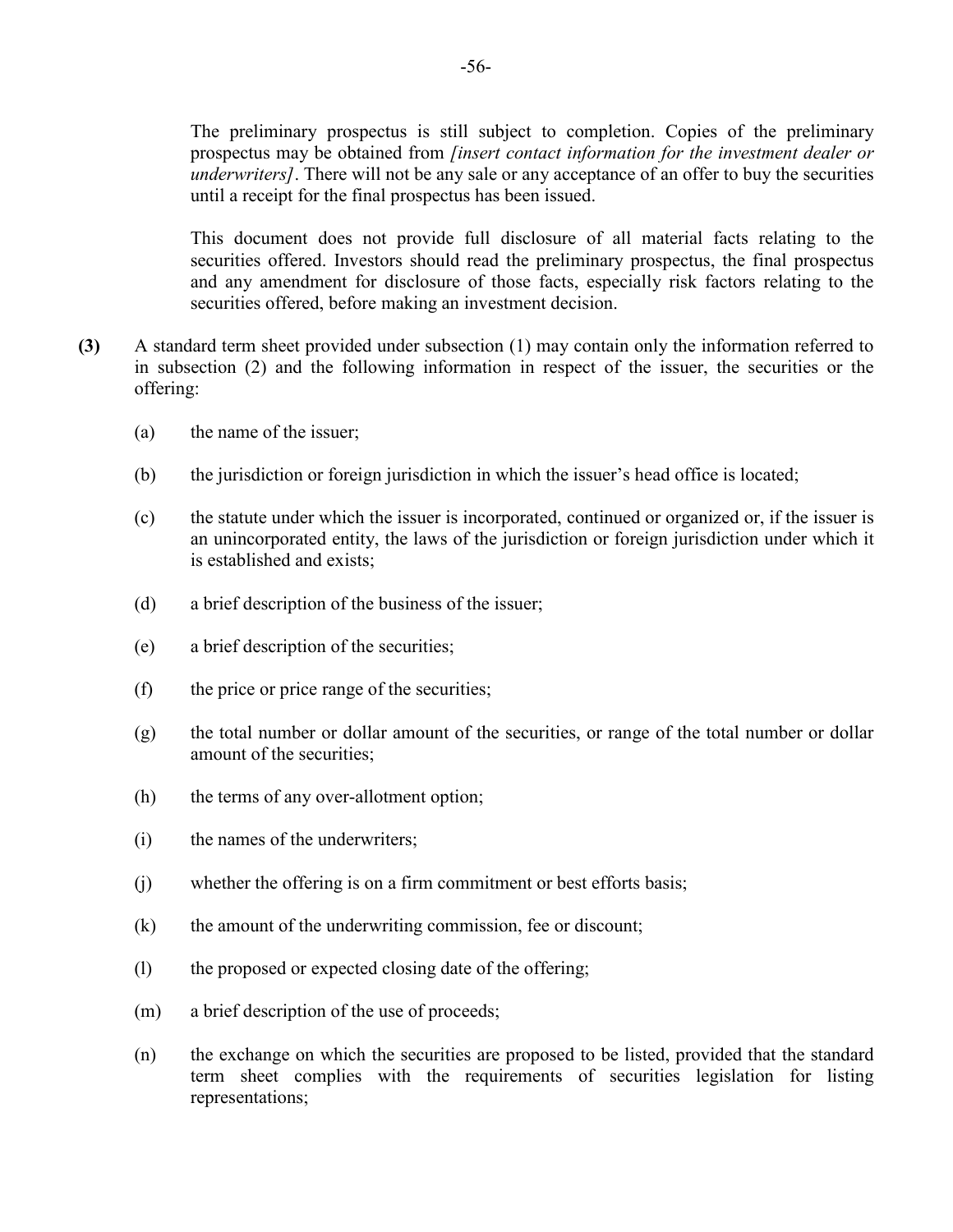- (o) in the case of debt securities, the maturity date of the debt securities and a brief description of any interest payable on the debt securities;
- (p) in the case of preferred shares, a brief description of any dividends payable on the securities;
- (q) in the case of convertible securities, a brief description of the underlying securities into which the convertible securities are convertible;
- (r) in the case of exchangeable securities, a brief description of the underlying securities into which the exchangeable securities are exchangeable;
- (s) in the case of restricted securities, a brief description of the restriction;
- (t) in the case of securities for which a credit supporter has provided a guarantee or alternative credit support, a brief description of the credit supporter and the guarantee or alternative credit support provided;
- (u) whether the securities are redeemable or retractable;
- (v) a statement that the securities are eligible, or are expected to be eligible, for investment in registered retirement savings plans, tax-free savings accounts or other registered plans, if the issuer has received, or reasonably expects to receive, a legal opinion that the securities are so eligible;
- (w) contact information for the investment dealer or underwriters.
- **(4)** For the purposes of subsection (3), "brief description" means a description consisting of no more than three lines of text in type that is at least as large as that used generally in the body of the standard term sheet.

## **Standard term sheets after a receipt for a final prospectus**

- **13.6(1)**An investment dealer must not provide a standard term sheet to a potential investor after a receipt for a final prospectus or any amendment is issued unless
	- (a) the standard term sheet complies with subsections (2) and (3);
	- (b) other than contact information for the investment dealer or underwriters, all information in the standard term sheet concerning the issuer, the securities or the offering is disclosed in, or derived from, the final prospectus or any amendment; and
	- (c) a receipt for the final prospectus has been issued in the local jurisdiction.
- **(2)** A standard term sheet provided under subsection (1) must be dated and include the following legend, or words to the same effect, on the first page: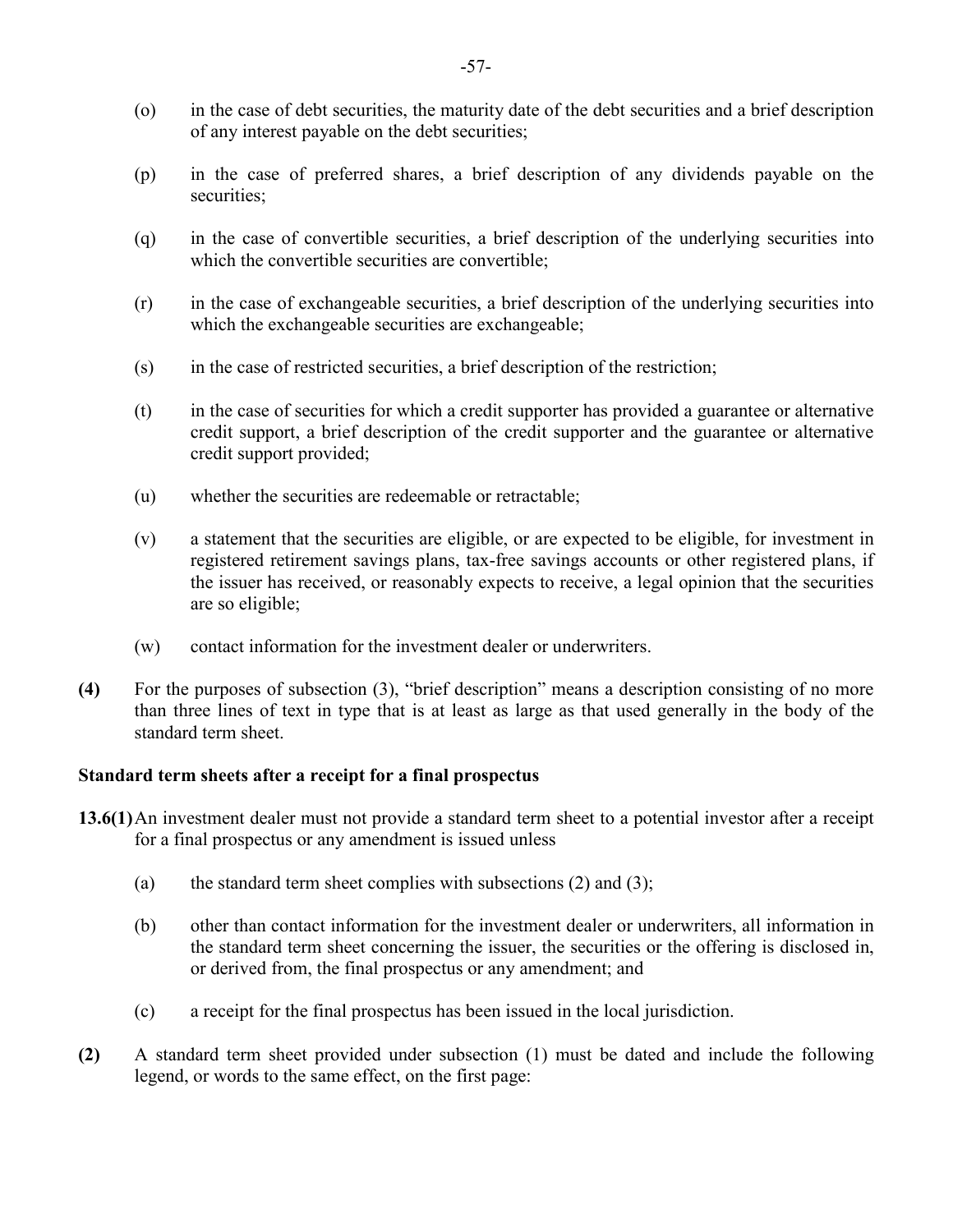A final prospectus containing important information relating to the securities described in this document has been filed with the securities regulatory authorit[y/ies] in [each of/certain of the provinces/provinces and territories of Canada].

Copies of the final prospectus may be obtained from *[insert contact information for the investment dealer or underwriters]*.

This document does not provide full disclosure of all material facts relating to the securities offered. Investors should read the final prospectus, and any amendment, for disclosure of those facts, especially risk factors relating to the securities offered, before making an investment decision.

**(3)** A standard term sheet provided under subsection (1) may contain only the information referred to in subsection (2) and the information referred to in subsection 13.5(3).

# **Marketing materials during the waiting period**

- **13.7(1)**An investment dealer that provides marketing materials to a potential investor during the waiting period is exempt from the prospectus requirement with respect to providing the marketing materials if
	- (a) the marketing materials comply with subsections  $(2)$  to  $(8)$ ;
	- (b) other than contact information for the investment dealer or underwriters and any comparables, all information in the marketing materials concerning the issuer, the securities or the offering is disclosed in, or derived from, the preliminary prospectus or any amendment;
	- (c) other than prescribed language, the marketing materials contain the same cautionary language in bold type as contained on the cover page, and in the summary, of the preliminary prospectus;
	- (d) a template version of the marketing materials is approved in writing by the issuer and the lead underwriter before the marketing materials are provided;
	- (e) a template version of the marketing materials is filed on or before the day that the marketing materials are first provided;
	- (f) a receipt for the preliminary prospectus has been issued in the local jurisdiction; and
	- (g) the investment dealer provides a copy of the preliminary prospectus and any amendment with the marketing materials.
- **(2)** If a template version of the marketing materials is approved in writing by the issuer and lead underwriter under paragraph (1)(d) and filed under paragraph (1)(e), an investment dealer may provide a limited-use version of the marketing materials that
	- (a) has a date that is different than the template version;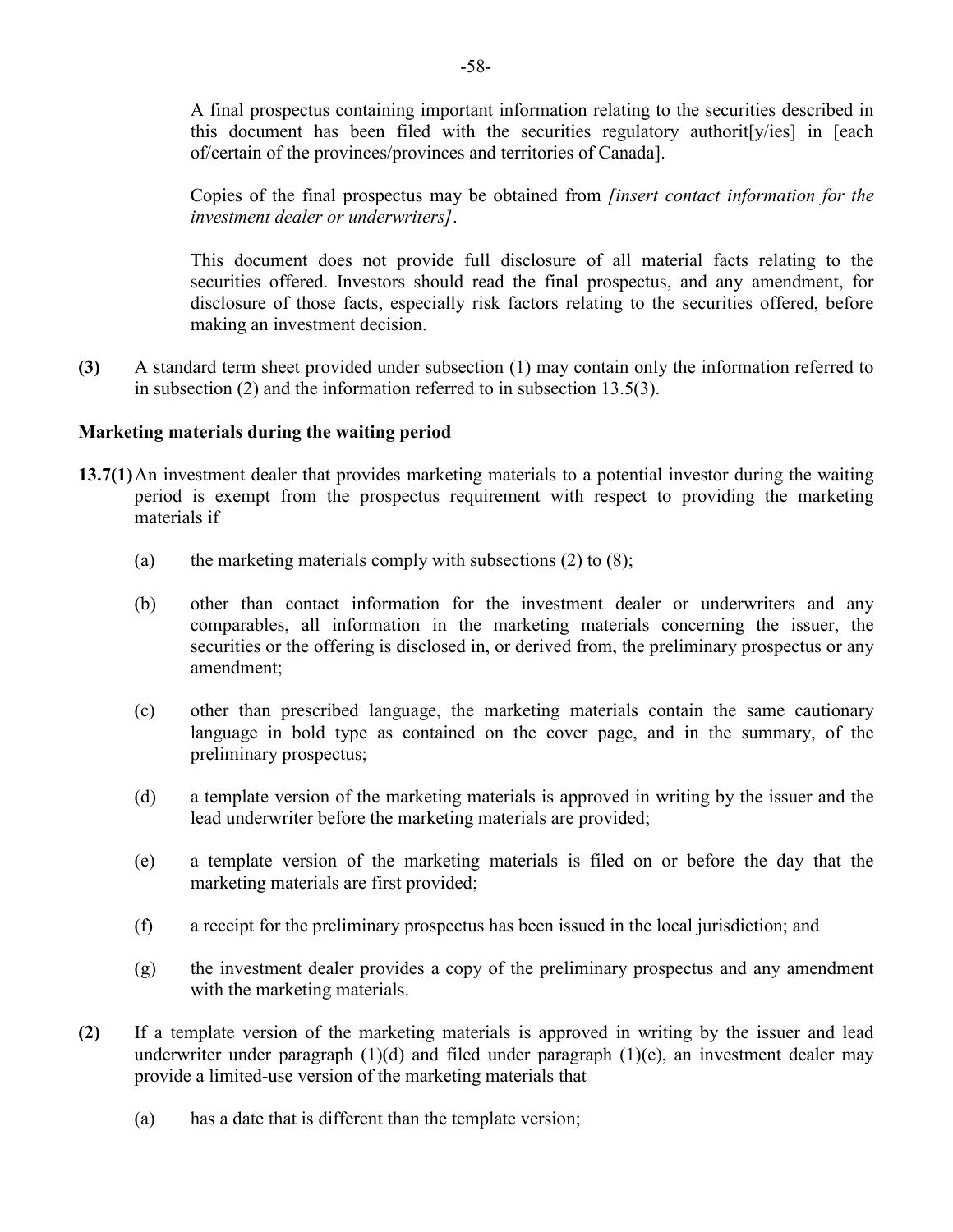- (b) contains a cover page referring to the investment dealer or underwriters or a particular investor or group of investors;
- (c) contains contact information for the investment dealer or underwriters; or
- (d) has text in a format, including the type's font, colour or size, that is different than the template version.
- **(3)** If a template version of the marketing materials is divided into separate sections for separate subjects and is approved in writing by the issuer and lead underwriter under paragraph (1)(d), and that template version is filed under paragraph (1)(e), an investment dealer may provide a limiteduse version of the marketing materials that includes only one or more of those separate sections.
- **(4)** The issuer may remove any comparables, and any disclosure relating to those comparables, from the template version of the marketing materials before filing it under paragraph  $(1)(e)$  or  $(7)(a)$  if
	- (a) the comparables, and any disclosure relating to the comparables, are in a separate section of the template version of the marketing materials;
	- (b) the template version of the marketing materials that is filed contains a note advising that the comparables, and any disclosure relating to the comparables, were removed in accordance with this subsection, provided that the note appears immediately after where the removed comparables and related disclosure would have been;
	- (c) if the prospectus is filed in the local jurisdiction, a complete template version of the marketing materials containing the comparables, and any disclosure relating to the comparables, is delivered to the securities regulatory authority; and
	- (d) the complete template version of the marketing materials contains disclosure proximate to the comparables which
		- (i) explains what comparables are;
		- (ii) explains the basis on which the other issuers were included in the comparables and why the other issuers are considered to be an appropriate basis for comparison with the issuer;
		- (iii) explains the basis on which the compared attributes were included;
		- (iv) states that the information about the other issuers was obtained from public sources and has not been verified by the issuer or the underwriters;
		- (v) discloses any risks relating to the comparables, including risks in making an investment decision based on the comparables; and
		- (vi) states that if the comparables contain a misrepresentation, the investor does not have a remedy under securities legislation.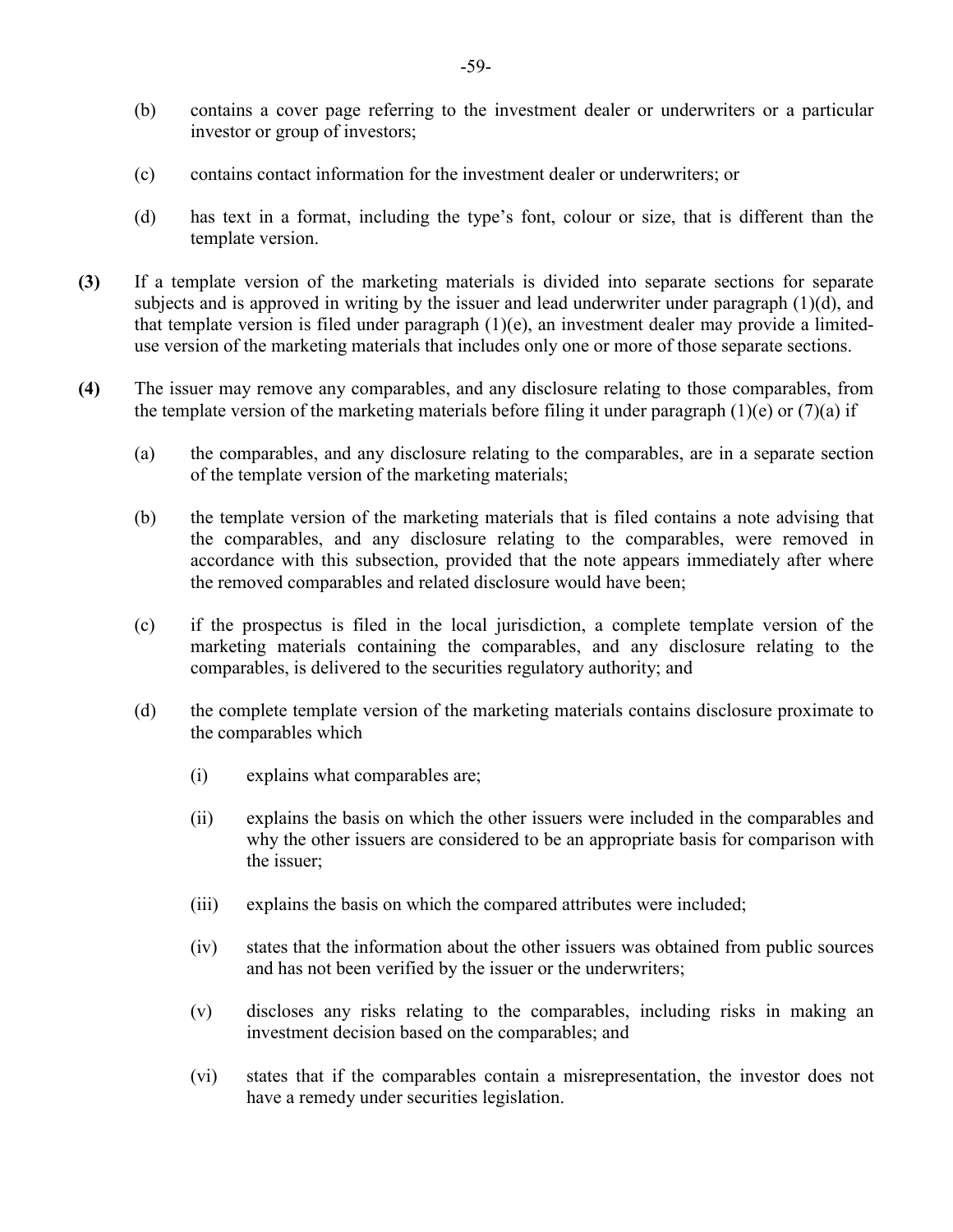**(5)** Marketing materials provided under subsection (1) must be dated and include the following legend, or words to the same effect, on the first page:

> A preliminary prospectus containing important information relating to the securities described in this document has been filed with the securities regulatory authorit[y/ies] in [each of/certain of the provinces/provinces and territories of Canada]. A copy of the preliminary prospectus, and any amendment, is required to be delivered with this document.

> The preliminary prospectus is still subject to completion. There will not be any sale or any acceptance of an offer to buy the securities until a receipt for the final prospectus has been issued.

> This document does not provide full disclosure of all material facts relating to the securities offered. Investors should read the preliminary prospectus, the final prospectus and any amendment for disclosure of those facts, especially risk factors relating to the securities offered, before making an investment decision.

- **(6)** If marketing materials are provided during the waiting period under subsection (1), the issuer must include the template version of the marketing materials filed under paragraph 1(e) in its final prospectus, or incorporate by reference the template version of the marketing materials filed under paragraph 1(e) into its final prospectus, in the manner described in subsection 36A.1(1) of Form 41-101F1 or subsection 11.6(1) of Form 44-101F1, as applicable.
- **(7)** If the final prospectus or any amendment modifies a statement of a material fact that appeared in marketing materials provided during the waiting period under subsection (1), the issuer must
	- (a) prepare and file, at the time the issuer files the final prospectus or any amendment, a revised template version of the marketing materials that is blacklined to show the modified statement, and
	- (b) include in the final prospectus, or any amendment, the disclosure required by subsection 36A.1(3) of Form 41-101F1 or subsection 11.6(3) of Form 44-101F1, as applicable.
- **(8)** A revised template version of the marketing materials filed under subsection (7) must comply with section 13.8.
- **(9)** If marketing materials are provided during the waiting period under subsection (1) but the issuer does not comply with subsection (6), the marketing materials are deemed for purposes of securities legislation to be incorporated into the issuer's final prospectus as of the date of the final prospectus to the extent not otherwise expressly modified or superseded by a statement contained in the final prospectus.

## **Marketing materials after a receipt for a final prospectus**

- **13.8(1)**An investment dealer must not provide marketing materials to a potential investor after a receipt for a final prospectus or any amendment is issued unless
	- (a) the marketing materials comply with subsections  $(2)$  to  $(8)$ ;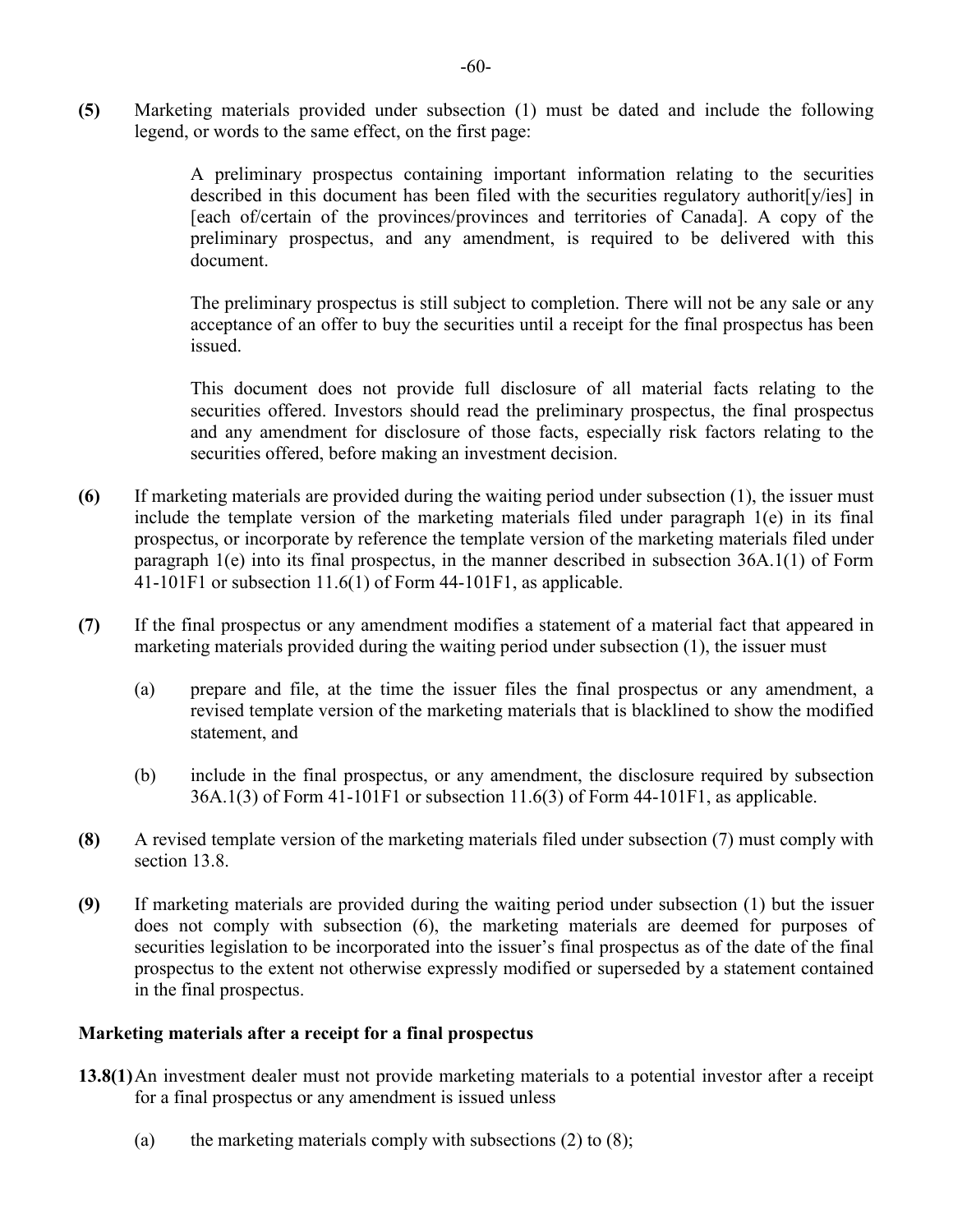- (c) other than prescribed language, the marketing materials contain the same cautionary language in bold type as contained on the cover page, and in the summary, of the final prospectus;
- (d) a template version of the marketing materials is approved in writing by the issuer and the lead underwriter before the marketing materials are provided;
- (e) a template version of the marketing materials is filed on or before the day that the marketing materials are first provided;
- (f) a receipt for the final prospectus has been issued in the local jurisdiction; and
- (g) the investment dealer provides a copy of the final prospectus, and any amendment, with the marketing materials.
- **(2)** If a template version of the marketing materials is approved in writing by the issuer and lead underwriter under paragraph (1)(d) and filed under paragraph (1)(e), an investment dealer may provide a limited-use version of the marketing materials that
	- (a) has a date that is different than the template version;
	- (b) contains a cover page referring to the investment dealer or underwriters or a particular investor or group of investors;
	- (c) contains contact information for the investment dealer or underwriters; or
	- (d) has text in a format, including the type's font, colour or size, that is different than the template version.
- **(3)** If a template version of the marketing materials is divided into separate sections for separate subjects and is approved in writing by the issuer and lead underwriter under paragraph (1)(d), and that template version is filed under paragraph (1)(e), an investment dealer may provide a limiteduse version of the marketing materials that includes only one or more of those separate sections.
- **(4)** The issuer may remove any comparables, and any disclosure relating to those comparables, from the template version of the marketing materials before filing it under paragraph  $(1)(e)$  or  $(7)(b)$  if
	- (a) the comparables, and any disclosure relating to the comparables, are in a separate section of the template version of the marketing materials;
	- (b) the template version of the marketing materials that is filed contains a note advising that the comparables, and any disclosure relating to the comparables, were removed in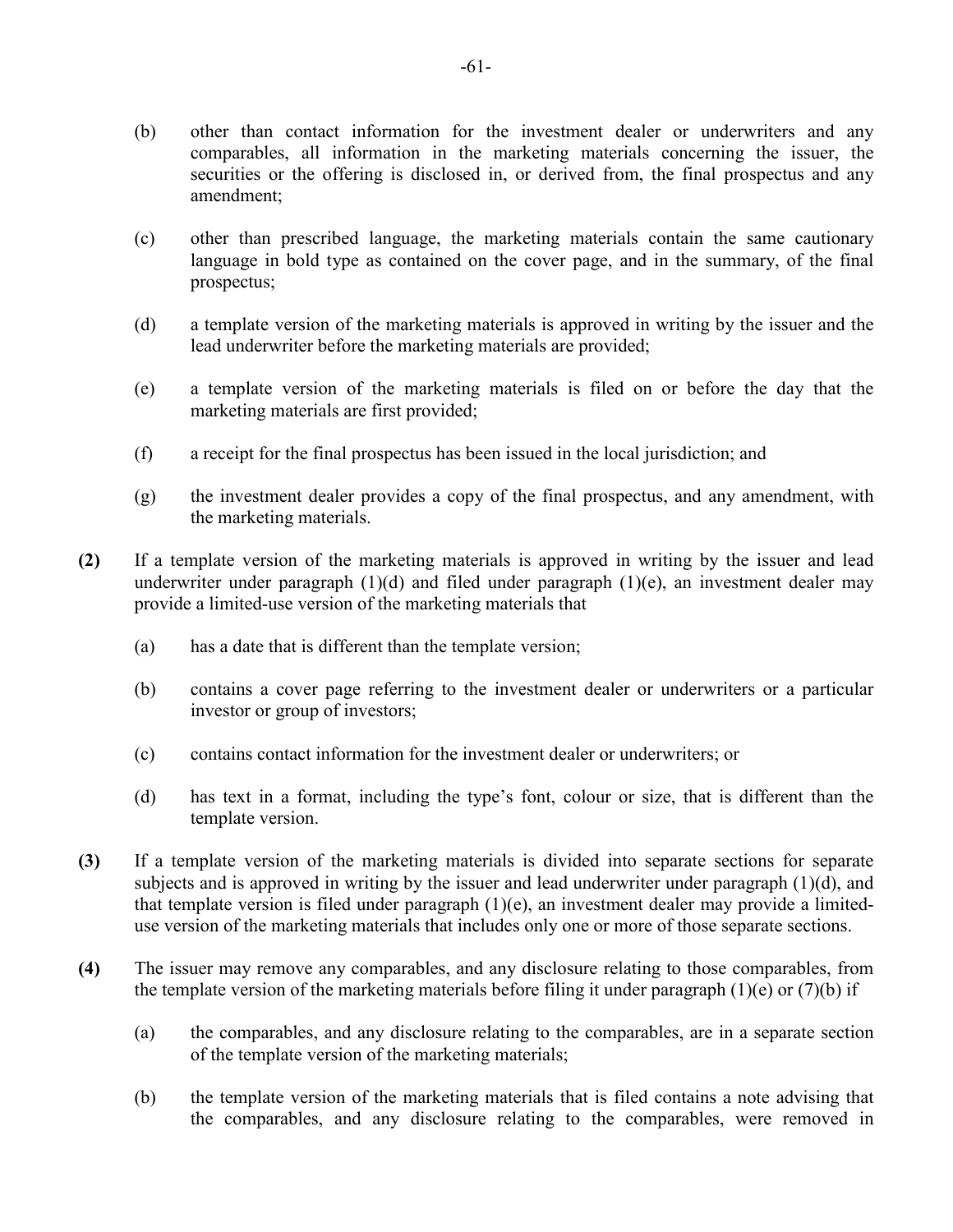accordance with this subsection, provided that the note appears immediately after where the removed comparables and related disclosure would have been;

- (c) if the prospectus is filed in the local jurisdiction, a complete template version of the marketing materials containing the comparables, and any disclosure relating to the comparables, is delivered to the securities regulatory authority; and
- (d) the complete template version of the marketing materials contains the disclosure referred to in paragraph  $13.7(4)(d)$ .
- **(5)** Marketing materials provided under subsection (1) must be dated and include the following legend, or words to the same effect, on the first page:

A final prospectus containing important information relating to the securities described in this document has been filed with the securities regulatory authorit[y/ies] in [each of/certain of the provinces/provinces and territories of Canada]. A copy of the final prospectus, and any amendment, is required to be delivered with this document.

This document does not provide full disclosure of all material facts relating to the securities offered. Investors should read the final prospectus, and any amendment, for disclosure of those facts, especially risk factors relating to the securities offered, before making an investment decision.

- **(6)** An investment dealer must not provide marketing materials under subsection (1) unless the issuer
	- (a) has included the template version of the marketing materials filed under paragraph 1(e) in its final prospectus, and any amendment, or incorporated by reference the template version of the marketing materials filed under paragraph 1(e) into its final prospectus, and any amendment, in the manner described in subsection 36A.1(1) of Form 41-101F1 or subsection 11.6(1) of Form 44-101F1, as applicable, or
	- (b) has included in its final prospectus, and any amendment, the statement described in subsection  $36A.1(4)$  of Form  $41-101F1$  or subsection  $11.6(4)$  of Form  $44-101F1$ , as applicable.
- **(7)** If an amendment to a final prospectus modifies a statement of material fact that appeared in marketing materials provided under subsection (1), the issuer must
	- (a) indicate in the amendment to the final prospectus that the marketing materials are not part of the final prospectus, as amended, to the extent that the contents of the marketing materials have been modified or superseded by a statement contained in the amendment;
	- (b) prepare and file, at the time the issuer files the amendment to the final prospectus, a revised template version of the marketing materials that is blacklined to show the modified statement; and
	- (c) include in the amendment to the final prospectus the disclosure required by subsection 36A.1(3) of Form 41-101F1 or subsection 11.6(3) of Form 44-101F1, as applicable.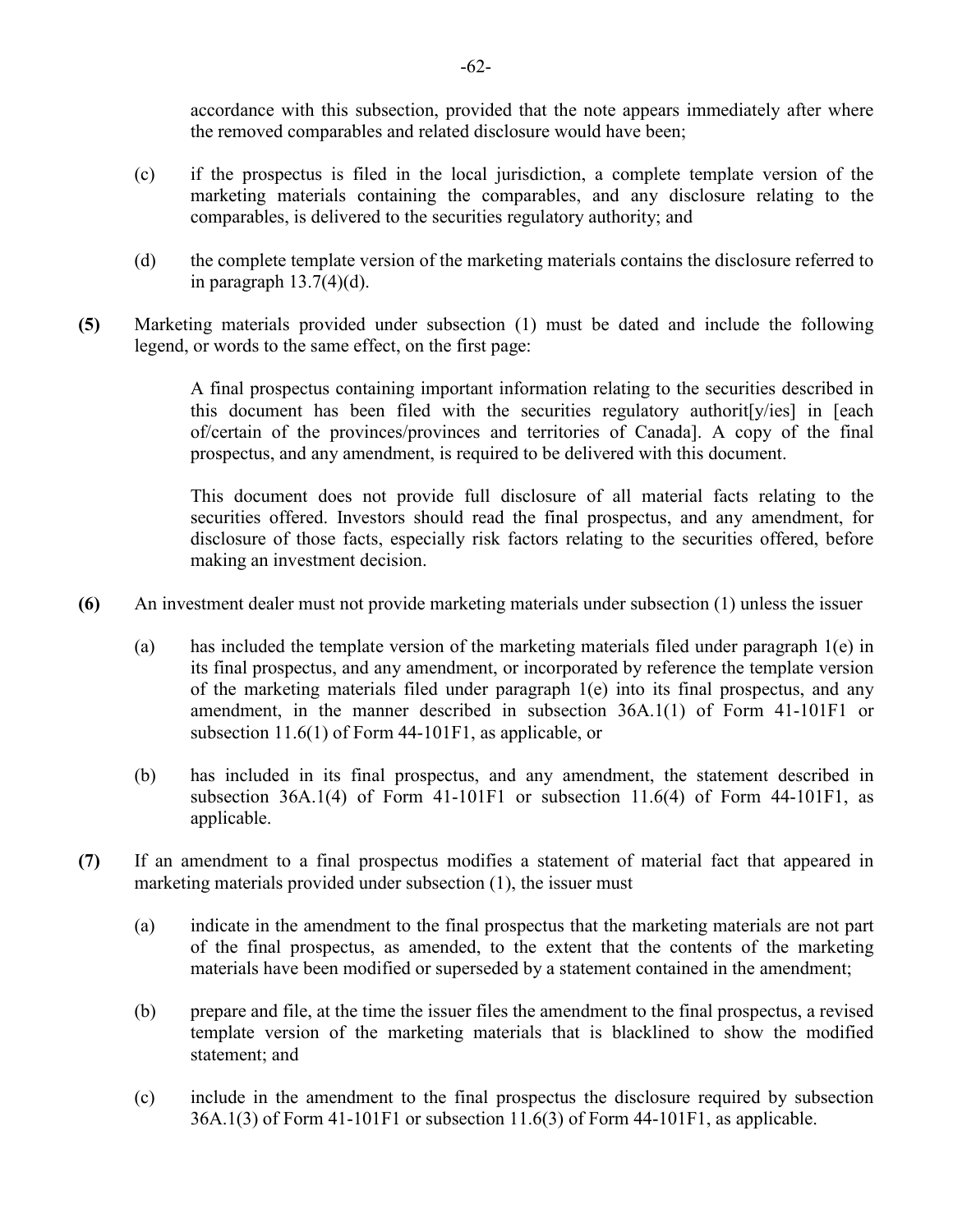- **(8)** Any revised template version of the marketing materials filed under subsection (7) must comply with this section.
- **(9)** If marketing materials are provided under subsection (1) but the issuer did not comply with subsection (6), the marketing materials are deemed for purposes of securities legislation to be incorporated into the issuer's final prospectus as of the date of the final prospectus to the extent not otherwise expressly modified or superseded by a statement contained in the final prospectus.

## **Road shows during the waiting period**

- **13.9(1)**An investment dealer that conducts a road show for potential investors during the waiting period is exempt from the prospectus requirement with respect to that road show if
	- (a) the road show complies with subsections  $(2)$  to  $(4)$ ; and
	- (b) a receipt for the preliminary prospectus has been issued in the local jurisdiction.
- **(2)** Subject to section 13.12, an investment dealer must not provide marketing materials to an investor attending a road show conducted under subsection (1) unless the marketing materials are provided in accordance with section 13.7.
- **(3)** If an investment dealer conducts a road show, the investment dealer must establish and follow reasonable procedures to
	- (a) ask any investor attending the road show in person, by telephone conference call, on the internet or by other electronic means to provide their name and contact information;
	- (b) keep a record of any information provided by the investor; and
	- (c) provide the investor with a copy of the preliminary prospectus and any amendment.
- **(4)** If an investment dealer permits an investor, other than an accredited investor, to attend a road show, the investment dealer must commence the road show with the oral reading of the following statement or a statement to the same effect:

This presentation does not provide full disclosure of all material facts relating to the securities offered. Investors should read the preliminary prospectus, the final prospectus and any amendment for disclosure of those facts, especially risk factors relating to the securities offered, before making an investment decision.

#### **Road shows after a receipt for a final prospectus**

- **13.10(1)**An investment dealer must not conduct a road show for potential investors after a receipt for a final prospectus or any amendment is issued unless
	- (a) the road show complies with subsections  $(2)$  to  $(4)$ ; and
	- (b) a receipt for the final prospectus has been issued in the local jurisdiction.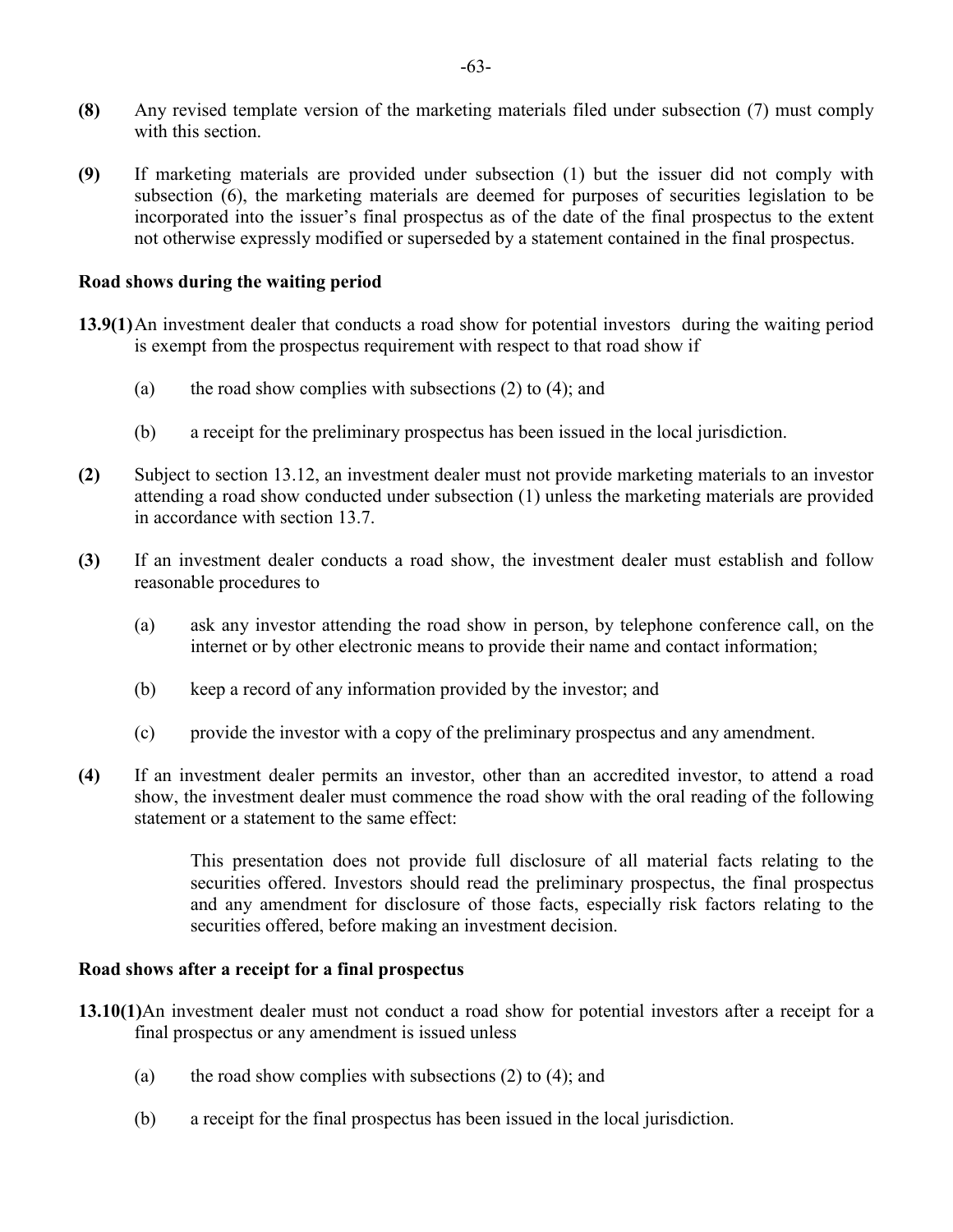- **(2)** Subject to section 13.12, an investment dealer must not provide marketing materials to an investor attending a road show conducted under subsection (1) unless the marketing materials are provided in accordance with section 13.8.
- **(3)** If an investment dealer conducts a road show, the investment dealer must establish and follow reasonable procedures to
	- (a) ask any investor attending the road show in person, by telephone conference call, on the internet or by other electronic means to provide their name and contact information;
	- (b) keep a record of any information provided by the investor; and
	- (c) provide the investor with a copy of the final prospectus and any amendment.
- **(4)** If an investment dealer permits an investor, other than an accredited investor, to attend a road show, the investment dealer must commence the road show with the oral reading of the following statement or a statement to the same effect:

This presentation does not provide full disclosure of all material facts relating to the securities offered. Investors should read the final prospectus and any amendment for disclosure of those facts, especially risk factors relating to the securities offered, before making an investment decision.

# **Exception from procedures for road shows for certain U.S. cross-border initial public offerings**

- **13.11(1)**Subject to subsection (2), the following provisions do not apply to an investment dealer that conducts a road show in connection with a U.S. cross-border initial public offering:
	- (a) paragraphs  $13.9(3)(a)$  and (b);
	- (b) paragraphs  $13.10(3)(a)$  and (b).
- **(2)** Subsection (1) does not apply unless
	- (a) the issuer is relying on the exemption from United States filing requirements in Rule 433(d)(8)(ii) under the 1933 Act in respect of the road show; and
	- (b) the investment dealer establishes and follows reasonable procedures to
		- (i) ask any investor attending the road show in person, by telephone conference call, on the internet or by other electronic means to voluntarily provide their name and contact information; and
		- (ii) keep a record of any information voluntarily provided by the investor.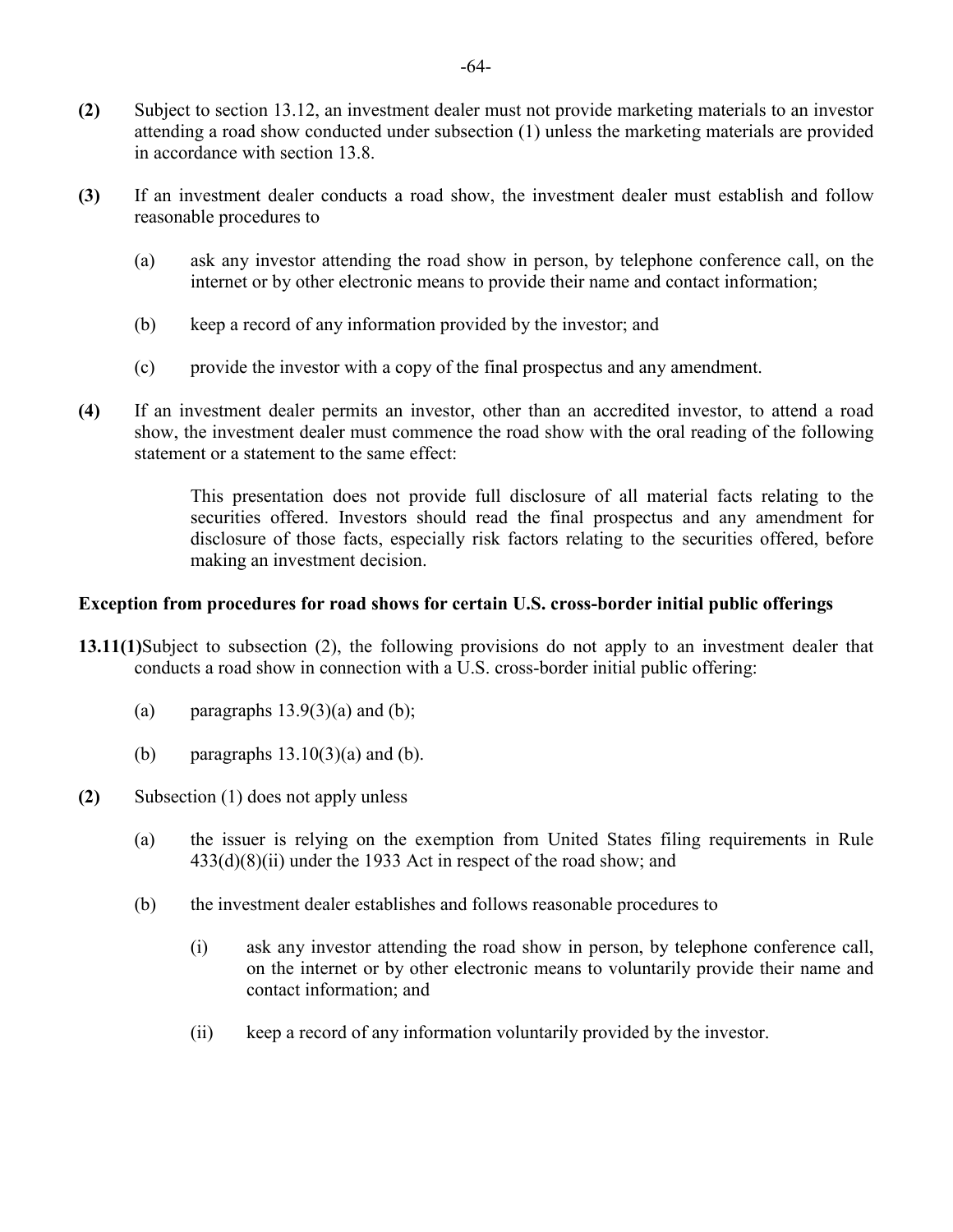# **Exception from filing and incorporation requirements for road shows for certain U.S. cross-border offerings**

- **13.12(1)**Subject to subsections (2) to (4), if an investment dealer provides marketing materials to a potential investor in connection with a road show for a U.S. cross-border offering, the following provisions do not apply to the template version of the marketing materials relating to the road show:
	- (a) paragraphs  $13.7(1)(e)$  and  $13.8(1)(e)$ ;
	- (b) subsections  $13.7(6)$  to  $(9)$ ;
	- (c) subsections  $13.8(6)$  to  $(9)$ ;
	- (d) paragraphs 36A.1(1)(b) and (c), paragraph 36A.1(3)(b), subsection 36A.1(4) and section 37.6 of Form 41-101F1;
	- (e) paragraphs  $11.6(1)(b)$  and (c), paragraph  $11.6(3)(b)$  and subsection  $11.6(4)$  of Form 44-101F1.
- **(2)** Subsection (1) does not apply unless
	- (a) the underwriters have a reasonable expectation that the securities offered under the U.S. cross-border offering will be sold primarily in the United States of America;
	- (b) the issuer and the underwriters who sign the prospectus filed in the local jurisdiction provide a contractual right containing the language set out in subsection 36A.1(5) of Form 41-101F1, or words to the same effect, except that the language may specify that the contractual right does not apply to any comparables provided in accordance with subsection (3); and
	- (c) if the prospectus is filed in the local jurisdiction, the template version of the marketing materials relating to the road show is delivered to the securities regulatory authority.
- **(3)** If the template version of the marketing materials relating to the road show contains comparables, the template version of the marketing materials must contain the disclosure referred to in paragraph  $13.7(4)(d)$ .
- **(4)** For greater certainty, subsection (1) does not apply to marketing materials other than the marketing materials provided in connection with the road show.

# **PART 13A: Advertising and Marketing in Connection with Prospectus Offerings of Investment Funds**

## **Application**

**13A.1** This Part applies to investment funds filing a prospectus in the form of Form 41-101F2 or Form 41-101F3.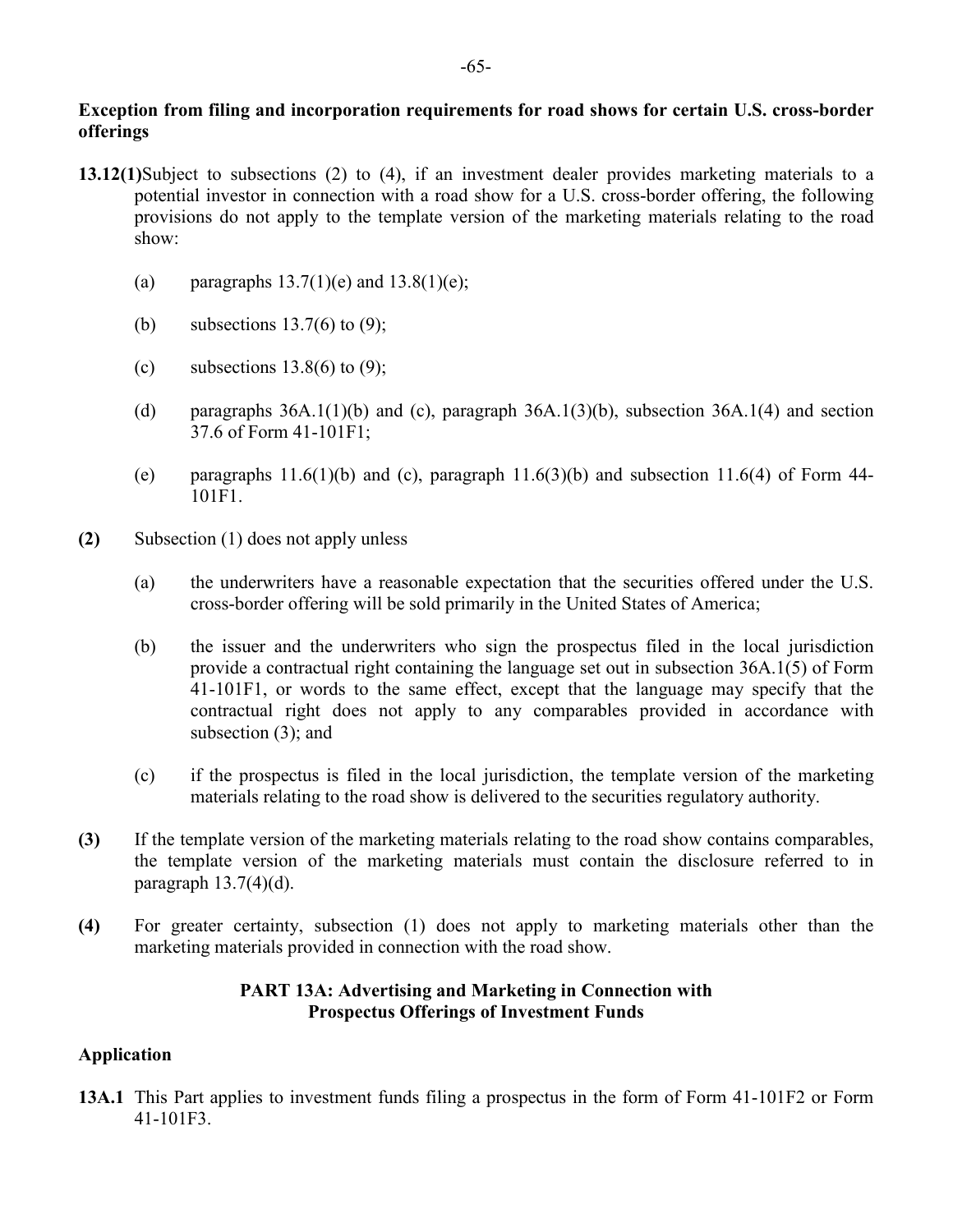# **Legend for communications during the waiting period**

**13A.2(1)**A preliminary prospectus notice or other communication used in connection with a prospectus offering during the waiting period must contain the following legend, or words to the same effect:

> A preliminary prospectus containing important information relating to these securities has been filed with securities commissions or similar authorities in certain jurisdictions of Canada. The preliminary prospectus is still subject to completion or amendment. Copies of the preliminary prospectus may be obtained from *[insert name and contact information for dealer or other relevant person or company]*. There will not be any sale or acceptance of an offer to buy the securities until a receipt for the final prospectus has been issued.

**(2)** If the preliminary prospectus notice or other communication is in writing, include the wording required under subsection (1) in bold type that is at least as large as that used generally in the body of the text.

# **Legend for communications following receipt for the final prospectus**

**13A.3(1)**A final prospectus notice or other communication used in connection with a prospectus offering following the issuance of a receipt for the final prospectus must contain the following legend, or words to the same effect:

> This offering is made only by prospectus. The prospectus contains important detailed information about the securities being offered. Copies of the prospectus may be obtained from *[insert name and contact information for dealer or other relevant person or company]*. Investors should read the prospectus before making an investment decision.

**(2)** If the final prospectus notice or other communication is in writing, include the wording required under subsection (1) in bold type that is at least as large as that used generally in the body of the text.

# **Advertising during the waiting period**

- **13A.4** If the issuer is an investment fund, an advertisement used in connection with a prospectus offering during the waiting period may state only the following information:
	- (a) whether the security represents a share in an incorporated entity or an interest in an unincorporated entity;
	- (b) the name of the issuer;
	- (c) the price of the security;
	- (d) the fundamental investment objectives of the investment fund;
	- (e) the name of the manager of the investment fund;
	- (f) the name of the portfolio manager of the investment fund;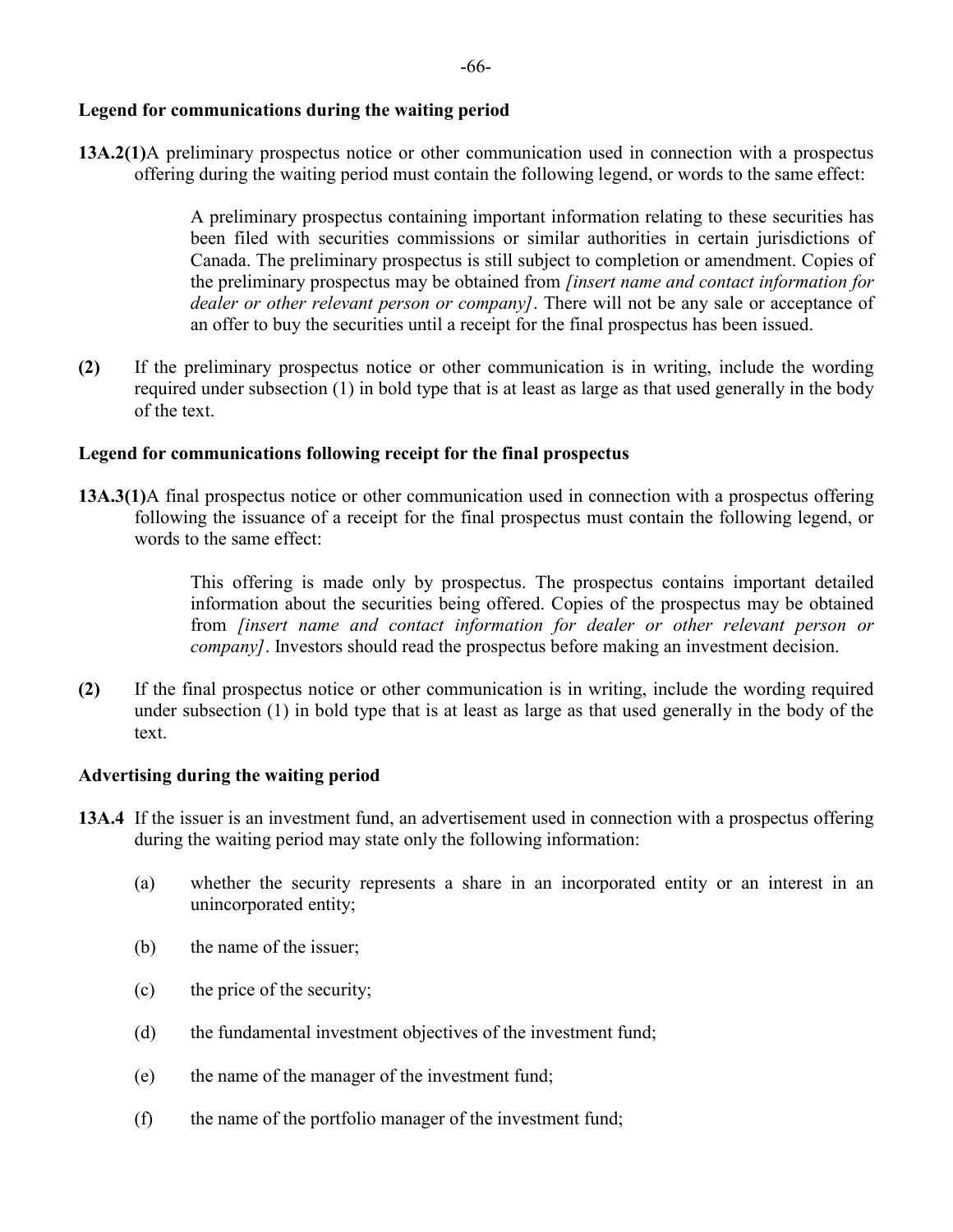- (g) the name and address of a person or company from whom a preliminary prospectus may be obtained and purchases of securities may be made;
- (h) how many securities will be made available;
- (i) whether the security is or will be a qualified investment for a registered retirement savings plan, registered retirement income fund, registered education savings plan or tax free savings account or qualifies, or will qualify, the holder for special tax treatment.

## **Part 14: Custodianship of Portfolio Assets of an Investment Fund**

## **General**

- **14.1(1)**This Part applies to an investment fund that prepares a prospectus in accordance with this Instrument, other than an investment fund subject to NI 81-102.
- **(2)** Subject to sections 14.8 and 14.9, all portfolio assets of an investment fund must be held under the custodianship of one custodian that satisfies the requirements of section 14.2.
- **(3)** No manager of an investment fund may act as a custodian or sub-custodian of the investment fund.

#### **Who may act as custodian or sub-custodian**

- **14.2(1)**If portfolio assets are held in Canada by a custodian or sub-custodian, the custodian or subcustodian must be one of the following:
	- (a) a bank listed in Schedule I, II or III of the *Bank Act* (Canada);
	- (b) a trust company that
		- (i) is incorporated and licenced or registered under the laws of Canada or a jurisdiction, and
		- (ii) has equity, as reported in its most recent audited financial statement, of not less than \$10,000,000;
	- (c) a company that is incorporated under the laws of Canada or a jurisdiction and is an affiliate of a bank or trust company referred to in paragraph (a) or (b), if
		- (i) the company has equity, as reported in its most recent audited financial statements that have been made public, of not less than \$10,000,000, or
		- (ii) the bank or trust company has assumed responsibility for all of the custodial obligations of the company for that investment fund.
- **(2)** If portfolio assets are held outside of Canada by a sub-custodian, the sub-custodian must be one of the following:
	- (a) an entity referred to in subsection (1);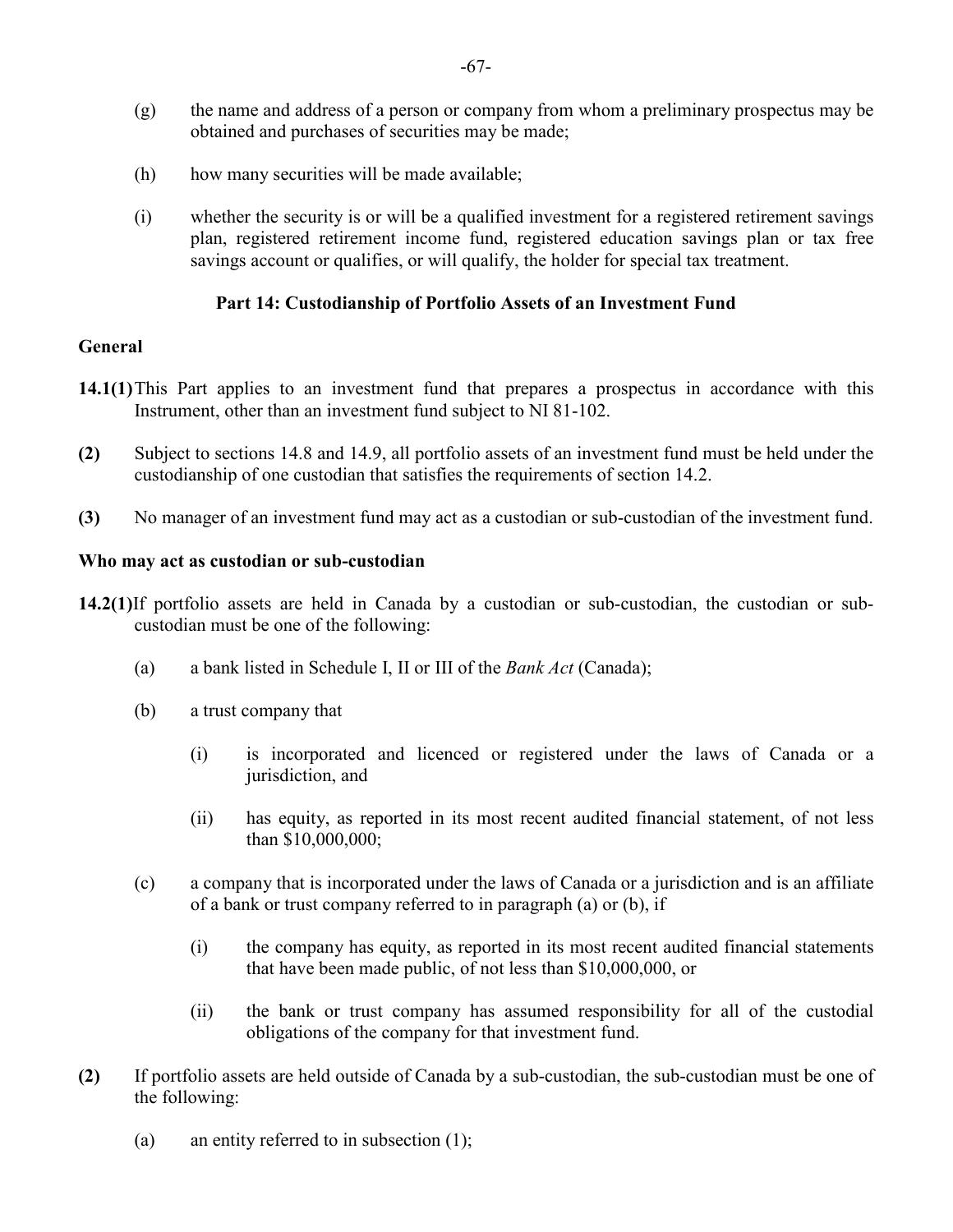- (b) an entity that
	- (i) is incorporated or organized under the law of a country, or a political subdivision of a country, other than Canada,
	- (ii) is regulated as a banking institution or trust company by the government, or an agency of the government of the country or political subdivision of the country under whose laws it is incorporated or organized, and
	- (iii) has equity, as reported in its most recent audited financial statements of not less than the equivalent of \$100,000,000;
- (c) an affiliate of an entity referred to in paragraph (a) or (b) if
	- (i) the affiliate has equity, as reported in its most recent audited financial statements that have been made public, of not less than the equivalent of \$100,000,000, or
	- (ii) the entity referred to in paragraphs (a) or (b) has assumed responsibility for all of the custodial obligations of the affiliate for that investment fund.

## **Standard of care**

- **14.3(1)**The custodian and each sub-custodian of an investment fund, in carrying out their duties concerning the safekeeping of, and dealing with, the portfolio assets of the investment fund, must exercise
	- (a) the degree of care, diligence and skill that a reasonably prudent person would exercise in the circumstances, or
	- (b) at least the same degree of care as they exercise with respect to their own property of a similar kind, if this is a higher degree of care than the degree of care referred to in paragraph (a).
- **(2)** No investment fund may relieve the custodian or a sub-custodian of the investment fund from liability to the investment fund or to a securityholder of the investment fund for loss that arises out of the failure of the custodian or sub-custodian to exercise the standard of care imposed by subsection (1).
- **(3)** An investment fund may indemnify a custodian or sub-custodian against legal fees, judgments and amounts paid in settlement, actually and reasonably incurred by that entity in connection with custodial or sub-custodial services provided by that entity to the investment fund, if those fees, judgments and amounts were not incurred as a result of a breach of the standard of care described in subsection (1).
- **(4)** No investment fund may incur the cost of any portion of liability insurance that insures a custodian or sub-custodian for a liability, except to the extent that the custodian or sub-custodian may be indemnified for that liability under this section.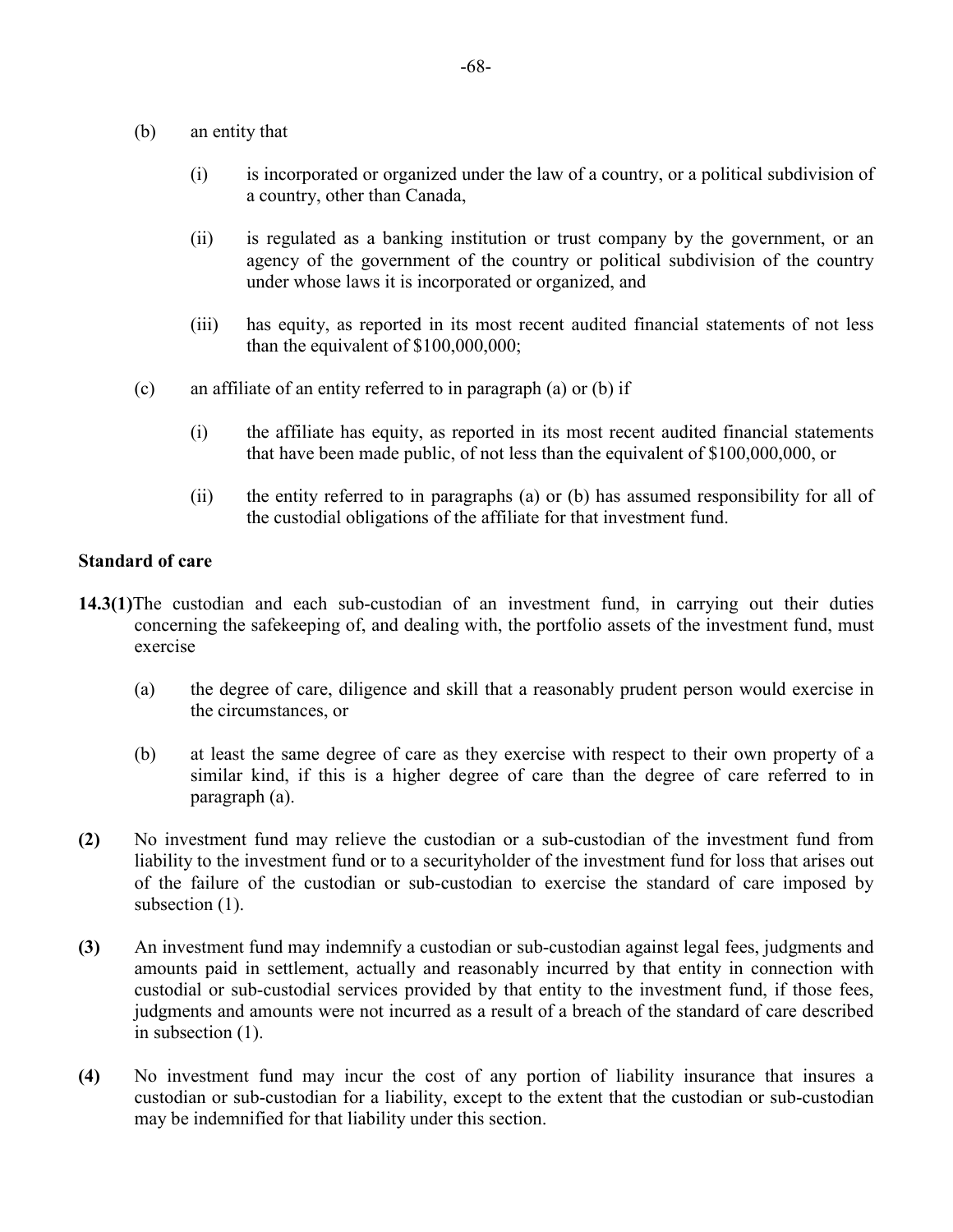#### **Appointment of sub-custodian**

- **14.4(1)**The custodian or a sub-custodian of an investment fund may appoint one or more sub-custodians to hold portfolio assets of the investment fund if,
	- (a) in the case where the appointment is by the custodian, the investment fund gives written consent to each appointment,
	- (b) in the case where the appointment is by a sub-custodian, the investment fund and the custodian of the investment fund give written consent to each appointment,
	- (c) the sub-custodian is an entity described in subsection  $14.2(1)$  or  $(2)$ , as applicable,
	- (d) the arrangements under which a sub-custodian is appointed are such that the investment fund may enforce rights directly, or require the custodian or a sub-custodian to enforce rights on behalf of the investment fund, to the portfolio assets held by the appointed subcustodian, and
	- (e) the appointment is otherwise in compliance with this Instrument.
- **(2)** Despite paragraphs (1)(a) and (b), a general consent to the appointment of persons or companies that are part of an international network of sub-custodians within the organization of the custodian appointed by the investment fund or the sub-custodian appointed by the custodian is sufficient if that general consent is part of an agreement governing the relationship between the investment fund and the appointed custodian or the custodian and the appointed sub-custodian.
- **(3)** A custodian or sub-custodian must provide to the investment fund a list of each person or company that is appointed sub-custodian under a general consent referred to in subsection (2).

#### **Content of agreements**

**14.5(1)**All custodian agreements and sub-custodian agreements of an investment fund must provide for

- (a) the location of portfolio assets,
- (b) the appointment of a sub-custodian, if any,
- (c) the provision of lists of sub-custodians,
- (d) the method of holding portfolio assets,
- (e) the standard of care and responsibility for loss,
- (f) review and compliance reports, and
- (g) the safekeeping of portfolio assets on terms consistent with the agreement between the investment fund and the custodian for an agreement between a custodian and a subcustodian.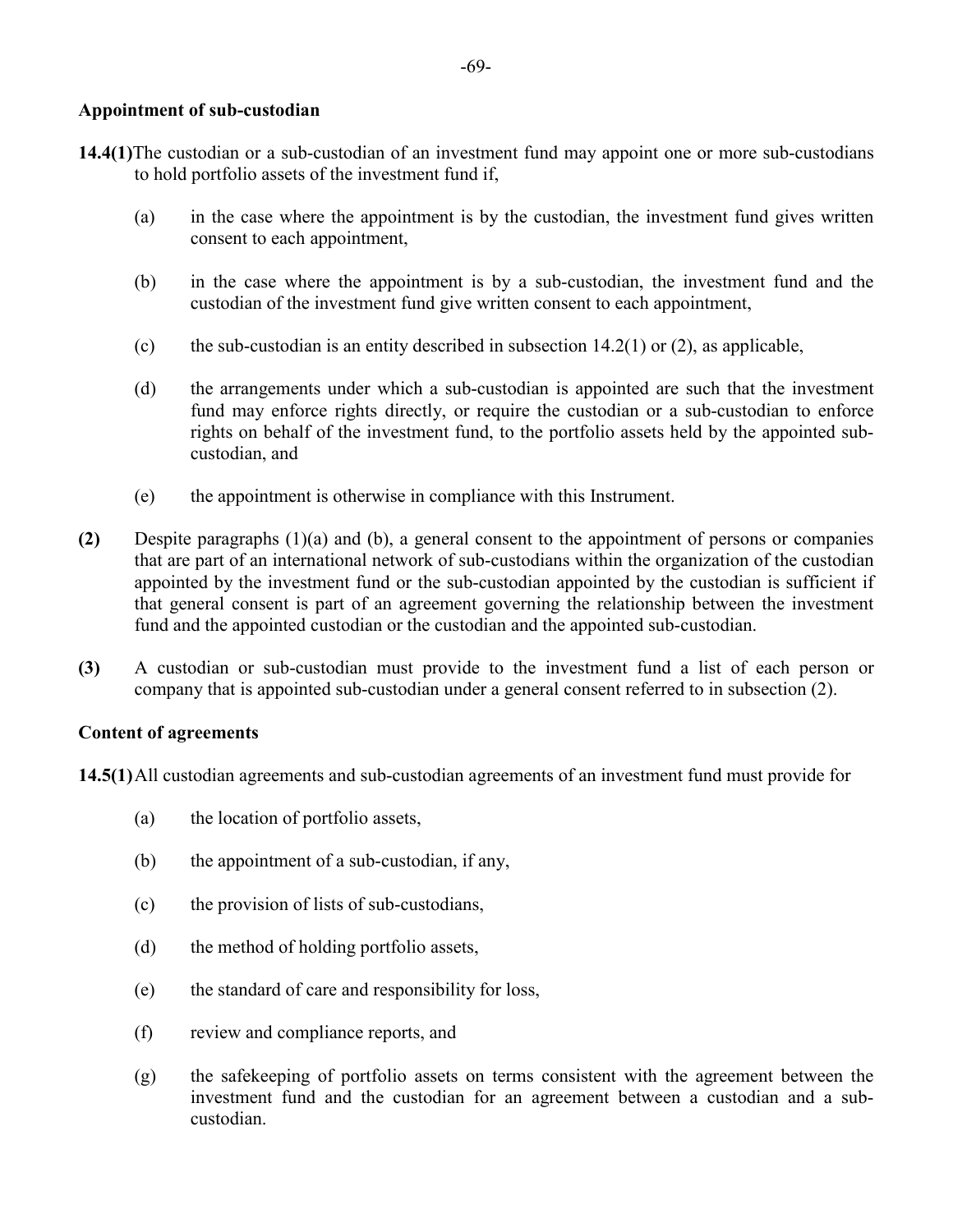- **(2)** The provisions of an agreement referred to under subsection (1) must comply with the requirements of this Part.
- **(3)** A custodian agreement or sub-custodian agreement concerning the portfolio assets of an investment fund must not
	- (a) provide for the creation of any security interest on the portfolio assets except for a good faith claim for payment of the fees and expenses of the custodian or sub-custodian for acting in that capacity or to secure the obligations of the investment fund to repay borrowings by the investment fund from a custodian or sub-custodian for the purpose of settling portfolio transactions, or
	- (b) contain a provision that would require the payment of a fee to the custodian or subcustodian for the transfer of the beneficial ownership of portfolio assets, other than for safekeeping and administrative services in connection with acting as custodian or subcustodian.

#### **Review and compliance reports**

**14.6(1)**The custodian of an investment fund must, on a periodic basis and at least annually,

- (a) review the agreements referred to in section 14.5 to determine if those agreements are in compliance with this Part,
- (b) make reasonable enquiries to ensure that each sub-custodian is an entity referred to in subsection 14.2(1) or (2), as applicable, and
- (c) make or cause to be made any changes that may be necessary to ensure that
	- (i) the agreements are in compliance with this Part, and
	- (ii) each sub-custodian is an entity referred to in subsection 14.2(1) or (2), as applicable.
- **(2)** The custodian of an investment fund must, within 60 days after the end of each financial year of the investment fund, advise the investment fund in writing
	- (a) of the names and addresses of all sub-custodians of the investment fund,
	- (b) if the agreements are in compliance with this Part, and
	- (c) if, to the best of the knowledge and belief of the custodian, each sub-custodian is an entity that satisfies the requirements of subsection  $14.2(1)$  or  $(2)$ , as applicable.
- **(3)** A copy of the report referred to in subsection (2) must be delivered by or on behalf of the investment fund to the securities regulatory authority within 30 days after the filing of the annual financial statements of the investment fund.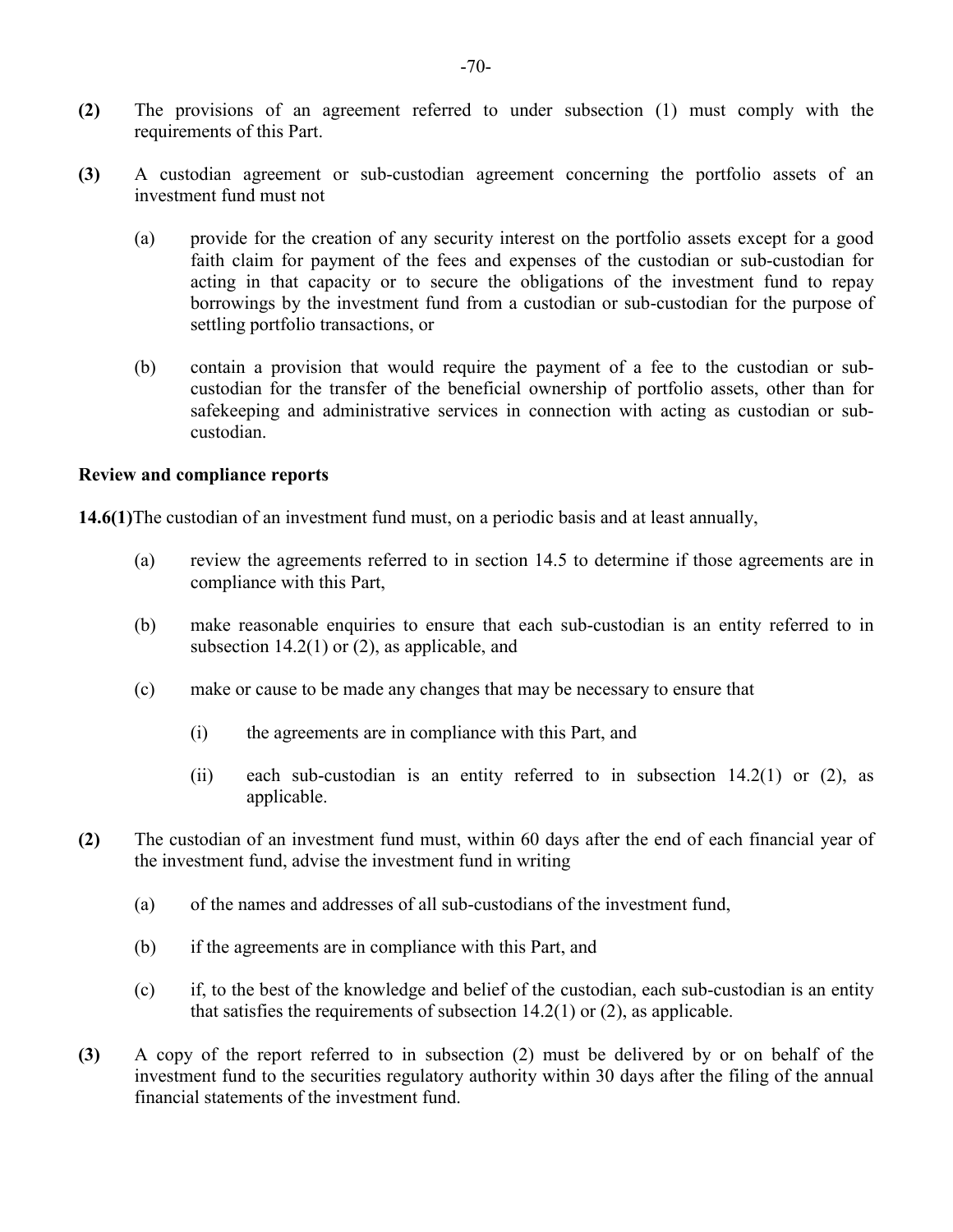## **Holding of portfolio assets and payment of fees**

- **14.7(1)**Except as provided in subsections (2) and (3) and sections 14.8 and 14.9, portfolio assets not registered in the name of the investment fund must be registered in the name of the custodian or a sub-custodian of the investment fund or any of their respective nominees with an account number or other designation in the records of the custodian sufficient to show that the beneficial ownership of the portfolio assets is vested in the investment fund.
- **(2)** The custodian or a sub-custodian of the investment fund or the applicable nominee must segregate portfolio assets issued in bearer form to show that the beneficial ownership of the property is vested in the investment fund.
- **(3)** A custodian or sub-custodian of an investment fund may deposit portfolio assets with a depository or a clearing agency that operates a book-based system.
- **(4)** The custodian or sub-custodian of an investment fund arranging for the deposit of portfolio assets with, and their delivery to, a depository, or clearing agency, that operates a book-based system must ensure that the records of any of the applicable participants in that book-based system or the custodian contain an account number or other designation sufficient to show that the beneficial ownership of the portfolio assets is vested in the investment fund.
- **(5)** No investment fund may pay a fee to a custodian or sub-custodian for the transfer of beneficial ownership of portfolio assets other than for safekeeping and administrative services in connection with acting as custodian or sub-custodian.

## **Custodial provisions relating to derivatives and securities lending, repurchases and reverse repurchase agreements**

**14.8(1)**For the purposes of subsection (4), "specified derivative" has the same meaning as in NI 81-102.

- **(2)** An investment fund may deposit portfolio assets as margin for transactions in Canada involving clearing corporation options, options on futures or standardized futures with a dealer that is a member of an SRO that is a participating member of CIPF if the amount of margin deposited does not, when aggregated with the amount of margin already held by the dealer on behalf of the investment fund, exceed 10% of the net assets of the investment fund, taken at market value as at the time of deposit.
- **(3)** An investment fund may deposit portfolio assets with a dealer as margin for transactions outside Canada involving clearing corporation options, options on futures or standardized futures if
	- (a) in the case of standardized futures and options on futures, the dealer is a member of a futures exchange or, in the case of clearing corporation options, is a member of a stock exchange, and, as a result in either case, is subject to a regulatory audit,
	- (b) the dealer has a net worth, determined from its most recent audited financial statements that have been made public, in excess of the equivalent of \$50 million, and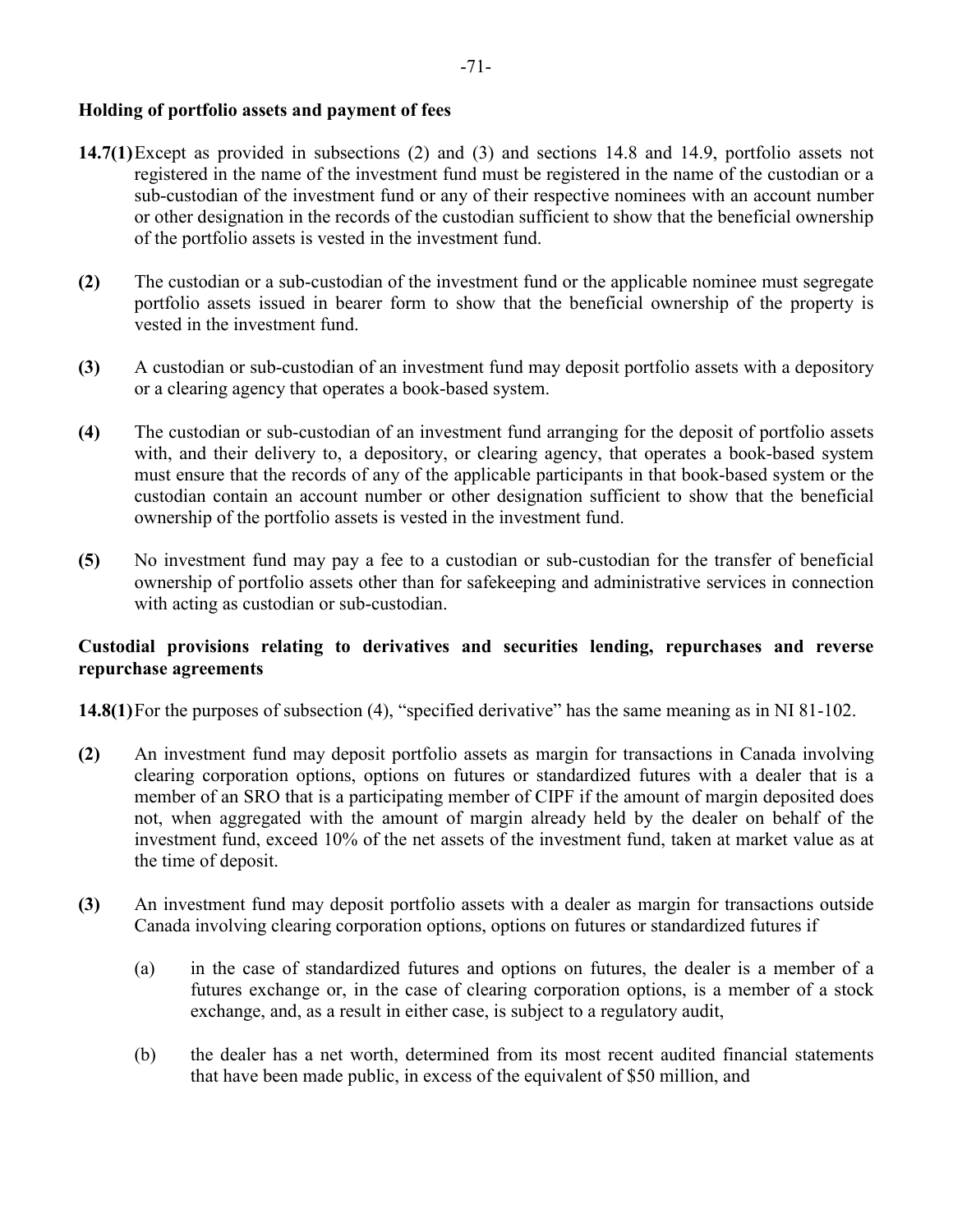- (c) the amount of margin deposited does not, when aggregated with the amount of margin already held by the dealer on behalf of the investment fund, exceed 10% of the net assets of the investment fund, taken at market value as at the time of deposit.
- **(4)** An investment fund may deposit with its counterparty portfolio assets over which it has granted a security interest in connection with a particular specified derivatives transaction.
- **(5)** The agreement by which portfolio assets are deposited in accordance with subsection (2), (3) or (4) must require the person or company holding the portfolio assets to ensure that its records show that the investment fund is the beneficial owner of the portfolio assets.
- **(6)** An investment fund may deliver portfolio assets to a person or company in satisfaction of its obligations under a securities lending, repurchase or reverse purchase agreement if the collateral, cash proceeds or purchased securities that are delivered to the investment fund in connection with the transaction are held under the custodianship of the custodian or a sub-custodian of the investment fund in compliance with this Part.

## **Custodial provisions relating to short sales**

**14.8.1(1)**For the purposes of subsection (2), "borrowing agent" has the same meaning as in NI 81-102.

- **(2)** Except where the borrowing agent is the investment fund's custodian or sub-custodian, if an investment fund deposits portfolio assets with a borrowing agent as security in connection with a short sale of securities, the market value of portfolio assets deposited with the borrowing agent must not, when aggregated with the market value of portfolio assets already held by the borrowing agent as security for outstanding short sales of securities by the investment fund, exceed 10% of the net asset value of the investment fund at the time of deposit.
- **(3)** An investment fund must not deposit portfolio assets as security in connection with a short sale of securities with a dealer in Canada unless that dealer is a registered dealer and is a member of the Investment Industry Regulatory Organization of Canada.
- **(4)** An investment fund must not deposit portfolio assets as security in connection with a short sale of securities with a dealer outside Canada unless that dealer
	- (a) is a member of a stock exchange and is subject to a regulatory audit, and
	- (b) has a net worth, determined from its most recent audited financial statements that have been made public, in excess of the equivalent of \$50 million.

#### **Separate account for paying expenses**

**14.9** An investment fund may deposit cash in Canada with an entity referred to in paragraph (a) or (b) of subsection 14.2(1) to facilitate the payment of regular operating expenses of the investment fund.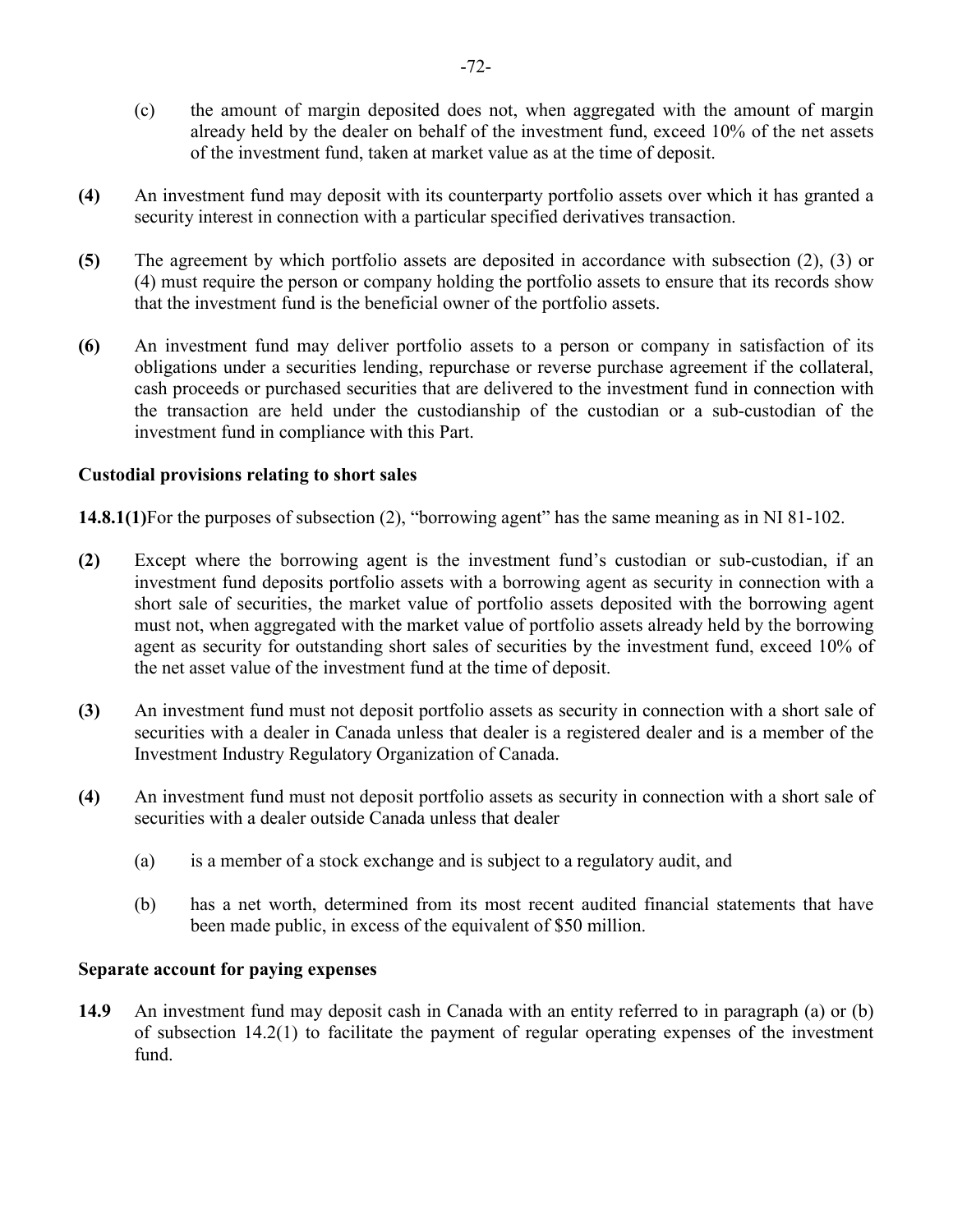## **PART 15: Documents Incorporated by Reference by Investment Funds**

#### **Application**

**15.1** This Part applies only to an investment fund in continuous distribution.

#### **Incorporation by reference**

- **15.2(1)** An investment fund must incorporate by reference into its long form prospectus, by means of a statement to that effect, the filed documents listed in
	- (a) section 37.1 of Form 41-101F2 for investment funds other than scholarship plans, and
	- (b) subsection 4.1(1) of Part B of Form 41-101F3 for scholarship plans.
- **(2)** If an investment fund does not incorporate by reference into its long form prospectus a document referred to in subsection (1), the document is deemed, for the purposes of securities legislation, to be incorporated by reference in the investment fund's long form prospectus as of the date of the long form prospectus.
- **(3)** An investment fund must incorporate by reference in its long form prospectus, by means of a statement to that effect, the subsequently filed documents referred to in

(a) section 37.2 of Form 41-101F2 for investment funds other than scholarship plans, and

- (b) subsection 4.1(2) of Part B of Form 41-101F3 for scholarship plans.
- **(4)** If an investment fund does not incorporate by reference into its long form prospectus a document referred to in subsection (3), the document is deemed, for the purposes of securities legislation, to be incorporated by reference in the investment fund's long form prospectus as of the date the investment fund filed the document.

#### **Documents to be delivered or sent upon request**

- **15.3(1)**An ETF must deliver or send to any person or company that requests the prospectus of the ETF or any of the documents incorporated by reference into the prospectus, a copy of the prospectus or requested document.
- **(2)** A document requested under subsection (1) must be delivered or sent within three business days of receipt of the request and free of charge.

#### **PART 16: Distribution of Preliminary Prospectus and Distribution List**

#### **Distribution of preliminary prospectus and distribution list**

- **16.1** Except in Ontario, any dealer distributing a security during the waiting period must
	- (a) send a copy of the preliminary prospectus to each prospective purchaser who indicates an interest in purchasing the security and requests a copy of such preliminary prospectus, and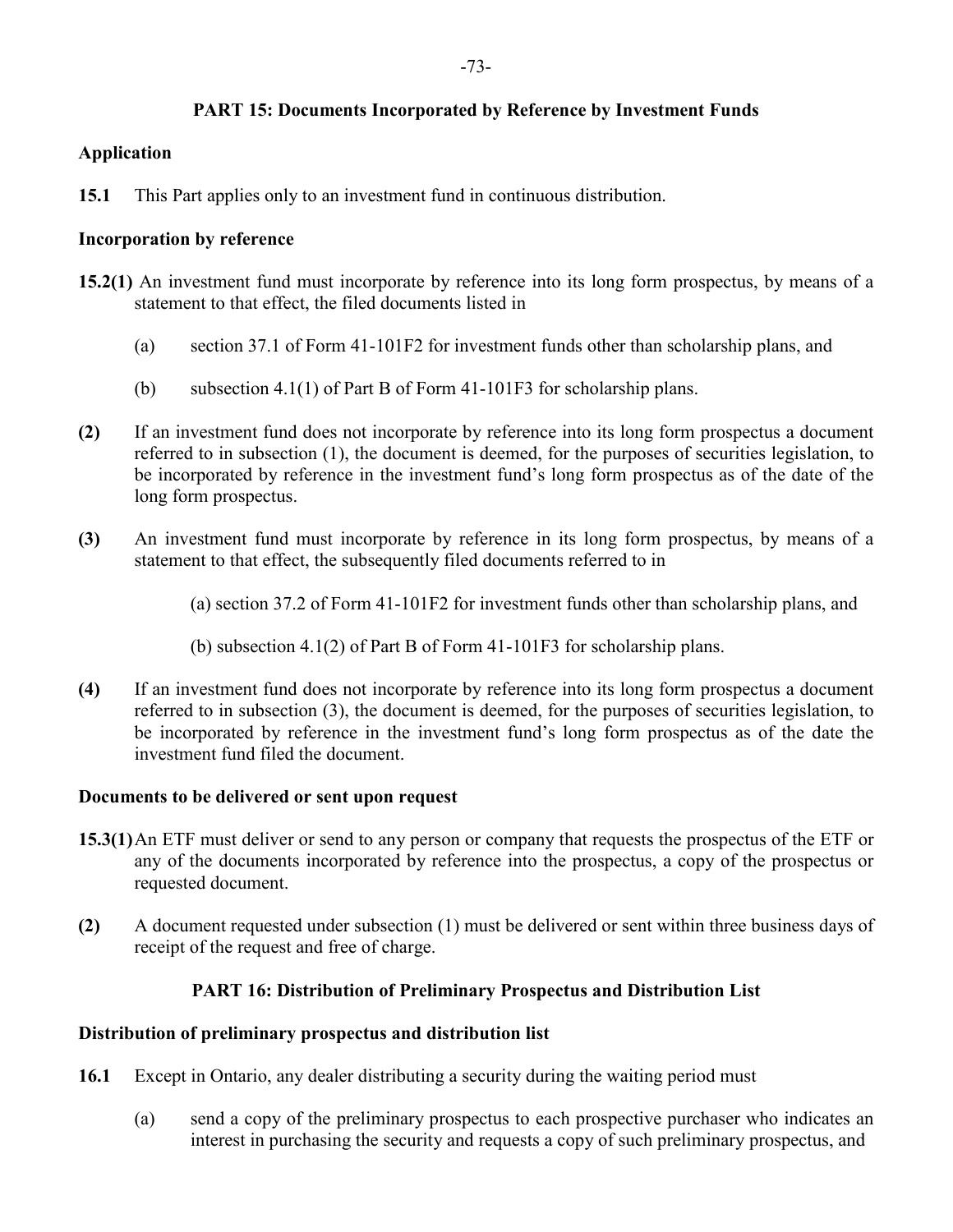(b) maintain a record of the names and addresses of all persons and companies to whom the preliminary prospectus has been forwarded.

[**Note:** In Ontario, sections 66 and 67 of the *Securities Act* (Ontario) impose similar requirements regarding the distribution of a preliminary prospectus and maintaining a distribution list.]

## **PART 17: Lapse Date**

#### **Pro forma prospectus**

- **17.1(1)**In this Part, **"pro forma prospectus"** means a long form prospectus that complies with the requirements described in subsection (2).
- **(2)** A pro forma prospectus must be prepared in the form of a long form prospectus in accordance with Form 41-101F1, Form 41-101F2 or Form 41-101F3, as applicable, and other securities legislation, except that a pro forma prospectus is not required to contain prospectus certificates or to comply with sections 4.2, 4.3 and 4.4 of this Instrument.
- **(3)** This Part does not apply to a prospectus filed in accordance with NI 44-101, NI 44-102 or NI 44-103.

#### **Refiling of prospectus**

**17.2(1)**This section does not apply in Ontario.

- **(2)** In this section, **"lapse date"** means, with reference to the distribution of a security that has been qualified under a prospectus, the date that is 12 months after the date of the most recent final prospectus relating to the security.
- **(3)** An issuer must not continue the distribution of a security to which the prospectus requirement applies after the lapse date unless the issuer files a new prospectus that complies with securities legislation and a receipt for that new prospectus is issued by the regulator.
- **(4)** Despite subsection (3), a distribution may be continued for a further 12 months after a lapse date if,
	- (a) the issuer delivers a pro forma prospectus not less than 30 days before the lapse date of the previous prospectus;
	- (b) the issuer files a new final prospectus not later than 10 days after the lapse date of the previous prospectus; and
	- (c) a receipt for the new final prospectus is issued by the regulator within 20 days after the lapse date of the previous prospectus.
- **(5)** The continued distribution of securities after the lapse date does not contravene subsection (3) unless and until any of the conditions of subsection (4) are not complied with.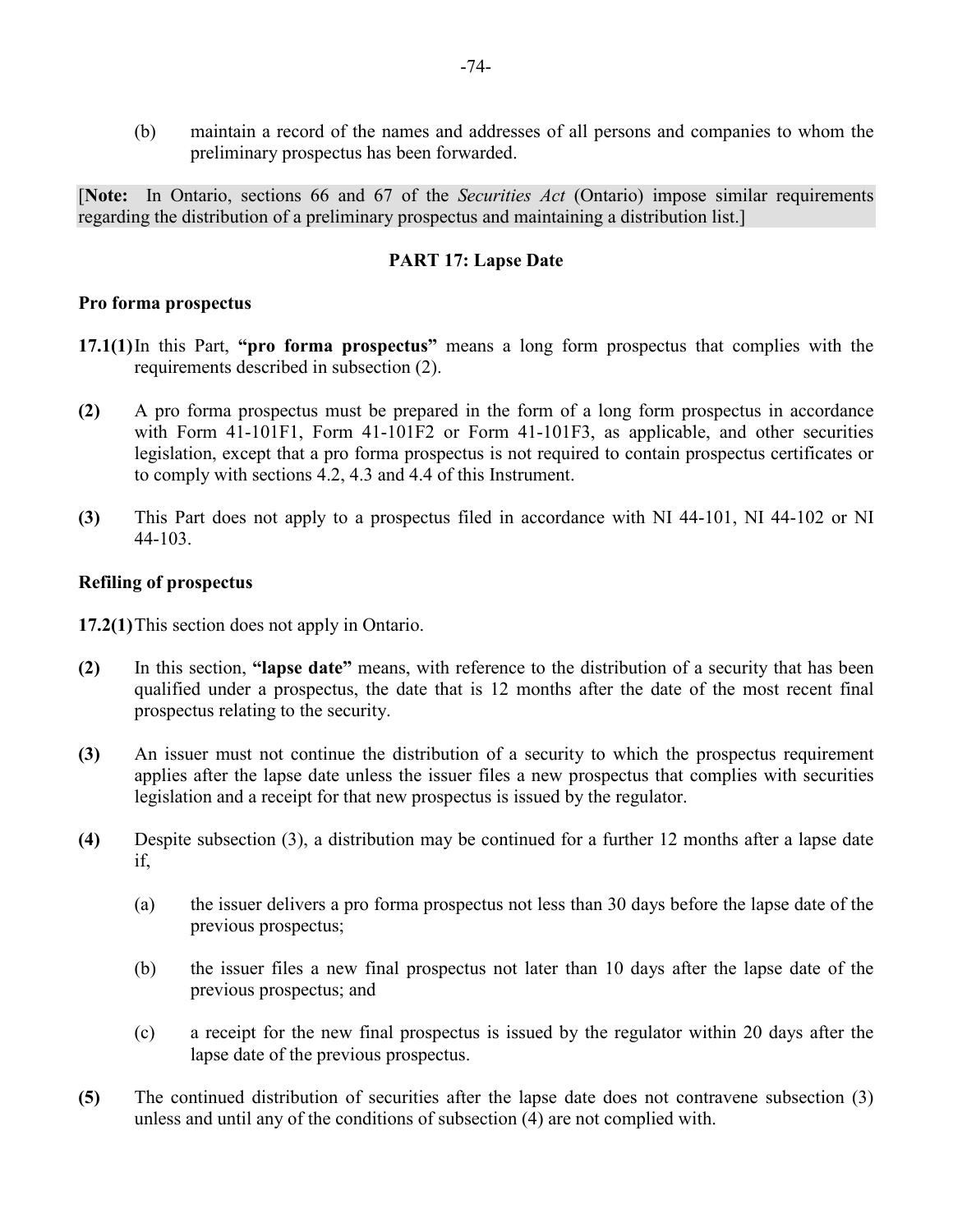- **(6)** Subject to any extension granted under subsection (7), if a condition in subsection (4) is not complied with, a purchaser may cancel a purchase made in a distribution after the lapse date in reliance on subsection (4) within 90 days after the purchaser first became aware of the failure to comply with the condition.
- **(7)** The regulator may, on an application of a reporting issuer, extend, subject to such terms and conditions as it may impose, the times provided by subsection (4) where in its opinion it would not be prejudicial to the public interest to do so.

[**Note:** In Ontario, section 62 of the *Securities Act* (Ontario) imposes similar requirements and procedures regarding refiling of prospectuses.]

#### **PART 18: Statement of Rights**

#### **Statement of rights**

**18.1** Except in Ontario, a prospectus must contain a statement of the rights given to a purchaser under securities legislation in case of a failure to deliver the prospectus or in case of a misrepresentation in a prospectus.

[**Note:** In Ontario, section 60 of the *Securities Act* (Ontario) imposes a similar requirement for the inclusion of a statement of rights in a prospectus.]

#### **PART 19: Exemption**

#### **Exemption**

- **19.1(1)**The regulator or the securities regulatory authority may grant an exemption from the provisions of this Instrument, in whole or in part, subject to such conditions or restrictions as may be imposed in the exemption.
- **(2)** Despite subsection (1), in Ontario, only the regulator may grant such an exemption.
- **(3)** Except in Alberta and Ontario, an exemption referred to in subsection (1) is granted under the statute referred to in Appendix B of NI 14-101 opposite the name of the local jurisdiction.

#### **Application for exemption**

**19.2** An application made to the securities regulatory authority or regulator for an exemption from the provisions of this Instrument must include a letter or memorandum describing the matters relating to the exemption, and indicating why consideration should be given to the granting of the exemption.

#### **Evidence of exemption**

**19.3(1)**Subject to subsection (2) and without limiting the manner in which an exemption under this Part may be evidenced, the granting under this Part of an exemption, other than an exemption from subsection 2.2(2), may be evidenced by the issuance of a receipt for a final prospectus or an amendment to a final prospectus.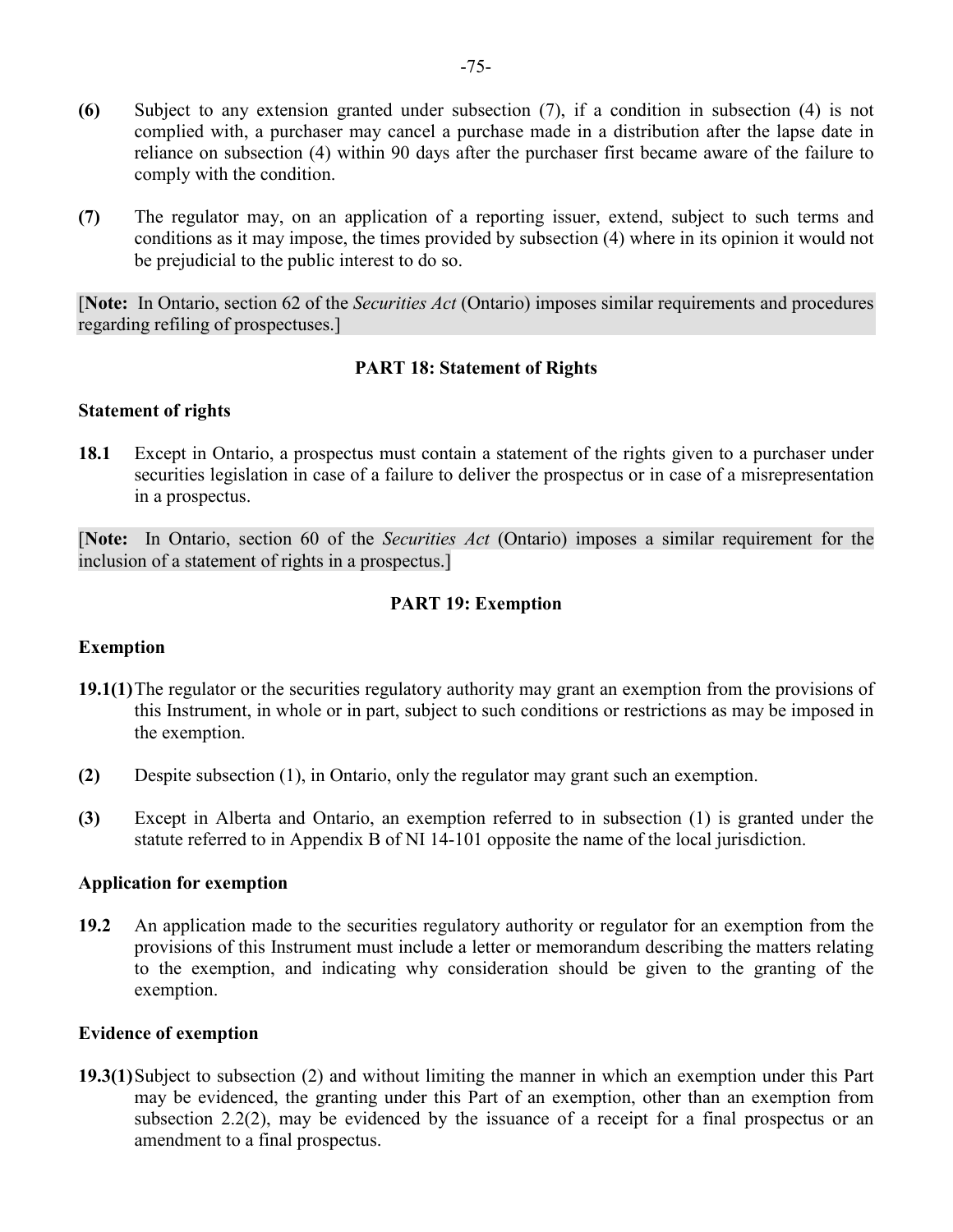- **(2)** The issuance of a receipt for a final prospectus or an amendment to a final prospectus is not evidence that the exemption has been granted unless
	- (a) the person or company that sought the exemption sent to the regulator
		- (i) the letter or memorandum referred to in section 19.2 on or before the date of the filing of the pro forma or preliminary prospectus, or
		- (ii) the letter or memorandum referred to in section 19.2 after the date of the filing of the pro forma or preliminary prospectus and received a written acknowledgement from the regulator that the exemption may be evidenced in the manner set out in subsection (1), and
	- (b) the regulator has not before, or concurrently with, the issuance of the receipt sent notice to the person or company that sought the exemption, that the exemption sought may not be evidenced in the manner set out in subsection (1).

#### **PART 20: Effective Date and Repeal**

#### **Effective Date**

**20.2** This Instrument comes into force on March 17, 2008.

#### **Repeal**

**20.3** National Instrument 41-101 *Prospectus Disclosure Requirements*, which came into force on December 31, 2000, is repealed.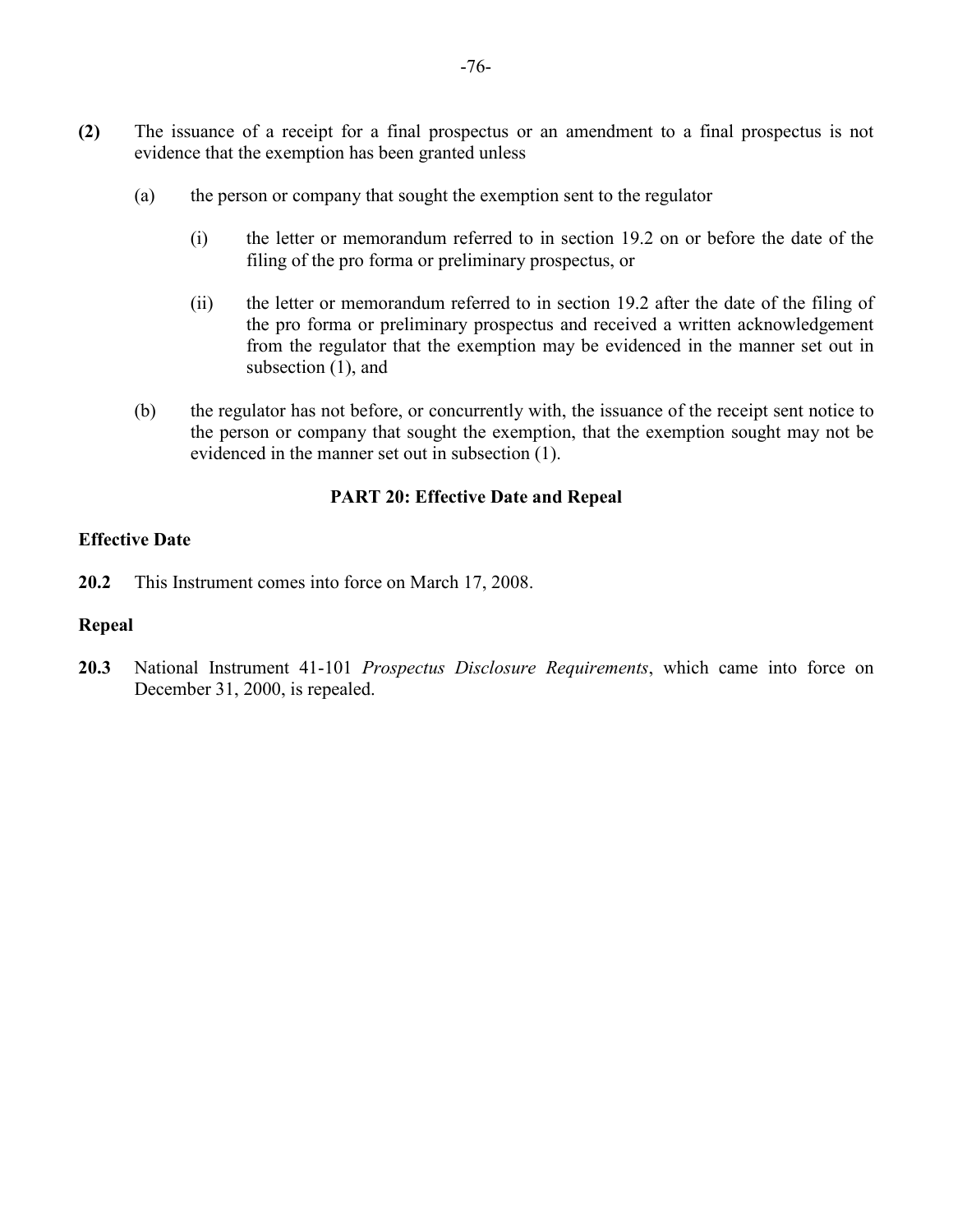#### **Appendix A to National Instrument 41-101** *General Prospectus Requirements*

#### **Schedule 1 Part A**

# **Personal Information Form and Authorization of Indirect Collection, Use and Disclosure of Personal Information**

This Personal Information Form and Authorization of Indirect Collection, Use and Disclosure of Personal Information (the "Form") is to be completed by every individual who, in connection with an issuer filing a prospectus (the "Issuer"), is required to do so under Part 9 of National Instrument 41-101 *General Prospectus Requirements* or Part 4 of National Instrument 44-101 *Short Form Prospectus Distributions* or Part 2 of National Instrument 81-101 *Mutual Fund Prospectus Disclosure.*

**The securities regulatory authorities do not make any of the information provided in this Form public.**

## **General Instructions:**

**All Questions All questions must have a response.** The response of "N/A" or "Not Applicable" will not be accepted for any questions, except Questions  $1(B)$ ,  $2(iii)$  and  $(v)$  and 5. For the purposes of answering the questions in this Form, the term *"*issuer*"* includes an investment fund manager. **Questions 6 to 10** Please place a checkmark  $(\sqrt{})$  in the appropriate space provided. If your answer to any of questions 6 to 10 is "YES", you must, in an attachment, provide complete details, including the circumstances, relevant dates, names of the parties involved and final disposition, if known. **Any attachment must be initialled by the person completing this Form.** Responses must consider all time periods. **Delivery The issuer should deliver completed Forms electronically via the System for Electronic Document Analysis and Retrieval (SEDAR) under the document type "Personal Information Form and Authorization". Access to this document type is not available to the public.** 

## **CAUTION**

An individual who makes a false statement commits an offence under securities legislation. Steps may be taken to verify the answers you have given in this Form, including verification of information relating to any previous criminal record.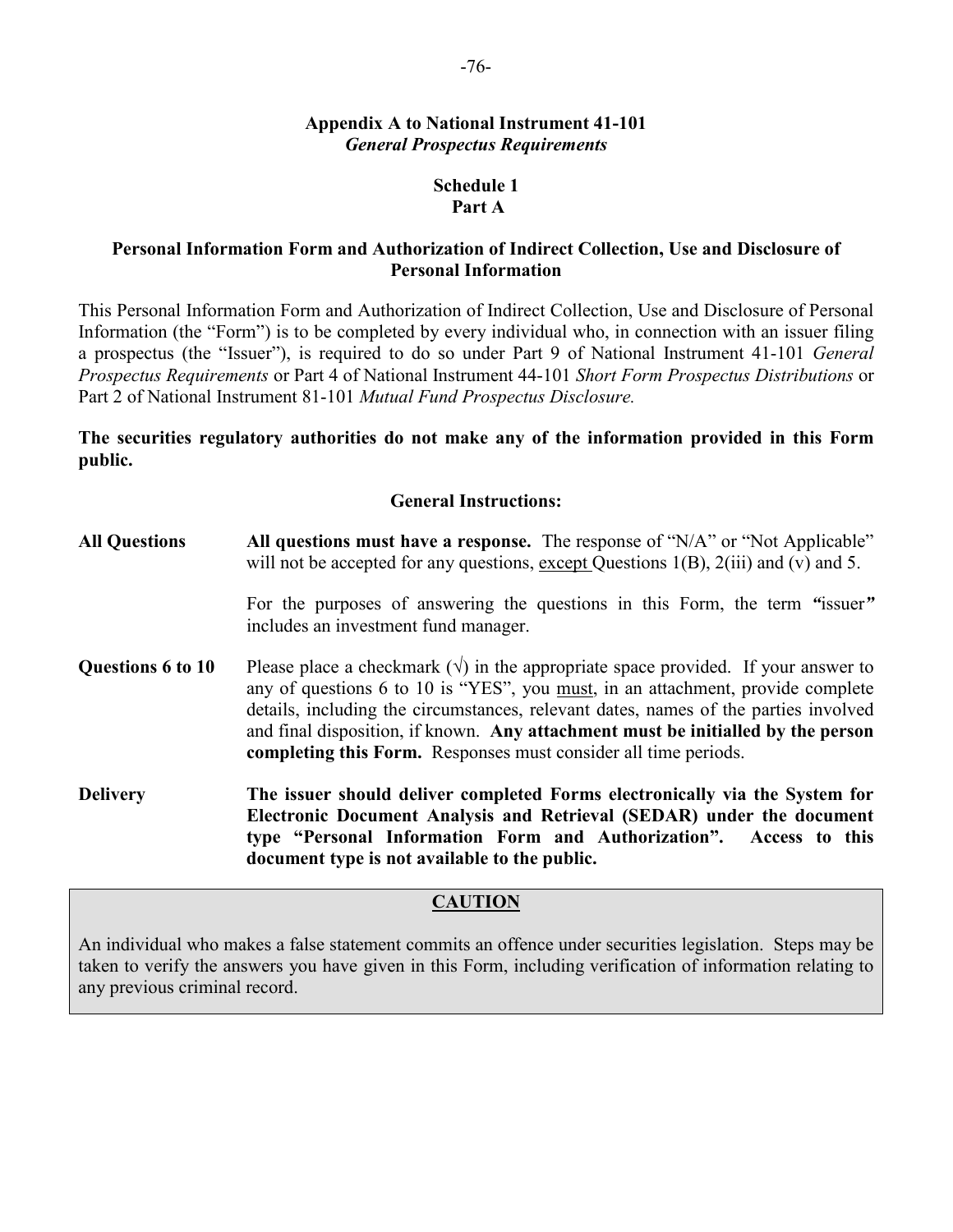## **DEFINITIONS**

## **"Offence"** An offence includes:

- (a) a summary conviction or indictable offence under the *Criminal Code* (Canada);
- (b) a quasi-criminal offence (for example under the *Income Tax Act* (Canada), the *Immigration Act*  (Canada) or the tax, immigration, drugs, firearms, money laundering or securities legislation of any Canadian or foreign jurisdiction);
- (c) a misdemeanour or felony under the criminal legislation of the United States of America, or any state or territory therein; or
- (d) an offence under the criminal legislation of any other foreign jurisdiction;

**GUIDANCE: If you have received a pardon under the** *Criminal Records Act* **(Canada) for an Offence that relates to fraud (including any type of fraudulent activity), misappropriation of money or other property, theft, forgery, falsification of books or documents or similar Offences, you must disclose the pardoned Offence in this Form. In such circumstances:**

- **(a) the appropriate written response would be "Yes, pardon granted on (date)"; and**
- **(b) you must provide complete details in an attachment to this Form.**

#### **"Proceedings"** means:

- (a) a civil or criminal proceeding or inquiry which is currently before a court;
- (b) a proceeding before an arbitrator or umpire or a person or group of persons authorized by law to make an inquiry and take evidence under oath in the matter;
- (c) a proceeding before a tribunal in the exercise of a statutory power of decision making where the tribunal is required by law to hold or afford the parties to the proceeding an opportunity for a hearing before making a decision; or
- (d) a proceeding before a self-regulatory entity authorized by law to regulate the operations and the standards of practice and business conduct of its members (including where applicable, issuers listed on a stock exchange) and individuals associated with those members and issuers, in which the self-regulatory entity is required under its by-laws, rules or policies to hold or afford the parties the opportunity to be heard before making a decision, but does not apply to a proceeding in which one or more persons are required to make an investigation and to make a report, with or without recommendations, if the report is for the information or advice of the person to whom it is made and does not in any way bind or limit that person in any decision the person may have the power to make;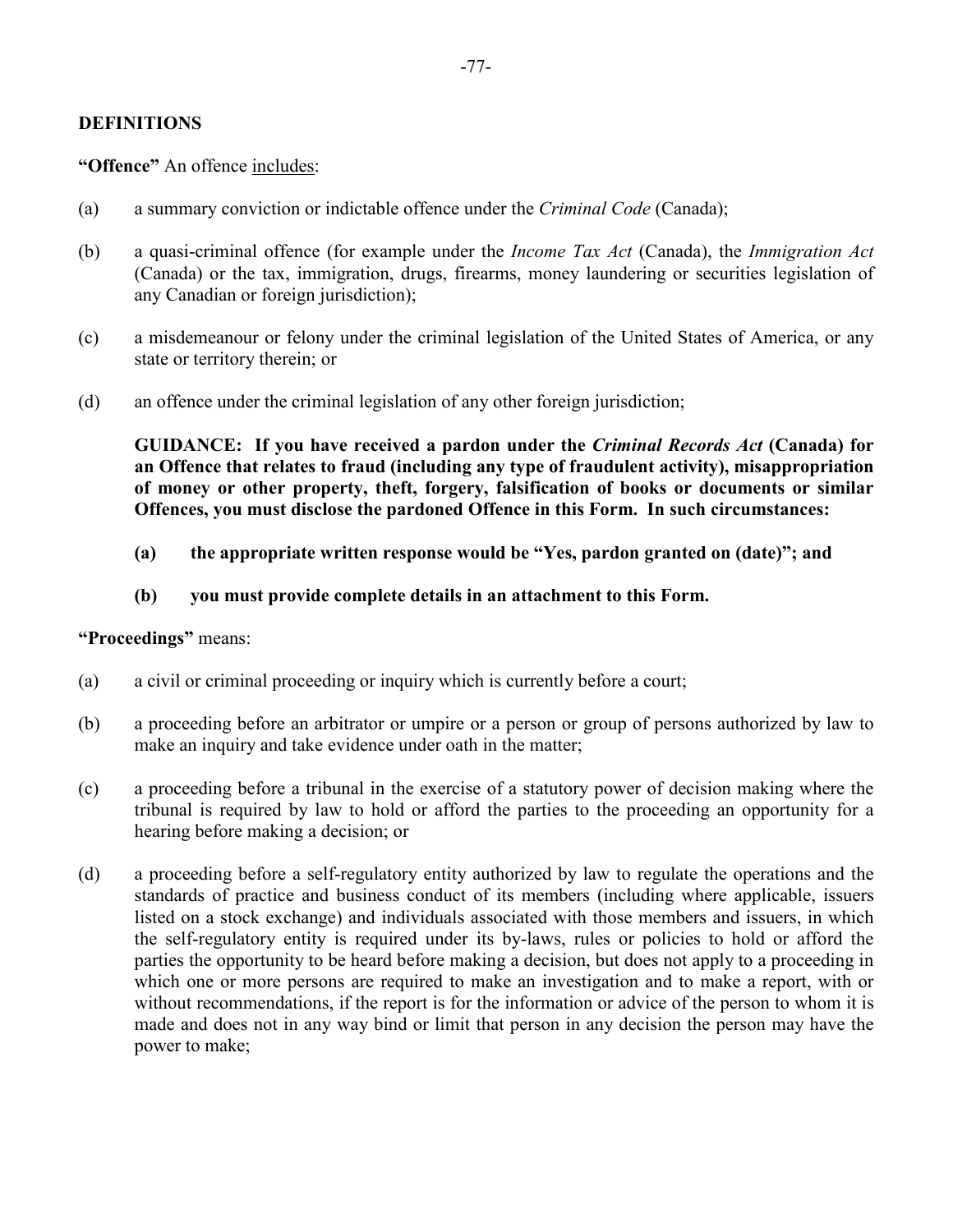**"securities regulatory authority" or "SRA"** means a body created by statute in any Canadian or foreign jurisdiction to administer securities law, regulation and policy (e.g. securities commission), but does not include an exchange or other self regulatory entity;

**"self regulatory entity" or "SRE"** means:

- (a) a stock, derivatives, commodities, futures or options exchange;
- (b) an association of investment, securities, mutual fund, commodities, or future dealers;
- (c) an association of investment counsel or portfolio managers;
- (d) an association of other professionals (e.g. legal, accounting, engineering); and
- (e) any other group, institution or self-regulatory organization, recognized by a securities regulatory authority, that is responsible for the enforcement of rules, policies, disciplines or codes under any applicable legislation, or considered an SRE in another country.

# **1. A. IDENTIFICATION OF INDIVIDUAL COMPLETING FORM**

| <b>LAST NAME(S)</b>                    |              | <b>FIRST NAME(S)</b>    |     |      | <b>FULL MIDDLE NAME(S)</b><br>(No initials. If none, please<br>state) |
|----------------------------------------|--------------|-------------------------|-----|------|-----------------------------------------------------------------------|
|                                        |              |                         |     |      |                                                                       |
| <b>NAME(S) MOST COMMONLY KNOWN BY:</b> |              |                         |     |      |                                                                       |
|                                        |              |                         |     |      |                                                                       |
| <b>NAME OF ISSUER</b>                  |              |                         |     |      |                                                                       |
|                                        |              |                         |     |      |                                                                       |
| <b>PRESENT or PROPOSED</b>             |              | <b>IF DIRECTOR/</b>     |     |      | <b>IF OFFICER - PROVIDE</b>                                           |
| <b>POSITION(S) WITH THE</b>            |              | <b>OFFICER DISCLOSE</b> |     |      | <b>TITLE</b>                                                          |
| ISSUER – check $(\forall)$ all         |              | <b>THE DATE ELECTED</b> |     |      | <b>IF OTHER - PROVIDE</b>                                             |
| positions below that are               |              | / APPOINTED             |     |      | <b>DETAILS</b>                                                        |
| applicable.                            | $(\sqrt{2})$ | <b>Month</b>            | Day | Year |                                                                       |
| Director                               |              |                         |     |      |                                                                       |
| Officer                                |              |                         |     |      |                                                                       |
| Other                                  |              |                         |     |      |                                                                       |

| <b>B.</b> | Other than the name given in Question 1A above, provide any   |           |             |           |    |
|-----------|---------------------------------------------------------------|-----------|-------------|-----------|----|
|           | legal names, assumed names or nicknames under which you       |           | <b>FROM</b> |           | TO |
|           | have carried on business or have otherwise been known,        |           |             |           |    |
|           | including information regarding any name change(s) resulting  |           |             |           |    |
|           | from marriage, divorce, court order or any other process. Use |           |             |           |    |
|           | an attachment if necessary.                                   |           |             |           |    |
|           |                                                               | <b>MM</b> | VV          | <b>MM</b> |    |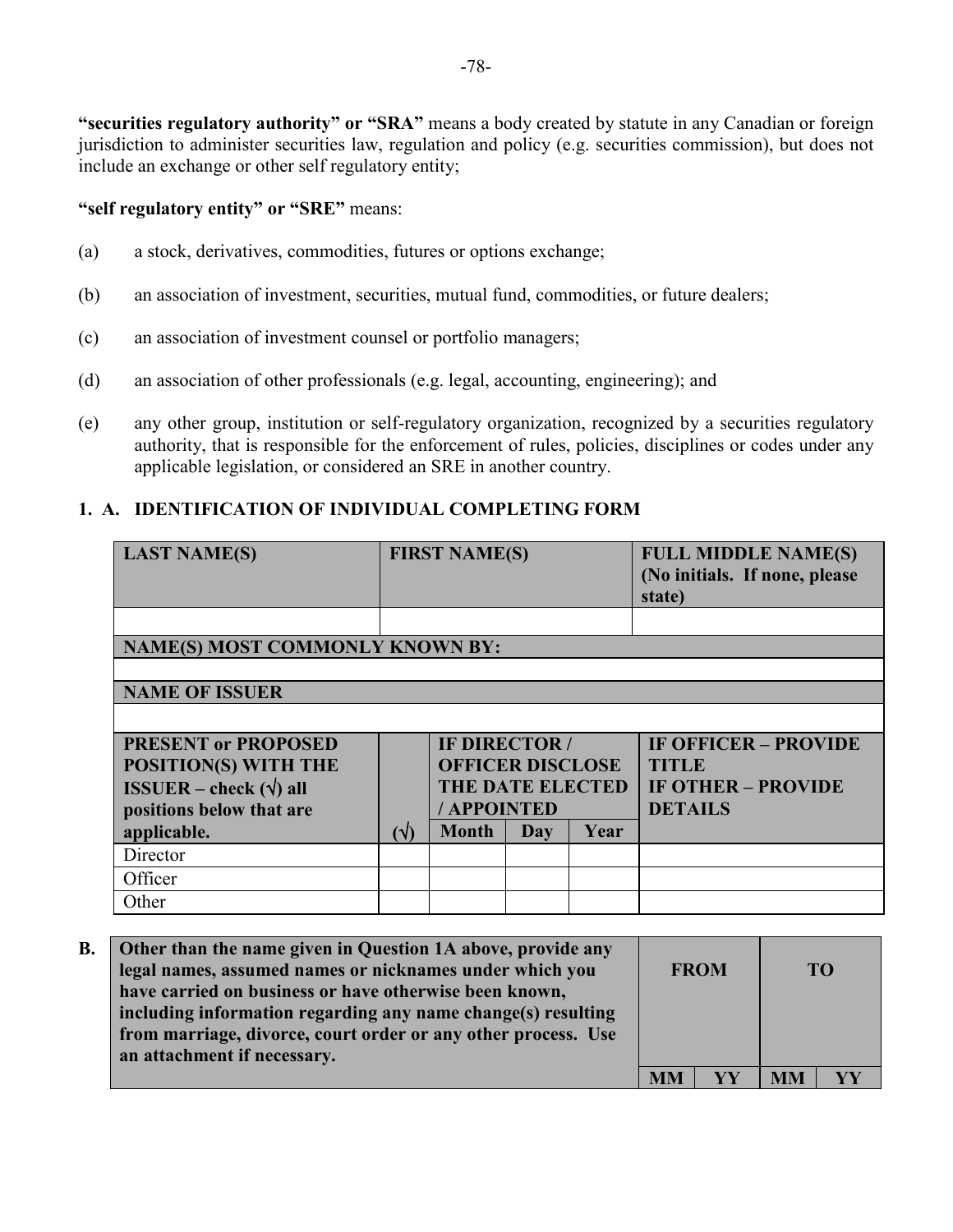| C. | <b>GENDER</b>                   |              | <b>DATE OF BIRTH</b> |      | <b>PLACE OF BIRTH</b>                |  |                                       |         |  |
|----|---------------------------------|--------------|----------------------|------|--------------------------------------|--|---------------------------------------|---------|--|
|    |                                 | <b>Month</b> | Day                  | Year | <b>City</b>                          |  | <b>Province/State</b>                 | Country |  |
|    | Male                            |              |                      |      |                                      |  |                                       |         |  |
|    | Female                          |              |                      |      |                                      |  |                                       |         |  |
| D. | <b>MARITAL</b><br><b>STATUS</b> |              | common-law           |      | <b>FULL NAME OF SPOUSE - include</b> |  | <b>OCCUPATION OF</b><br><b>SPOUSE</b> |         |  |
|    |                                 |              |                      |      |                                      |  |                                       |         |  |

|                    |  | <b>TELEPHONE AND FACSIMILE NUMBERS AND E-MAIL ADDRESS</b> |  |
|--------------------|--|-----------------------------------------------------------|--|
| <b>RESIDENTIAL</b> |  | <b>FACSIMILE</b>                                          |  |
| <b>BUSINESS</b>    |  | $E-MAIL*$                                                 |  |

\* Provide an email address that the regulator may use to contact you regarding this personal information form. This email address may be used to exchange personal information relating to you.

**F. RESIDENTIAL HISTORY – Provide all residential addresses for the past 10 YEARS starting with your current principal residential address. If you are unable to recall the complete residential address for a period, which is beyond five years from the date of completion of this Form, the municipality and province or state and country must be identified. The regulator reserves the right to require the full address.** 

| STREET ADDRESS, CITY, PROVINCE/STATE,<br><b>COUNTRY &amp; POSTAL/ZIP CODE</b> | <b>FROM</b> |           | TO <sub>1</sub> |  |  |           |  |    |
|-------------------------------------------------------------------------------|-------------|-----------|-----------------|--|--|-----------|--|----|
|                                                                               |             | <b>MM</b> | YY              |  |  | <b>MM</b> |  | VV |
|                                                                               |             |           |                 |  |  |           |  |    |
|                                                                               |             |           |                 |  |  |           |  |    |
|                                                                               |             |           |                 |  |  |           |  |    |
|                                                                               |             |           |                 |  |  |           |  |    |
|                                                                               |             |           |                 |  |  |           |  |    |

## **2. CITIZENSHIP**

|     |                                                                                            | <b>YES</b> | NO |
|-----|--------------------------------------------------------------------------------------------|------------|----|
|     | Are you a Canadian citizen?                                                                |            |    |
| (i) | Are you a person lawfully in Canada as an immigrant but are<br>not yet a Canadian citizen? |            |    |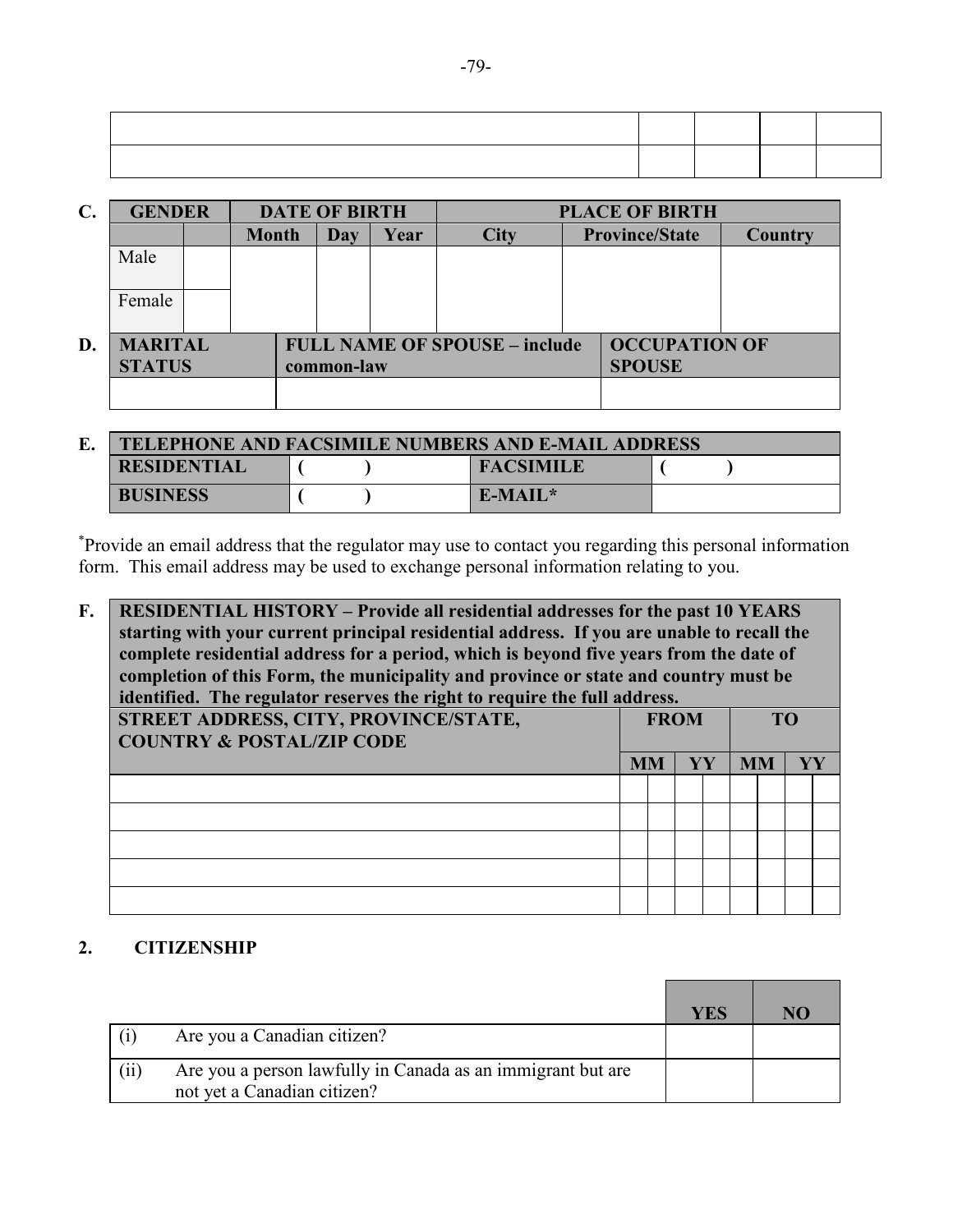| (iii) | If "Yes" to Question $2(ii)$ , the number of years of continuous<br>residence in Canada: |  |
|-------|------------------------------------------------------------------------------------------|--|
| (iv)  | Do you hold citizenship in any country other than Canada?                                |  |
| (v)   | If "Yes" to Question $2(iv)$ , the name of the country(ies):                             |  |

# **3. EMPLOYMENT HISTORY**

Provide your complete employment history for the **5 YEARS** immediately prior to the date of this Form starting with your current employment. Use an attachment if necessary. If you were unemployed during this period of time, state this and identify the period of unemployment.

| <b>EMPLOYER NAME</b> | <b>EMPLOYER</b><br><b>ADDRESS</b> | <b>POSITION</b><br><b>HELD</b> | <b>FROM</b> |    | TO        |    |
|----------------------|-----------------------------------|--------------------------------|-------------|----|-----------|----|
|                      |                                   |                                | <b>MM</b>   | YY | <b>MM</b> | YY |
|                      |                                   |                                |             |    |           |    |
|                      |                                   |                                |             |    |           |    |
|                      |                                   |                                |             |    |           |    |

## **4. INVOLVEMENT WITH ISSUERS**

|                                                                                                                                                 | <b>YES</b> | NO <sub>1</sub> |
|-------------------------------------------------------------------------------------------------------------------------------------------------|------------|-----------------|
| A. Are you or have you during the last 10 years ever been a director, officer,<br>promoter, insider or control person for any reporting issuer? |            |                 |

**B. If** *"***YES***"* **to 4A above, provide the names of each reporting issuer. State the position(s) held and the period(s) during which you held the position(s). Use an attachment if necessary.**

| <b>NAME OF</b>                    | POSITION(S) | <b>MARKET</b>    | <b>FROM</b><br>YY<br><b>MM</b> |  | T <sub>O</sub> |           |
|-----------------------------------|-------------|------------------|--------------------------------|--|----------------|-----------|
| <b>REPORTING</b><br><b>ISSUER</b> | <b>HELD</b> | <b>TRADED ON</b> |                                |  | <b>MM</b>      | <b>YY</b> |
|                                   |             |                  |                                |  |                |           |
|                                   |             |                  |                                |  |                |           |
|                                   |             |                  |                                |  |                |           |
|                                   |             |                  |                                |  |                |           |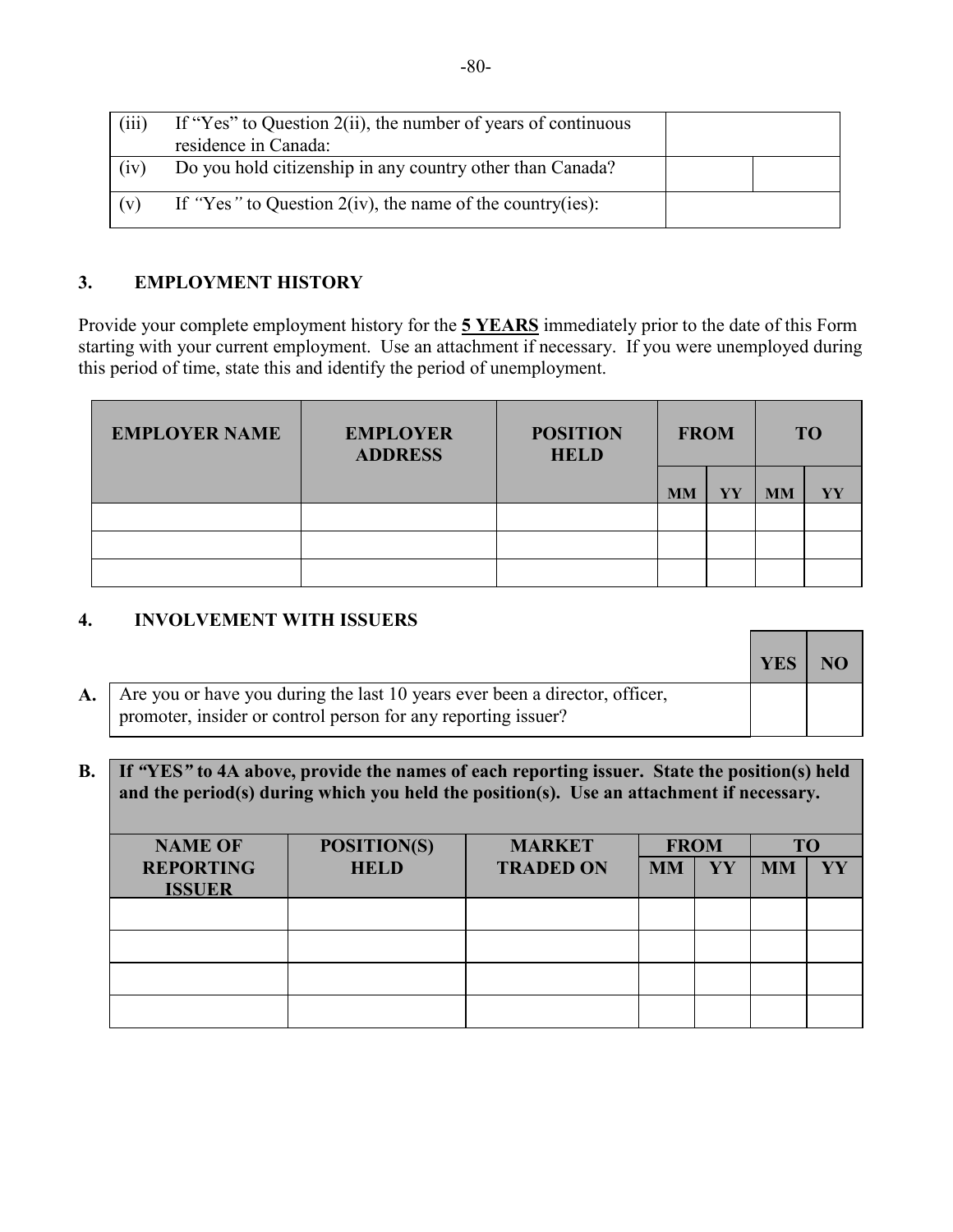**C.** While you were a director, officer or insider of an issuer, did any exchange or other self-regulatory entity ever refuse approval for listing or quotation of the issuer, including (i) a listing resulting from a business combination, reverse takeover or similar transaction involving the issuer that is regulated by an SRE or SRA, (ii) a backdoor listing or qualifying acquisition involving the issuer (as those terms are defined in the TSX Company Manual as amended from time to time) or (iii) a qualifying transaction, reverse takeover or change of business involving the issuer (as those terms are defined in the TSX Venture Corporate Finance Manual as amended from time to time)? If yes, attach full particulars.

# **5. EDUCATIONAL HISTORY**

**A. PROFESSIONAL DESIGNATION(S) – Identify any professional designation held and professional associations to which you belong, for example, Barrister & Solicitor, C.A., C.M.A., C.G.A., P.Eng., P.Geol., CFA, etc. and indicate which organization and the date the designations were granted.** 

| <b>PROFESSIONAL</b><br><b>DESIGNATION</b><br>and MEMBERSHIP<br><b>NUMBER</b> | <b>GRANTOR OF DESIGNATION</b><br>and CANADIAN or FOREIGN<br><b>JURISDICTION</b> | <b>DATE GRANTED</b> |    |
|------------------------------------------------------------------------------|---------------------------------------------------------------------------------|---------------------|----|
|                                                                              |                                                                                 | <b>MM</b>           | VV |
|                                                                              |                                                                                 |                     |    |
|                                                                              |                                                                                 |                     |    |
|                                                                              |                                                                                 |                     |    |

**Describe the current status of any designation and/or association (e.g. active, retired, nonpracticing, suspended)***.*

**B. Provide your post-secondary educational history starting with the most recent. SCHOOL LOCATION DEGREE OR DIPLOMA DATE OBTAINED**  $MM$  **DD YY**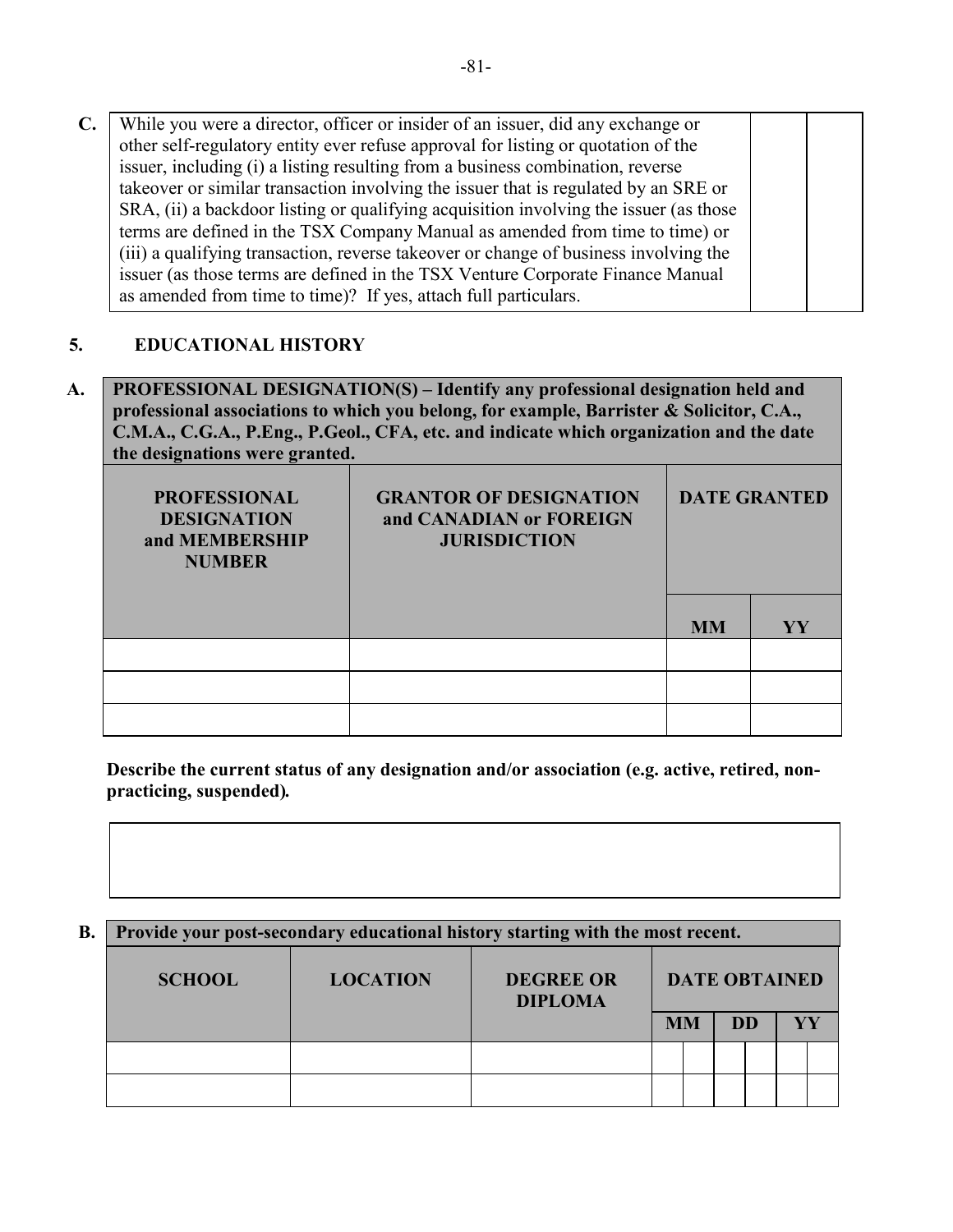**6. OFFENCES –** If you answer *"*YES*"* to any item in Question 6, you must provide complete details in an attachment. **If you have received a pardon under the Criminal Records Act (Canada) for an Offence that relates to fraud (including any type of fraudulent activity), misappropriation of money or other property, theft, forgery, falsification of books or documents or similar Offences, you must disclose the pardoned Offence in this Form.** 

|                                                                                                                    | <b>YES</b> |  |
|--------------------------------------------------------------------------------------------------------------------|------------|--|
| A.   Have you ever, in any Canadian or foreign jurisdiction, pled guilty to or been<br>found guilty of an Offence? |            |  |

**B.** Are you the subject of any current charge, indictment or proceeding for an Offence, in any Canadian or foreign jurisdiction?

|     | To the best of your knowledge, are you currently or have you ever been a<br>director, officer, promoter, insider, or control person of an issuer, in any<br>Canadian or foreign jurisdiction, at the time of events that resulted in the issuer: |  |
|-----|--------------------------------------------------------------------------------------------------------------------------------------------------------------------------------------------------------------------------------------------------|--|
| (i) | pleading guilty to or being found guilty of an Offence?                                                                                                                                                                                          |  |
| (i) | now being the subject of any charge, indictment or proceeding for an<br>alleged Offence?                                                                                                                                                         |  |

**7. BANKRUPTCY** – If you answer "YES" to any item in Question 7, you must provide complete details in an attachment and attach a copy of any discharge, release or other applicable document. You must answer "YES" or "NO" for EACH of (A), (B) and (C) below.

|              |                                                                                                                                                                                                                                                                                                                                                                                                               | YE. |  |
|--------------|---------------------------------------------------------------------------------------------------------------------------------------------------------------------------------------------------------------------------------------------------------------------------------------------------------------------------------------------------------------------------------------------------------------|-----|--|
| $\mathbf{A}$ | Have you, in any Canadian or foreign jurisdiction, within the past 10 years had<br>a petition in bankruptcy issued against you, made a voluntary assignment in<br>bankruptcy, made a proposal under any bankruptcy or insolvency legislation,<br>been subject to any proceeding, arrangement or compromise with creditors, or<br>had a receiver, receiver-manager or trustee appointed to manage your assets? |     |  |

| $\mathbf R$ |                                       |  |
|-------------|---------------------------------------|--|
|             | Are you now an undischarged bankrupt? |  |

| C. To the best of your knowledge, are you currently or have you ever been a    |  |
|--------------------------------------------------------------------------------|--|
| director, officer, promoter, insider, or control person of an issuer, in any   |  |
| Canadian or foreign jurisdiction, at the time of events, or for a period of 12 |  |
| months preceding the time of events, where the issuer:                         |  |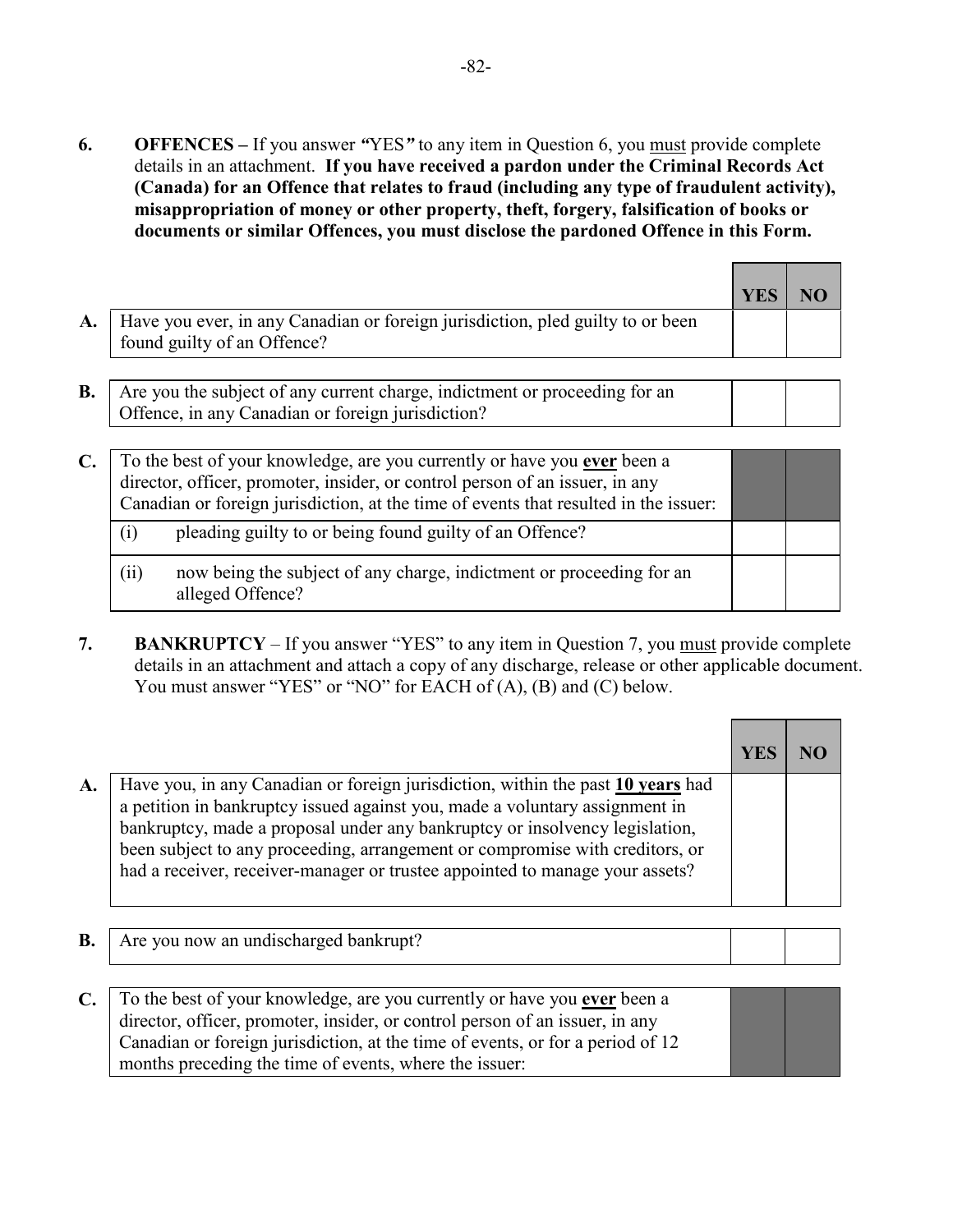|      | has made a petition in bankruptcy, a voluntary assignment in<br>bankruptcy, a proposal under any bankruptcy or insolvency legislation,<br>been subject to any proceeding, arrangement or compromise with<br>creditors or had a receiver, receiver-manager or trustee appointed to<br>manage the issuer's assets? |  |
|------|------------------------------------------------------------------------------------------------------------------------------------------------------------------------------------------------------------------------------------------------------------------------------------------------------------------|--|
|      |                                                                                                                                                                                                                                                                                                                  |  |
| (ii) | is now an undischarged bankrupt?                                                                                                                                                                                                                                                                                 |  |

**8. PROCEEDINGS** – If you answer "YES" to any item in Question 8, you must provide complete details in an attachment.

|    |                   |                                                                        | YE. |  |
|----|-------------------|------------------------------------------------------------------------|-----|--|
| A. |                   | <b>CURRENT PROCEEDINGS BY SECURITIES REGULATORY</b>                    |     |  |
|    |                   | <b>AUTHORITY OR SELF REGULATORY ENTITY. Are you now, in any</b>        |     |  |
|    |                   | Canadian or foreign jurisdiction, the subject of:                      |     |  |
|    | $\left( i\right)$ | a notice of hearing or similar notice issued by an SRA or SRE?         |     |  |
|    | (ii)              | a proceeding of or, to your knowledge, an investigation by, an SRA or  |     |  |
|    |                   | SRE?                                                                   |     |  |
|    | (iii)             | settlement discussions or negotiations for settlement of any nature or |     |  |
|    |                   | kind whatsoever with an SRA or SRE?                                    |     |  |

|       |                                                                                                                                                                                                                                                                                                                                     | YES | NO |
|-------|-------------------------------------------------------------------------------------------------------------------------------------------------------------------------------------------------------------------------------------------------------------------------------------------------------------------------------------|-----|----|
| В.    | <b>PRIOR PROCEEDINGS BY SECURITIES REGULATORY</b><br><b>AUTHORITY OR SELF REGULATORY ENTITY. Have you ever:</b>                                                                                                                                                                                                                     |     |    |
| (i)   | been reprimanded, suspended, fined, been the subject of an<br>administrative penalty, or been the subject of any proceedings of any<br>kind whatsoever, in any Canadian or foreign jurisdiction, by an SRA or<br>SRE?                                                                                                               |     |    |
| (ii)  | had a registration or licence for the trading of securities, exchange or<br>commodity futures contracts, real estate, insurance or mutual fund<br>products cancelled, refused, restricted or suspended by an SRA or SRE?                                                                                                            |     |    |
| (iii) | been prohibited or disqualified by an SRA or SRE under securities,<br>corporate or any other legislation from acting as a director or officer of a<br>reporting issuer or been prohibited or restricted by an SRA or SRE from<br>acting as a director, officer or employee of, or an agent or consultant to,<br>a reporting issuer? |     |    |
| (iv)  | had a cease trading or similar order issued against you or an order issued<br>against you by an SRA or SRE that denied you the right to use any<br>statutory prospectus or registration exemption?                                                                                                                                  |     |    |
| (v)   | had any other proceeding of any kind taken against you by an SRA or<br>SRE?                                                                                                                                                                                                                                                         |     |    |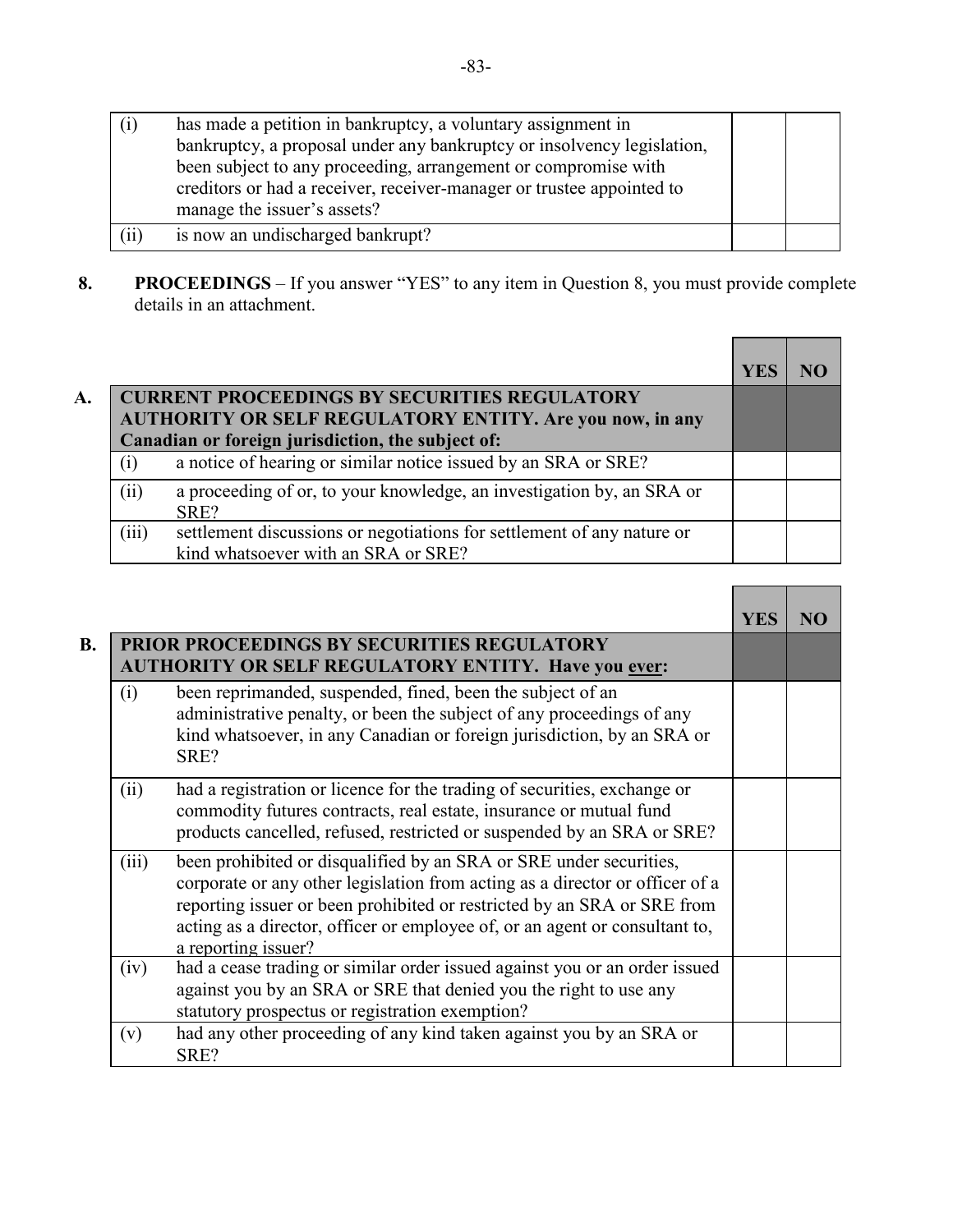| C. | <b>SETTLEMENT AGREEMENT(S)</b>                                                                                                                                                                                                                                                                                                                                                                                                                                                                                                                                                                |  |
|----|-----------------------------------------------------------------------------------------------------------------------------------------------------------------------------------------------------------------------------------------------------------------------------------------------------------------------------------------------------------------------------------------------------------------------------------------------------------------------------------------------------------------------------------------------------------------------------------------------|--|
|    | Have you ever entered into a settlement agreement with an SRA, SRE, attorney<br>general or comparable official or body, in any Canadian or foreign jurisdiction,<br>in a matter that involved actual or alleged fraud, theft, deceit, misrepresentation,<br>conspiracy, breach of trust, breach of fiduciary duty, insider trading,<br>unregistered trading in securities or exchange or commodity futures contracts,<br>illegal distributions, failure to disclose material facts or changes or similar<br>conduct, or any other settlement agreement with respect to any other violation of |  |
|    | securities legislation in a Canadian or foreign jurisdiction or the rules, by-laws<br>or policies of any SRE?                                                                                                                                                                                                                                                                                                                                                                                                                                                                                 |  |

**D. To the best of your knowledge, are you now or have you ever been a director, officer, promoter, insider, or control person of an issuer at the time of such event, in any Canadian or foreign jurisdiction, for which a securities regulatory authority or self regulatory entity has:** (i) refused, restricted, suspended or cancelled the registration or licensing of an issuer to trade securities, exchange or commodity futures contracts, or to sell or trade real estate, insurance or mutual fund products? (ii) issued a cease trade or similar order or imposed an administrative penalty of any nature or kind whatsoever against the issuer, other than an order for failure to file financial statements that was revoked within 30 days of its issuance? (iii) refused a receipt for a prospectus or other offering document, denied any application for listing or quotation or any other similar application, or issued an order that denied the issuer the right to use any statutory prospectus or registration exemptions? (iv) issued a notice of hearing, notice as to a proceeding or similar notice against the issuer? (v) commenced any other proceeding of any kind against the issuer, including a trading halt, suspension or delisting of the issuer, in connection with an alleged or actual contravention of an SRA's or SRE's rules, regulations, policies or other requirements, but excluding halts imposed (i) in the normal course for proper dissemination of information, or (ii) pursuant to a business combination, reverse takeover or similar transaction involving the issuer that is regulated by an SRE or SRA, including a qualifying transaction, reverse takeover or change of business involving the issuer (as those terms are defined in the TSX Venture Corporate Finance Manual as amended from time to time)? (vi) entered into a settlement agreement with the issuer in a matter that involved actual or alleged fraud, theft, deceit, misrepresentation, conspiracy, breach of trust, breach of fiduciary duty, insider trading, unregistered trading in securities or exchange or commodity futures

contracts, illegal distributions, failure to disclose material facts or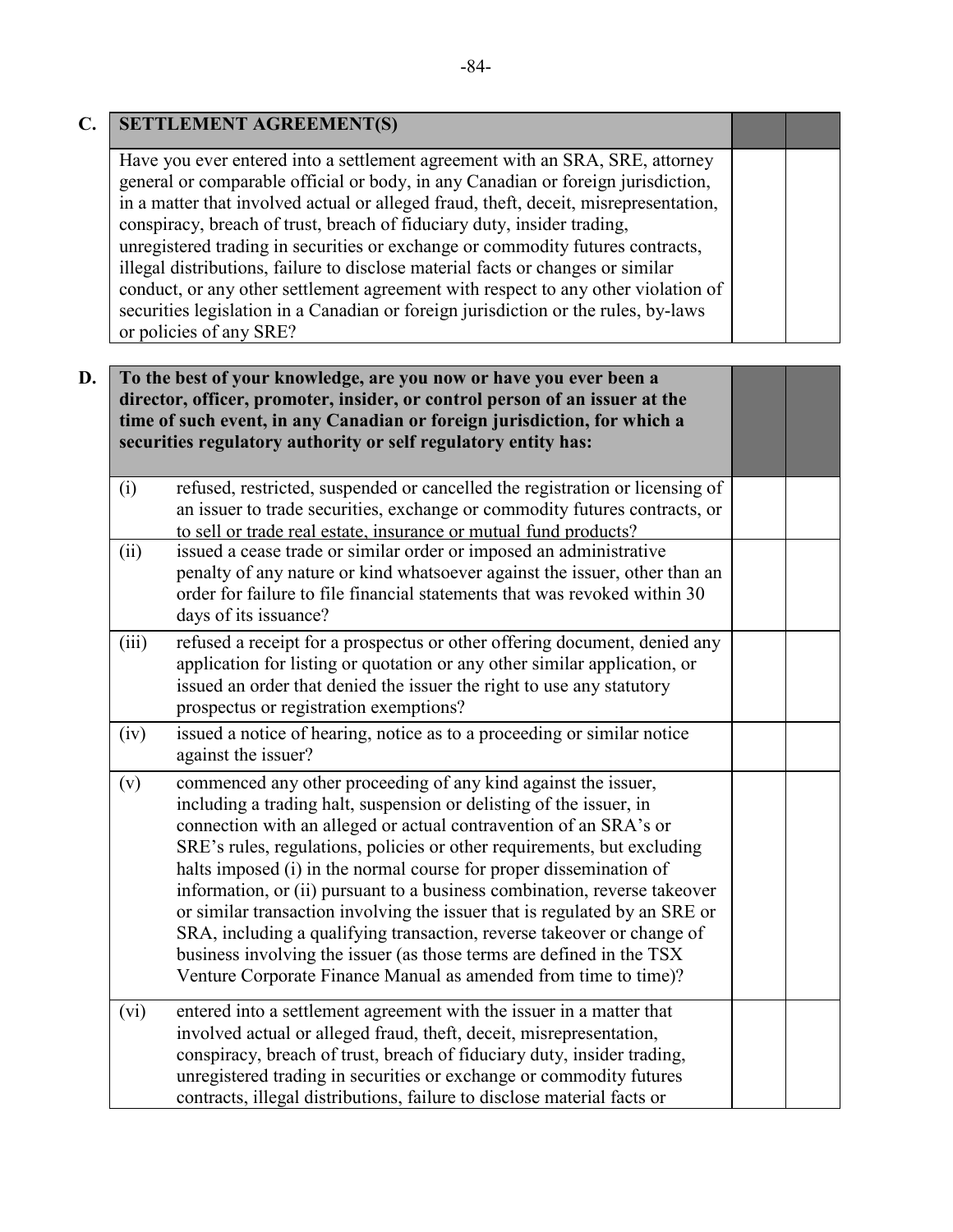| changes or similar conduct by the issuer, or any other violation of<br>securities legislation or the rules, by-laws or policies of an SRE? |  |
|--------------------------------------------------------------------------------------------------------------------------------------------|--|
|--------------------------------------------------------------------------------------------------------------------------------------------|--|

**9.** CIVIL PROCEEDINGS – If you answer "YES" to any item in Question 9, you must provide complete details in an attachment.

|    |                                                                                                                                                                                                                                                                                                                   | YES |  |
|----|-------------------------------------------------------------------------------------------------------------------------------------------------------------------------------------------------------------------------------------------------------------------------------------------------------------------|-----|--|
| A. | JUDGMENT, GARNISHMENT AND INJUNCTIONS                                                                                                                                                                                                                                                                             |     |  |
|    | Has a court in any Canadian or foreign jurisdiction:                                                                                                                                                                                                                                                              |     |  |
|    | rendered a judgment, ordered garnishment or issued an injunction or<br>(i)<br>similar ban (whether by consent or otherwise) against you in a claim                                                                                                                                                                |     |  |
|    | based in whole or in part on fraud, theft, deceit, misrepresentation,<br>conspiracy, breach of trust, breach of fiduciary duty, insider trading,                                                                                                                                                                  |     |  |
|    | unregistered trading, illegal distributions, failure to disclose material<br>facts or changes, or allegations of similar conduct?                                                                                                                                                                                 |     |  |
|    | rendered a judgment, ordered garnishment or issued an injunction or<br>(ii)<br>similar ban (whether by consent or otherwise) against an issuer, of which<br>you are currently or have ever been a director, officer, promoter, insider<br>or control person in a claim based in whole or in part on fraud, theft, |     |  |
|    | deceit, misrepresentation, conspiracy, breach of trust, breach of fiduciary<br>duty, insider trading, unregistered trading, illegal distributions, failure to<br>disclose material facts or changes, or allegations of similar conduct?                                                                           |     |  |

# **B. CURRENT CLAIMS**

|      | Are you now subject, in any Canadian or foreign jurisdiction, to a claim      |  |
|------|-------------------------------------------------------------------------------|--|
|      | that is based in whole or in part on actual or alleged fraud, theft, deceit,  |  |
|      | misrepresentation, conspiracy, breach of trust, breach of fiduciary duty,     |  |
|      | insider trading, unregistered trading, illegal distributions, failure to      |  |
|      | disclose material facts or changes, or allegations of similar conduct?        |  |
| (11) | To the best of your knowledge, are you currently or have you ever been        |  |
|      | a director, officer, promoter, insider or control person of an issuer that is |  |
|      | now subject, in any Canadian or foreign jurisdiction, to a claim that is      |  |
|      | based in whole or in part on actual or alleged fraud, theft, deceit,          |  |
|      | misrepresentation, conspiracy, breach of trust, breach of fiduciary duty,     |  |
|      | insider trading, unregistered trading, illegal distributions, failure to      |  |
|      | disclose material facts or changes, or allegations of similar conduct?        |  |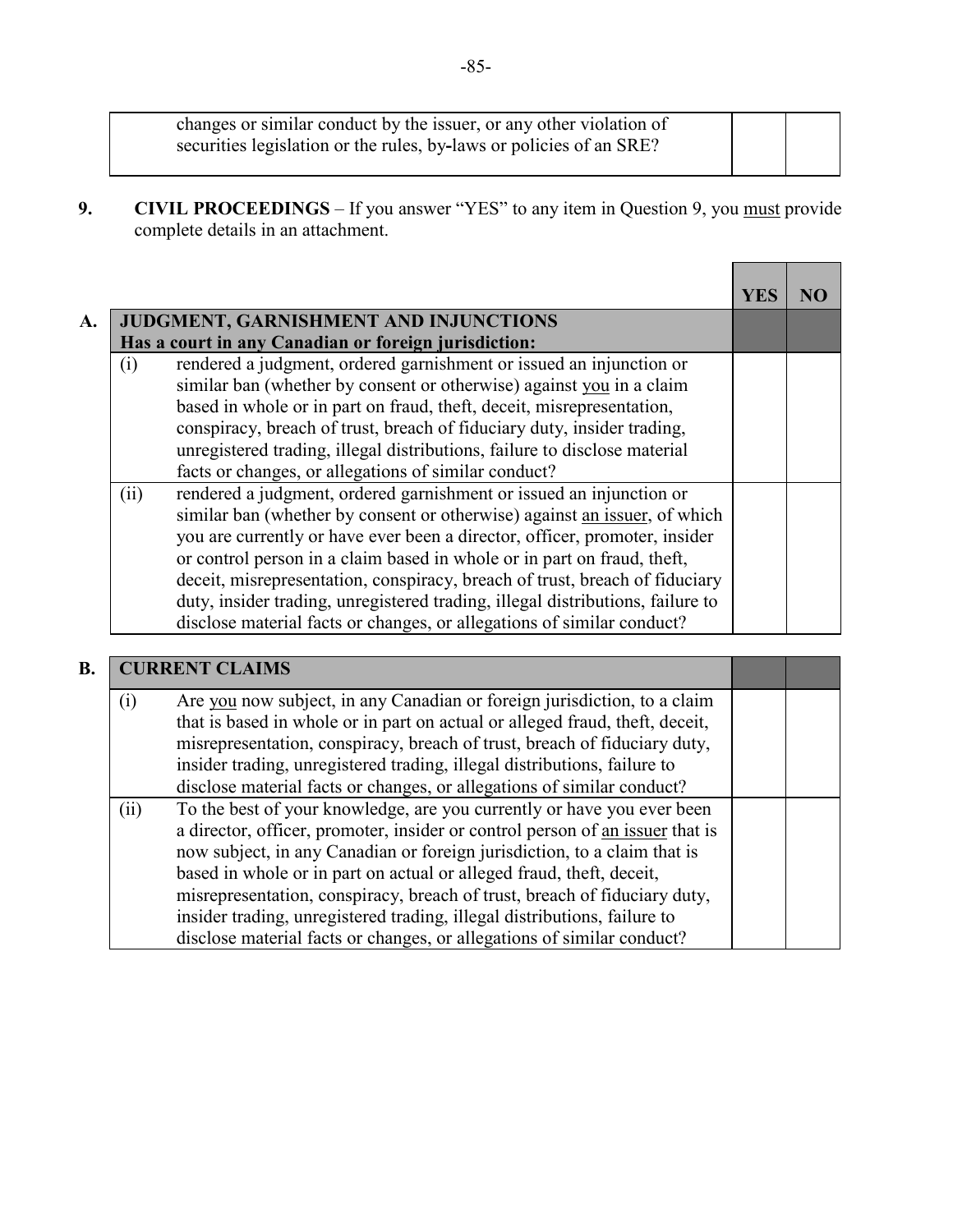|  |                                                                                                                                                               | <b>SETTLEMENT AGREEMENT</b>                                                   |  |
|--|---------------------------------------------------------------------------------------------------------------------------------------------------------------|-------------------------------------------------------------------------------|--|
|  | (i)                                                                                                                                                           | Have you ever entered into a settlement agreement, in any Canadian or         |  |
|  |                                                                                                                                                               | foreign jurisdiction, in a civil action that involved actual or alleged       |  |
|  |                                                                                                                                                               | fraud, theft, deceit, misrepresentation, conspiracy, breach of trust, breach  |  |
|  |                                                                                                                                                               | of fiduciary duty, insider trading, unregistered trading, illegal             |  |
|  | distributions, failure to disclose material facts or changes, or allegations                                                                                  |                                                                               |  |
|  |                                                                                                                                                               | of similar conduct?                                                           |  |
|  | (ii)                                                                                                                                                          | To the best of your knowledge, are you currently or have you ever been        |  |
|  |                                                                                                                                                               | a director, officer, promoter, insider or control person of an issuer that    |  |
|  |                                                                                                                                                               | has entered into a settlement agreement, in any Canadian or foreign           |  |
|  |                                                                                                                                                               | jurisdiction, in a civil action that involved actual or alleged fraud, theft, |  |
|  | deceit, misrepresentation, conspiracy, breach of trust, breach of fiduciary<br>duty, insider trading, unregistered trading, illegal distributions, failure to |                                                                               |  |
|  |                                                                                                                                                               |                                                                               |  |
|  |                                                                                                                                                               | disclose material facts or changes, or allegations of similar conduct?        |  |

# **10. INVOLVEMENT WITH OTHER ENTITIES**

| . |                                                                                  |            |    |
|---|----------------------------------------------------------------------------------|------------|----|
|   |                                                                                  | <b>YES</b> | NΩ |
|   | A.   Has your employment in a sales, investment or advisory capacity with any    |            |    |
|   | employer engaged in the sale of real estate, insurance or mutual funds ever been |            |    |
|   | suspended or terminated for cause? If yes, attach full particulars.              |            |    |

| <b>B.</b>   Has your employment with a firm or company registered under the securities |  |
|----------------------------------------------------------------------------------------|--|
| laws of any Canadian or foreign jurisdiction as a securities dealer, broker,           |  |
| investment advisor or underwriter, ever been suspended or terminated for               |  |
| cause? If yes, attach full particulars.                                                |  |

| <b>C.</b>   Has your employment as an officer of an issuer ever been suspended or |  |
|-----------------------------------------------------------------------------------|--|
| terminated for cause? If yes, attach full particulars.                            |  |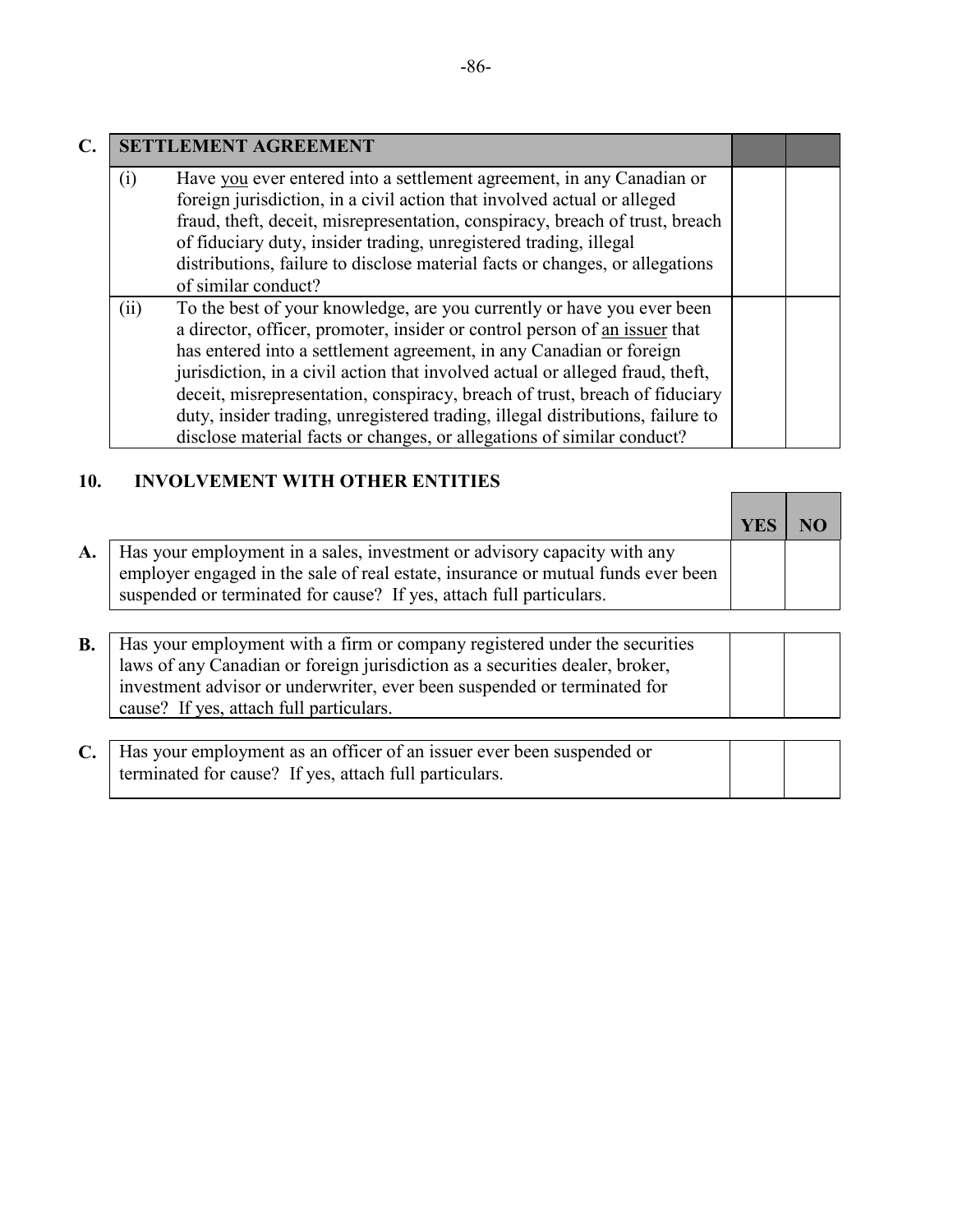## **Schedule 1 Part B**

# **CERTIFICATE AND CONSENT**

I, hereby certify that: (Please Print – Name of Individual)

- (a) I have read and understand the questions, cautions, acknowledgement and consent in the personal information form to which this certificate and consent is attached or of which this certificate and consent forms a part (the *"***Form***"*), and the answers I have given to the questions in the Form and in any attachments to it are correct, except where stated to be answered to the best of my knowledge, in which case I believe the answers to be correct;
- (b) I have been provided with and have read and understand the Personal Information Collection Policy (the *"***Personal Information Collection Policy***"*) in Schedule 2 of Appendix A to National Instrument 41-101 *General Prospectus Requirements* (*"***NI 41-101***"*);
- (c) I consent to the collection, use and disclosure by a regulator or a securities regulatory authority listed in Schedule 3 of Appendix A to NI 41-101 (collectively the *"***regulators***"*) of the information in the Form and to the collection, use and disclosure by the regulators of further personal information in accordance with the Personal Information Collection Policy including the collection, use and disclosure by the regulators of the information in the Form in respect of the prospectus filings of the Issuer and the prospectus filings of any other issuer in a situation where I am or will be:
	- (i) a director, executive officer or promoter of the other issuer,
	- (ii) a director or executive officer of a promoter of the other issuer, if the promoter is not an individual, or
	- (iii) where the other issuer is an investment fund, a director or executive officer of the investment fund manager; and
- (d) I am aware that I am providing the Form to the regulators and I understand that I am under the jurisdiction of the regulators to which I submit the Form, and that it is a breach of securities legislation to provide false or misleading information to the regulators, whenever the Form is provided in respect of the prospectus filings of the Issuer or the prospectus filings of any other issuer of which I am or will be a director, executive officer or promoter.

# **Date [within 30 days of the date of the preliminary prospectus]**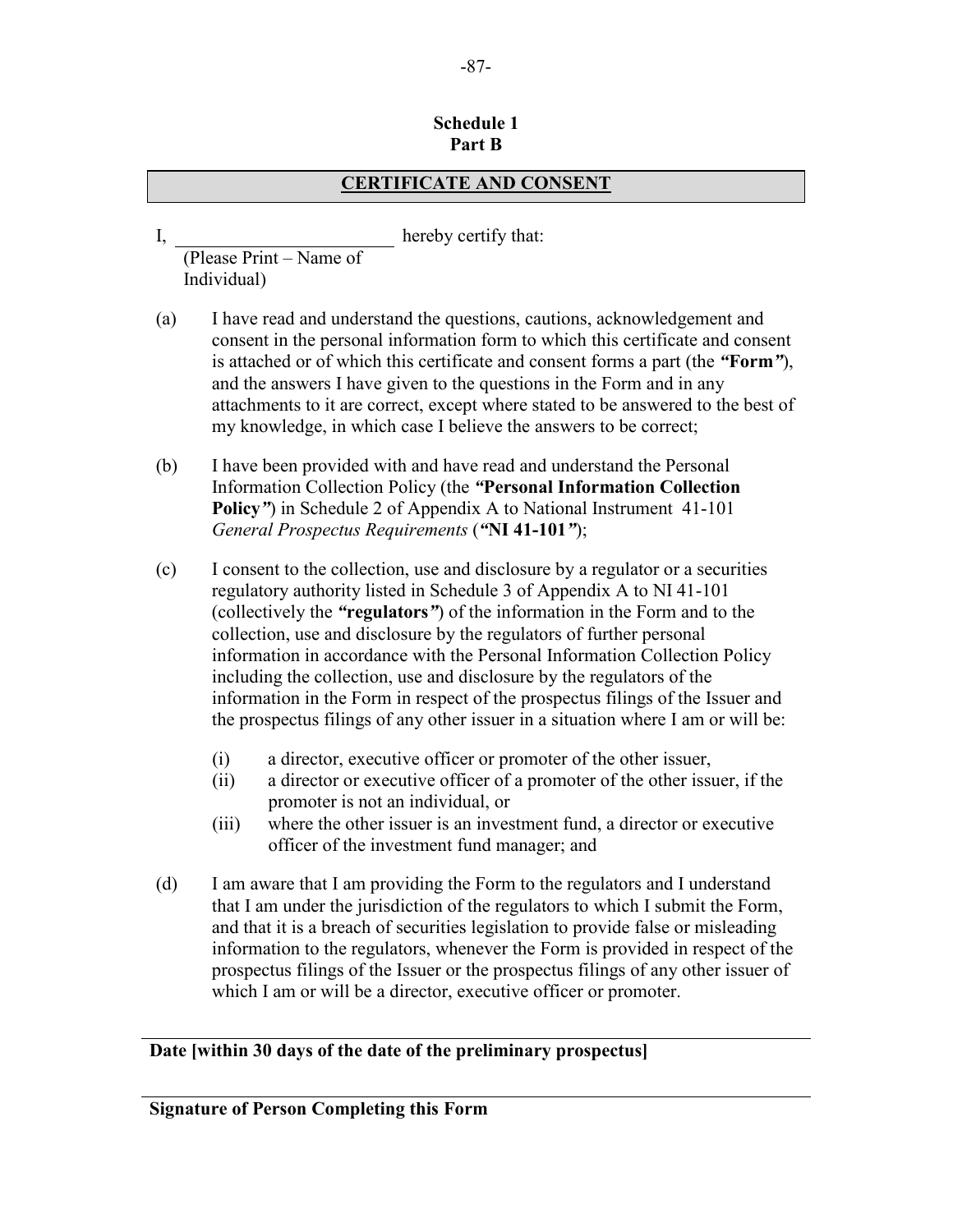## **Appendix A to National Instrument 41-101** *General Prospectus Requirements*

#### **Personal Information Form and Authorization of Indirect Collection, Use and Disclosure of Personal Information**

#### **Schedule 2**

#### **Personal Information Collection Policy**

The regulators and securities regulatory authorities (the *"***regulators***"*) listed in Schedule 3 of Appendix A to National Instrument 41-101 *General Prospectus Requirements* (*"***NI 41-101***"*) collect the personal information in the personal information form as this term is defined in NI 41-101 (the *"***Personal Information Form***"*), under the authority granted to them under provincial and territorial securities legislation. Under securities legislation, the regulators do not make any of the information provided in the Personal Information Form public.

The regulators collect the personal information in the Personal Information Form for the purpose of enabling the regulators to administer and enforce provincial and territorial securities legislation, including those provisions that require or permit the regulators to refuse to issue a receipt for a prospectus if it appears to the regulators that the past conduct of management or promoters of the Issuer affords reasonable grounds for belief that the business of the Issuer will not be conducted with integrity and in the best interests of its securityholders.

You understand that by signing the certificate and consent in the Personal Information Form, you are consenting to the Issuer submitting your personal information in the Personal Information Form (the **"Information"**) to the regulators and to the collection and use by the regulators of the Information, as well as any other information that may be necessary to administer and enforce provincial and territorial securities legislation. This may include the collection of information from law enforcement agencies, other government or non-governmental regulatory authorities, self-regulatory organizations, exchanges, and quotation and trade reporting systems in order to conduct background checks, verify the Information and perform investigations and conduct enforcement proceedings as required to ensure compliance with provincial and territorial securities legislation. Your consent also extends to the collection, use and disclosure of the Information as described above in respect of other prospectus filings of the Issuer and the prospectus filings of any other issuer in a situation where you are or will be:

- (a) a director, executive officer or promoter of the other issuer,
- (b) a director or executive officer of a promoter of the other issuer, if the promoter is not an individual, or
- (c) where the other issuer is an investment fund, a director or executive officer of the investment fund manager.

You understand that the Issuer is required to deliver the Information to the regulators because the Issuer has filed a prospectus under provincial and territorial securities legislation. You also understand that you have a right to be informed of the existence of personal information about you that is kept by regulators,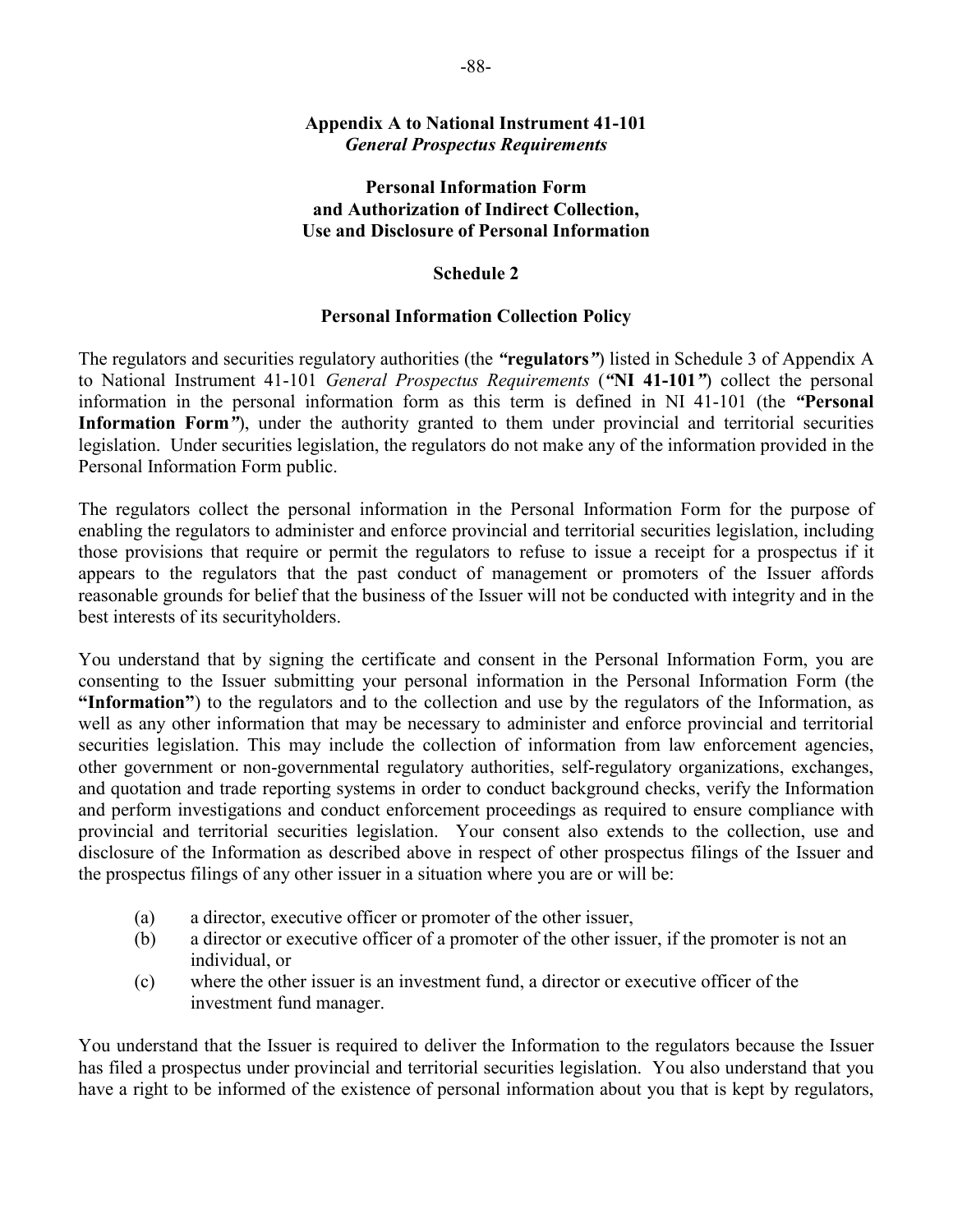that you have the right to request access to that information, and that you have the right to request that such information be corrected, subject to the applicable provisions of the freedom of information and protection of privacy legislation adopted by each province and territory.

You also understand and agree that the Information the regulators collect about you may also be disclosed, as permitted by law, where its use and disclosure is for the purposes described above. The regulators may also use a third party to process the Information, but when this happens, the third party will be carefully selected and obligated to comply with the limited use restrictions described above and with provincial and federal privacy legislation.

**Warning:** It is an offence to submit information that, in a material respect and at the time and in the light of the circumstances in which it is submitted, is misleading or untrue.

## **Questions**

If you have any questions about the collection, use, and disclosure of the information you provide to the regulators, you may contact the regulator in the jurisdiction in which the required information is filed, at the address or telephone number listed in Schedule 3.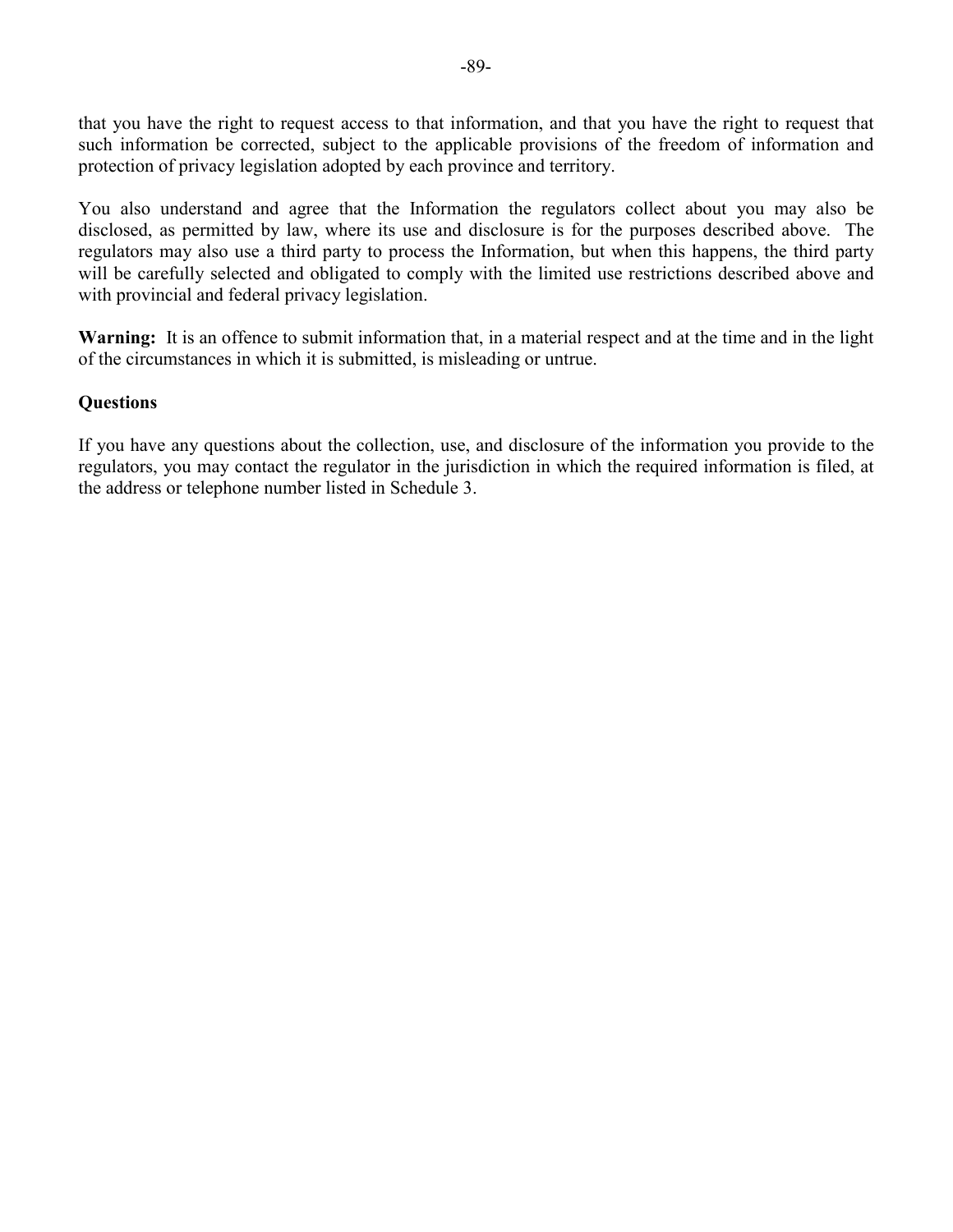# **Appendix A to National Instrument 41-101** *General Prospectus Requirements*

## **Personal Information Form and Authorization of Indirect Collection, Use and Disclosure of Personal Information**

## **Schedule 3**

# **Regulators and Securities Regulatory Authorities**

| <b>Local Jurisdiction</b> | Regulator                                                                                                                                                                                                                                                                                                          |
|---------------------------|--------------------------------------------------------------------------------------------------------------------------------------------------------------------------------------------------------------------------------------------------------------------------------------------------------------------|
| Alberta                   | Securities Review Officer<br><b>Alberta Securities Commission</b><br>Suite $600$ , $250 - 5$ <sup>th</sup> Street S.W.<br>Calgary, Alberta T2P 0R4<br>Telephone: (403) 297-6454<br>E-mail: inquiries@seccom.ab.ca<br>www.albertasecurities.com                                                                     |
| British Columbia          | Review Officer<br><b>British Columbia Securities Commission</b><br>P.O. Box 10142 Pacific Centre<br>701 West Georgia Street<br>Vancouver, British Columbia V7Y 1L2<br>Telephone: (604) 899-6854<br>Toll Free within British Columbia and Alberta: (800) 373-6393<br>E-mail: inquiries@bcsc.bc.ca<br>www.bcsc.bc.ca |
| Manitoba                  | Director, Corporate Finance<br>The Manitoba Securities Commission<br>500-400 St. Mary Avenue<br>Winnipeg, Manitoba R3C 4K5<br>Telephone: (204) 945-2548<br>E-mail: securities@gov.mb.ca<br>www.msc.gov.mb.ca                                                                                                       |
| New Brunswick             | Director Corporate Finance and Chief Financial Officer<br>New Brunswick Securities Commission<br>85 Charlotte Street, Suite 300<br>Saint John, New Brunswick E2L 2J2<br>Telephone: (506) 658-3060<br>Fax: (506) 658-3059<br>E-mail: information@nbsc-cvmnb.ca                                                      |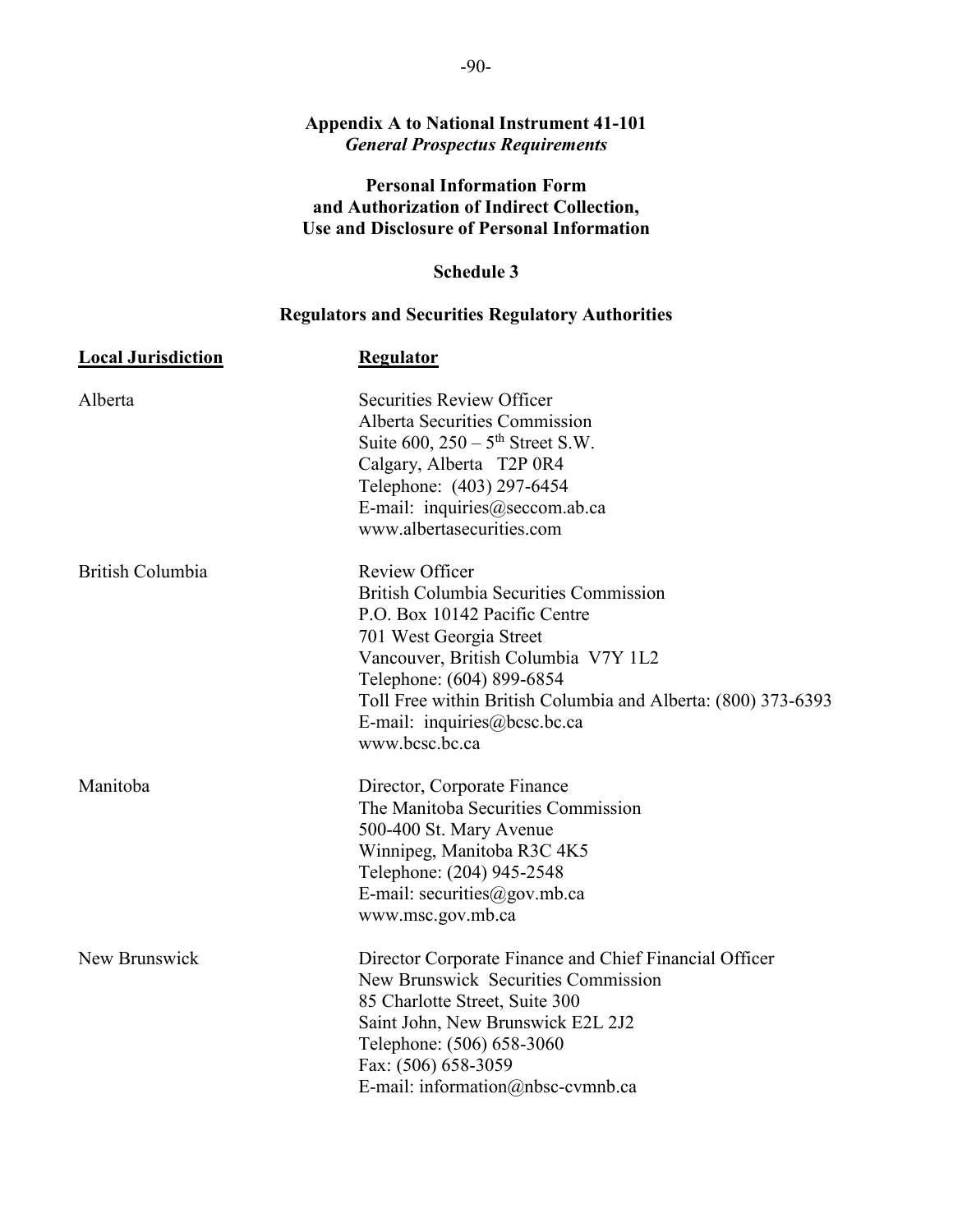| Newfoundland and Labrador | Director of Securities<br>Department of Government Services and Lands<br>P.O. Box 8700<br>West Block, 2nd Floor, Confederation Building<br>St. John's, Newfoundland A1B 4J6<br>Telephone: (709) 729-4189<br>www.gov.nf.ca/gsl/cca/s                        |
|---------------------------|------------------------------------------------------------------------------------------------------------------------------------------------------------------------------------------------------------------------------------------------------------|
| Northwest Territories     | Superintendent of Securities<br>Department of Justice<br>Government of the Northwest Territories<br>P.O. Box 1320,<br>Yellowknife, Northwest Territories X1A 2L9<br>Telephone: (867) 873-7490<br>www.justice.gov.nt.ca/SecuritiesRegistry                  |
| Nova Scotia               | Deputy Director<br>Compliance and Enforcement Division<br>Nova Scotia Securities Commission<br>P.O. Box 458<br>Halifax, Nova Scotia B3J 2P8<br>Telephone: (902) 424-5354<br>www.gov.ns.ca/nssc                                                             |
| Nunavut                   | Superintendent of Securities<br>Government of Nunavut<br><b>Legal Registries Division</b><br>P.O. Box $1000 -$ Station 570<br>Iqaluit, Nunavut X0A 0H0<br>Telephone: (867) 975-6590                                                                        |
| Ontario                   | Administrative Assistant to the Director of Corporate Finance<br><b>Ontario Securities Commission</b><br>19th Floor, 20 Queen Street West<br>Toronto, Ontario M5H 2S8<br>Telephone: (416) 597-0681<br>E-mail: Inquiries@osc.gov.on.ca<br>www.osc.gov.on.ca |
| Prince Edward Island      | Superintendent of Securities<br>Government of Prince Edward Island<br>95 Rochford Street, P.O. Box 2000, 4th Floor<br>Charlottetown, Prince Edward Island C1A 7N8<br>Telephone: (902) 368-4550<br>www.gov.pe.ca/securities                                 |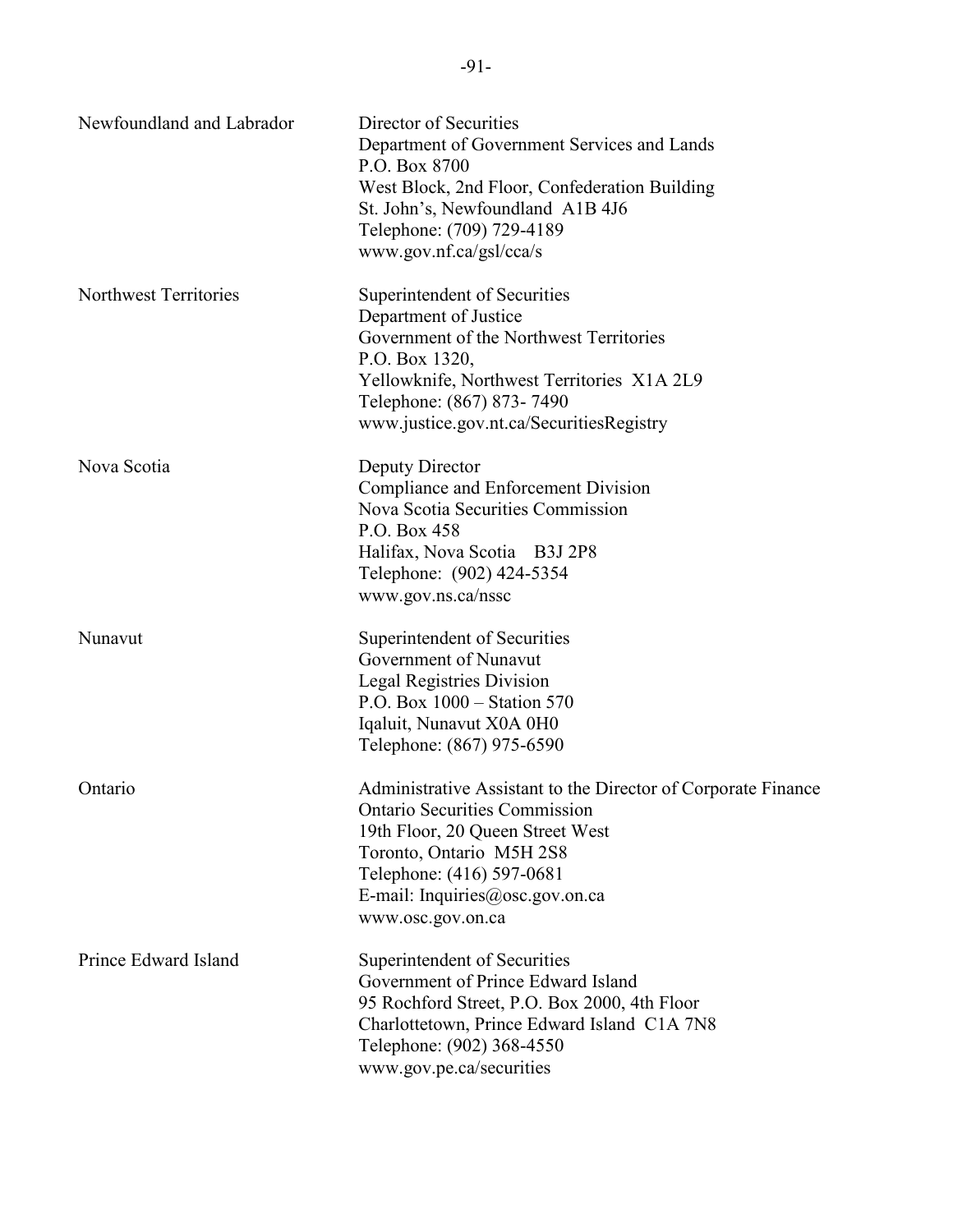| Québec       | Autorité des marchés financiers<br><b>Stock Exchange Tower</b><br>P.O. Box 246, 22nd Floor<br>800 Victoria Square<br>Montréal, Québec H4Z 1G3<br>Attention: Responsable de l'accès à l'information<br>Telephone: (514) 395-0337<br>Toll Free in Québec: (877) 525-0337<br>www.lautorite.qc.ca |
|--------------|-----------------------------------------------------------------------------------------------------------------------------------------------------------------------------------------------------------------------------------------------------------------------------------------------|
| Saskatchewan | Director<br>Financial and Consumer Affairs Authority of Saskatchewan<br>Suite 601, 1919 Saskatchewan Drive<br>Regina, Saskatchewan S4P 4H2<br>Telephone: (306) 787-5842<br>www.fcaa.gov.sk.ca                                                                                                 |
| Yukon        | Superintendent of Securities<br>Office of the Yukon Superintendent of Securities<br>Department of Community Services<br>307 Black Street, Whitehorse, Yukon, Y1A 2N1<br>Phone: 867-667-5466, Fax 867-393-6251                                                                                 |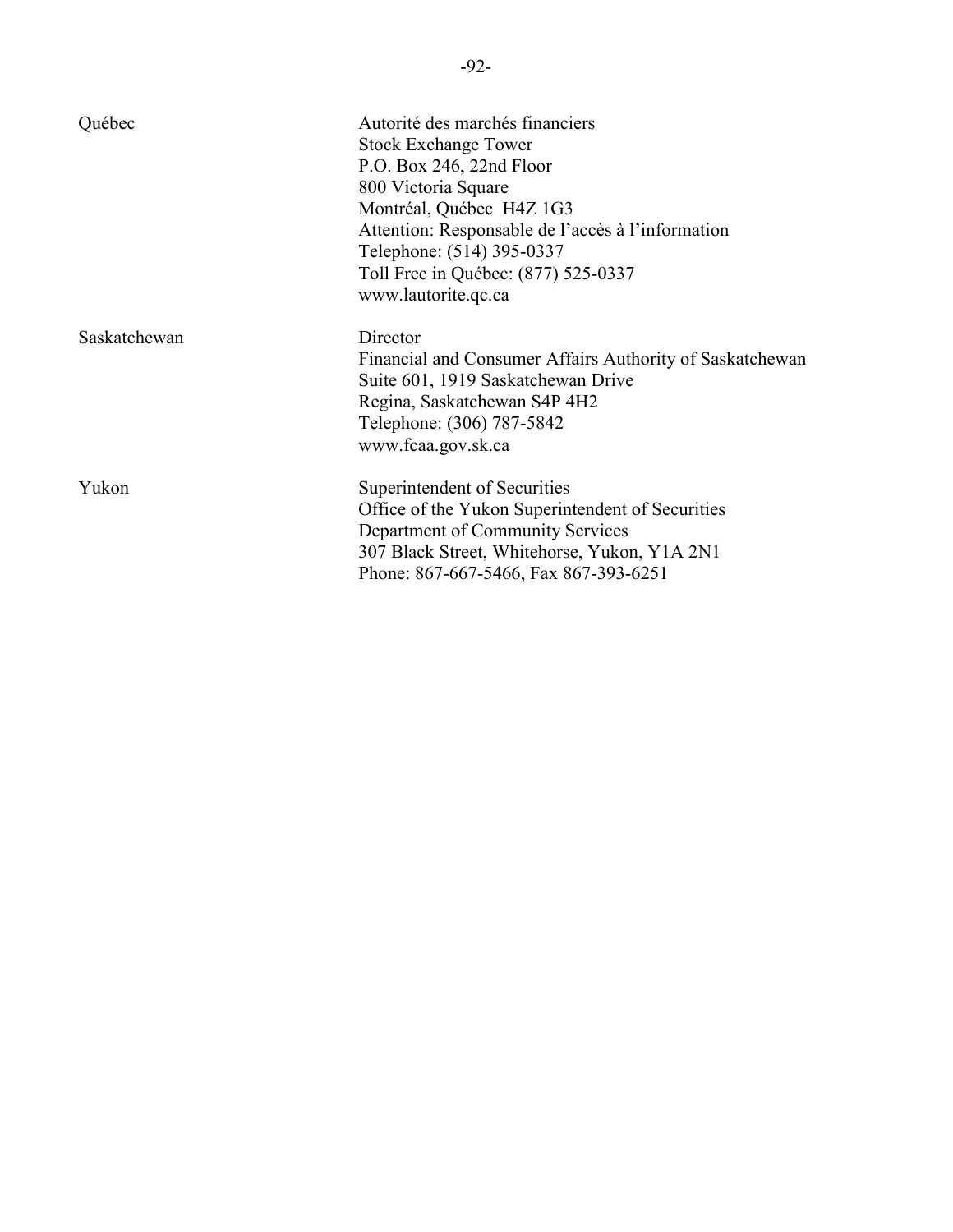## **Appendix B to National Instrument 41-101** *General Prospectus Requirements*

### **Issuer Form of Submission to Jurisdiction and Appointment of Agent for Service of Process**

\_\_\_\_\_\_\_\_\_\_\_\_\_\_\_\_\_\_\_\_\_\_\_\_\_\_\_\_\_\_\_\_\_\_\_\_\_\_\_\_\_\_\_\_\_\_\_\_\_\_\_\_\_\_\_\_\_\_\_\_\_\_\_\_\_\_\_\_\_\_\_\_\_\_\_\_\_\_\_

\_\_\_\_\_\_\_\_\_\_\_\_\_\_\_\_\_\_\_\_\_\_\_\_\_\_\_\_\_\_\_\_\_\_\_\_\_\_\_\_\_\_\_\_\_\_\_\_\_\_\_\_\_\_\_\_\_\_\_\_\_\_\_\_\_\_\_\_\_\_\_\_\_\_\_\_\_\_\_

\_\_\_\_\_\_\_\_\_\_\_\_\_\_\_\_\_\_\_\_\_\_\_\_\_\_\_\_\_\_\_\_\_\_\_\_\_\_\_\_\_\_\_\_\_\_\_\_\_\_\_\_\_\_\_\_\_\_\_\_\_\_\_\_\_\_\_\_\_\_\_\_\_\_\_\_\_\_\_

\_\_\_\_\_\_\_\_\_\_\_\_\_\_\_\_\_\_\_\_\_\_\_\_\_\_\_\_\_\_\_\_\_\_\_\_\_\_\_\_\_\_\_\_\_\_\_\_\_\_\_\_\_\_\_\_\_\_\_\_\_\_\_\_\_\_\_\_\_\_\_\_\_\_\_\_\_\_\_

\_\_\_\_\_\_\_\_\_\_\_\_\_\_\_\_\_\_\_\_\_\_\_\_\_\_\_\_\_\_\_\_\_\_\_\_\_\_\_\_\_\_\_\_\_\_\_\_\_\_\_\_\_\_\_\_\_\_\_\_\_\_\_\_\_\_\_\_\_\_\_\_\_\_\_\_\_\_\_

- 1. Name of issuer (the "Issuer"):
- 2. Jurisdiction of incorporation, or equivalent, of Issuer:
- 3. Address of principal place of business of Issuer:
- 4. Description of securities (the "Securities"):
- 5. Date of the prospectus (the "Prospectus") under which the Securities are offered:
- 6. Name of agent for service of process (the "Agent"):
- 7. Address for service of process of Agent in Canada (the address may be anywhere in Canada):
- 8. The Issuer designates and appoints the Agent at the address of the Agent stated above as its agent upon whom may be served any notice, pleading, subpoena, summons or other process in any action, investigation or administrative, criminal, quasi-criminal, penal or other proceeding (the "Proceeding") arising out of, relating to or concerning the distribution of the Securities made or purported to be made under the Prospectus or the obligations of the Issuer as a reporting issuer, and irrevocably waives any right to raise as a defence in any such Proceeding any alleged lack of jurisdiction to bring such Proceeding.
- 9. The Issuer irrevocably and unconditionally submits to the non-exclusive jurisdiction of
	- (a) the judicial, quasi-judicial and administrative tribunals of each of the provinces [and territories] of Canada in which the securities are distributed under the Prospectus; and
	- (b) any administrative proceeding in any such province [or territory],

in any Proceeding arising out of or related to or concerning the distribution of the Securities made or purported to be made under the Prospectus or the obligations of the issuer as a reporting issuer.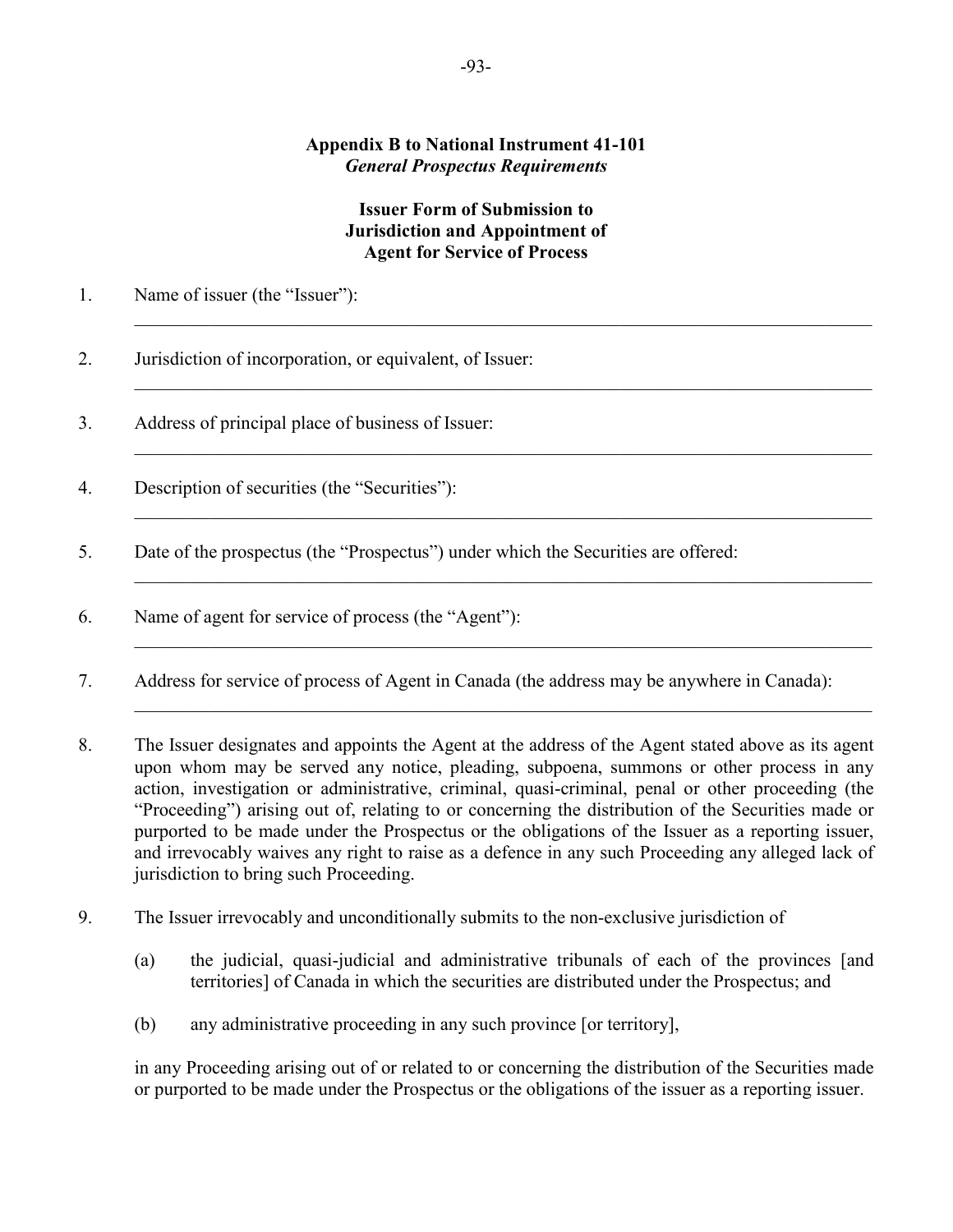- 10. Until six years after it has ceased to be a reporting issuer in any Canadian province or territory, the Issuer shall file a new submission to jurisdiction and appointment of agent for service of process in this form at least 30 days before termination of this submission to jurisdiction and appointment of agent for service of process.
- 11. Until six years after it has ceased to be a reporting issuer in any Canadian province or territory, the Issuer shall file an amended submission to jurisdiction and appointment of agent for service of process at least 30 days before any change in the name or above address of the Agent.
- 12. This submission to jurisdiction and appointment of agent for service of process shall be governed by and construed in accordance with the laws of [insert province or territory of above address of Agent].

Dated:

Signature of Issuer

\_\_\_\_\_\_\_\_\_\_\_\_\_\_\_\_\_\_\_\_\_\_\_\_\_\_\_\_\_\_\_\_\_\_\_\_\_\_\_ Print name and title of signing officer of Issuer

# AGENT

The undersigned accepts the appointment as agent for service of process of [insert name of Issuer] under the terms and conditions of the appointment of agent for service of process stated above.

Dated:

Signature of Agent

\_\_\_\_\_\_\_\_\_\_\_\_\_\_\_\_\_\_\_\_\_\_\_\_\_\_\_\_\_\_\_\_\_\_\_\_\_\_\_ Print name of person signing and, if Agent is not an individual, the title of the person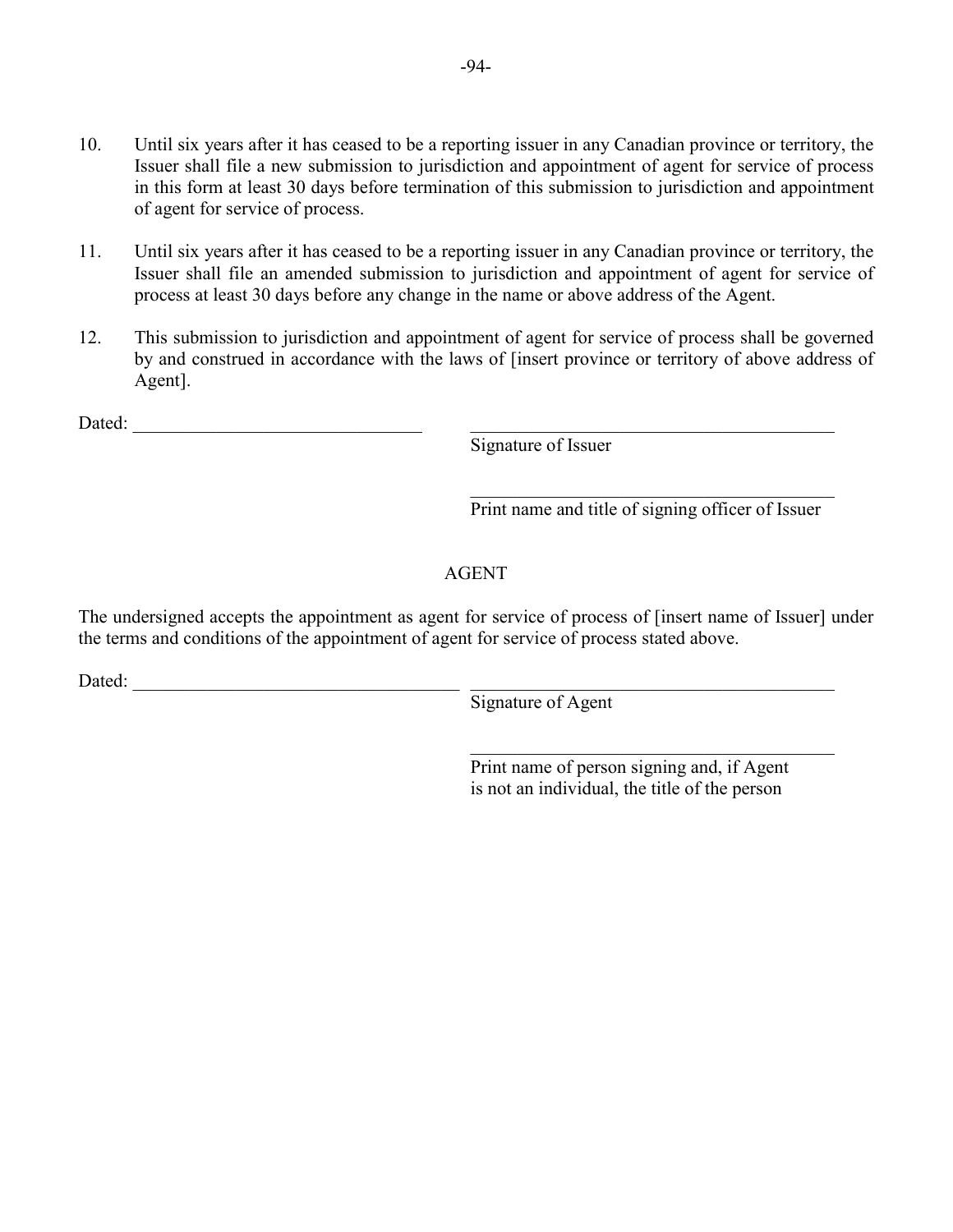#### **Appendix C to National Instrument 41-101** *General Prospectus Requirements*

#### **Non-Issuer Form of Submission to Jurisdiction and Appointment of Agent for Service of Process**

\_\_\_\_\_\_\_\_\_\_\_\_\_\_\_\_\_\_\_\_\_\_\_\_\_\_\_\_\_\_\_\_\_\_\_\_\_\_\_\_\_\_\_\_\_\_\_\_\_\_\_\_\_\_\_\_\_\_\_\_\_\_\_\_\_\_\_\_\_\_\_\_\_\_\_\_\_\_\_

\_\_\_\_\_\_\_\_\_\_\_\_\_\_\_ \_\_\_\_\_\_\_\_\_\_\_\_\_\_\_\_\_\_\_\_\_\_\_\_\_\_\_\_\_\_\_\_\_\_\_\_\_\_\_\_\_\_\_\_\_\_\_\_\_\_\_\_\_\_\_\_\_\_\_\_\_\_\_

\_\_\_\_\_\_\_\_\_\_\_\_\_\_\_\_\_\_\_\_\_\_\_\_\_\_\_\_\_\_\_\_\_\_\_\_\_\_\_\_\_\_\_\_\_\_\_\_\_\_\_\_\_\_\_\_\_\_\_\_\_\_\_\_\_\_\_\_\_\_\_\_\_\_\_\_\_\_\_

- 1. Name of issuer (the "Issuer"):
- 2. Jurisdiction of incorporation, or equivalent, of Issuer:
- 3. Address of principal place of business of Issuer:
- 4. Description of securities (the "Securities"):
- 5. Date of the prospectus (the "Prospectus") under which the Securities are offered:
- 6. Name of person filing this form (the "Filing Person"):
- 7. Filing Person's relationship to Issuer:
- 8. Jurisdiction of incorporation, or equivalent, of Filing Person, if applicable, or jurisdiction of residence of Filing Person:

\_\_\_\_\_\_\_\_\_\_\_\_\_\_\_\_\_\_\_\_\_\_\_\_\_\_\_\_\_\_\_\_\_\_\_\_\_\_\_\_\_\_\_\_\_\_\_\_\_\_\_\_\_\_\_\_\_\_\_\_\_\_\_\_\_\_\_\_\_\_\_\_\_\_\_\_\_\_\_

\_\_\_\_\_\_\_\_\_\_\_\_\_\_\_\_\_\_\_\_\_\_\_\_\_\_\_\_\_\_\_\_\_\_\_\_\_\_\_\_\_\_\_\_\_\_\_\_\_\_\_\_\_\_\_\_\_\_\_\_\_\_\_\_\_\_\_\_\_\_\_\_\_\_\_\_\_\_\_

\_\_\_\_\_\_\_\_\_\_\_\_\_\_\_\_\_\_\_\_\_\_\_\_\_\_\_\_\_\_\_\_\_\_\_\_\_\_\_\_\_\_\_\_\_\_\_\_\_\_\_\_\_\_\_\_\_\_\_\_\_\_\_\_\_\_\_\_\_\_\_\_\_\_\_\_\_\_\_

- 9. Address of principal place of business of Filing Person:
- 10. Name of agent for service of process (the "Agent"):
- 11. Address for service of process of Agent in Canada (the address may be anywhere in Canada):
- 12. The Filing Person designates and appoints the Agent at the address of the Agent stated above as its agent upon whom may be served any notice, pleading, subpoena, summons or other process in any action, investigation or administrative, criminal, quasi-criminal, penal or other proceeding (the "Proceeding") arising out of, relating to or concerning the distribution of the Securities made or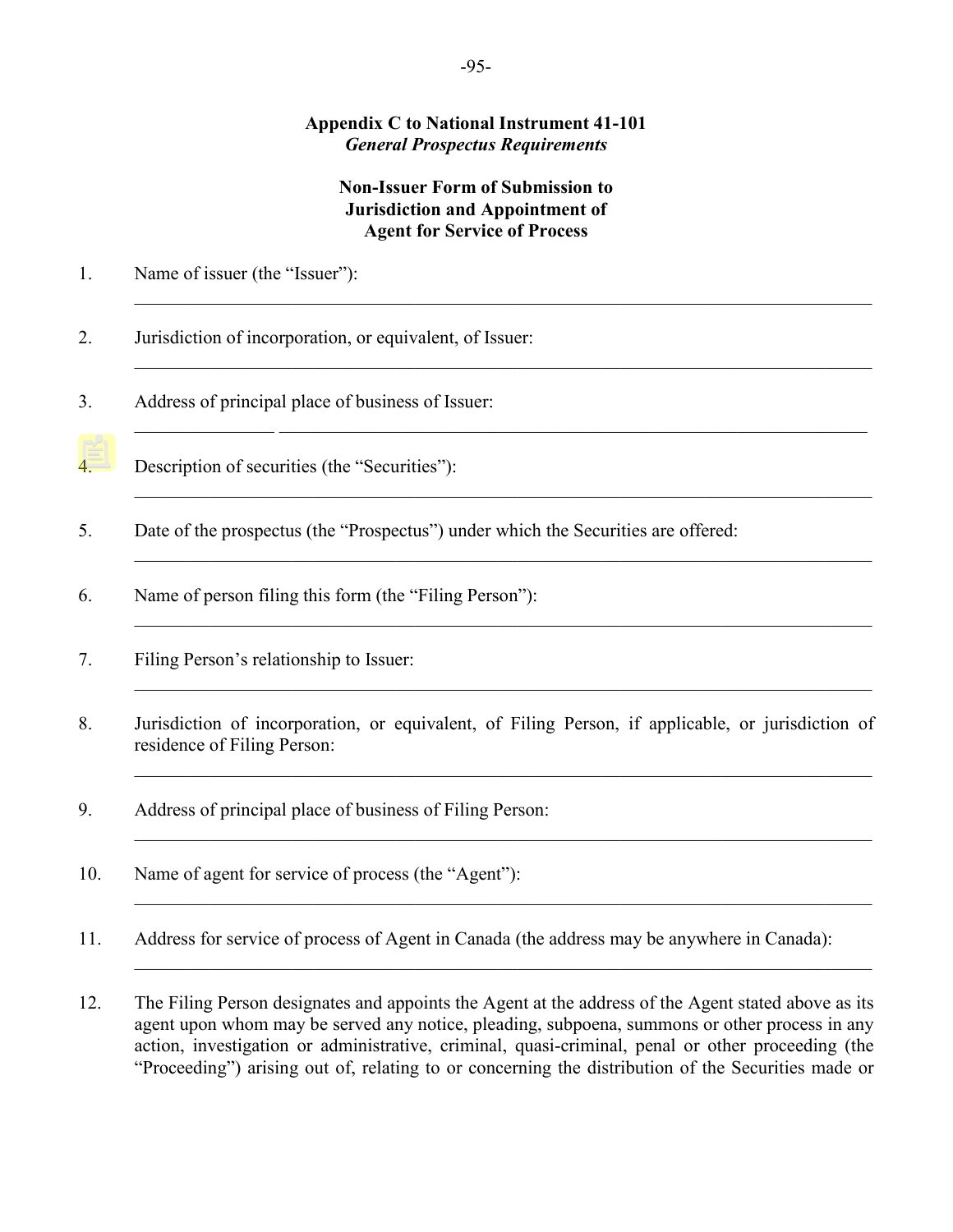purported to be made under the Prospectus, and irrevocably waives any right to raise as a defence in any such Proceeding any alleged lack of jurisdiction to bring the Proceeding.

- 13. The Filing Person irrevocably and unconditionally submits to the non-exclusive jurisdiction of
	- (a) the judicial, quasi-judicial and administrative tribunals of each of the provinces [and territories] of Canada in which the securities are distributed under the Prospectus; and
	- (b) any administrative proceeding in any such province [or territory],

in any Proceeding arising out of or related to or concerning the distribution of the Securities made or purported to be made under the Prospectus.

- 14. Until six years after completion of the distribution of the Securities made under the Prospectus, the Filing Person shall file a new submission to jurisdiction and appointment of agent for service of process in this form at least 30 days before termination of this submission to jurisdiction and appointment of agent for service of process.
- 15. Until six years after completion of the distribution of the Securities under the Prospectus, the Filing Person shall file an amended submission to jurisdiction and appointment of agent for service of process at least 30 days before a change in the name or above address of the Agent.
- 16. This submission to jurisdiction and appointment of agent for service of process shall be governed by and construed in accordance with the laws of [insert province or territory of above address of Agent].

Dated:

Signature of Filing Person

\_\_\_\_\_\_\_\_\_\_\_\_\_\_\_\_\_\_\_\_\_\_\_\_\_\_\_\_\_\_\_\_\_\_\_\_\_\_\_\_ Print name of person signing and, if the Filing Person is not an individual, the title of the person

# AGENT

The undersigned accepts the appointment as agent for service of process of [insert name of Filing Person] under the terms and conditions of the appointment of agent for service of process stated above.

Dated:

Signature of Agent

Print name of person signing and, if Agent is not an individual, the title of the person

\_\_\_\_\_\_\_\_\_\_\_\_\_\_\_\_\_\_\_\_\_\_\_\_\_\_\_\_\_\_\_\_\_\_\_\_\_\_\_\_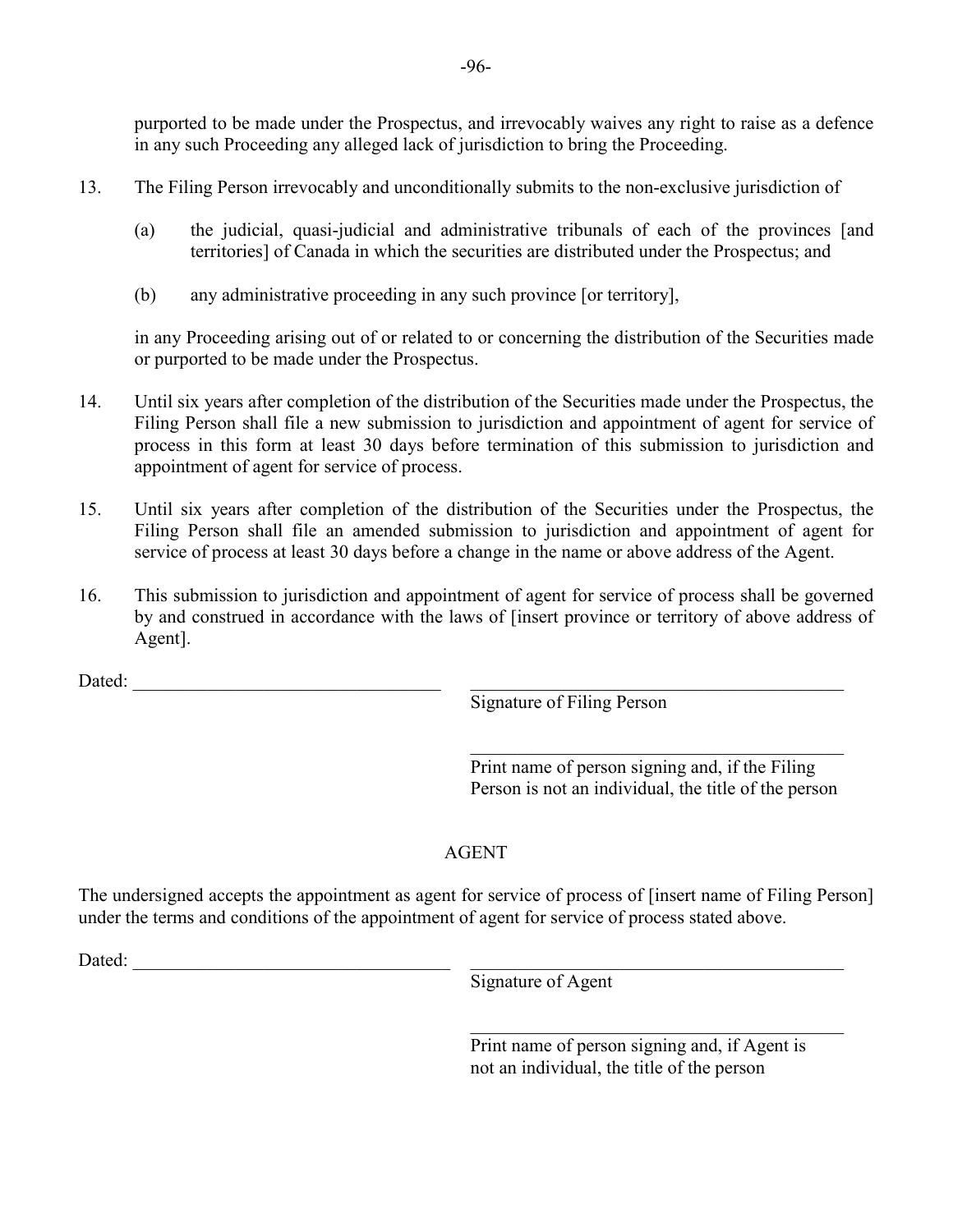# **Appendix D to National Instrument 41-101** *General Prospectus Requirements*

# **Preliminary Prospectus Notice Provisions**

| <b>Jurisdiction</b>          | <b>Securities Legislation Reference</b>                                 |
|------------------------------|-------------------------------------------------------------------------|
| Alberta                      | Paragraph 123(a) of the Securities Act (Alberta)                        |
| British Columbia             | Paragraph 78(2)(a) of the Securities Act (British Columbia)             |
| Manitoba                     | Paragraph 38(b) of the Securities Act (Manitoba)                        |
| New Brunswick                | Paragraph 82(2)(a) of the Securities Act (New Brunswick)                |
| Newfoundland and Labrador    | Paragraph 66(2)(a) of the Securities Act (Newfoundland<br>and Labrador) |
| <b>Northwest Territories</b> | Paragraph 97(a) of the Securities Act (Northwest<br>Territories)        |
| Nova Scotia                  | Paragraph 70(2)(a) of the Securities Act (Nova Scotia)                  |
| Nunavut                      | Paragraph 97(a) of the Securities Act (Nunavut)                         |
| Ontario                      | Paragraph 65(2)(a) of the Securities Act (Ontario)                      |
| Prince Edward Island         | Paragraph 97(a) of the Securities Act (Prince Edward<br>Island)         |
| Saskatchewan                 | Paragraph 73(2)(a) of The Securities Act, 1988<br>(Saskatchewan)        |
| Yukon                        | Paragraph 97(a) of the Securities Act (Yukon)                           |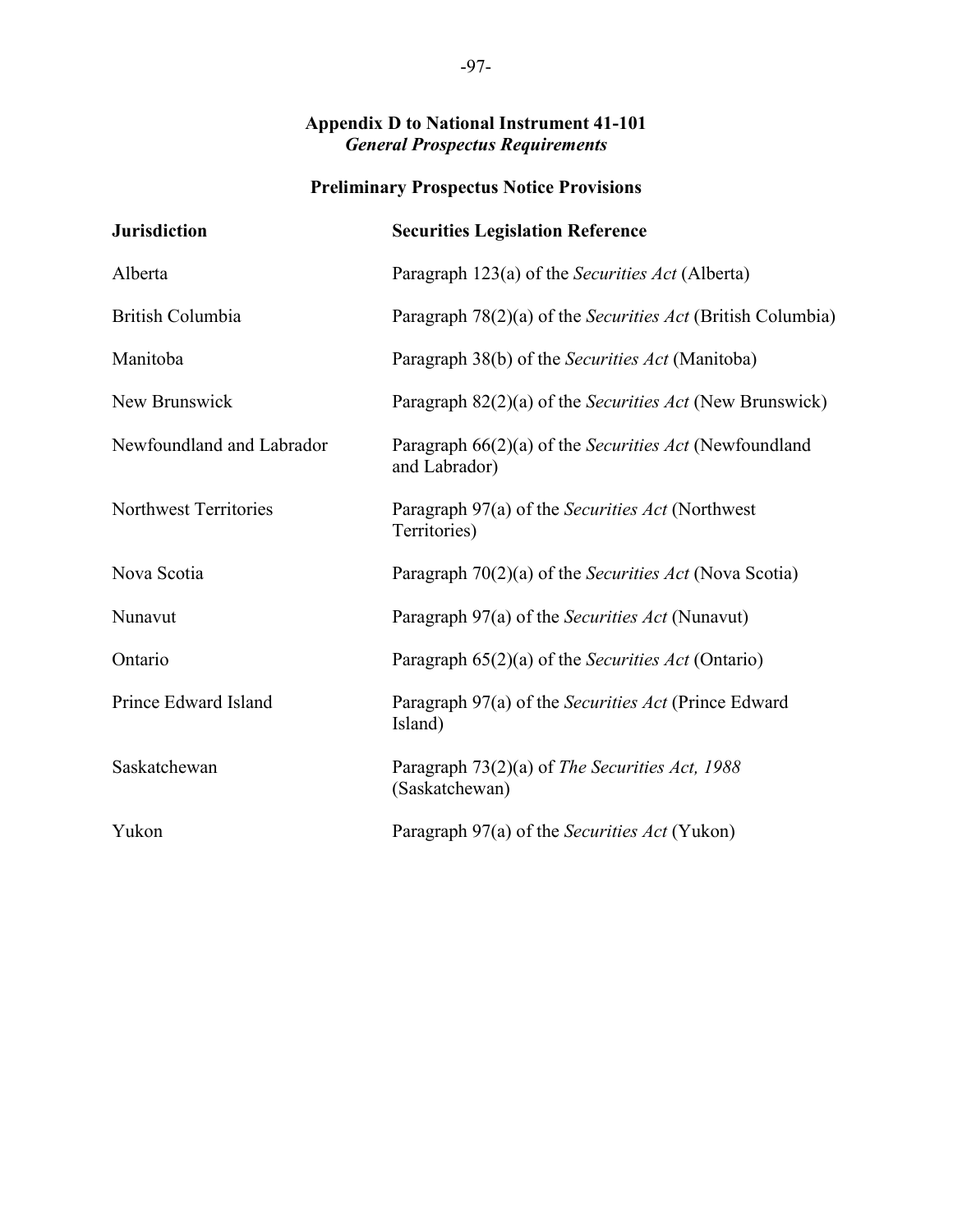# **Appendix E to National Instrument 41-101** *General Prospectus Requirements*

# **Final Prospectus Notice Provisions**

| <b>Jurisdiction</b>       | <b>Securities Legislation Reference</b>                                                                                                                  |
|---------------------------|----------------------------------------------------------------------------------------------------------------------------------------------------------|
| British Columbia          | Paragraph 82(c) of the <i>Securities Act</i> (British Columbia)                                                                                          |
| New Brunswick             | Section 86 of the <i>Securities Act</i> (New Brunswick), but only<br>in respect of a communication described in paragraph<br>$82(2)(a)$ of that Act      |
| Newfoundland and Labrador | Section 70 of the Securities Act (Newfoundland and<br>Labrador), but only in respect of a communication<br>described in paragraph $66(2)(a)$ of that Act |
| Nova Scotia               | Section 74 of the <i>Securities Act</i> (Nova Scotia), but only in<br>respect of a communication described in paragraph $70(2)(a)$<br>of that Act        |
| Ontario                   | Section 69 of the <i>Securities Act</i> (Ontario), but only in<br>respect of a communication described in clause $65(2)(a)$ of<br>that Act               |
| Saskatchewan              | Paragraph 77(c) of <i>The Securities Act</i> , 1988<br>(Saskatchewan)                                                                                    |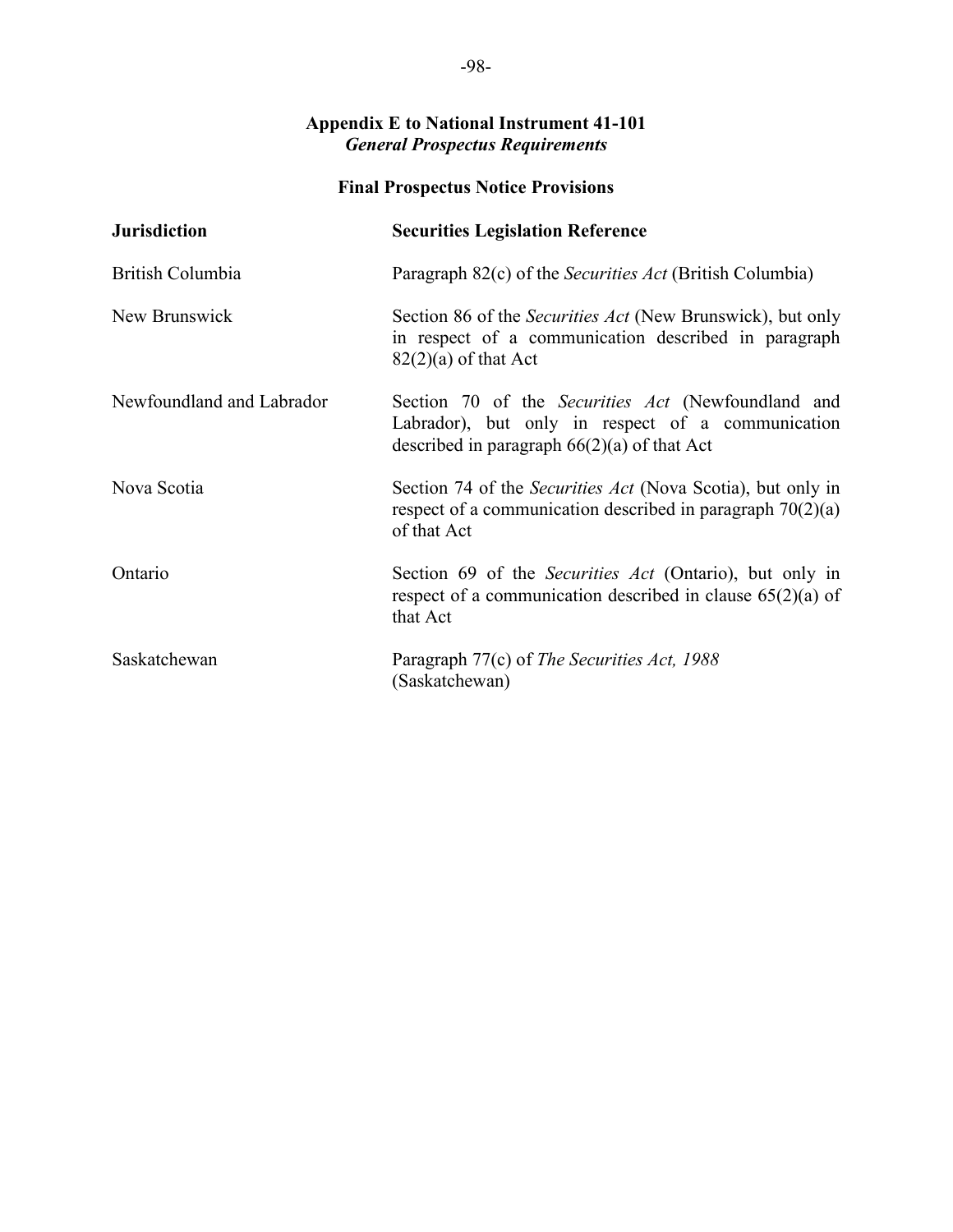## **APPENDIX F TO NATIONAL INSTRUMENT 41-101** *GENERAL PROSPECTUS REQUIREMENTS*

#### **ETF Facts Automatic Switch Program Information for Section 3C.2.4**

For the purposes of paragraph 3C.2.4(2)(e), "ETF facts automatic switch program information" means a completed Form 41-101F4 *Information Required in an ETF Facts Document* modified as follows:

- (a) the heading under item 1(d) of Part I includes the name of each class or series of securities of the ETF in the automatic switch program;
- (b) the brief introduction to the ETF facts document under item  $1(h)$  of Part I includes the name of each class or series of securities of the ETF in the automatic switch program;
- (c) item 2(1) of Part I includes, for each class or series of securities of the ETF in the automatic switch program, the date the securities of the class or series first became available to the public;
- (d) item 2(1) of Part I includes the management expense ratio of only the class or series of securities of the ETF in the automatic switch program with the highest management fee;
- (e) the "Quick Facts" table referred to in item 2(1) of Part 1 includes a footnote that states all of the following:
	- (i) that the ETF facts document pertains to all of the classes or series of securities of the ETF in the automatic switch program;
	- (ii) that further details about the automatic switch program are disclosed in the "How much does it cost?" section of the ETF facts document;
	- (iii) that further details, about the minimum investment amount applicable to each of the classes or series of securities of the ETF in the automatic switch program, are disclosed in the fee decrease table under the sub-heading "ETF expenses" of the ETF facts document ;
	- (iv) that the management expense ratio of each of the classes or series of securities of the ETF in the automatic switch program is disclosed in the "ETF expenses" section of the ETF facts document;
- (f) item 2(2) of Part I includes the ticker symbols of each of class or series of securities of the ETF in the automatic switch program;
- (g) item 2(2) of Part I includes the average daily volume of only the class or series of securities of the ETF in the automatic switch program with the highest management fee;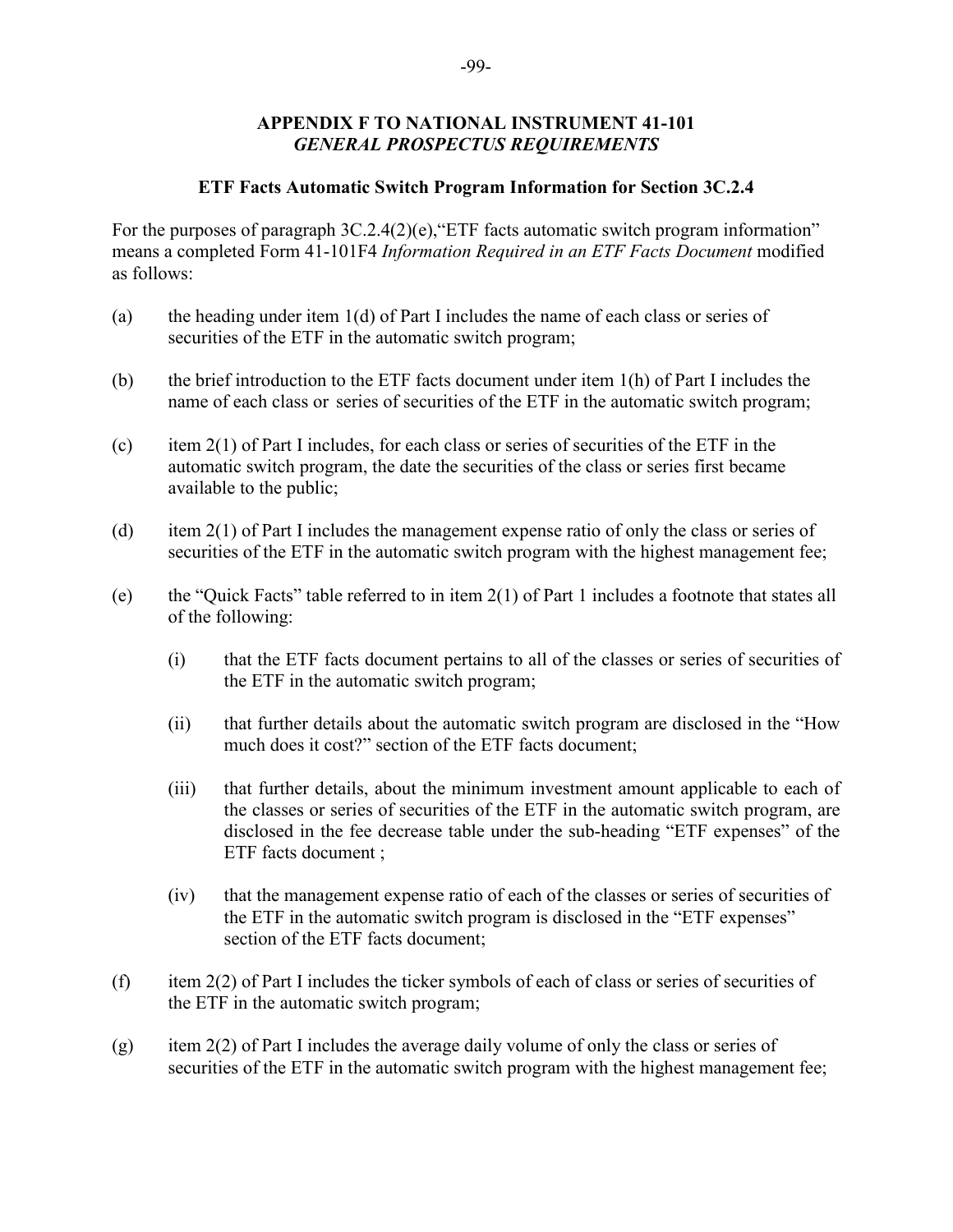- (h) item 2(2) of Part I includes the number of days traded of only the class or series of securities of the ETF in the automatic switch program with the highest management fee;
- $(i)$  item 2(3) of Part I includes the market price of only the class or series of securities of the ETF in the automatic switch program with the highest management fee;
- $(i)$  item 2(3) of Part I includes the net asset value of only the class or series of securities of the ETF in the automatic switch program with the highest management fee;
- $(k)$  item 2(3) of Part I includes the average bid-ask spread of only the class or series of securities of the ETF in the automatic switch program with the highest management fee;
- (1) item  $5(1)$  of Part I includes all of the following as part of the introduction:
	- (i) under the heading "How has the ETF performed?", the name of only the class or series of securities of the ETF with the highest management fees;
	- (ii) a statement explaining that the performance for each of the classes or series of securities of the ETF in the automatic switch program will be similar to the performance of the class or series of securities of the ETF with the highest management fee, but will vary as a result of the difference in fees, as set out in the fee decrease table under the sub-heading "ETF expenses";
- (m) item 5(3), (4) and (5) of Part I, under the sub-headings "Year-by-year returns," "Best and worst 3-month returns," and "Average return", includes the required performance data relating only to the class or series of securities of the ETF with the highest management fee;
- (n) item  $1(1.1)$  of Part II includes all of the following:
	- (i) under the heading "How much does it cost?", in the introductory statement, the name of each class or series of securities of the ETF in the automatic switch program;
	- (ii) as a part of the introductory statement, a summary of the automatic switch program that includes all of the following:
		- (A) an explanation that the automatic switch program offers separate classes or series of securities of the ETF that charge progressively lower management fees;
		- (B) an explanation of the scenarios in which the automatic switches will be made, including, for greater certainty, the scenario in which automatic switches will be made due to the purchaser no longer meeting the minimum investment amount for a particular class or series of securities of the ETF;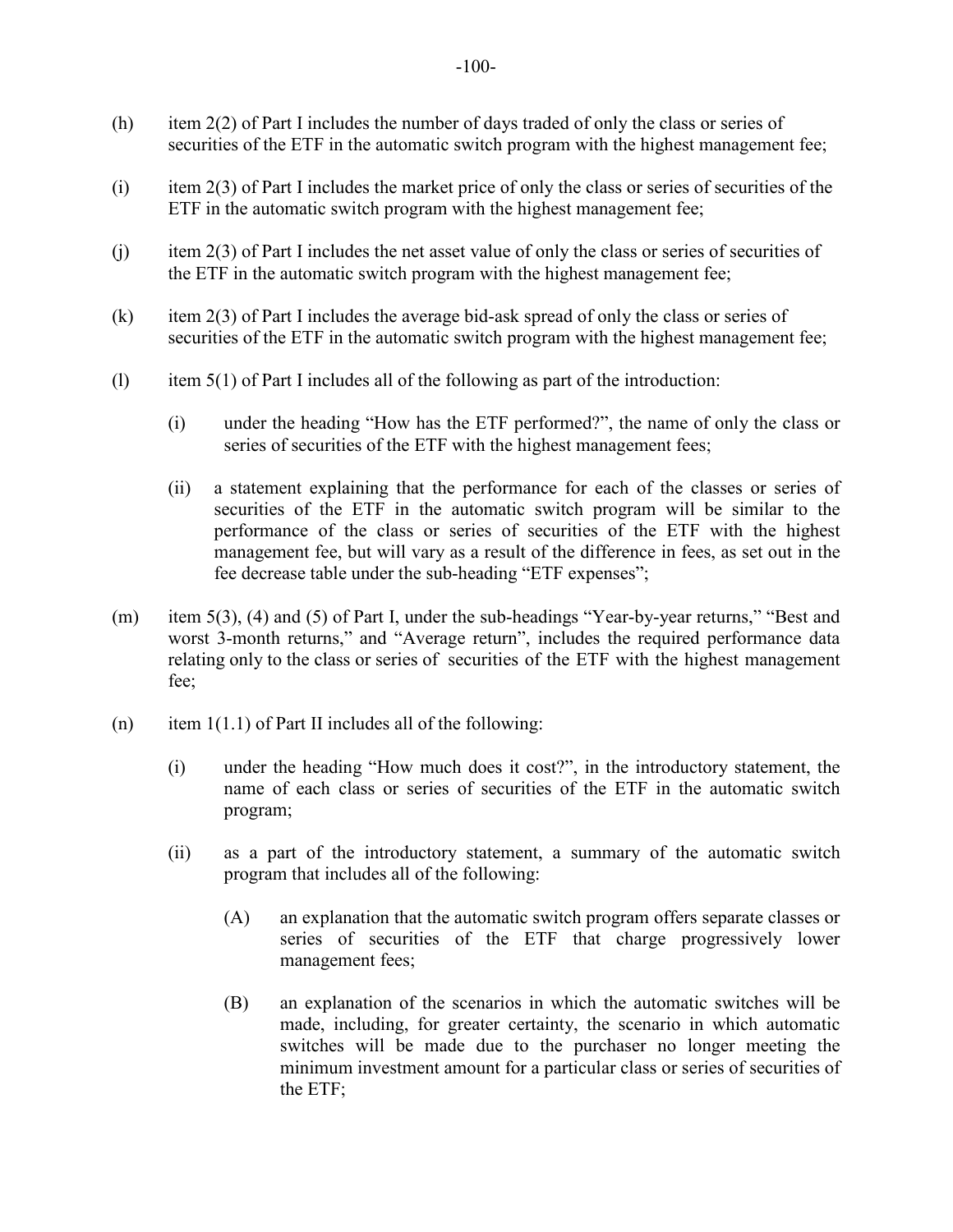- (C) a statement that a purchaser will not pay higher management fees as a result of the automatic switches than those charged to the class or series of securities of the ETF with the highest management fee;
- (D) a statement that information about the progressively lower management fees for the classes or series of securities of the ETF in the automatic switch program is available in the fee decrease table under the subheading "ETF expenses" of the ETF facts document;
- (E) a statement that further details about the automatic switch program are disclosed in specific sections of the prospectus of the ETF;
- (F) a statement that purchasers should speak to their representative for more information about the automatic switch program;
- (o) if the ETF is not newly established, item  $1(1.3)(2)$  of Part II includes all of the following:
	- (i) the management expense ratio and ETF expenses of each of the classes or series of securities of the ETF in the automatic switch program or, if certain expense information is not available for a particular class or series of securities, the words "not available" in the corresponding part of the table;
	- (ii) a row in the "Annual rate" table
		- (A) in which the first column states "For every \$1,000 invested, this equals:", and
		- (B) that discloses the respective equivalent dollar amounts of the ETF expenses of each class or series of securities of the ETF in the automatic switch program included in the table for every \$1,000 invested;
- $(p)$  item  $1(1.3)(2)$  of Part II includes, at the end of the disclosure under the sub-heading "ETF" expenses", all of the following:
	- (i) a table that includes
		- (A) the name of, and minimum investment amounts associated with, each class or series of securities of the ETF in the automatic switch program, and
		- (B) the combined management and administration fee decrease of each class or series of securities of the ETF in the automatic switch program from the management fee of the class or series of securities of the ETF with the highest management fee, disclosed as a percentage;